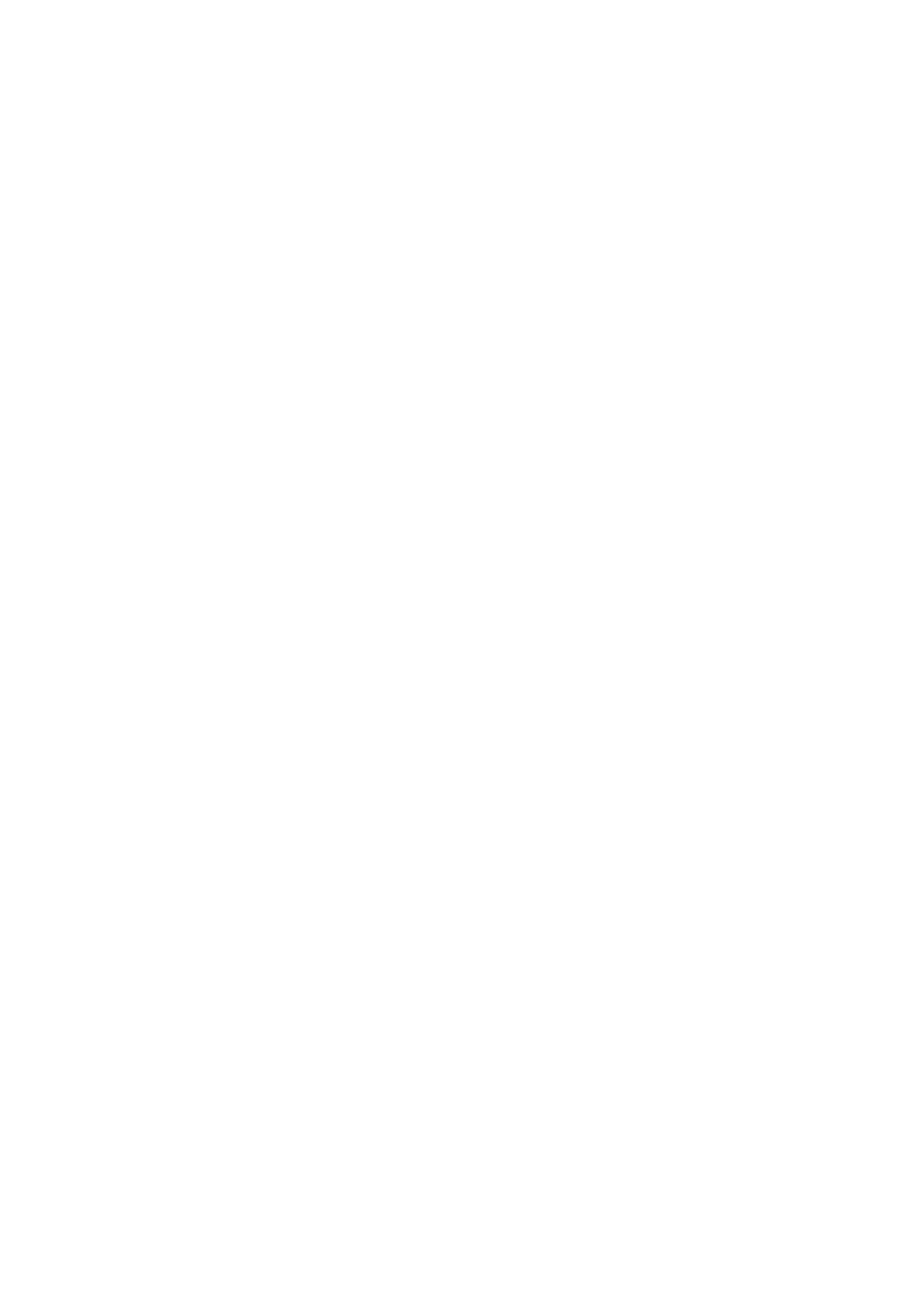"La libertà è un respiro. Ma tutto il mondo respira, non solo l'uomo. Respirano le piante, gli animali. C'è ritmo (che è respiro) non solo per l'uomo. Le stagioni, il giorno, la notte sono respiro. Le maree sono un respiro. Tutto respira, e tutto ha il diritto di respirare. Questo respiro è universale, è il rollio inavvertibile e misterioso della vita. Se la libertà è prima di tutto un respiro, se *è* il respiro: si, rispondo, c'è libertà per l'uomo. Ma è in questo modo, come cosa e diritto di *tutti*, che l'uomo intende la libertà? Non credo. A me sembra che vada diffondendosi il concetto di libertà come furto del respiro altrui; libertà come sopraffazione. (…) Vediamo *tutti i figli* della vita patire e cercare spazio, inutilmente, girare il capo doloroso in cerca della libertà, dell'aria, la libertà promessa dal secolo superbo che ci trascina. Questa libertà non appartiene che a pochi, quest'aria non è di tutti!"

Anna Maria Ortese, *Corpo Celeste.* 

"Imparo a voler tutto e a non aspettare niente, guidato unicamente dalla costanza di essere umano e dalla coscienza di non esserlo mai abbastanza."

Raoul Vaneigem, *Noi che desideriamo senza fine.* 

"Sono un apolide *metafisico.*"

Emile Cioran.

"Vivere è essere un altro."

Fernando Pessoa, *Il libro dell'inquietudine.* 

"Il repertorio della memoria è logoro: una valigia di cuoio che ha portato etichette di tanti alberghi. Ora vi resta ancora qualche lista Che non oso scollare. Ci penseranno i facchini, i portieri di notte, i tassisti.

Il repertorio della tua memoria Me l'hai dato tu stessa prima di andartene. C'erano molti nomi di paesi, le date Dei soggiorni e alla fine una pagina in bianco, ma con righe a puntini… quasi per suggerire, se mai fosse possibile, *continua*.

 $(\ldots)$ "

Eugenio Montale, *Il repertorio.* 

"Donnez une chance à l'impossible. Vous n'avez pas idée à quel point l'impossible en a marre et à quel point il a besoin de nous."

Romain Gary, *Claire de femme.*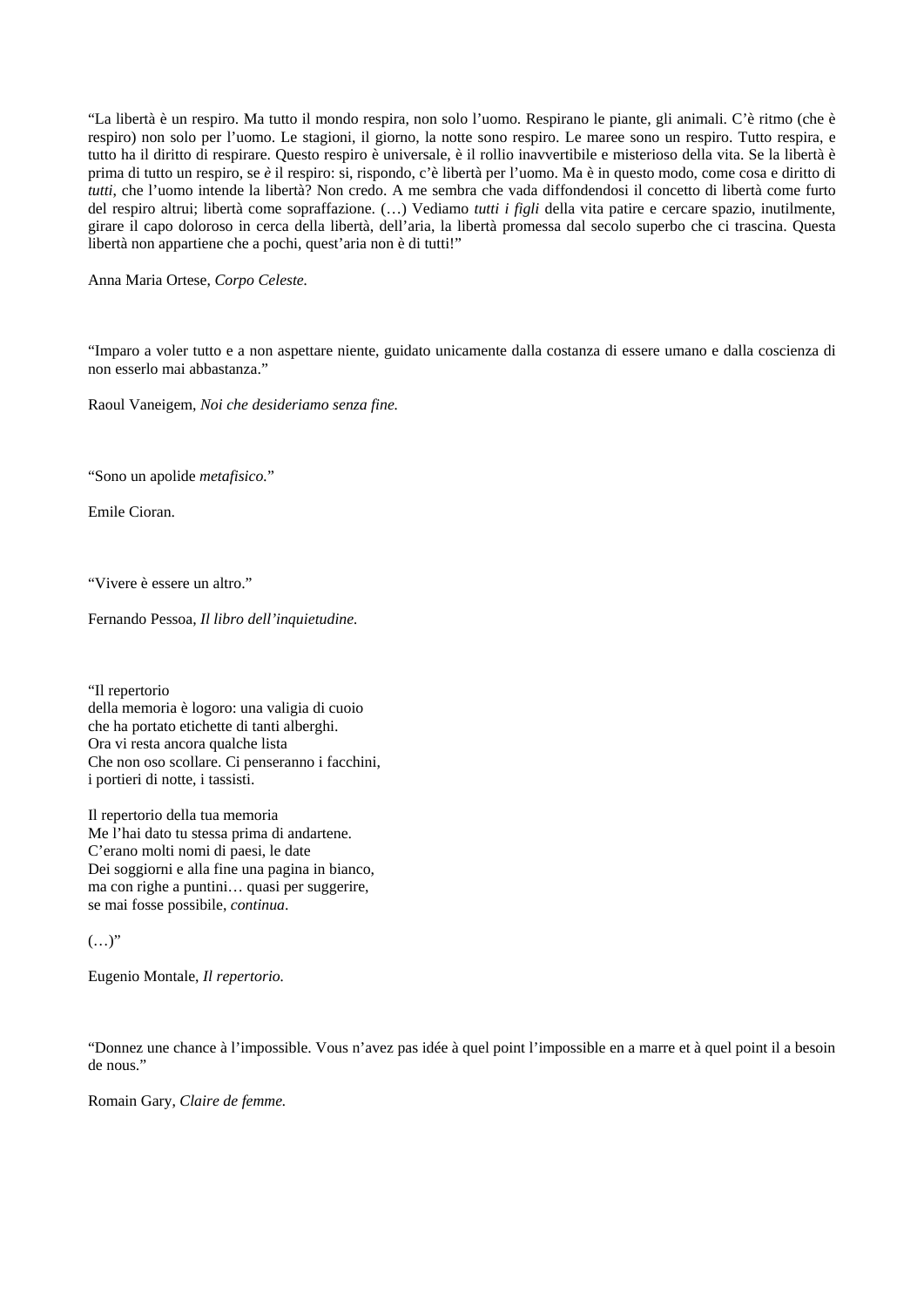#### **CONTENTS**

#### 1. SYMPTOMATOLOGY

#### ISLAMIC TERRORISM AND FUNDAMENTALISM

| E. CONCLUSIONS: FINDING THE AUTHENTIC ISLAM.HOLY TEXT, HUMAN INTERPRETATIONP. 16 |  |
|----------------------------------------------------------------------------------|--|

#### 2. RELIGIOUS TERRORISM AND FUNDAMENTALISM

#### 3. DIAGNOSTICS

| B. POLITICAL IDENTITY: A PROCEDURAL CONCEPTION OF IDENTITY. THAT IS THE SYMPTOMES |  |
|-----------------------------------------------------------------------------------|--|
|                                                                                   |  |

#### 4. THERAPY

|--|--|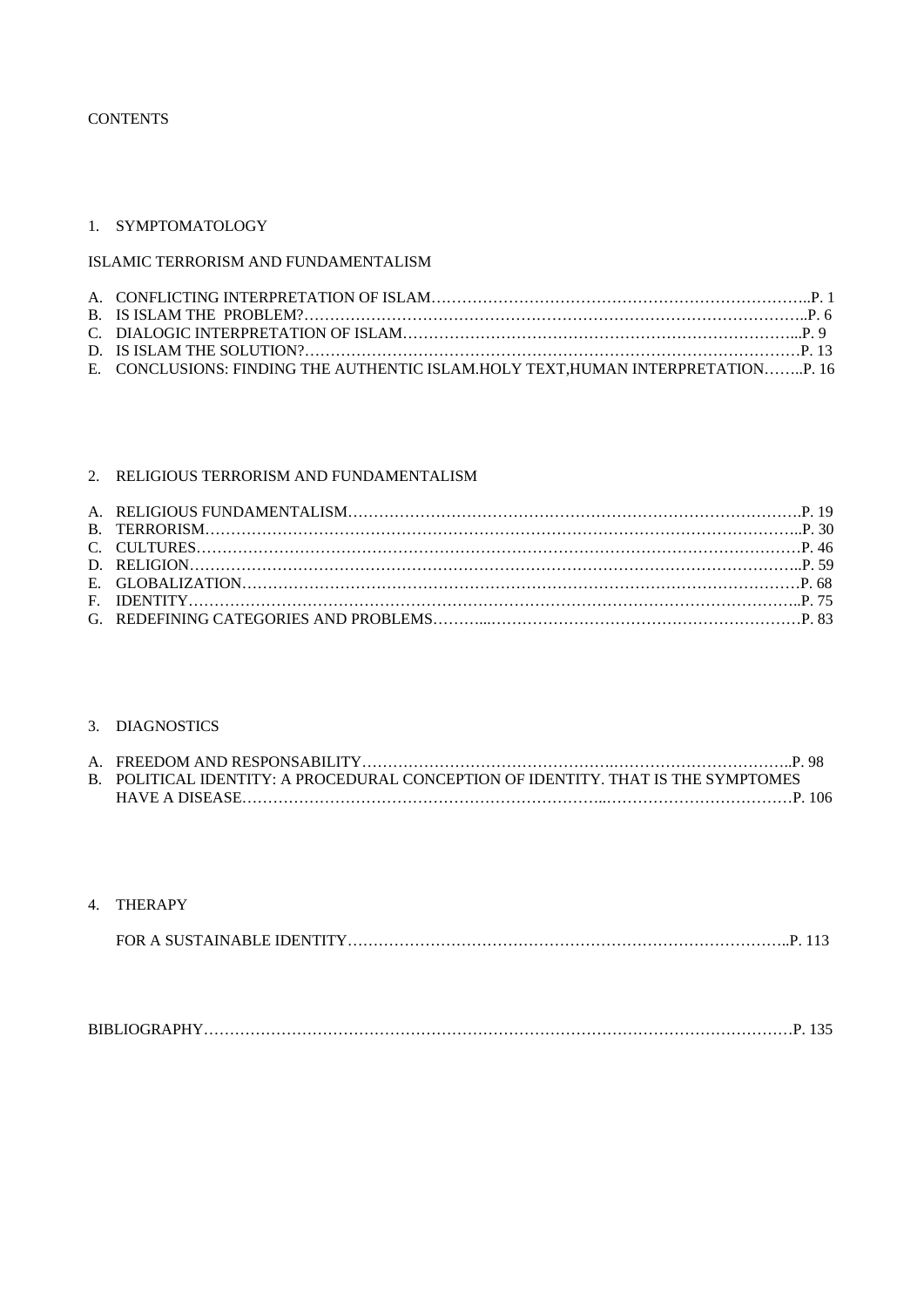#### Ph.D. Thesis

1. Symptomatology

Islamic Terrorism and Fundamentalism

a. Conflicting interpretation of Islam.

Starting from the second half of last century and, in particular, with the end of the Cold War, public visibility of religion has been increasing at a global level. The certainties of secularization started to waiver, or at least so it appeared to many interpreters. The very same sociologic theory, which had dominated the eyes of western scholars for a good part of the twentieth century, has slowly given ground to readings more oriented in a *culturalist* sense. In other words, religion was not disappearing from the now disenchanted scene of the world, but it was conquering it back, interrupting that anomaly that western modernization had, in a certain way, temporarily imposed on the world. According to this vision, it was "God's revenge".

From phenomena such as international terrorism of Islamic, but not only Islamic, matrix to the spreading of ethnic-religious conflicts, to the increase in variably fundamentalist movements throughout the world, until the terrible days of September 2001 and the subsequent wars in Afghanistan and Iraq, and till the event of the Danish comic strips, everything seems to confirm a renewed centrality of religion in domestic and international events, and, therefore, of the theories that such phenomena seemed able to explain.

I shall, therefore, try to review some of the key issues, of the paradigms, of these *culturalist*  interpretations in a broad sense. However, being aware that a certain dose of discretion in the choice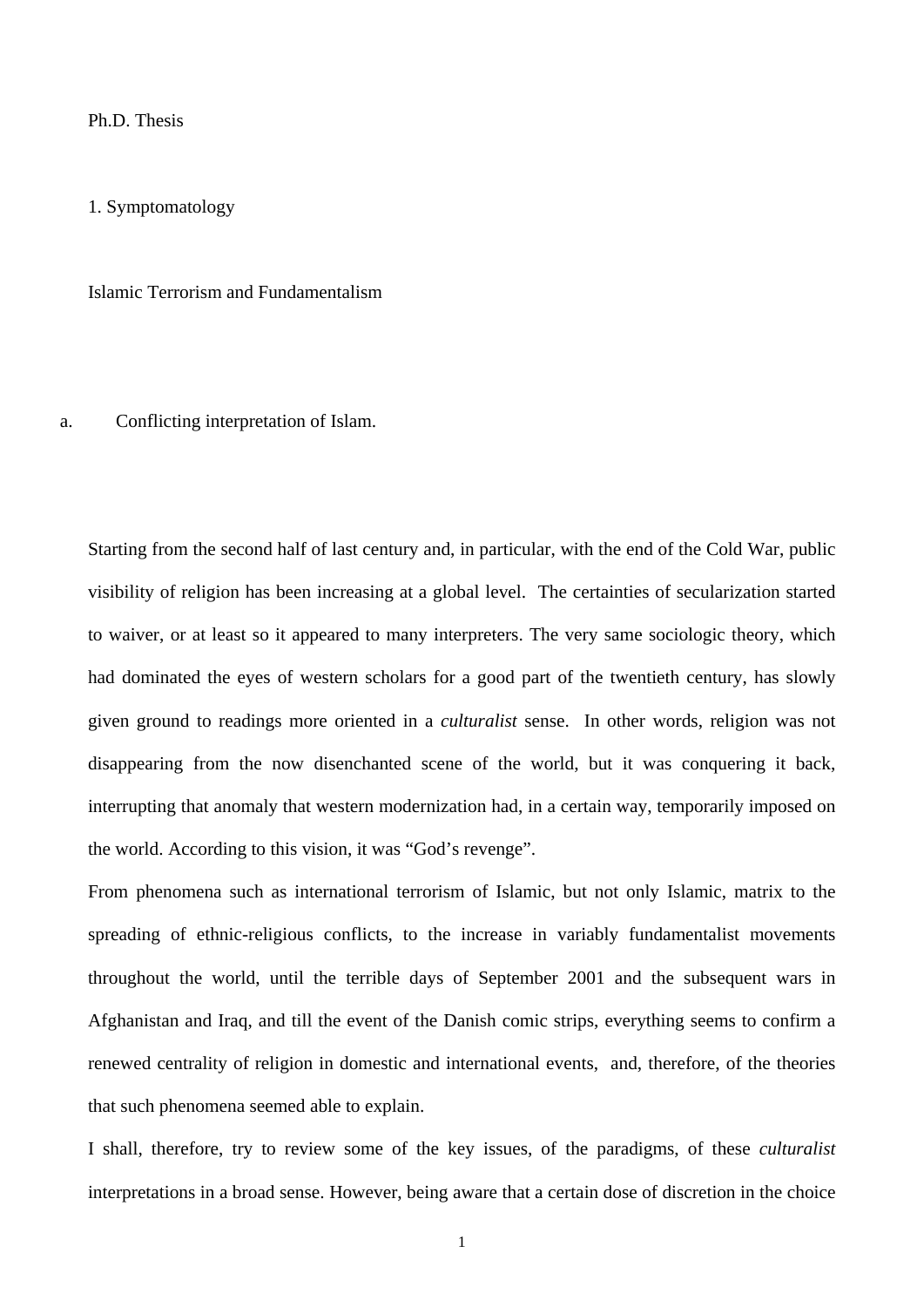of authors is inevitable, given the endless quantity of literature that can be involved in this perspective, I shall try to underline, from time to time, those, which I consider as the principal ones in this context.

I shall then consider more in detail the matters that have involved Muslim religion, not only because the attention of scholars and media has been increasingly focusing on it in the course of the years, but because we shall see how, nevertheless, the point does not lie in any particular religion and what applies to Islam also applies, with the due differences, to Christian faith, Hebraism and Hinduism. The famous theory of Samuel Huntington on the *clash of civilizations* is particularly emblematic from this point of view. The famous Harvard professor has in fact given rise to a large debate starting from the early nineties, when he proposed for the first time an explanation for international conflicts and identity matters no longer focused on ideology, as it had been in the Western internal clash between democratic and communist blocks, or on material resources, but rather on the cultural variable.

Huntington maintained that the world would be re-portrayed on the basis of cultural criteria and the identities, which he caused to derive, at a broader level, from the respective civilizations of appurtenance of the playing actors, would determine global cohesion, disintegration and conflict processes. He, therefore, proposed a reading of identity given by contraposition to an enemy, to the Other, proposing again the ancient dichotomy We-They structured, this time, around the civilization of origin. Civilization was, in turn, determined by the religion that represented its essence. Civilization was, therefore, described as a whole and as a variable able to explain the political matters and not only these. It is in this sense that Huntington stated, together with many other scholars, that, for example, the failed success of democracy in the Arab world was to be ascribed mainly to the Islamic culture.

He explained such phenomenon as a consequence of unjust globalization, the violent conquest by the Western world of the rest of the world and the failure of the (western) social, economic and cultural modernization. The masses need new sources of identification, stable forms of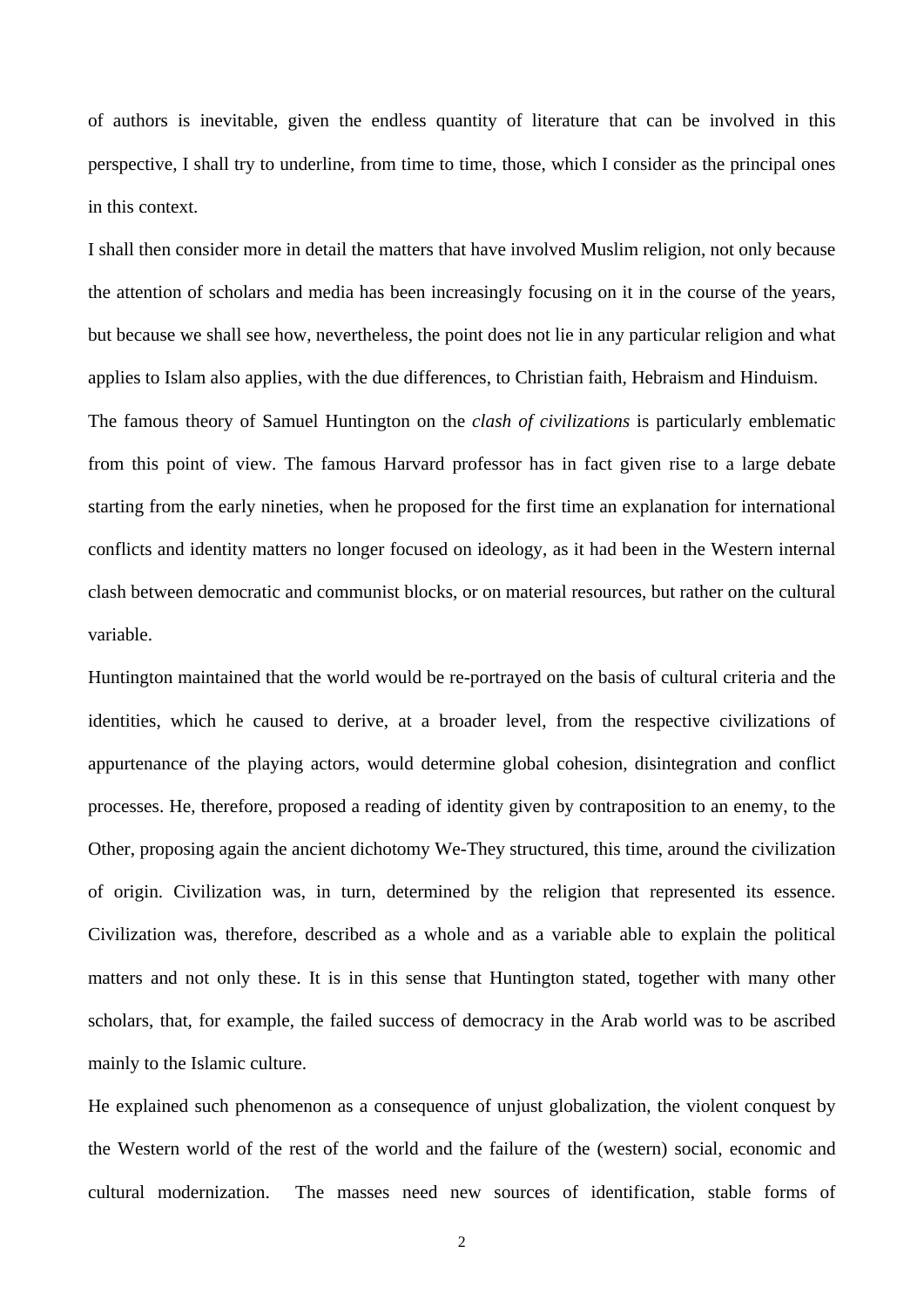communion, moral rules able to give meaning and order to life. According to this reading Religion, both in its traditional form and in the fundamentalist form, could satisfy these needs. Religion also answered the question: "*Who am I? Whom do I belong to?* 

Through religion and Islamism in particular, according to Huntington, an attempt was made to react to secularism and moral relativism, proposing again values of order and solidarity, channeling into the non-western world those feelings of frustration and resentment against the more or less direct dominion of old colonizing powers, Europe and United States in particular.

Huntington found an analogy between Islamic re-birth and protestant reform as reaction to the stagnation and corruption of the existing institutions. Iran could be considered similar to Poland: religion became the vehicle of opposition to authoritarian regimes, and if secular oppositions were excluded from governments, then Islamic movements represented the only alternative.

However, the U.S. political scientist went further describing a basic incompatibility between Islamic culture and societies, on one side, and liberal principles, on the other. According to this point of view, the problem was not a specific regime, but the very same Islam. Mohamed's religion, in other words, would be the independent variable of international relations.

It is the centrality ascribed to religion the issue that this paper wants to underline. Religion, the Muslim one in this case, is in fact the element through which historical situations and specific conflicts are explained. Religion is the essence that determines the individual identity of its followers and of the civilization that is established around it. An essence conceived as unchangeable and closed. Pure. Above all, an essence that inevitably leads to conflict. This is the thes[i](#page-139-0)s of the clash of civilizations. A thesis well described by the words of Pellicani<sup>i</sup>, according to which, anticipating in a certain way Huntington, a real true permanent aggression by the Muslim world to the detriment of western civilization has allegedly been under way for decades now. This would be his interpretation of Islamic fundamentalism. An existential war that witnesses the contraposition of two models of civilization that are incompatible due to their very constitution.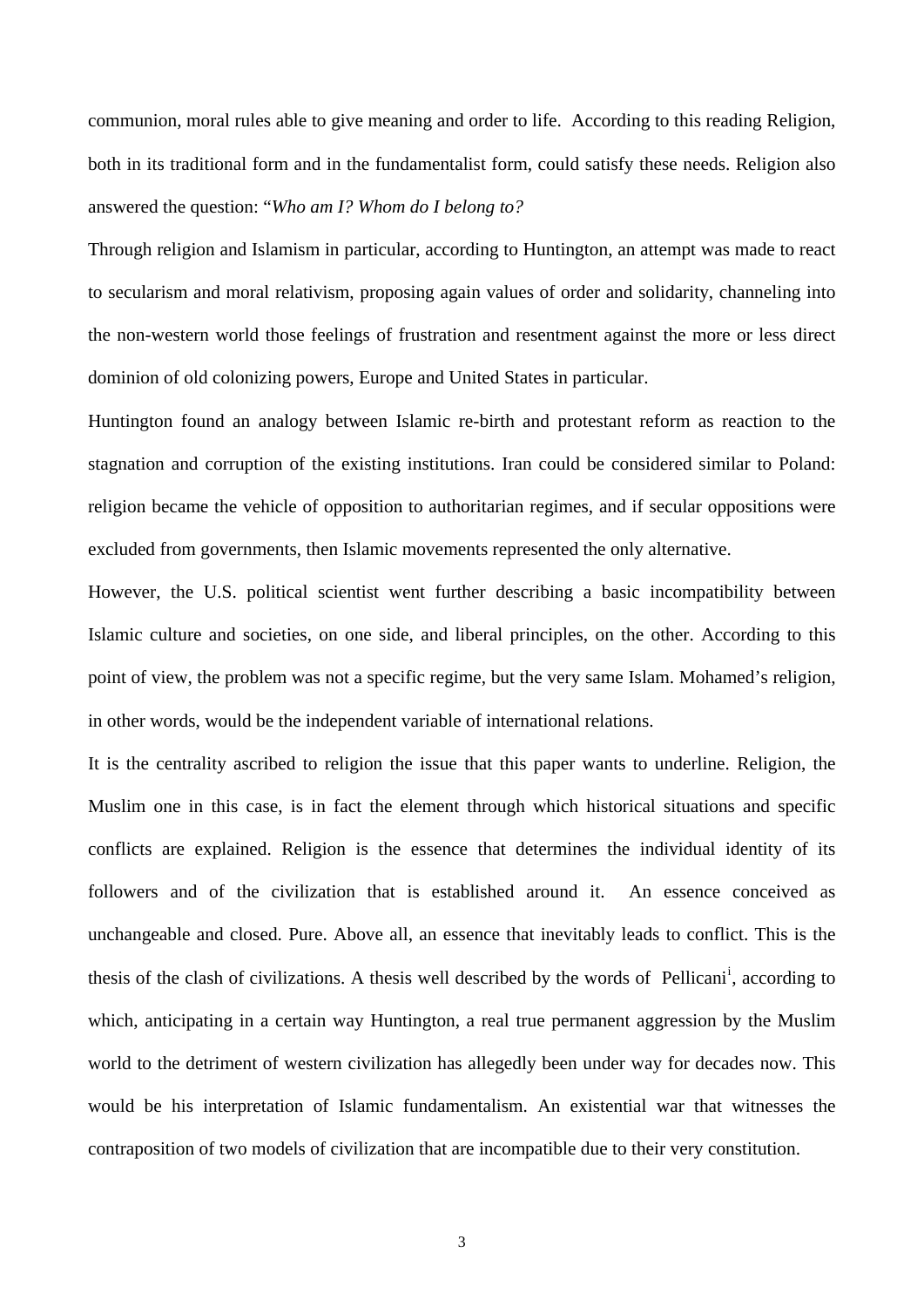In this perspective, the reasons for the clash between different cultural entities are looked for within religion. A dichotomy is, in fact, established starting from religious categories between believers and unbelievers intended to mark the threshold around which the conflict will take place. An existential conflict, therefore, which goes beyond the categories that can always be recomposed of politics. There can be no mediation. Once portrayed in these terms the fight is between Good and Evil.

For this reason, according to Huntington and those who make reference to him, only those entities that are culturally homogeneous can collaborate with one another. The promises of a world unified around the principles of liberal democracy towards the end of the Cold War, as Fukuyama had triumphantly announced, cannot be kept. In this framework, as a matter of fact, democracy is meant as part of a large cultural heritage, fully extraneous to the non-western world in general, and Islam in particular.

The typical separation between State and religion, for example, which is a fundamental part of constitutional democracies, is inconceivable in the Muslim world, at least according to this interpretation of the Koran's religion. In the Islamic civilization, temporal power and spiritual power are two aspects of the same indivisible reality. God's Law. From this point of view the statement by Khomeini regarding the fact that Islam would either be political or would not be at all, is well known.

Bernard Lewis, the great British-American historian, scholar in [Oriental studies,](http://en.wikipedia.org/wiki/Oriental_studies) and [political](http://en.wikipedia.org/wiki/Pundit_(expert))  [commentator](http://en.wikipedia.org/wiki/Pundit_(expert)), agrees with this interpretation. He maintains, in fact that ever since the Prophet's times and, therefore, inside the Holy Scriptures, Muslim religion was associated to the exercise of political and military powers. There certainly was a distinction between the earthly world and the afterlife, between human values and divines values, but a distinct institution that took care of these matters, for governing and deciding them, was unconceivable. In this sense, the ultimate sovereignty pertains to God and not to men. And democracy (this is an argument typical of Islamic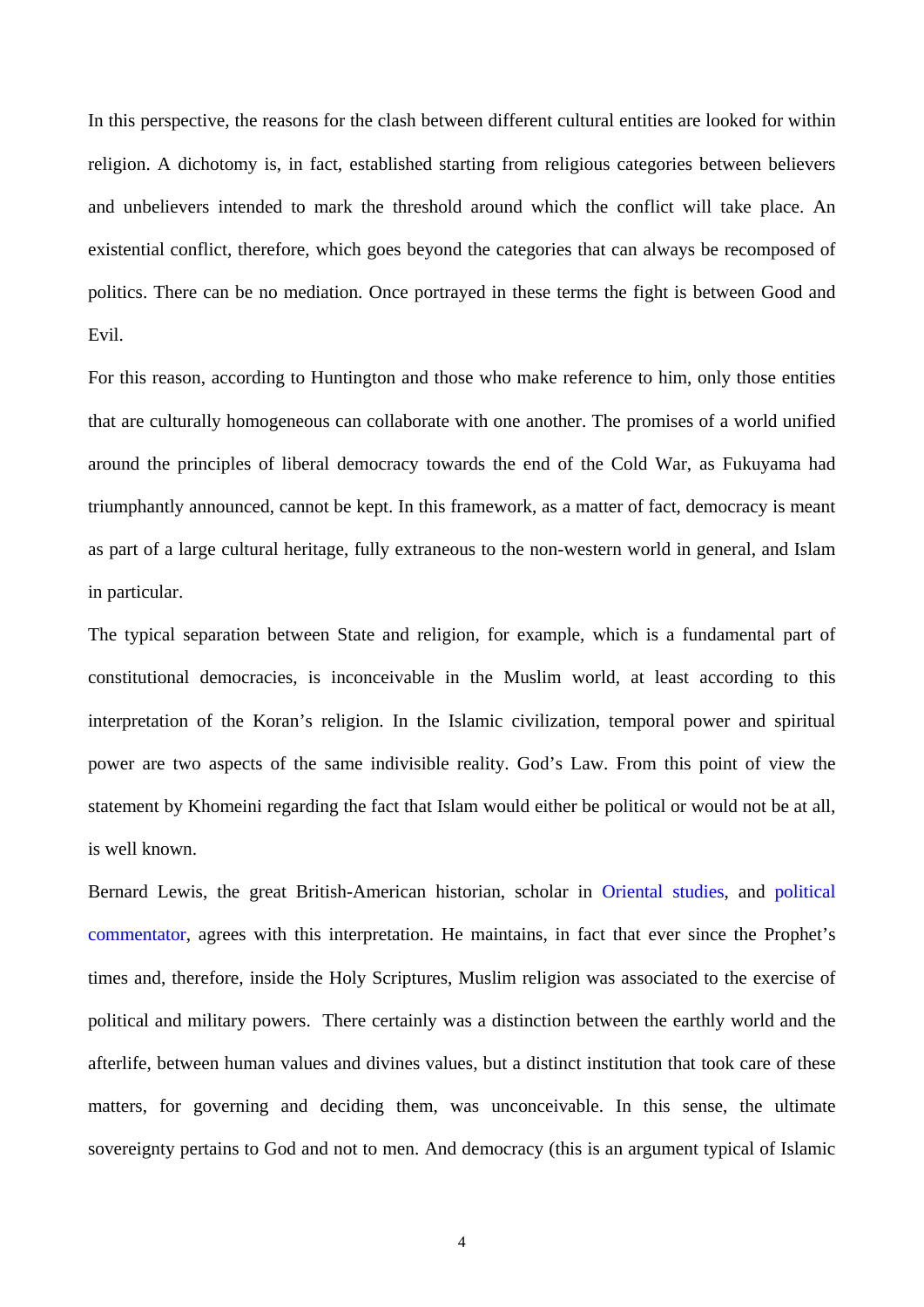fundamentalists) is a heresy, an invention of the blasphemous West and cannot put down roots in the Muslim world.

Another aspect that Lewis, like the Islamic fundamentalists, finds and underlines in his analysis of Islam, is the duty of each believer to continue the Jihad. According to the Islamic law, it is rightful to start a war against apostates and heathens. Classic jurists made a distinction between offensive and defensive war. The former should only be fought by volunteers, whilst the latter would be the duty of each individual who is physically able. This is a principle claimed by Osama Bin Laden when he asks to go to war against the United States.

Continuing this reading of Islam, this interpretation of domestic and International conflicts based on the religious factor, the world would be divided between the House of Islam ( Dar al-Islam ), where God's law applies, and the House of war ( Dar al-Harb ), or the world of the unbelievers. The duty to undertake the Jihad will not cease until the entire world has not reached the just and only Faith. Those who will die while fighting for this cause will become martyrs. We know how powerful is today the appeal of this word in the Muslim world, and not only in that one.

However, it is no use probing in detail into the substance of the Muslim theory. The purpose of this section is to underline a perspective, an approach, a method in the analysis of the current geopolitical situations. Authors such as Huntington and Lewis, just to mention the more famous and influent ones, proceed with a certain number of assumptions by the conclusive consequences. As already briefly mentioned, the cultural factor takes up for them the role of independent variable of International relations. The cultural factor overlaps in turn the religious dimension as much as coinciding with it. Religion determines, therefore, *essentially and totally* the identity, both at an individual level and at a collective level, of civilization. Culturally different entities will put themselves in a relation that is *necessarily of conflict.* This is true in particular for the western and Islamic civilizations. Huntington writes, in fact, in his work "The Clash of Civilizations and the Remaking of World Order" that the true problem for the West is not Islamic Fundamentalism but Islam as such, a different civilization whose populations are convinced of the superiority of their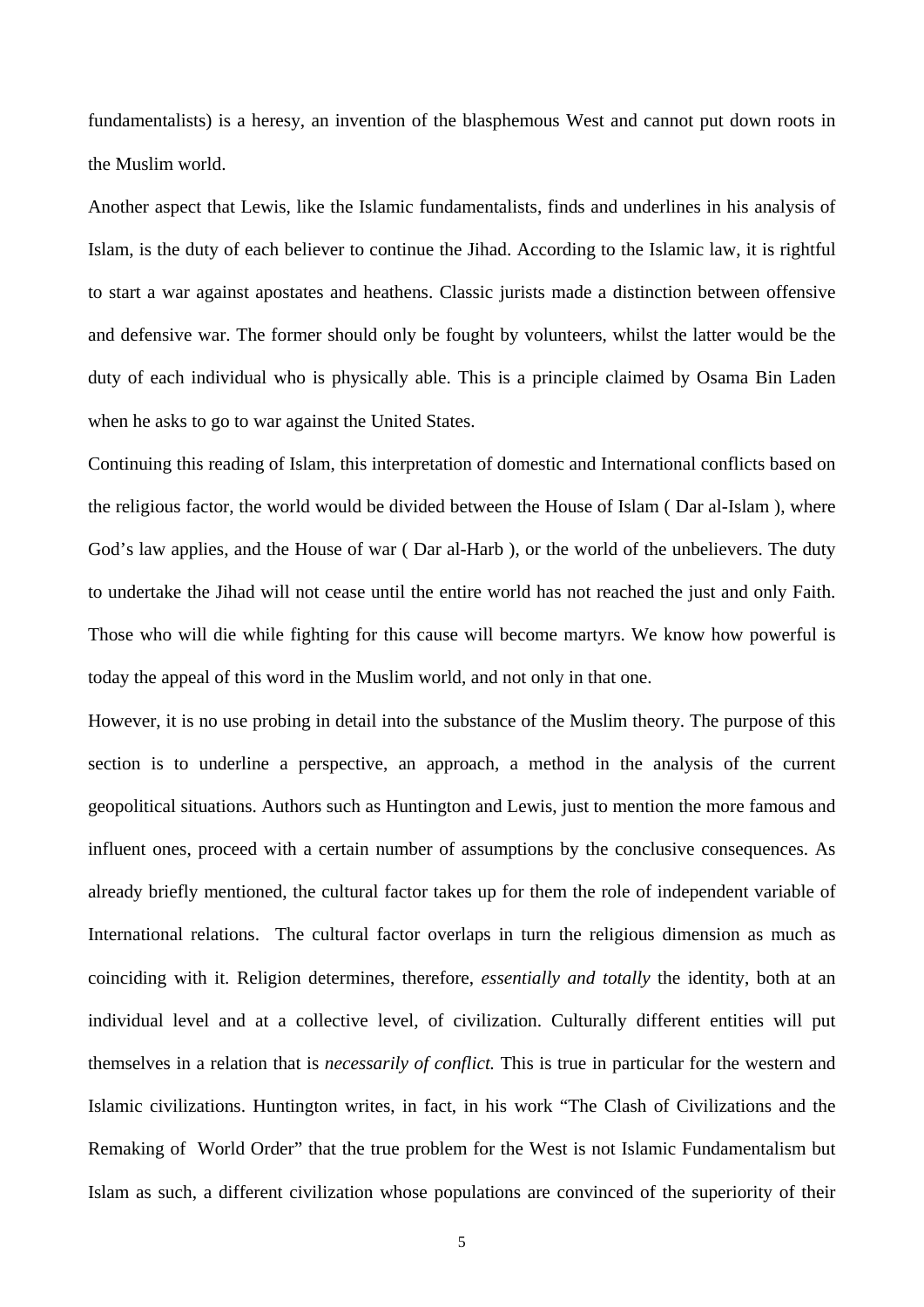culture and obsessed by the poor power they have at their disposal. Islam's power, according to Huntington, is not CIA or the Department of Defense of the United States, but the West, a different civilization whose populations are convinced of the universal character of their culture and believe that the greater (albeit decreasing) power held by them imposes on them the obligation to spread that culture throughout the world. These are the basic ingredients that are feeding the conflict between Islam and the West.

*"Il vero problema per l'Occidente non è il fondamentalismo islamico, ma l'Islam in quanto tale, una civiltà diversa le cui popolazioni sono convinte della superiorità della propria cultura e ossessionate dallo scarso potere di cui dispongono. Il problema dell'Islam non è la Cia o il Dipartimento della Difesa degli Stati Uniti, ma l'Occidente, una civiltà diversa le cui popolazioni sono convinte del carattere universale della propria cultura e credono che il maggiore – seppure decrescente- potere detenuto imponga loro l'obbligo di diffondere quella cultura in tutto il mondo. Sono questi gli ingredienti di base che alimentano la conflittualità tra Islam e Occidente".*[1](#page-9-0)

Phenomena such as Islamic terrorism and fundamentalism must be explained through the understanding of Islam, since it would disclose its actual nature. The message transmitted by the attackers of the World Trade Center would be, in this optic, its *authentic* expression*.* The thought to which jihadists and Islamic fundamentalists make reference must be so traced, hoping to sum up the political situation of the Muslim world. It is the substance of Koran and of the Hadiths (the sayings of the Prophet), meant in this way, which we must investigate for answering the question deriving from similar premises: Is Islam the problem?

<span id="page-9-0"></span><sup>&</sup>lt;sup>1</sup> S.P.Huntington, "The Clash of Civilizations and the Remaking of World Order". Garzanti, Milan 2000. Page, 319.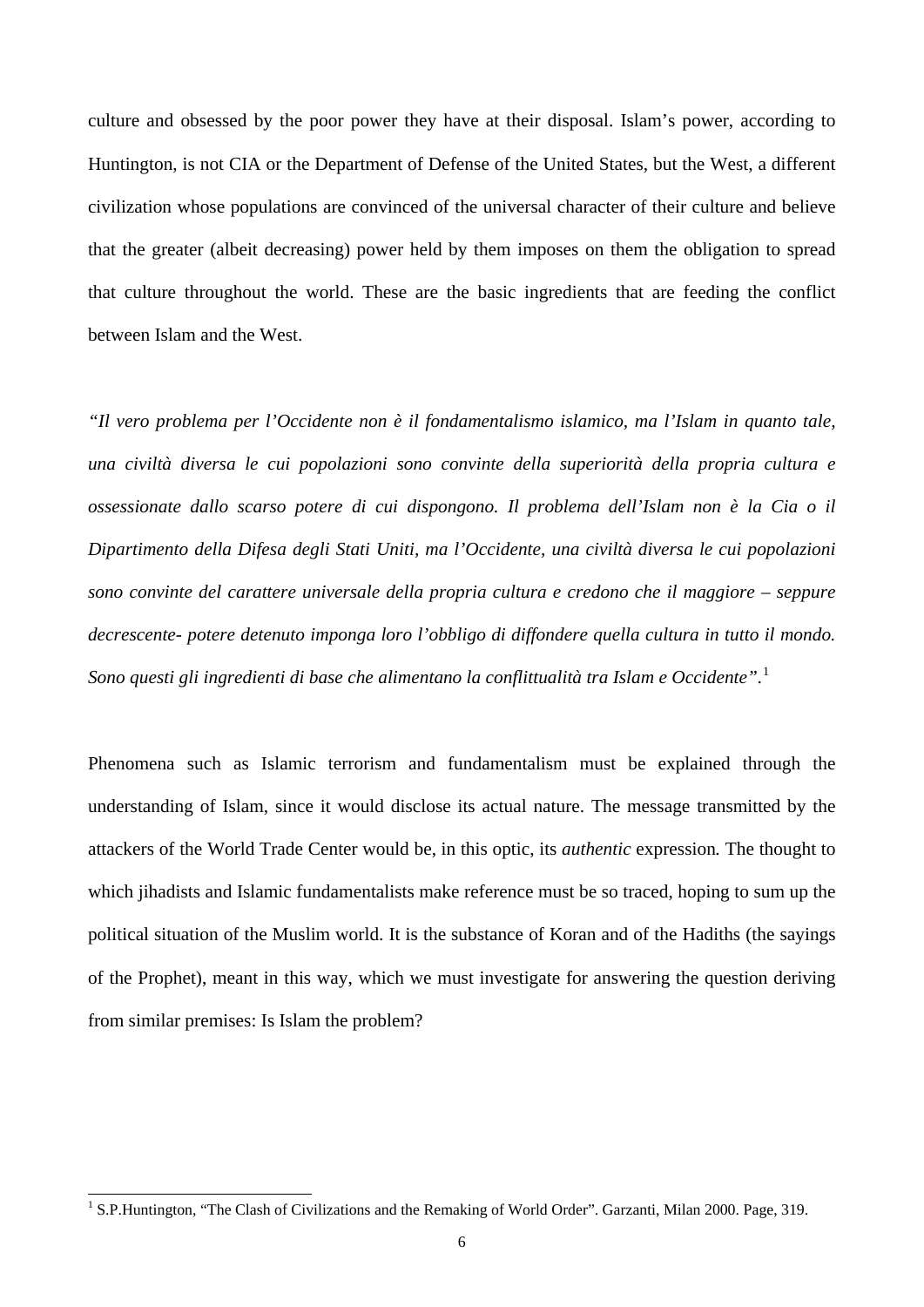This thesis does not handle theological matters, but tries to clarify the link between certain events that may be referred to as "political", and the explanations that may be referred to in short as "cultural", which were given of similar events. In this sense, no attempt will be made to disclose here the ultimate truth of Muslim religion through an exegesis of Koran, an undertaking that is prohibitive. The purpose of this thesis is to make a more modest and certainly arbitrary operation: to represent, even though in short and in paradigmatic manner, the peculiar vision of Islam, which in the interpretative line described above (Huntington, Lewis…), is considered as the origin of Islamic terrorism and fundamentalism, and, more in general, of the problems experienced by the Muslim world.

According to this approach, it was said that there is a constitutive incompatibility between Islam culture and the conquests of western modernity, such as democracy, separation between religion and politics, gender equality, pluralism and freedom of thought and expression, individualism and the market, etc. … and that such incompatibility is to be ascribed to the very same nature of Muslim religion.

We shall try to describe this perspective through the stands of Sayyid Qutb (1906-1966), considered the ideologist of Islamic radicalism and a figure whose thought is still central today in the fundamentalist principles. Obviously, his theories do not exhaust the very large universe of Muslim religion, which is radical and traditional. They have here the mere function of emblem.

He writes in the Egypt of the first half of last century, a country where he will be sentenced to death by Nasser, and in the broader context of a Muslim world in a crisis and submitted to the dominion of the West and of local corrupt *élites.* A rebirth, in his opinion, could arrive only from a militant adhesion to the authentic message of the Koran, a message considered dynamic and, therefore, liable to being interpreted by the fighter, in opposition to the too formalistic reading of the doctors of Law and jurists.

7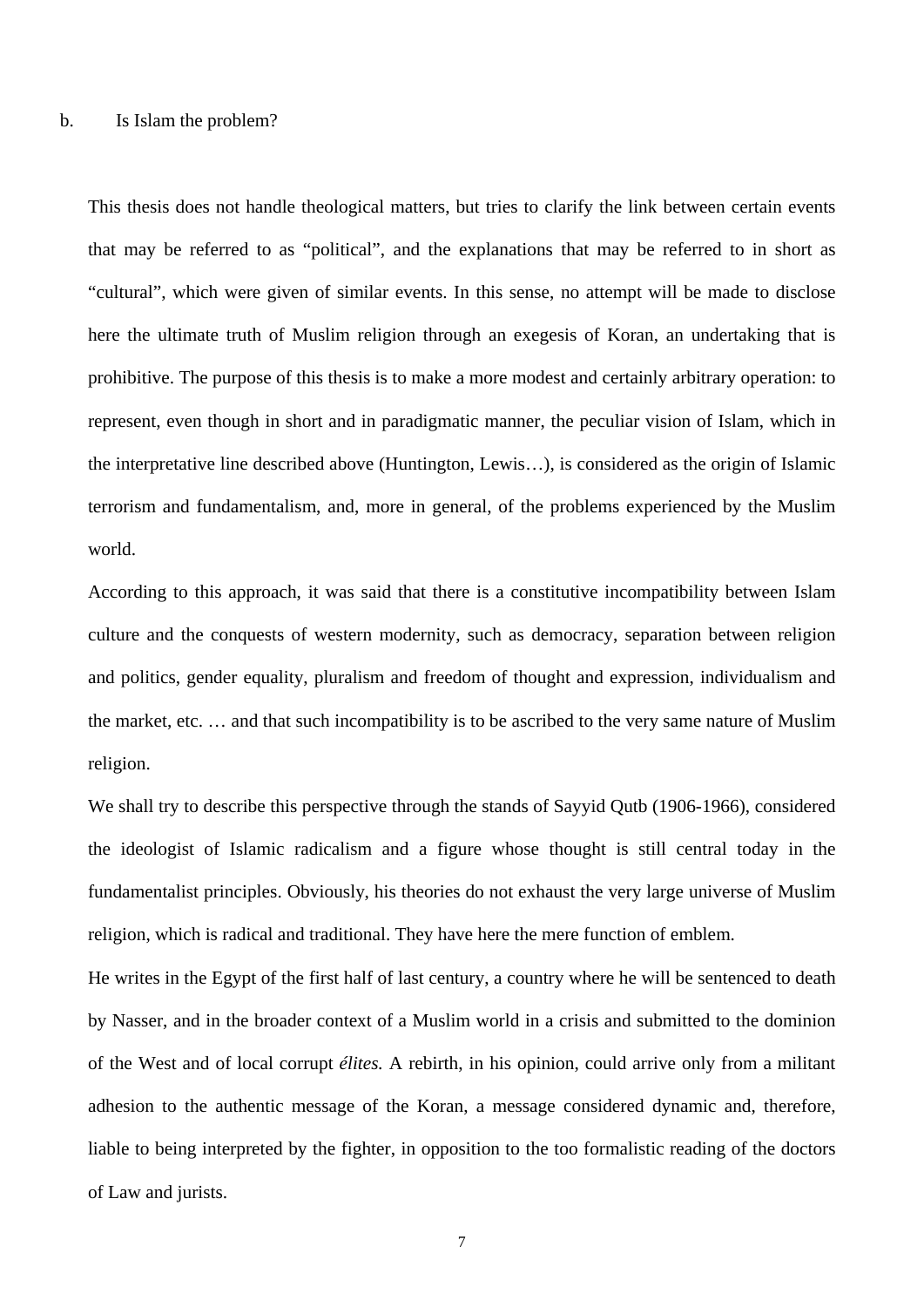Qutb makes a distinction between the Mecca and Medina parts of the Koran. In the former the uniqueness of God and the absolute submission of man are announced. Man must serve exclusively God. In this respect Renzo Guolo writes:

"*Servire Dio e Lui solo: questo è il senso del messaggio meccano, incentrato sulla fede e non sulla Legge.* 

*Nel Corano medinese si realizza invece l'ordine islamico, incarnato dalla comunità dei Puri. Medina è una concezione del mondo, un ordine sociale, un microcosmo dove si dà forma alla personalità islamica. Allo stesso tempo Medina è il simbolo del Politico, nella duplice veste di fondazione del potere islamico e ostilità verso il Nemico; luogo in cui alla fede si affianca l'uso della forza per abbattere l'incredenza. Elemento costitutivo della comunità medinese è l'hijra, la rottura con l'ambiente "empio" meccano operata dal Profeta, un obbligo per ogni credente che intenda sfuggire alla seduzione/sedizione della fitna. (…) Solo la lettura del Corano fatta attraverso il Corano gli consentirà la comprensione della via per realizzare l'ordine islamico.*"[2](#page-11-0)

We can note from this short passage that there is a totalizing, almost circular approach, where the Koran represents the exclusive horizon of conscience and action of the believer, and how the different interior and collective or more exactly political dimensions, must be traced back to the prominent religious dimension.

Inside QUBT thought we can identify certain basic concepts, such as the *Jahiliya* (ignorance), *hackimiyy* (divine sovereignty), *ubudiyya* (worship), *hirja* (rupture), *Jihad* (fight on the way to God) and *fiqh haraki* (dynamic law).

By the first of these terms, i.e. *jahiliyya* the state of ignorance is indicated in the Holy Book of Islam in which the population of La Mecca was lying before the revelation, but which is reprocessed by Qutb for describing all that is alien to Islam. Such condition of ignorance is

<span id="page-11-0"></span> 2 R.Guolo, Il partito di Dio, l'Islam radicale contro l'Occidente. Guerini associati, Milano 2008, p. 25.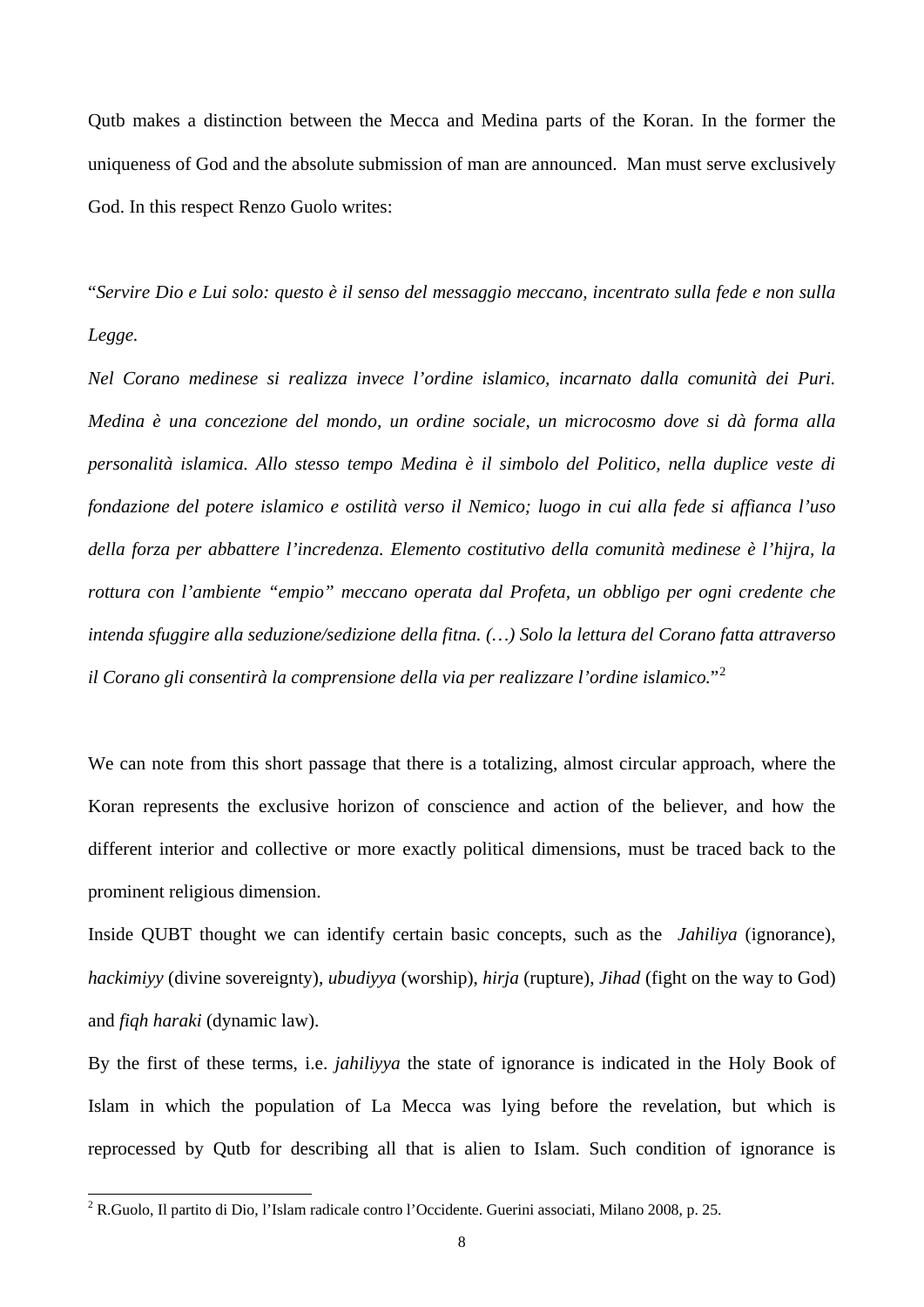reproduced every time that a community goes away from Islam, meant in holistic sense. A true Islamic must, therefore, repeal any *jahili* system with its many false idols, starting from the key of democracy, i.e. "human sovereignty". In the authentic Islam one single form of worship and obedience is conceived, that to God. The Islam described by Qutb is then a declaration of war against any social organization that attributes to man power, in any form, since it would fall in this way into idolatry. Ultimate decisions pertain to God and only God is source of authority. From this a dichotomic vision of reality derived in which two poles only are opposed: Islamic society and the *jahili* one. In the former, Islam determines certainly the faith, but also the legislation and the individual behaviors. To the latter all those societies must be traced back which, albeit they are basically Muslim, do not realize Islam as totality. The duty of the believers is then to oppose the obscurity of the *jahiliyya* recomposing that community of believers, the *Umma,* which the positive law of man that replaced God's law, has shattered. To such purpose then an avant-garde of the forthcoming community shall take up the fight, like the Prophet did in his time.

According to Qutb vision, the first step for reaching this target is the proclamation of the "true faith", i.e. a total breaking of the values and behaviors with the *jahiliyya* society, in order to show its own political and religious alterity and, in this way, proselytize. However, this is nothing other than the Jihad, the fight for God, in the twofold meaning of an interior war of the soul, and a real true armed fight. With respect to the traditional geopolitical Islamic division between House of Islam (Dar al-Islam ), i.e. place of Muslims, and House of War (Dar al-Harb ), o.e. space of unbelievers, Qutb considers Islam's world as invaded by *Jahili* systems. According to his vision, the enemy has penetrated the House of Islam, radicalizing the scenario and leaving two alternatives only: Faith or Error. "Party of God" or "Satan's Party". With such interpretation we are at the above-mentioned opposition between Good and Evil. Whet the clash takes up such characteristics any means appears to be rightful in the realization of salvation. Events such as the eleventh September 2001, or the attacks of London and Madrid, seem to be perfectly inserted in this vision, confirming the culturalist interpretation.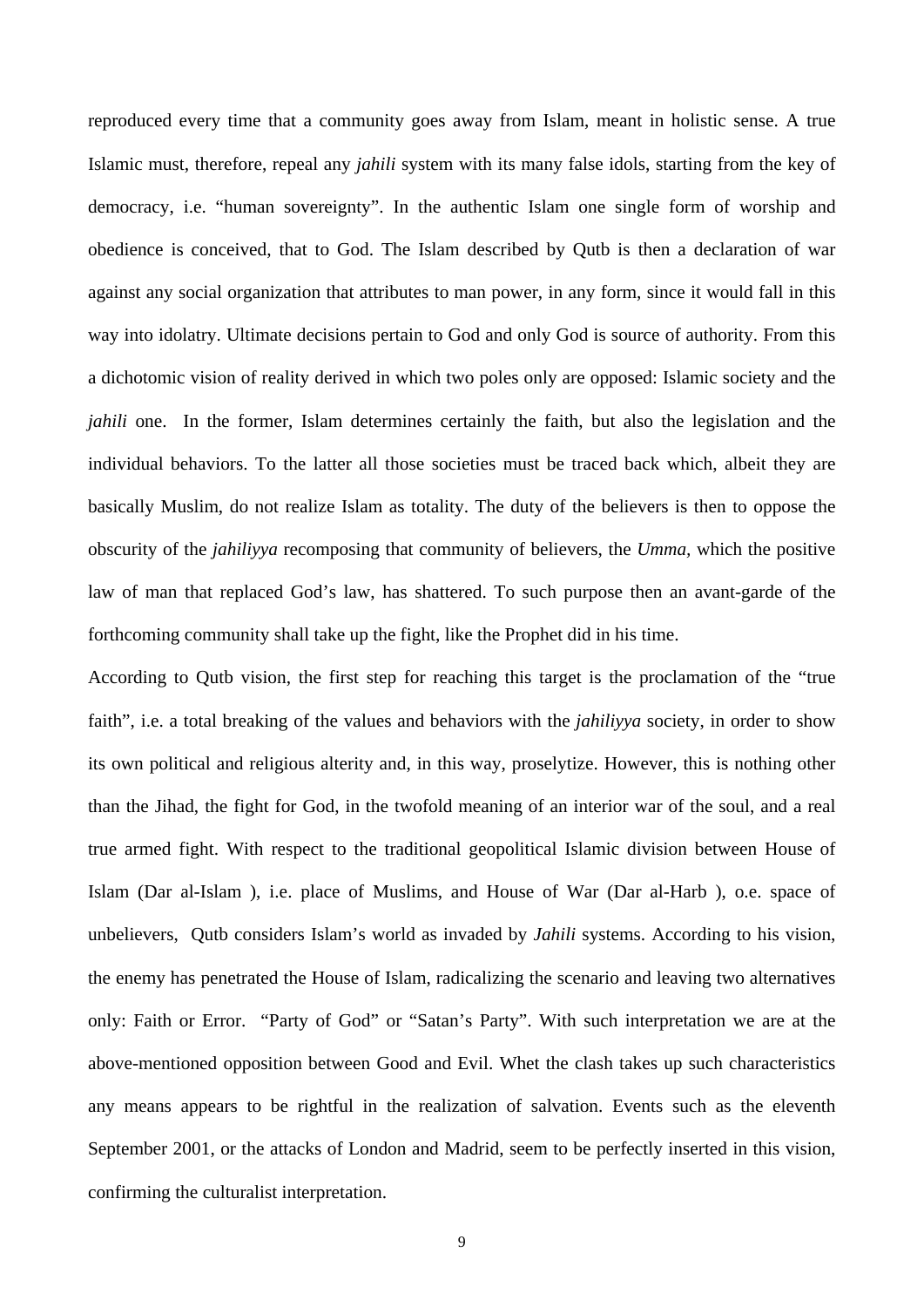#### c. Dialogic Interpretation of Islam.

Towards the end of the nineties the newly elected Iranian president Mohammad Khatami pronounced the famous discourse at the time of taking office before the Islamic consultative assembly. In that discourse the absolute need for *dialogue* between civilizations was stated for the first time.

In this vision, no longer a non-resolvable dichotomy between culturally closed entities appeared. The clash between different civilizations was no longer described as inevitable. The solution was no longer the clear alternative between victory and defeat. An interaction was conversely hoped for, an exchange, a dialogue between different civilizations in a global multicultural perspective.

Even though he was a child of the Iranian revolution, Khatami was trying to cause the defense of an authentic Islamic identity (of a relatively Jihadist type) to live together with an opening towards the trade of ideas and information with the other civilizations, in particular with the Western one, described until that time, at least with reference to the United States, as the Great Satan, because inserted in an oppositive logic typical of the clash between Good and Evil.

Khatami wanted to develop a theoretical scenario able to account for the global situation, but which would defend at the same time the particular identities. The defense of this authenticity should and could take place, according to the Iranian reformist, in the context of a dialogue rather than of a clash between civilizations. It can be stated that, with respect to Qutb perspective (considered as paradigm of the culturalist theses of the Huntington type), whose authenticity is obtained by opposition, through the conflict with the Other, in this case the looked for authenticity remains the same, but passes through the dialogue.

khatami recognized the absolute incompatibility of Islamic tradition with modernity and found in it the cause for the crisis of the Muslim world. Should then the solution pass through an abandonment

10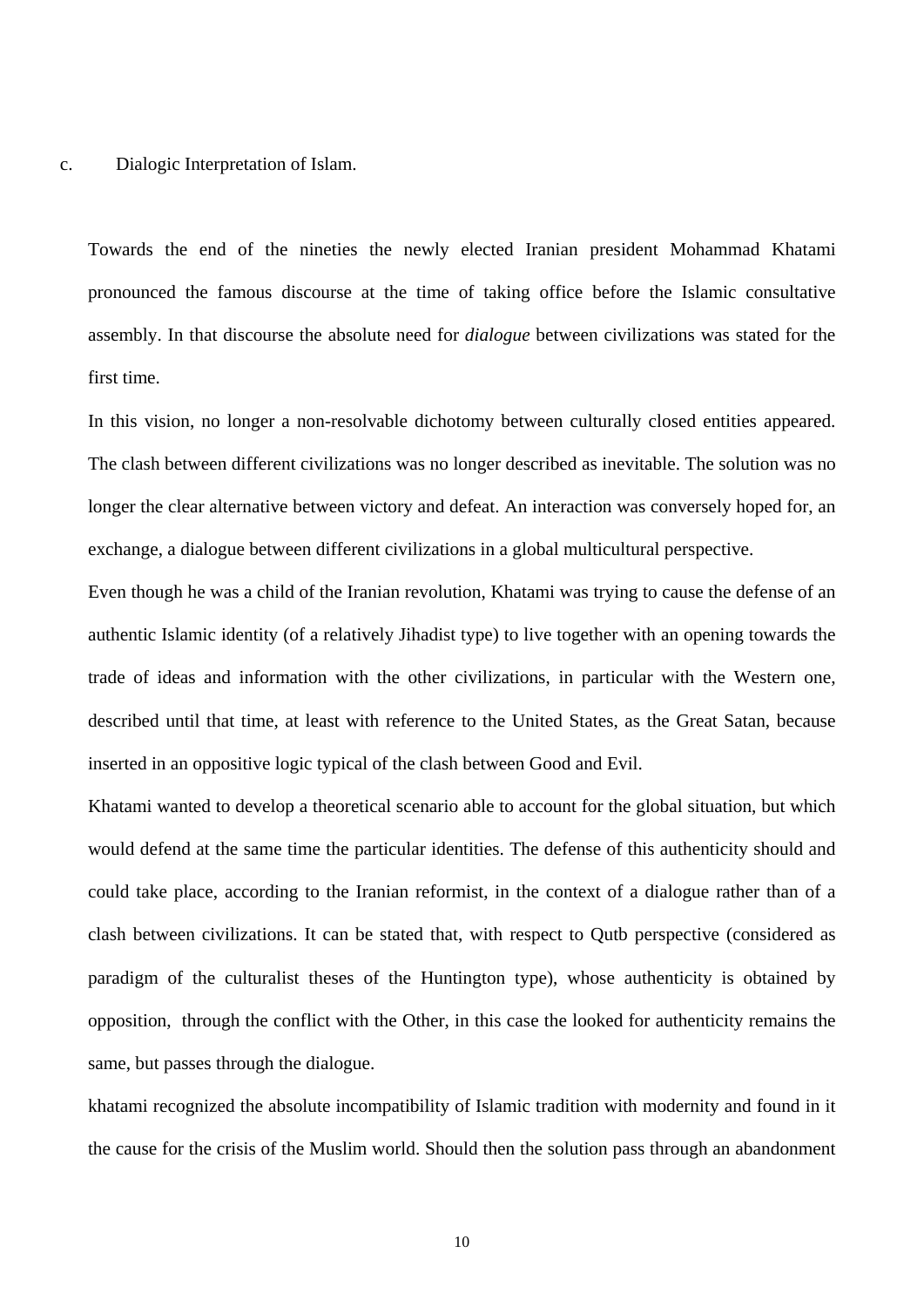of tradition, as declared by modernizers, in a complete merger with the western world? Or should one close oneself completely in the very same tradition?

Khatami wanted to overcome this net alternative. The dialogue with the West aims at strengthening and building a new Islam since it will help it to regenerate, also in view of the inevitable decline of the West. Islam shall catch in the western civilization what good there is in it expelling the harmful elements. In this sense, he renews the traditional "eastern" criticisms of the western world, or its lack of spirituality, its avidity, egotism….. He upholds, for example, science and technology. Once again, however, according to Khatami, the identity is totally defined by Islam, by religious

appurtenance.

Great importance is ascribed to the use of human reason in the construction of more exterior forms of human life. The content of its essence can, conversely, be given and established exclusively by religion. Religion is an unchangeable truth, in this vision.

Khatami insists in stating that the fight with the West takes up the importance of "life or death", an existential importance, since from a political standpoint the West does not want that Islamic world is free and independent, master of its destiny and of its material resources, in addition and above all of its spiritual resources. The West wants to hegemonize also the thought of the non-western world. This is what the Iranian reformer maintains. Islam must recognize the will to deceive of the West and oppose it with all its forces, to avoid humiliation. At the same time Islam must find those positive elements that are present in the European and US culture, beyond the merely political standpoint.

Khatami supports the use of force in order to defend oneself against an invasion or military aggression, but for the rest the fight must be conducted on the basis of ideas. Consent must be created. He states that Islam provides the logic and the way of thinking that are suitable to this task.

11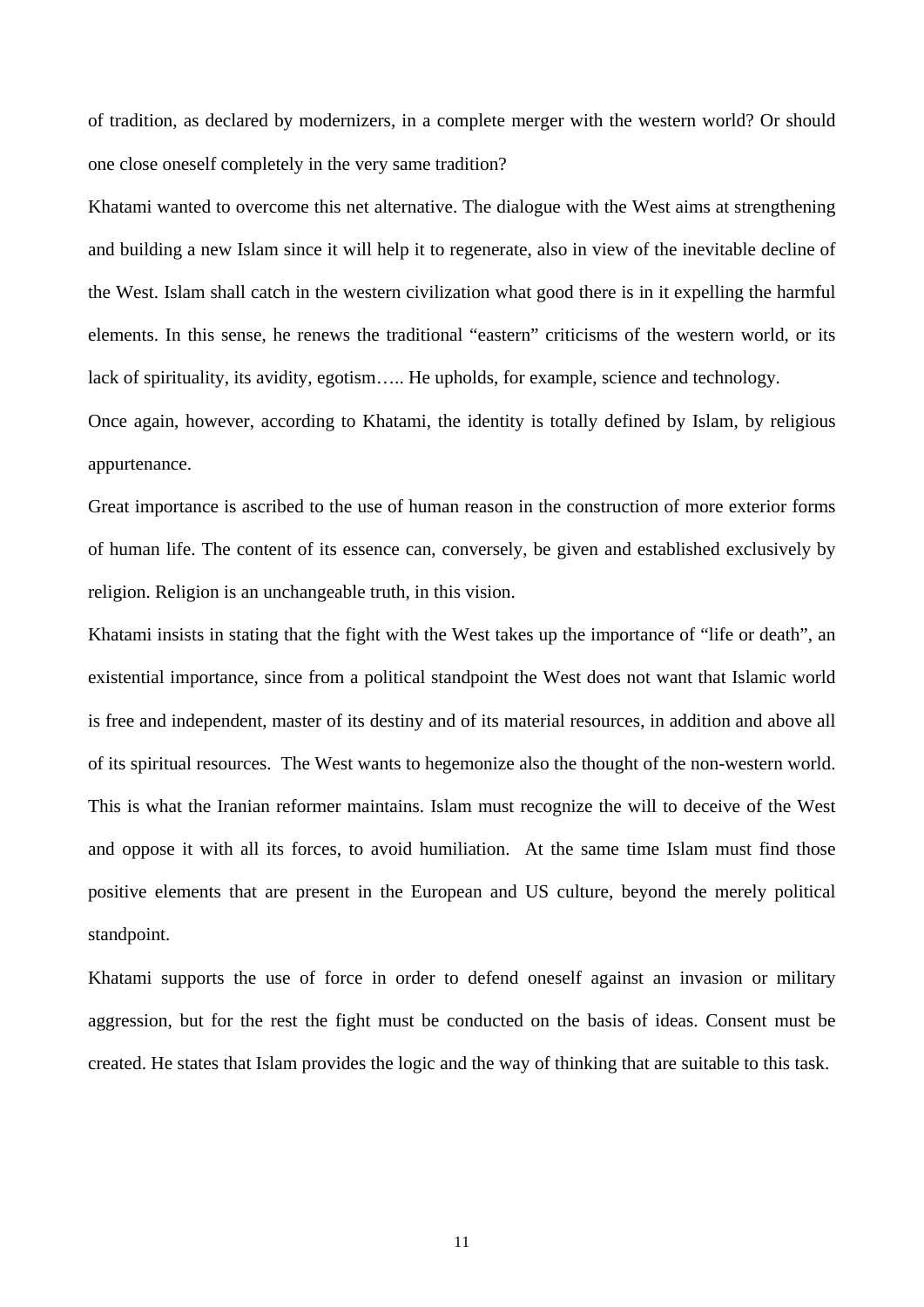"We repeal the West since we wish to free ourselves from its political, cultural and economic dominion, since *being Muslims* (the italic character is of the author) we are basically different from western people as far as the conception of the world and ethics are concerned $\mathfrak{B}^3$  $\mathfrak{B}^3$ .

 Khatami criticizes then the western conception of human freedom, judging it incompatible with Islam.

If this was the most important and first one of the voices that tried to promote a dialogue between different civilizations, even though with the nuances that we have shortly described above, it was certainly not the only one. Here we want to understand the perspective included in the dialogue approach; we want to understand in what it is different from the clash and what are the main assumptions.

To such purpose it will be useful to review a second voice of the dialogue, that of Benazir Bhutto. In her book *Reconciliation*, which she finished to write just before being killed in a terrorist attack, Ms. Bhutto presents an open, equalizing and democratic Islam, an Islam that adjusts to the need for dialogue with the other civilizations and even promotes it.

The Pakistani-born politician looks, like Khatami, but also like Huntington or Lewis, within Muslim religion for the necessary reasons, values and principles for establishing a peaceful exchange with the West, for the growth of a form of democracy close to the Muslim world, for an instrument, the best instrument in this perspective, suitable to repeal the fundamentalist violent visions of Mohamed's religion. Ms. Bhutto, in other words, looks for the *true Islam*, being convinced that in it the way can be found that leads to dialogue, peace and justice.

An Islam is so described that fights oppression and invites its followers to rebel against tyrants, an Islam that consecrates piety as only judgment criterion for judging mankind, and which repeals any discrimination of race, color or sex, which promotes a free consultation of people, based on discussion; an Islam that places men and women on the same level, ensuring to women the same

<span id="page-15-0"></span><sup>&</sup>lt;sup>3</sup> Mohammad Khatami, Religione, libertà e democrazia, Editori Laterza, Bari 1999, p.127.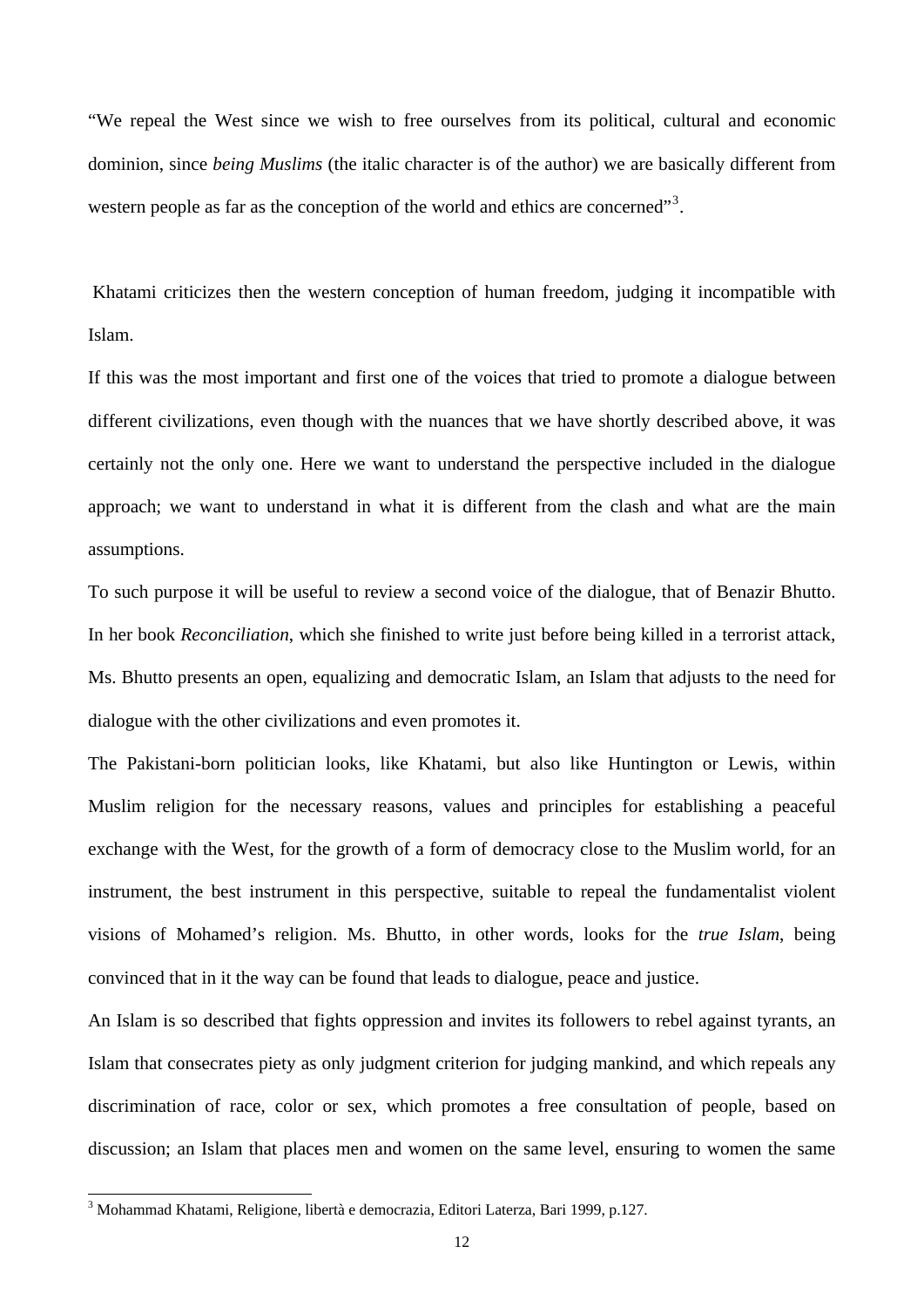civil, political and economic rights; an Islam that promotes the diversity of human beings as a source of wealth and freedom of choice. Ms. Bhutto repeats continuously the verse of the Koran that states that there can be no constriction in faith and that Islam is absolutely compatible with science.

Ms. Bhutto makes then a distinction between an internal fight in the Muslim world between groups that are disputing about the interpretation of Islam, and an external one, against the military and economic dominion, in particular during colonization, of the West. She recognizes, therefore, that in addition to the responsibilities of the western countries, there is also a responsibility on the part of Muslims for the failed development of democratic institutions, albeit adjusted to the values of Islam. She describes a relation between the lack of freedom, education and resources, on one side, and temptation to the extremism, on the other side. She maintains that desperation generates violence.

Ms. Bhutto then criticizes directly the thesis of the clash of civilizations, denouncing it as a dangerous self-producing prophecy and as a distorted reading of Muslim religion, a *falsification of the Koran,* and of the empirical reality that disproves Huntington's predictions.

The central point in this vision lies, however, in focusing the attention on the internal clash of the Muslim world, placing in this way the correct interpretation of the holy texts as the conclusive element for the construction of peace and justice. Once again, therefore, even though with opposed emphasis, it is from religion that one starts for determining the non-religious dimension, for explaining and building it. In this perspective, the "true Islam" indicates what is wrong and unjust and what must conversely be supported.

Once again the identity, both at individual and at civilization levels, is given by religious appurtenance. Even though in this vision one does not necessarily arrive to a clash, but conversely one wants to promote the way to dialogue between different identities, it is the centrality maintained by its religious essence that it is necessary to underline. Therefore, it is not the case of accommodating a religious dimension, Islam, and a secular dimension, but to find the "Right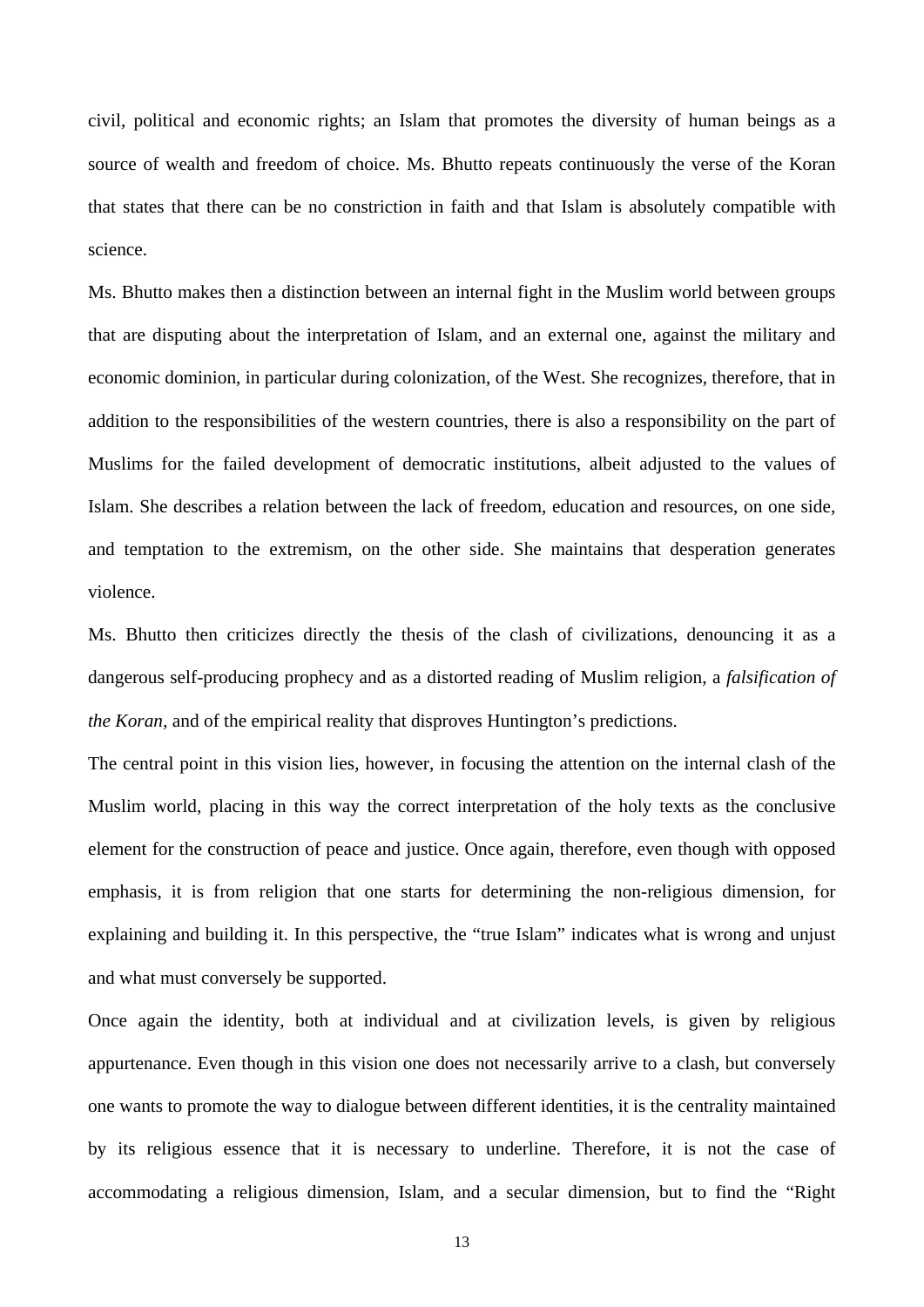Islam", to explain it to the masses and cause them to understand it, for opposing it to a "False Islam" corrupted by extremism or by powers looking for renewed legitimacy. In other words the dialogue is a function of religion and we can ask ourselves the question: Is Islam the solution?

D. Is Islam the solution?

In this section I shall present an interpretation of Islam that is not different from that described by the vision of Sayid Qutb, and to do this I will follow the perspective offered by Benazir Bhutto, describing it as emblematic of the huge quantity of literature that in Islam looks for the solution to the problem of fundamentalist violence that we are trying to understand.

According to this line of thought, Islam accepts as an irrefutable principle the fact that mankind has been divided into different groups and religions, and that God himself wanted so. The Koran, in this respect, would promote religious pluralism and freedom of choice: "There shall be no constriction in faith" (II,256).

Ms. Bhutto describes, for example, how the discrimination against women is not only the results of a perversion of the principles contained in the Koran, but the contribution of a pre-Islamic tradition extraneous to Arab civilization. In this respect she writes:

"*In order to understand the role of women in Islam it is necessary to review the holy text of Muslims in an adequate context. The Koran was written in a period when women were considered inferior in almost all the societies, in particular in the Arab Peninsula, and often considered almost like slaves. Newborn baby girls were often buried alive. It was taught to us that Islam fought for emancipation of humankind after the age of idolatry and obscurantism. Islam prohibited the killing of baby girls and granted women the right to divorce, the custody of children, alimony and inheritance far earlier than the western societies adopted these principles. Islam has underlined the*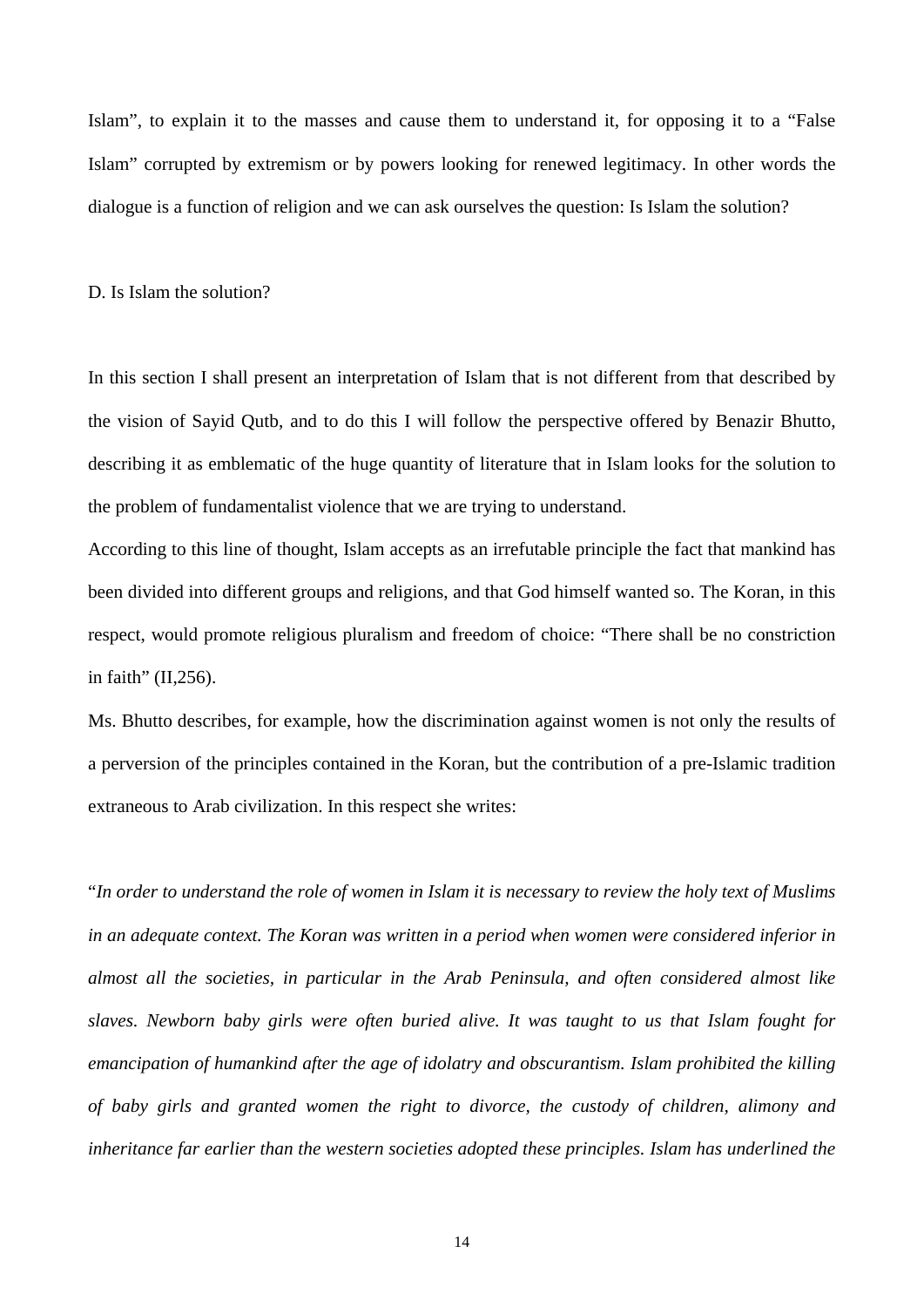*importance of education and knowledge, of compassion and help to the weak, poor and underprivileged. The message of Islam is, therefore, in favor of women's rights*."[4](#page-18-0)

More in general a Creed is described that is not only compatible with democracy, but would carry in itself the principles of democracy: the freedom of thought and religious freedom. Moreover, Ms. Bhutto insists, Islam gives more importance to pluralism and justice than other religions do. In this way she denounces the existing prejudice towards that "Islamic Exceptionality" according to which the current attitude of the Muslim world towards democracy is caused to derive from the attitude of the past centuries; however, the former Pakistani-born politician asks herself: "Are we possibly judging the West through the lenses of Inquisition or of the Middle Ages?"

On the other hand, the interpretation of the Koran is open to any Muslim ( *ijtihad* ). No authority exists designated by the Koran to interpret it in the name and on behalf of the community of believers.

If, as we have seen for Qutb, human sovereignty is considered incompatible with the exclusive sovereignty of God, in the reading proposed as authentic by Benazir Bhutto, the Koran permits, conversely, the establishment of human authority and, therefore, of the government. This is made possible by the Koran's concepts of *shura* and *ijma*, i.e. consultation and consent, respectively.

In synthesis, Islam is not the source of the problems, of violence and intolerance. Islam understood in this way, the authentic Islam is the solution, since it contains all those values and universal principles that support peace, democracy and justice. Phenomena such as Islamic fundamentalism and terrorism are not the most complete expression of Koran's Creed, but Ms. Bhutto asks us:

"*Who can doubt of the fact that Islam –being religion and a system of values – was distorted and manipulated for political reasons by extremists, fundamentalists and dictators*?"[5](#page-18-1)

<span id="page-18-1"></span><span id="page-18-0"></span> 4 B.Bhutto, Riconciliazione, Bompiani, Milano 2008, p. 60.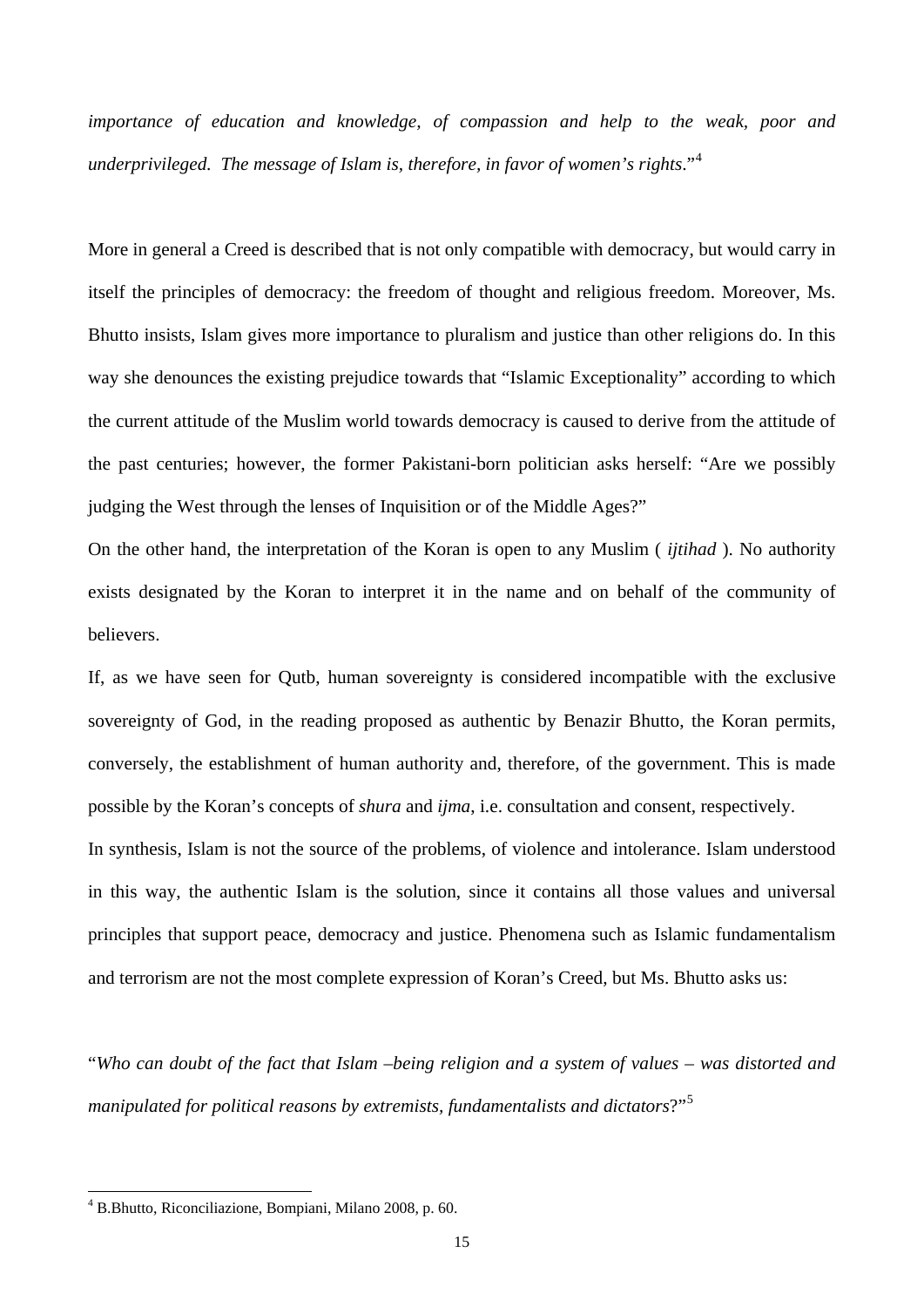Once again the position described by the theses briefly mentioned herein above does not exhaust the vast literature that finds in the holy texts of Islam the way for defeating the perversion represented by radicalism. It is a merely emblematic position, as it was that of Sayyid Qutb in the same manner. Regardless of what is caused to appear from the Koran and the *Hadiths*, what this text wants to underline is that, even though with opposed emphasis, both positions such as those of Huntington or Qutb (Clash of Civilizations), and positions such as those of Khatami or Bhutto (dialogue of civilizations), treat the religious dimension in the same way as the independent variable of contemporary political and social phenomena that we are here investigating. They find there the Problem or the Solution. All would depend on the understanding of the Text or its misunderstanding. It is, therefore, necessary to support the truth of Islam, both positions say.

Conclusions: finding the authentic Islam? Holy Text, human interpretation.

We started from a specific symptom. Islamic terrorism and fundamentalism, and we tried to portray these phenomena availing ourselves of theories of a culturalist type, i.e. which looked for the causes of Islamic violence inside Muslim religion, or which looked inside Muslim religion for the solution to the very same violence. In both cases, one had to proceed with the discovery of the truth of Muslim religion. In both cases, it is starting from the return to the Holy Text, from the Koran and the Sayings of the Prophet, that the authentic Muslim identity, the individual and political action, the condemning or promotion of violence, the legitimacy of democratic institutions or their impiety are defined.

One of the issues that must be stressed here is that, also starting only from the two identical examples of Qutb and Bhutto, speaking of *an* Islam, meant as monolithic entity, is rather misleading. As a matter of fact, Islam upholds in its interior a very large variety of interpretations and, therefore, alternative ways of being Muslims. One billion and three hundred million of people

 $<sup>5</sup>$  Ibidem, p. 109.</sup>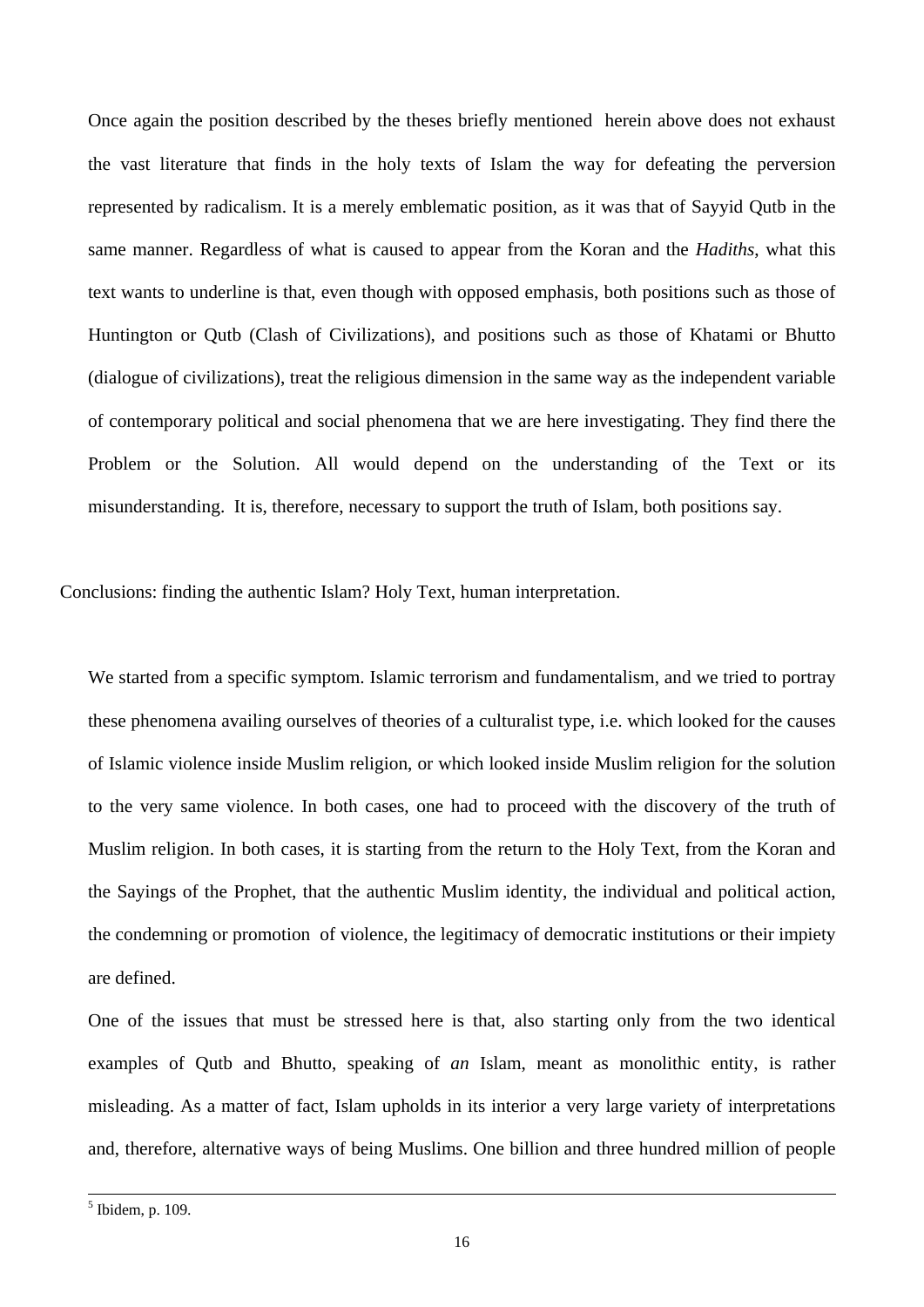spread in different nations, cultures, ethnic groups or tribes, which speak different languages or with different traditions and customs, are linked throughout the world to Allah's religion.

The majority of Muslims live in Asia and Africa, and not in the Arab world, as one would be led to believe. The largest communities are in Indonesia, Bangladesh, Pakistan, India and Nigeria and not in places more commonly characterized as Muslims, such as Saudi Arabia, Egypt or Iran. Many Muslims have been present for a long time in Europe and in the United States, representing there the principal religious communities after the Christian ones.

From a religious, economic and political standpoint we can describe a plurality of realities different from one another but that can be considered similar to Islam.

The principal distinction that it is necessary to make, in this contest, is the more known one between Sunnism, which gathers approximately 85% of Muslim believers, and Shi'a Factions, which represent approximately 15%. Such distinction dates back to the time of the death of the Prophet Mohamed, when the problem arose of his succession to the leadership of the Muslim community. On one hand the Sunnis believed that such leadership pertained to the most authoritative person; on the other hand, the Shi'a factions considered that Mohamed himself had elected Ali, his cousin and son in law, as *imam*, for the leadership to remain within the family of the Prophet. The *imam*, contrary to the Sunni Caliph, was not only religious leader, but also political leader. Other differences appeared then within the Shi'a factions with the emerging of three principal branches with each branch supporting different Imams, i.e. that of the Zaidis, Ismailis and Twelvers (which represent the majority in Iran and Iraq).

Like in all the other religions, also in Islam different theologies, jurisprudence schools (just in the Sunni world there are four schools of Islamic law: [Hanafi](http://en.wikipedia.org/wiki/Hanafi) *madhhab*, [Maliki](http://en.wikipedia.org/wiki/Maliki) *madhhab;* the [Shafi'i,](http://en.wikipedia.org/wiki/Shafi%27i) [Hanbali,](http://en.wikipedia.org/wiki/Hanbali) [Zahiri](http://en.wikipedia.org/wiki/Zahiri) and [Jariri](http://en.wikipedia.org/wiki/Jariri) schools were established later, though the latter two schools eventually died out, and the Wahhabita) and Sufi, i.e. mystic confraternities, exist.

Therefore, it is wrong from a descriptive standpoint to speak of Islam in the singular and include in one definition only all the plurality existing in its interior. In this respect, the matter of the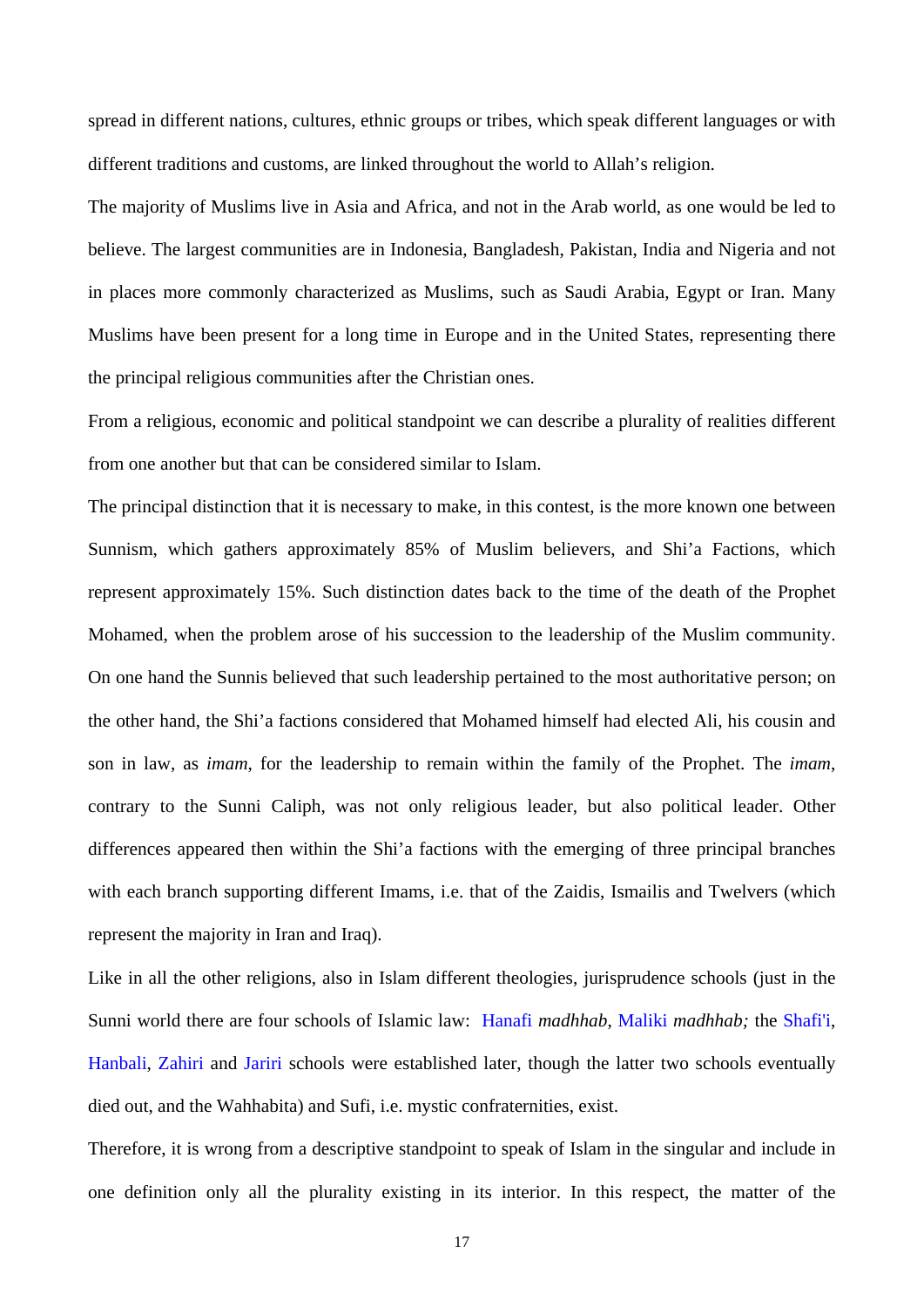interpretation of the texts appears to be conclusive, and it is even more so in the Sunni universe that does not provide for a clergy and an educational authority. As suggested by Massimo Campanini, it is extremely difficult to define heresy in Islam<sup>[6](#page-21-0)</sup>.

Other than the five pilasters it is actually impossible to appeal to *a True Islam,* since we lack a criterion of truth that would enable us, outside our hopes, to choose between Qutb and Bhutto on the basis of a mere words of the Koran and of the *Hadiths*.

The impossibility to define what is the "true Islam", other than the few untouchable knots contained in the Koran and in the *Hadiths*, gives rise to the need to have a more complex approach towards phenomena such as terrorism or fundamentalism. Religion cannot be considered, therefore, as the only variable capable of determining the entire political, social, cultural and even military equation. At this stage we must suppose, at least, a communication between religious level and historical level, in which a sort of reciprocal contamination, or reciprocal influence, occurs. History drives towards a certain interpretation of religion, religion drives towards a given interpretation of history and, therefore, of historical action, in a movement in two directions.

Bencheikh<sup>[7](#page-21-1)</sup> writes, in fact, that one of Islam's problems today is the attribution of a holy character not only to the Koran, but also to the interpretations that men of the past gave to it. This makes it a prisoner of historical situations, of epochs and contingent needs. Also Bencheikh continues, in fact, underlining the need to free Islam from history in a certain way, or from politics, regimes and States that have looked for legitimization through religion, and led the oppositions to look in religion for the same instrument to achieve power. Who paid the price for this run-up to consent was religion itself and the population of believers.

As maintained by Abdullahi An-Na'im, the perception and practice of Muslim religion are human matters, always placed in precise contexts and this occurs because Islam has, as we have seen, a very dynamic character , able to adjust to the most different realities. This applies in particular to

<span id="page-21-1"></span><span id="page-21-0"></span> 6 Massimo Campanini, Karim Mezran, Arcipelago Islam, tradizione, riforma e militanza in età contemporanea, Editori Laterza, Bari 2007.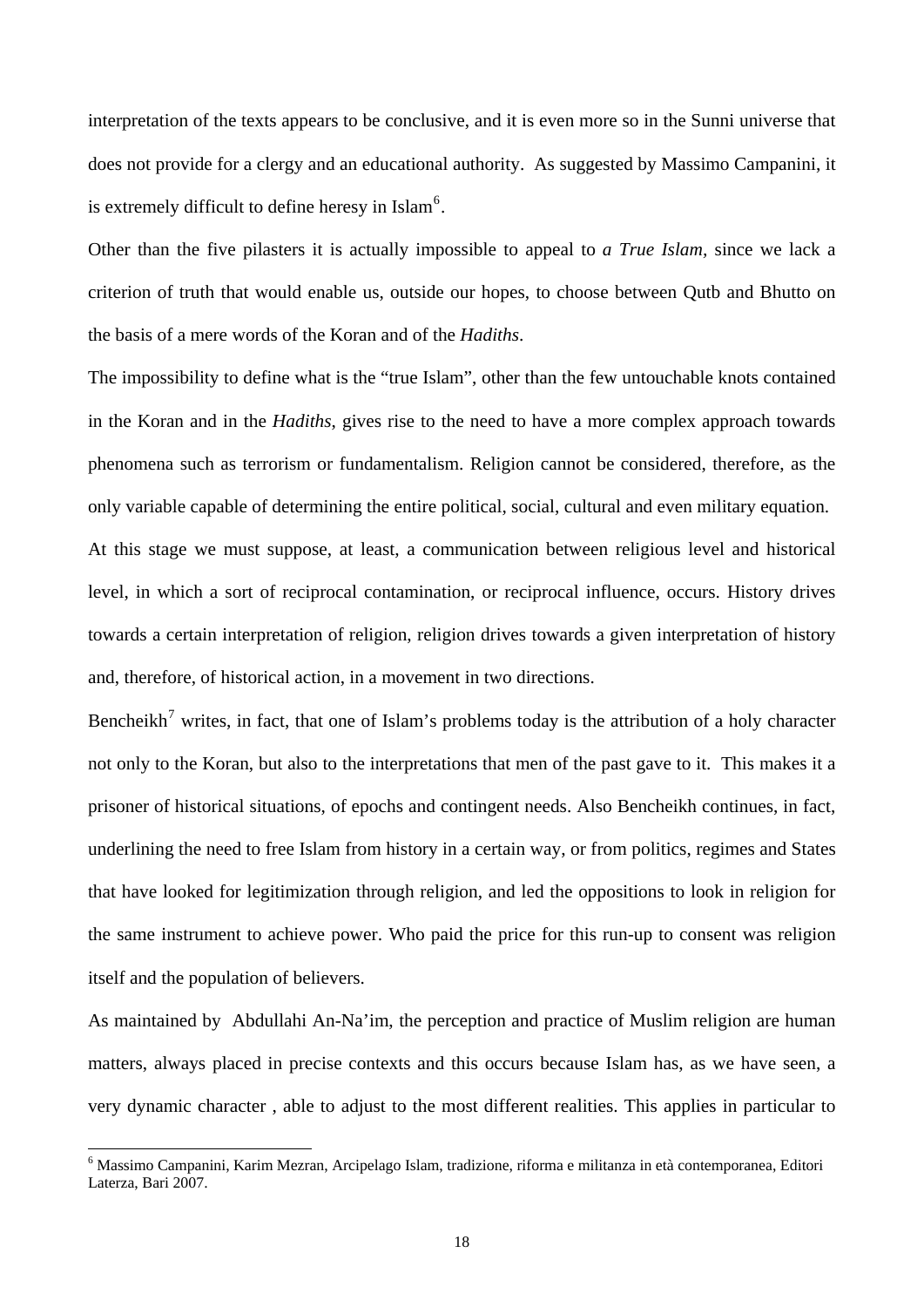the *Shari'a*, Islamic law. This is a body of rules that each Muslim should follow for complying with the will of God, in any environment: political, social, economic and personal. The point is that the concrete content of this regulatory system is given by the human thought, and the human thought is historically determined. A variable. As it always happens in these cases, each community believes that its interpretation is the true one and, therefore, divine. On the other hand, we have seen that the very same fundamentalist interpretation of Sayyid Qutb is in explicit rupture with respect to the tradition of the doctors of Law and claims an interpretative freedom that is *per se* sufficient to deny the possibility to lead the entire Islam to one single truth. Speaking of Islamic civilization in Huntington's manner appears to be a simplification that we cannot afford if we want to find adequate solutions to the problems handled here.

From what we have reviewed up to here, we see that a series of directions can emerge to which we may draw our attention. We have understood that a hiatus, a gap exists between the religious essence of Islam, or we could say its transcendent dimension, and the human interpretation that is given to such essence, its immanent dimension. No passage from one to the other is then necessary and determined in advance. What we must, therefore, understand is that Islamic fundamentalism, like Islamic terrorism, are specific interpretations of Islamic religion. They are a way of living Mohamed's religion and we cannot take a part for the whole. Bin Laden is not *deterministically* Islam. Unfortunately even Benazir Bhutto is not. Both are possible ways of understanding it.

What we must investigate, on the basis of the concepts that have appeared till now, is not Islam as such, but the relation between *Religion* (regardless of its specific contents) and the other dimensions of human actions, starting from the *political* one, but not only that; we must review then those particular manners of conceiving religion (any religion?) that are *fundamentalism* and *terrorism* in order to find their nature and causes. We must understand what is meant today by the concept of religion and that of *culture*. Finally, we must understand what defines *identity* (at an individual and

<sup>&</sup>lt;sup>7</sup> In, Lumi dell'Islam, nove intellettuali musulmani parlano di libertà, a cura di N. Furstenberg, Marsilio, Venezia 2004.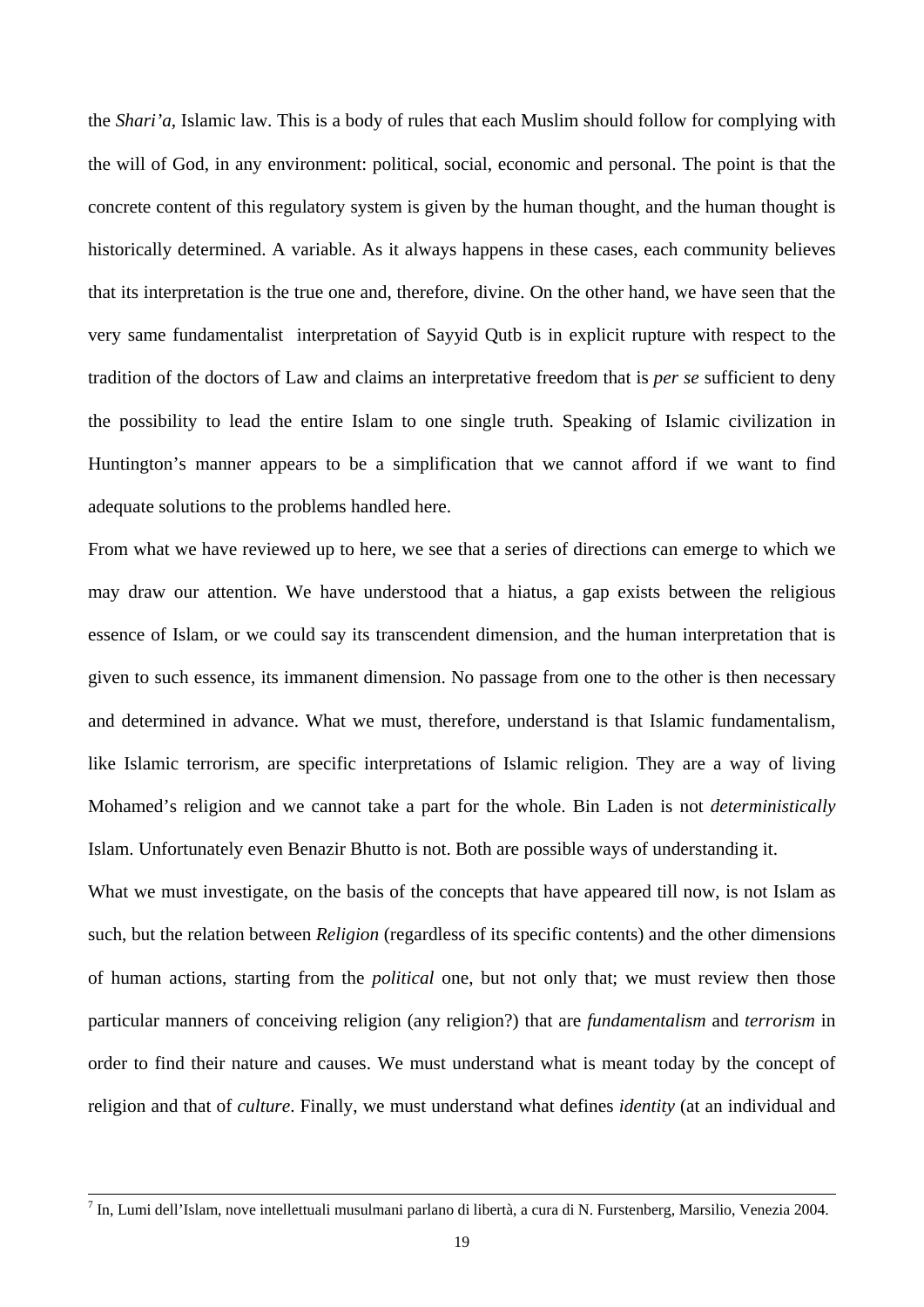collective level; at *civilization* level?) in today's global context and whether this must actually be made to coincide with culture or the religion of appurtenance.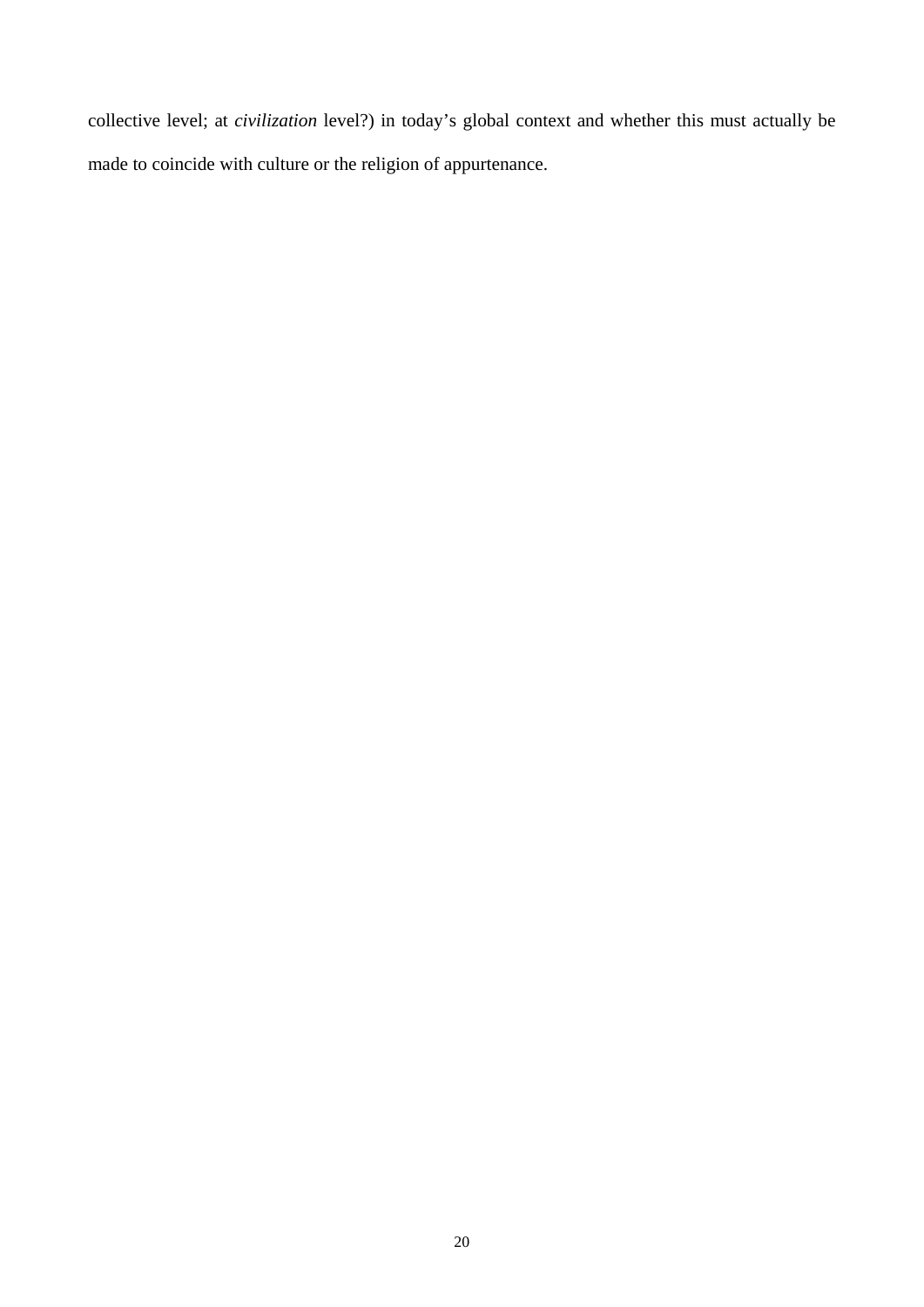Religious Terrorism and Fundamentalism.

#### a. Religious Fundamentalism.

We have approached the subjects of Islamic terrorism and fundamentalism trying to better understand their nature through the specular theories of the clash and dialogue of civilizations. Both looked inside religion for the origin of religious violence, avoiding or, however, reducing that gap that we understood to exist between the holy Texts and human interpretation. According to such vision, Islamic terrorism derived from the Koran, or from the authentic reading of its principles, and also justice, this time interpreted in a democratic tolerant key, was made to derive from the Revelation.

We have understood that Islamic fundamentalism and its terrorist radicalization are a peculiar interpretation of Muslim religion. What we need to do now is to understand these peculiar interpretations, the link with religion to which they make reference and what determines, in addition to the strictly religious dimension no longer considered as an independent variable, its emerging in concrete historical situations. In other words, if Islam does not necessarily generate Islamic fundamentalists, then there must be a cause or a series of external causes to Islam, which trigger such apprehension. What said by Olivier Roy in its book *Généalogie de l'islamisme* then applies:

*"(…) l'islamisme est-il la conséquence logique ou la perversion de l'Islam? En fait, c'est le problème de tous les débats globalisants sur l'Islam (l'Islam est-il ceci ou cela?): ils font dépendre l'analyse de mouvements sociaux concrets d'une réflexion préliminaire et théorique par définition toujours ouverte. Car la réponse aux questions n'est pas dans l'étude minutieuse du Coran, faute d'instance qui pourrait sans appel nous dire ce qu'il y a dans le Coran. Comme tout texte religieux, le Coran garde sa transcendance, son mystère et sa complexité. Son contenu ne sera jamais que ce*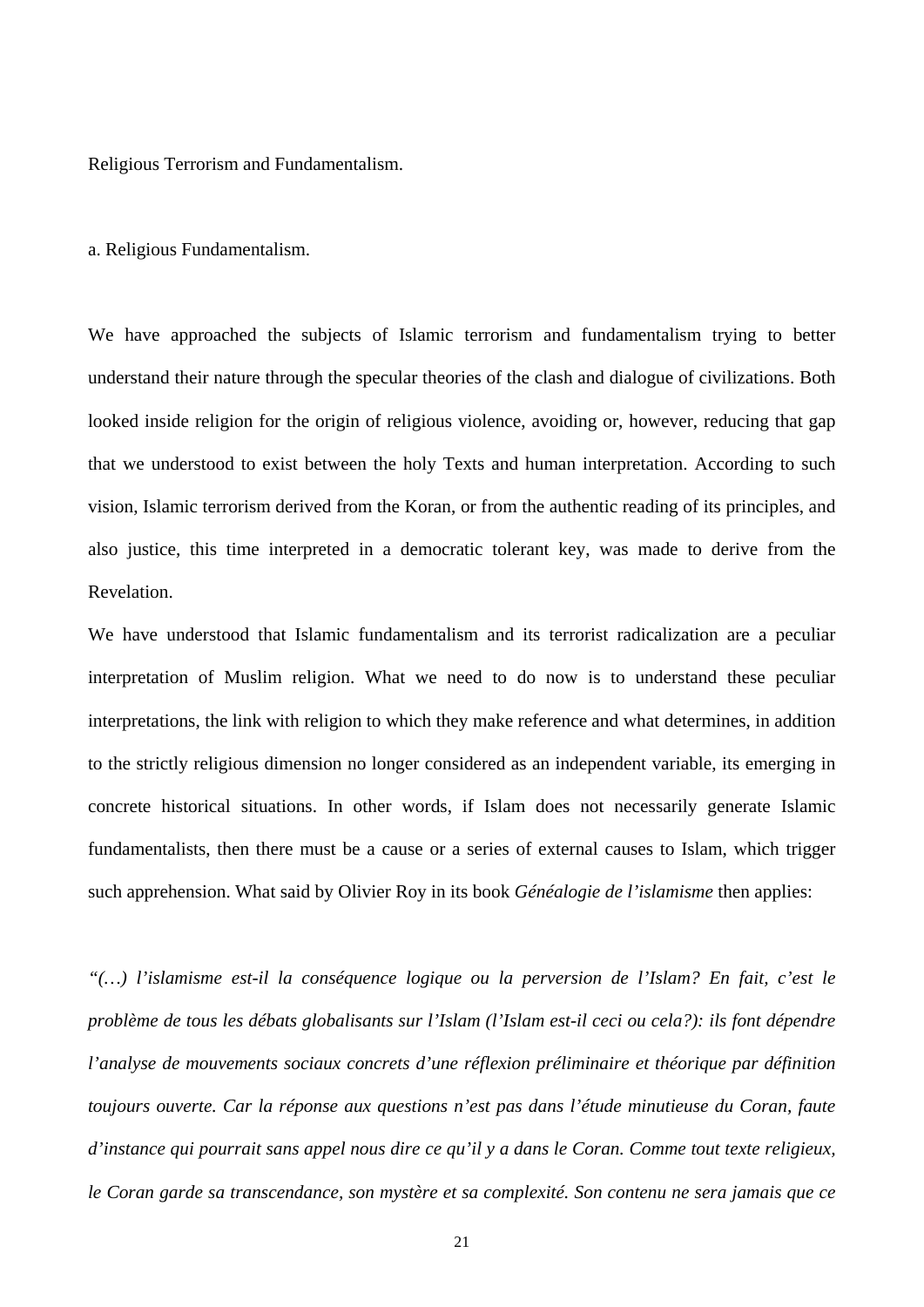*que le lecteur y trouvera. La vérité d'un mouvement social et politique n'est pas dans l'érudition théologique. Il y a ici deux ordres différents. Les mouvements politiques et sociaux cherchent un sens et une légitimation dans le répertoire symbolique qui domine leur société et leur horizon de pensée.* 

*Si l'on s'intéresse donc aux mouvements politiques et sociaux islamistes, il faut étudier, non ce que le Coran dit en vérité, mais ce que ses acteurs disent que le Coran dit."[8](#page-25-0)*

Let's start by clarifying what is meant by religious fundamentalism.

Numerous fundamentalisms exist around the world, but what seems to belong to all its possible declinations is the importance ascribed to politics, even if this does not mean that the various fundamentalist movements are directly engaged in the political struggle since their objective seems to be broader.

Enzo Pace and Renzo Guolo define fundamentalism as follows:

"*Fundamentalism is, in fact a type of religious thinking and acting that questions itself on the ethical bond that holds together people living in the same society meant as totality of believers engaged, as such, in any field of social acting. They see the problem of the ultimate, ethical and religious problem of the polis in a radical manner: the political community that takes up form in a State must be based on a pact of religious fraternity."[9](#page-25-1)*

We can see how such definition can be easily applied to the rapidly described positions of Sayyid Qutb. Human sovereignty and the neutrality of modern institutions are denied, described as empty and idolatrous and religion is placed back in the centre of social life.

Modernity, of which national States, democratic institutions and finally popular sovereignty are some of the principal products, seems to play a conclusive role inside the fundamentalist

<span id="page-25-1"></span><span id="page-25-0"></span> 8 Olivier Roy, Généalogie de l'islamisme, éditions Pluriel, Hachette, 1995, p. 114-115.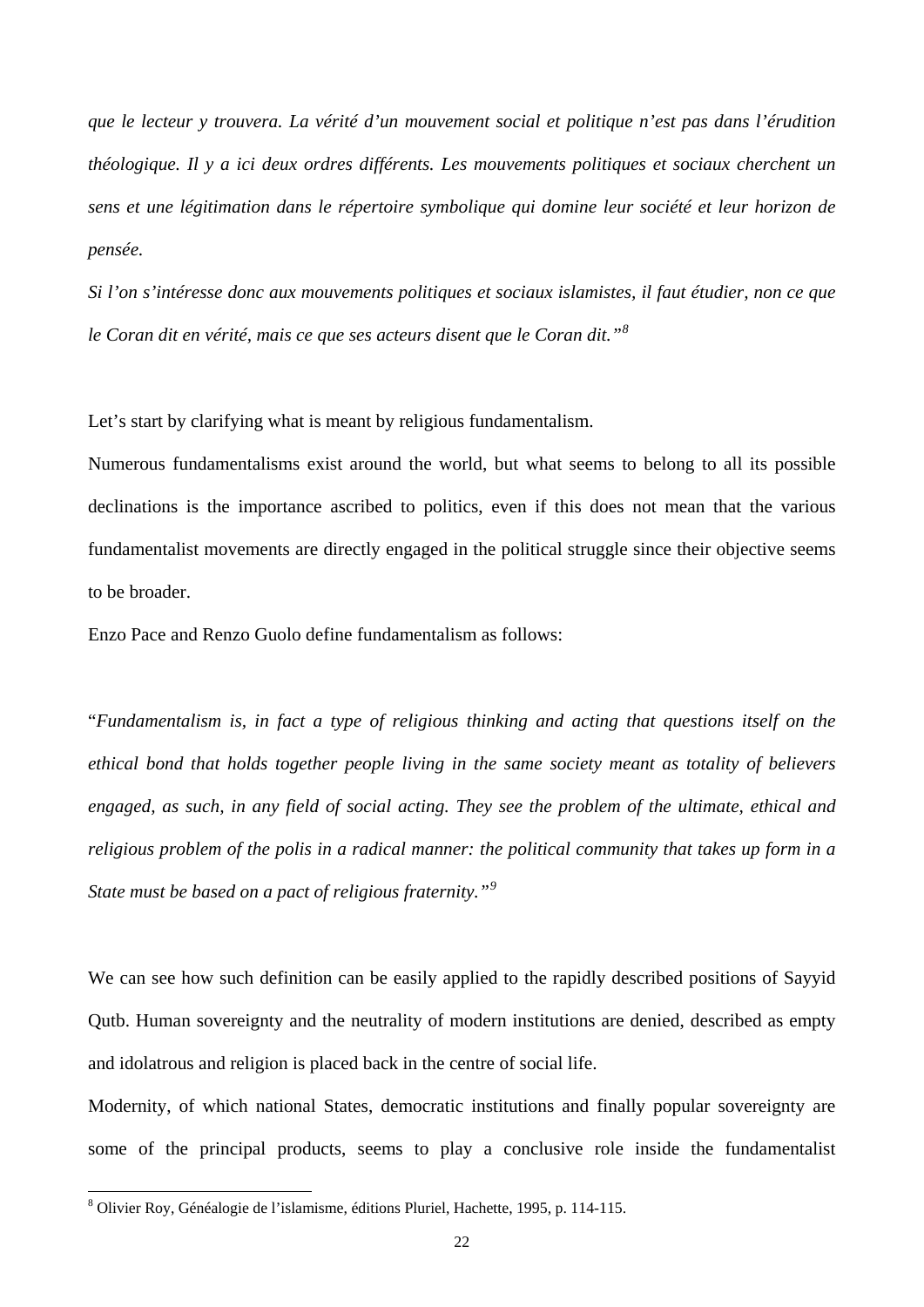phenomenon. As a matter of fact, such phenomenon seems to have an ambivalent relation with respect to modernity. As stated by Bassam Tibi in its book *Religious Fundamentalism[10](#page-26-0),* all the fundamentalisms are marked by a contradiction relating in particular to modernity, in other words they are at the same time a product of the historical global context and a reaction to cultural modernity. In this sense, religious fundamentalism is not traditionalist, as we have seen for Qutb, and is not even an orthodoxy. Albeit the rhetoric of the fundamentalists may be considered as alternative to modernity, they are in reality its children, even though they refuse its individualism, secularism and liberal pluralism.

Tibi writes:

"*The cultural project of modernity develops a really new vision of the world, looking to the future and not to the past, according to which man would be able to form his destiny in an autonomous manner and to determine his social and natural environment. The secular answer to the question of whether man can govern is affirmative, whilst the fundamentalist answer to the same question is negative. At the basis of the secular vision of the world lies the modern idea of a knowledge based on modern science and technology*."[11](#page-26-1)

Fundamentalists repeal, therefore, modernity in its cultural aspect, whilst they appreciate, explicitly or implicitly, its technical and scientific conquests. They repeal the rationalistic vision of modernity, but uphold the fruits of this same vision. They also, and principally, repeal the centrality assigned to the individual person, his autonomy, since it is the religious law that, according to this vision, must prevail.

However, can we find common principles in the different fundamentalist movements? From the existing literature it would seem that we can give an affirmative answer to this question. The

<span id="page-26-0"></span>

<sup>&</sup>lt;sup>9</sup> R. Guolo, E. Pace, I fondamentalismi, Editori Laterza, Bari 1998, p. 4.<br><sup>10</sup> B. Tibi, Fondamentalismo religioso, Bollati Boringhieri, Torino 1997.

<span id="page-26-1"></span> $11$  Ibidem, p. 37.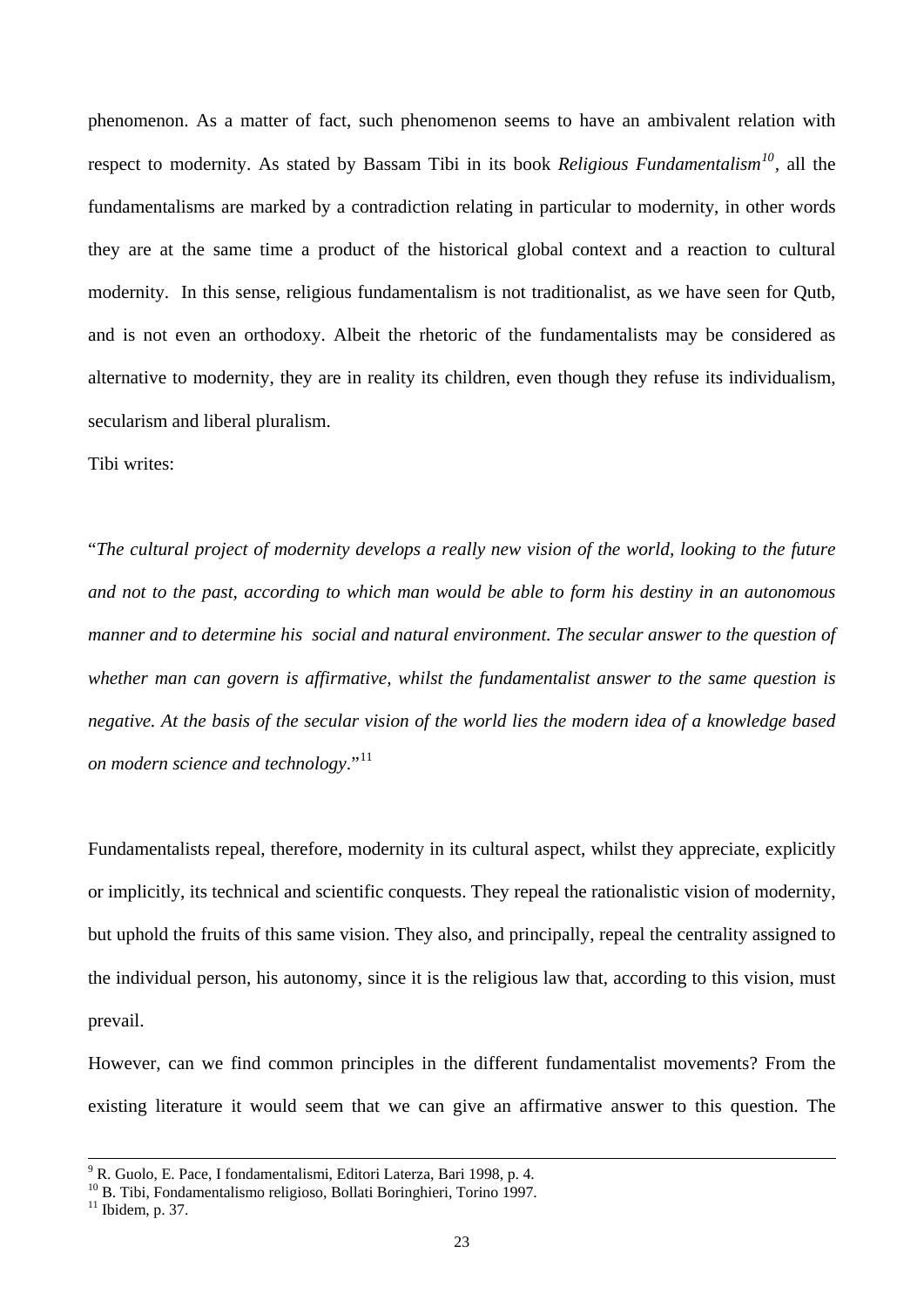fundamentalist, in fact, identifying the Holy Book with the direct expression of God's will, will cause his behavior to abide by some principles and in particular, according to Guolo and Pace: by the principles of inerrancy, unhistoricity and superiority of the divine Law over the earthly law, and to the prevalence of the myth of foundation<sup>[12](#page-27-0)</sup>. According to this perspective, the contents of the Holy Book, regardless of whether it is the Koran or the Torah, is considered as a totality of meaning that cannot be decomposed and interpreted by human reason, an unchangeable truth, a truth that cannot be reduced to any historical context and cannot be adjusted to the changed needs of any time; a truth that expresses God's law (superior to human law) and which provides the model of a perfect society. A truth, finally, that lies in the myth of the origins, whose function is to express absoluteness and the bond that is created among the believers.

We can establish at this stage a first point along the itinerary that we are following: *a reading of the holy texts that prohibits the human interpretation of such texts is itself a human interpretation;*  because, as already mentioned above, we lack a criterion of truth that fills the gap between holy text and its understanding, in other words: how can one choose between Qutb and Bhutto? The solution to the problem of the choice of how to interpret a text cannot be found inside the text itself, otherwise there would be a contradiction or circularity, i.e. the understanding of the correct interpretation looked for in the Holy text (the authentic religion) requires for being understood, a previous understanding of the correct interpretation. If man, as such, could not claim the ultimate understanding since if he would do so he would replace God, then man cannot decide what sense to ascribe to God's message. In a certain way, there is always an element inside the holy texts that man misses and it is its transcendent component. Also Olivier Roy pointed out this. At the same time we can never leave out of consideration also a human, and, therefore, historical, situated, fallible and immanent element, when approaching the Bible or the Koran.

This aspect requires that we give a precise direction to our research. In the wording of "Islamic fundamentalism", contrarily to the culturalist Huntington's approach, it is not to the word "Islamic"

<span id="page-27-0"></span> $12$  R. Guolo, E. Pace, I fondamentalismi, Editori Laterza, Bari 1998, p. 6.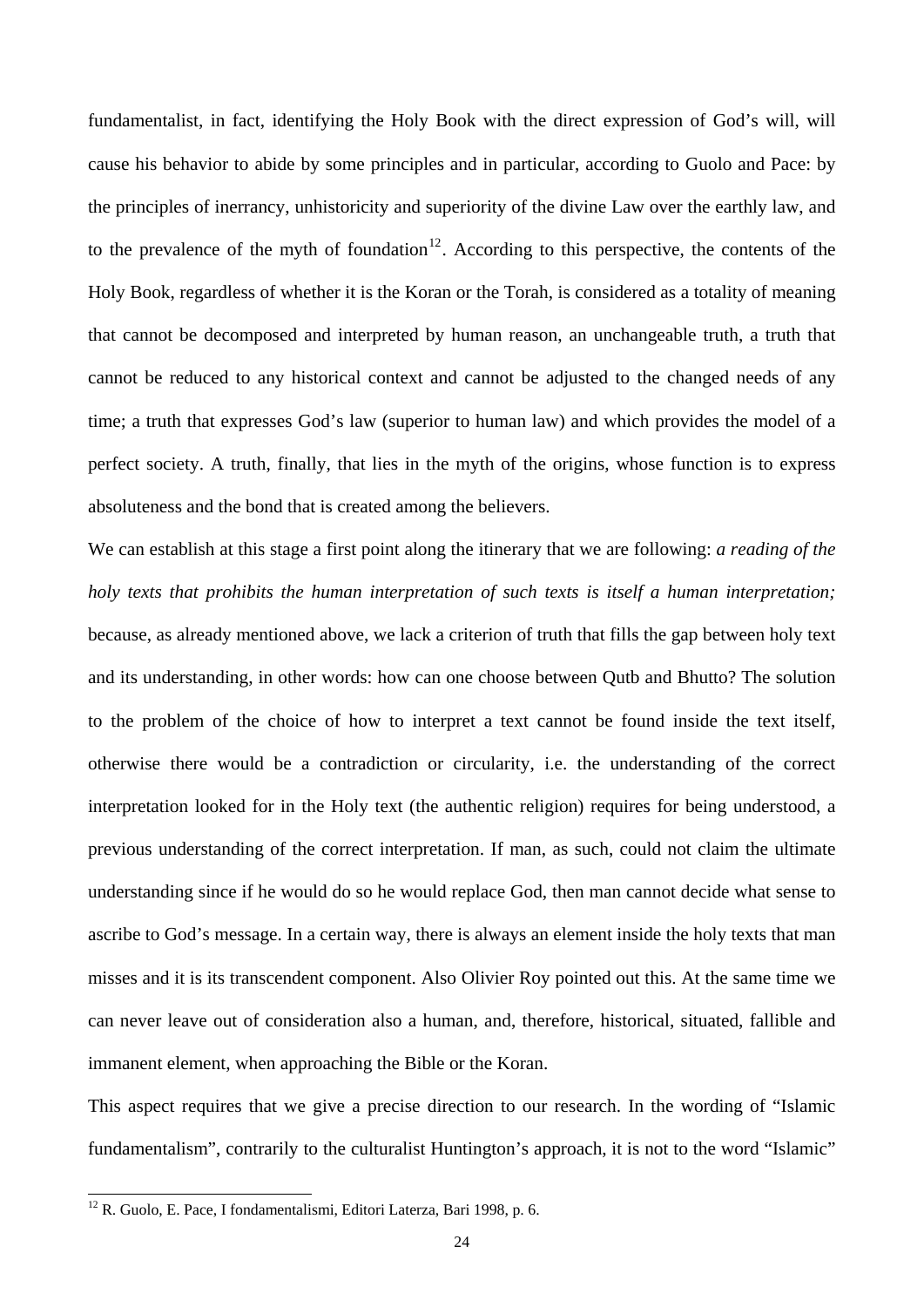that we must draw our attention, but to the word "fundamentalism". Therefore, it is not on a religion in particular that we must insist, but on a particular manner of understanding religion, and consequently on the nature of that particular manner, on its reasons, on the contexts in which it emerges. We shall also avoid confusing, like in the perspective of the clash of civilizations and in the identical position of fundamentalists and terrorists, the fight to terrorism with the fight to Islam. As a matter of fact, the studies conducted on fundamentalist movements have a tendency to define it as a political movement, rather than a religious movement. This is exactly what Bassam Tibi says:

"…*it is a fact that neither historians of religion nor the orientalists who have a philological formation are able to fully catch the phenomenon of fundamentalism. This is due to the fact that fundamentalism is first of all a political phenomenon, based on a social movement that is expanding, for catching which neither the subtleties of religious analysis nor those of Arab grammar or of any other language are sufficient*."[13](#page-28-0)

In fundamentalism we find traces of a real *political ideology,* which wants to establish an alternative order to that represented by today's secular states undergoing a crisis. Its purpose is pursued through a politicization of religion. Through the religious discourse sociological, political, economic and cultural objectives are articulated and an answer to that *crisis of meaning* represented by modernity. On the other hand, the legitimization offered by religion is one of the most powerful ideologies of our time, able to mobilize the masses thanks to its simplifications and promises. This issue is underlined also by Huntington, even though it was then "misunderstood" in the consequences, when he describes religion as the most powerful mobilizing force of the modern world<sup>[14](#page-28-1)</sup>, albeit it was certainly not the only one and not even isolated by a broad complex of factors. But we shall see these aspects later on.

<span id="page-28-0"></span><sup>&</sup>lt;sup>13</sup> B. Tibi, Fondamentalismo religioso, Bollati Boringhieri, Torino 1997, p. 11.

<span id="page-28-1"></span><sup>&</sup>lt;sup>14</sup> S.P.Huntington, Lo scontro delle civiltà e il nuovo ordine mondiale. Garzanti, Milano 2000, p. 85.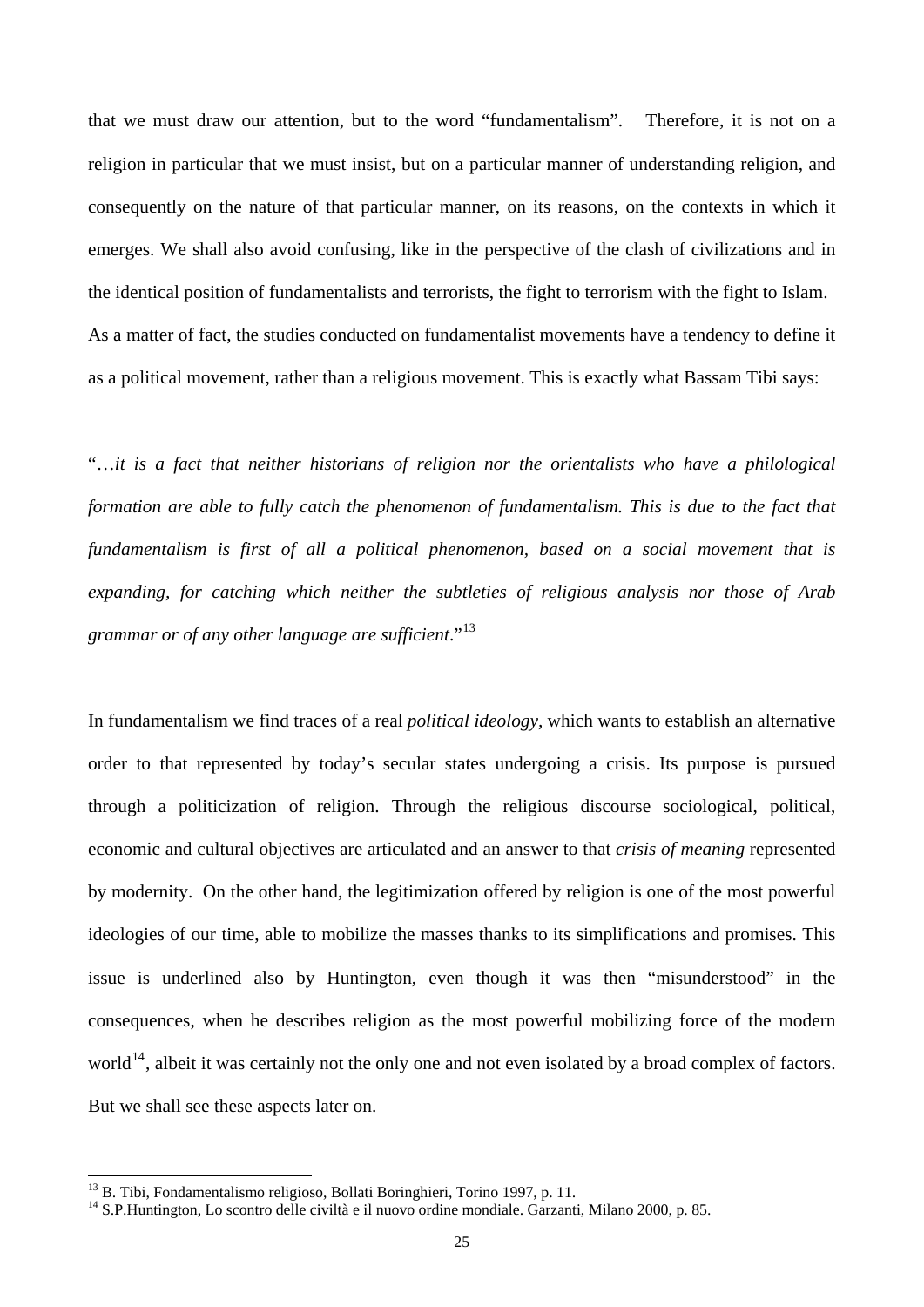Fundamentalism is, therefore, a complex historical phenomenon and it must be investigated as such. Its origin, contrary to what one might be led to think, is not in the Muslim world, but in the Protestant world. It is toward the end of the eighteenth century that this theological faction was born in the United States in opposition to the interpretation of the Bible that was being spread in Europe. Whilst in Europe all the critical instruments of human sciences were considered useful for freeing the holy texts from historical conditionings, in the USA the conservative theologians were afraid that science could alter the truth. Such position emerged on the occasion of a conference in Niagara Falls (1895), which represents the protestant fundamentalism birth. On that occasion a manifesto was worked out whose principal items were to protect the eternal truth of the Bible. The main issues (in line with the study of Guolo and Pace) are:

"a) the absolute inerrancy of the Holy Text;

- b) reaffirming the divine nature of Christ;
- c) the fact that Christ was born from a Virgin;
- d) the universal redemption guaranteed by the death and resurrection of Christ;
- e) the resurrection of the flesh and the certainty of a second coming of Christ."[15](#page-29-0)

The first issue is a true distinctive trait of fundamentalism with respect to other religious movements. Guolo and Pace continue:

"*In general terms, these two elements represent a mental form that is widespread also in other religious contexts in which fundamentalists movements emerge: we always find, on one hand, the statement of the inerrancy of the holy Text, and, on the other, the idea that the believer is required to engage in the political struggle for defeating the Enemy who prevents the triumph on earth of the* 

<span id="page-29-0"></span><sup>&</sup>lt;sup>15</sup> R. Guolo, E. Pace, I fondamentalismi, Editori Laterza, Bari 1998, p.14.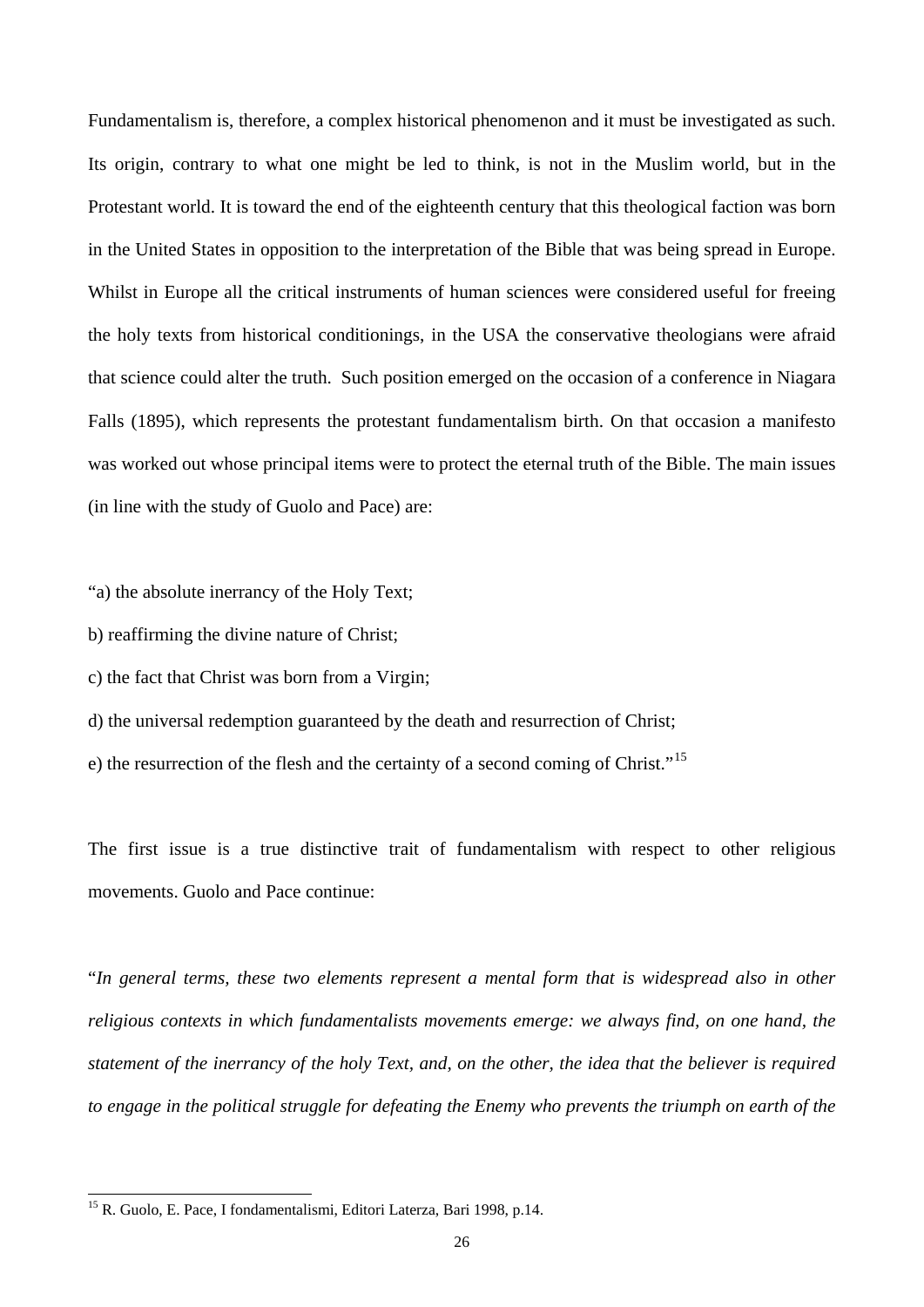*kingdom of truth: An appeal to an extreme engagement in the final war between the kingdom of Good and that of Evil.*"<sup>[16](#page-30-0)</sup>

We can find this common aspect of the different fundamentalisms in what was said before with regard to Islam.

However, the appeal to the Truth opens to a series of conclusive matters. Leaving out of consideration the fact that this matter is being handled in a thesis of political philosophy and not of theology or philology, a question must be asked about the role taken up by the truth. In other words, not only we do not know and we are not interested in knowing whether an access to the Truth is possible, since we lack a criterion that confirms its finding, if any, but we doubt of its relevance in this context. As a matter of fact, according to what we have said and by observing human history, we know that what is *politically* important is the reception, the consent that forms around an idea, regardless of whether this is right or wrong, true or false. It is said that a lie repeated thousand times is a truth. The political question is, therefore, to understand how an interpretation emerges and spreads, how it acquires historical relevance and deploys consequences, maybe even dramatic ones. It is necessary to find the dynamics of power, the political aspect underlying the religious discourse, in this case. It is for this reason that limiting the answer to fundamentalism to the mere level of the discussion about what is true and authentic, means in a certain way letting the very logic of fundamentalism to prevail. It means to uphold the *paranoiac* logic of such vision, whilst one should put in relation a true or false position with the broader context in which it appears. In this direction the Nietzsche-Foucault approach to *genealogy* appears useful.

Genealogy studies, as a matter of fact, the concrete production of discourses, placing them in their historical interaction and puts then itself in a critical perspective with regard to any *research of the origins,* meant as pure, essential place, as place of truth. We know how such research is strictly related to the fundamentalist phenomenon. Foucault writes:

<span id="page-30-0"></span> $16$  ibidem, p. 16.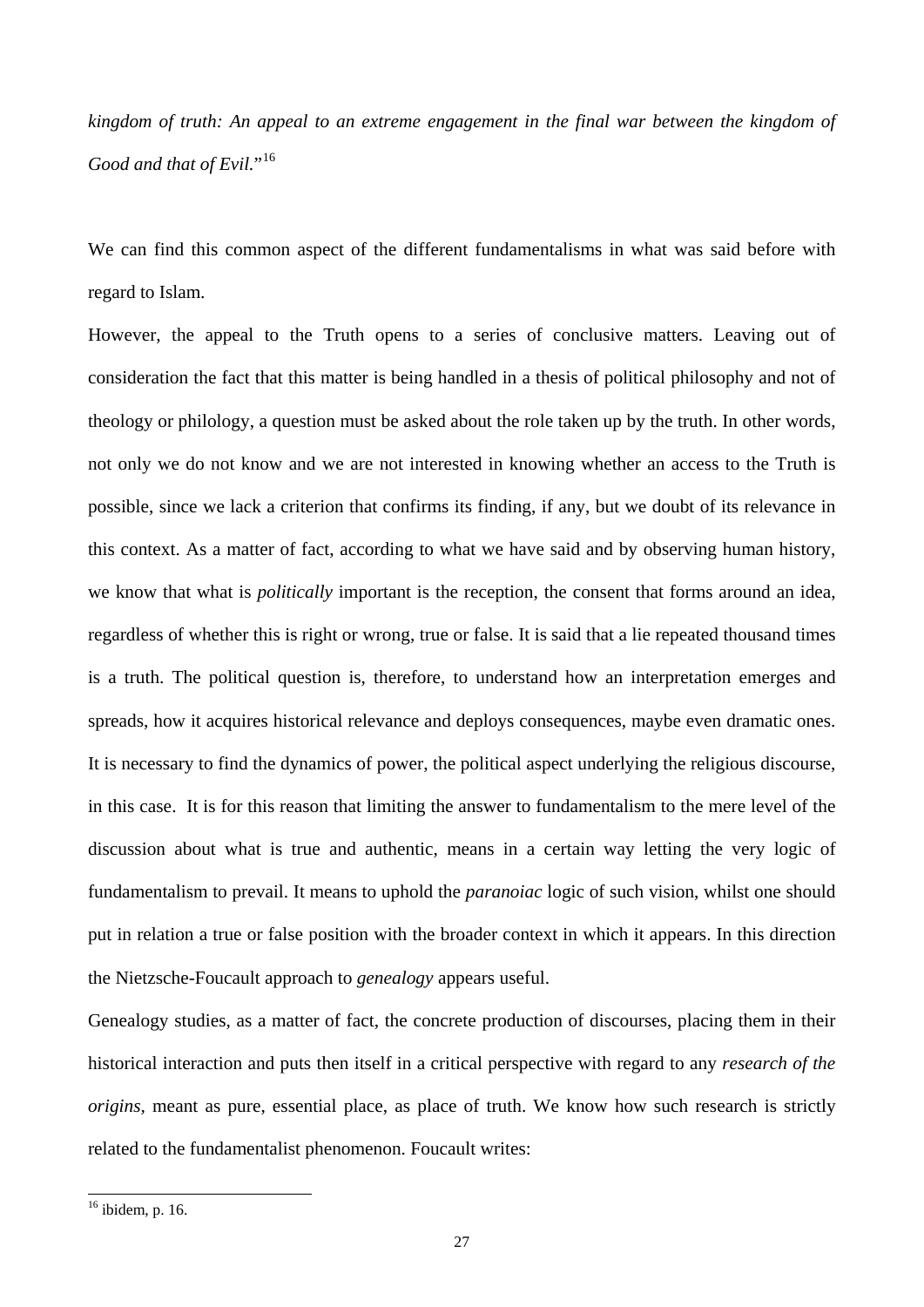"*La généalogie ne s'oppose pas à l'histoire comme la vue altière et profonde du philosophe au regard de taupe du savant; elle s'oppose au contraire au déploiement métahistorique des significations idéales et des indéfinies téléologies. Elle s'oppose à la recherche de l'origine. (…) Pourquoi Nietzsche généalogiste récuse-t-il au moins en certaines occasions, la recherche des origines? Parce que d'abord on s'efforce d'y recueillir l'essence exacte de la chose, sa possibilité la plus pure, son identité soigneusement repliée sur elle-même, sa forme immobile et antérieure à tout ce qui est externe, accidentel et successif. Rechercher une telle origine, c'est essayer de retrouver ce qui était déjà, le cela même d'une image exactement adéquate a soi; (…) c'est* 

*entreprendre de lever tous les masques, pour dévoiler enfin une identité première. Or, si le généalogiste prend soin d'écouter l'histoire plutôt que d'ajouter foi à la métaphysique, qu'apprendil? Que derrière les choses il y a tout autre chose: non point leur secret essentiel et sans date, mais le secret qu'elles sont sans essence ou que leur essence fut construite pièce à pièce à partir de figures qui lui étaient étrangères."[17](#page-31-0)* 

One must look at concrete history, at the battles, the errors and games of the chance. It is necessary to look at the dynamics of power that surround any stance. And we know, thanks to Michel Foucault, that any power produces its own *regime of truth,* that the power is also a fight for the truth, for establishing its own *order of the discourse.* Therefore, it is necessary to undertake a sort of genealogy of religious fundamentalism and terrorism and, maybe of the religious discourse itself. We must, therefore, ask ourselves why it was possible, in precise historical moments and in precise places, to interpret and live Islam (but not only) in such a way as to justify or even feed violence, intolerance and so on. And also in this case the scientific literature on the subject is endless. In this respect, and on the basis of what we said up to here, it could be useful to insert theories such as that of Huntington and, consequently also their dialogic version, in a broader and more ancient

<span id="page-31-0"></span><sup>&</sup>lt;sup>17</sup> M. Foucault, Nietzsche, *la généalogie et l'histoire, in Dits et écrits*, Gallimard, 2001, p. 1004 and following.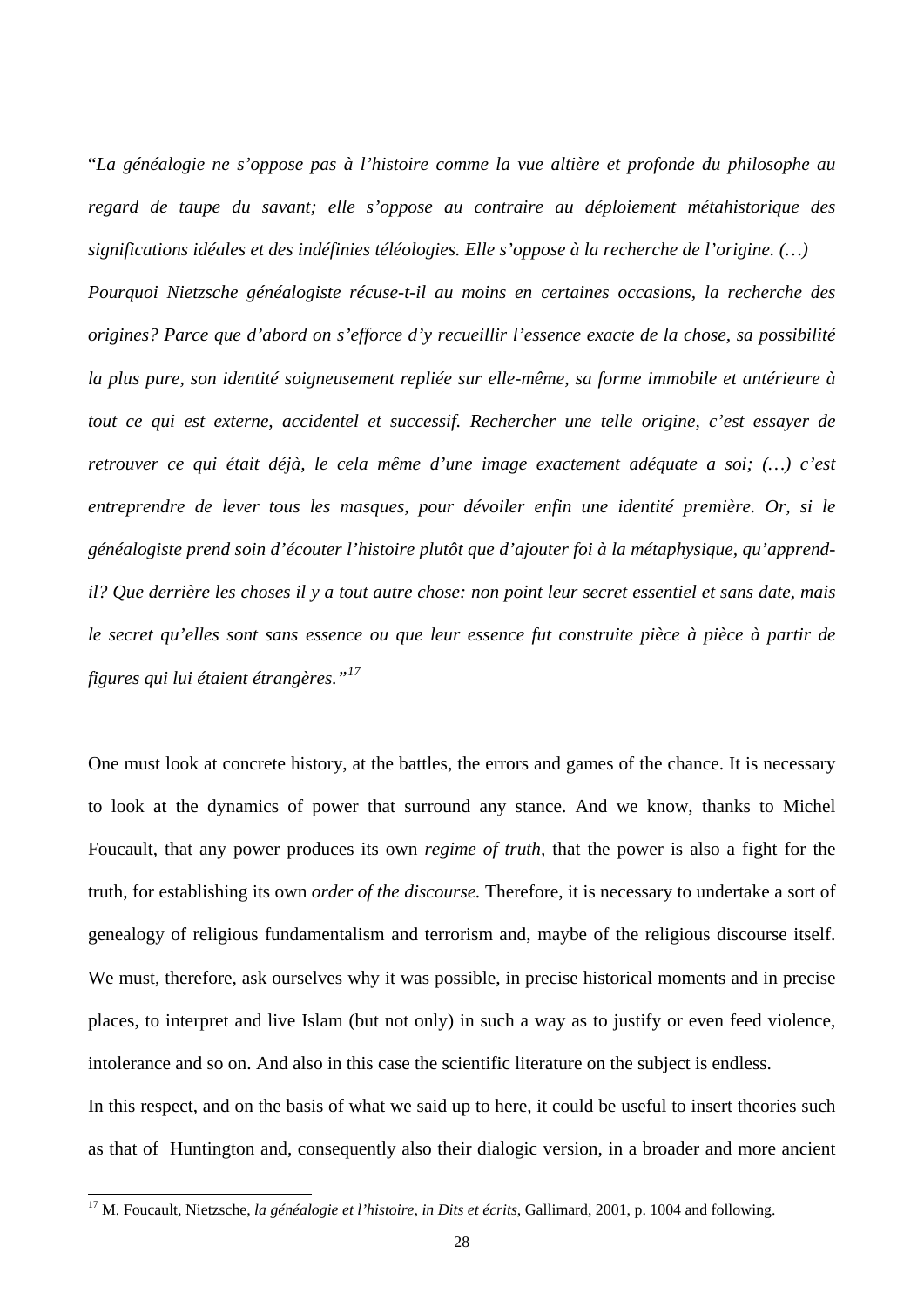framework: that which Edward Said has referred to as *Orientalism*. This operation enables not only to discover the power implications underlying similar visions, but also to criticize the very same practicability, in this context, of notions such as those of West, East, Civilization, etc. … The novelty, with respect to the past, lies in the appearance of what Margalit and Buruma have called *Westernalism[18](#page-32-0)*, in relation to the work of Said, and in which we can actually find a distribution of power and, therefore, of the categories that power produces, no longer concentrated exclusively in the European and US capital cities, like at the time of colonialism, but a power that has today many centers spread around the world. What is meant by Orientalism?

*"It is an afterthought of what has been considered for centuries an insurmountable abyss between West and East. My purpose was not so much to avoid the differences – who can deny the constitutive character of national and cultural differences in the relations among human beings? – but to defy the idea that differences necessarily entail hostilities, a frozen reified whole of essences in opposition, and the entire polemic knowledge built on this basis. What I wished was a new way of reading the separations and conflicts that had caused hostilities and wars and the imperialistic control to prevail.*"<sup>[19](#page-32-1)</sup>

The analysis of Said are debtor to the Foucault's *L'ordre du discours*, are *anti-essentialist*, and has a constructivist vision of identity. The Orientalism, of which I consider that of Huntington as one of the latest chapters, is that set of institutions created by the West for the purpose of managing its relations with the East. A management based also on cultural factors, in addition to the economic, political and military relations of force, i.e. a set of true or false notions on the East. It is the western way for exercising its influence and dominion over the East. For centuries the East, because

<span id="page-32-0"></span><sup>&</sup>lt;sup>18</sup> "What we told here  $(...)$  is not the Manichaean history of a civilization in war with another. Conversely, it is the history of a contamination of bad ideas …" in, I. Buruma, A. Margalit, *Occidentalismo, l'Occidente agli occhi dei suoi nemici*, Einaudi, Turin 2004.

<span id="page-32-1"></span><sup>19</sup> E. W. Said, *Occidentalismo, l'immagine europea dell'Oriente*, Feltrinelli, sixth edition, Rome 2007, from rge postface.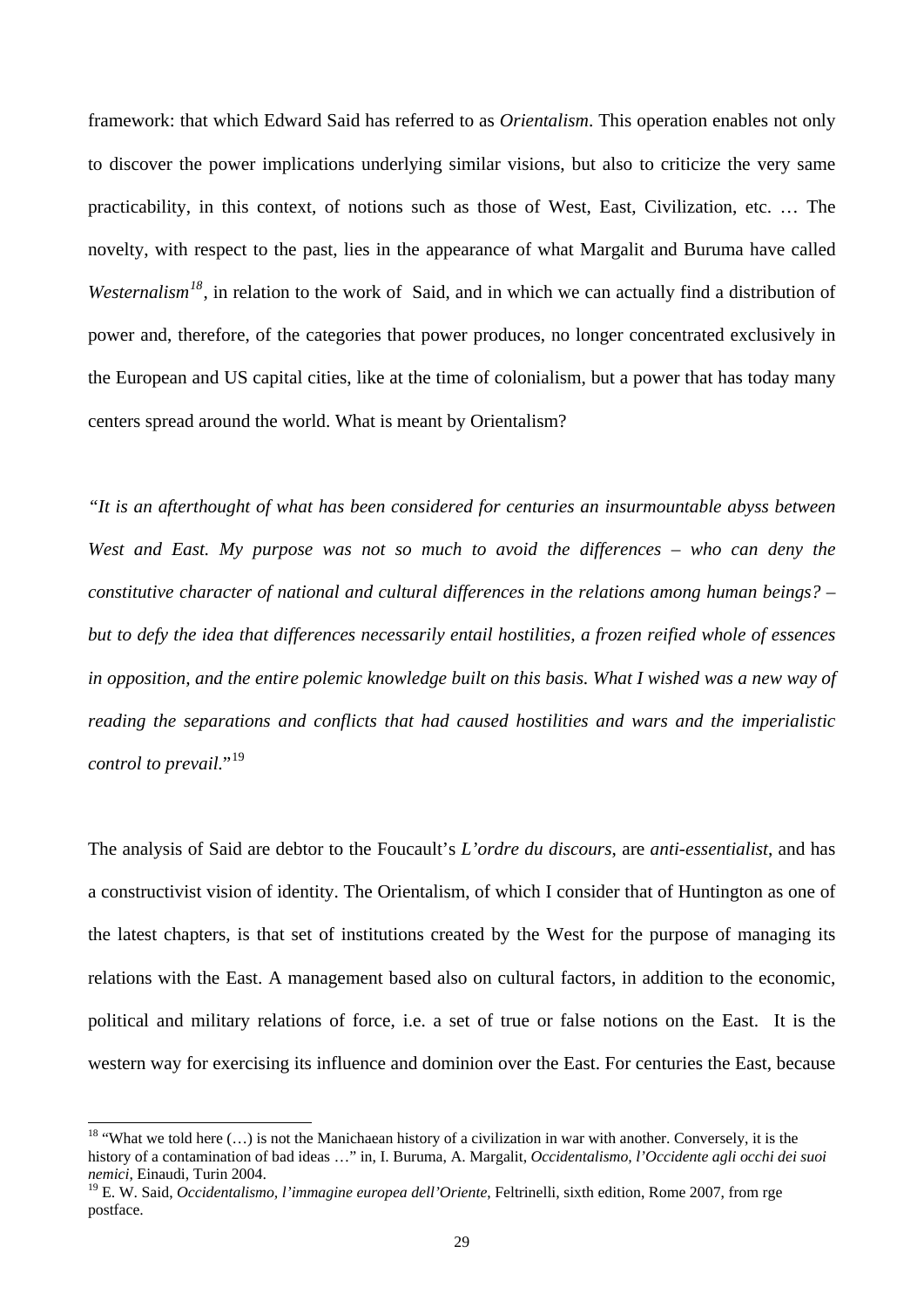of Orientalism, and above all of the English and French ones at first, U.S. then, is not the subject of freely conceived acts and theories. Said shows that European culture derived force and defined its identity also in opposition to that removed *Self* that the East represents. Each society and each time recreates its "others" to oppose with "We". This creation is not static, but is an historical, social, intellectual and political process.

The very same notions of West and East are problematic:

*"I am moving from the assumption that the East is not a given natural entity, something that simply exists, so as the West exists. We must take very seriously Vico's observation that men are the originators of their history, and what we are able to know is what they have done, for transporting it on a geographic level: as geographic and cultural, in addition to being also historical entities, East and West are the product of man's material and intellectual energies. Therefore, just like the West, the East is an idea that has a history and tradition of thought, images and language that have given to it reality and presence. The two geographic entities support one another and, to a certain extent, reflect each other."[20](#page-33-0)* 

Orientalism is, therefore, a cultural *and* a political fact.

Said, on the other hand, directly criticizes Huntington's thesis, by underlining how one of the conquests of modern cultural theory lies in having understood that cultures and civilizations are hybrid, heterogeneous and so much inter-related as to make it impossible any unified description of their individuality or the research of their essence. In fact Said asks himself:

"*How is it possible to speak today of "western civilization" if not, for a large part, in terms of an ideological fiction that assigns a sort of detached superiority to a handful of ideas and values, none* 

<span id="page-33-0"></span> $20$  Ibidem, p. 15.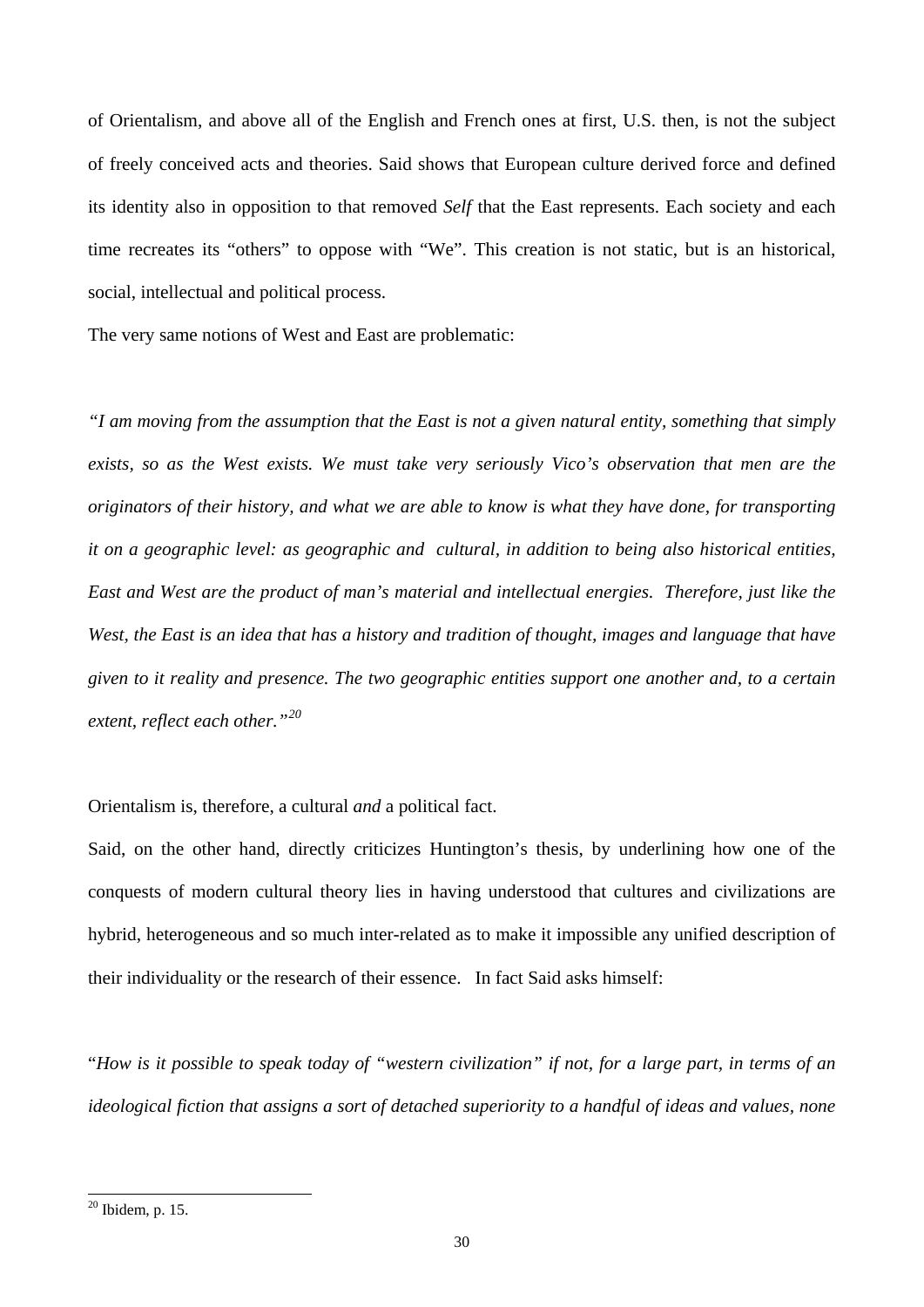*of which has a great meaning outside the history of conquests, emigrations, travels and mixes of peoples, which have given to the western nations their current inhomogeneous societies?"[21](#page-34-0)*

In synthesis it is necessary to analyze the specific situations which have radicalized identities from time to time, and the religious identity in particular. In the Orientalism we see what was said with regard to fundamentalism, i.e. that each power fights for causing its interpretation, its regime of truth to prevail. Circumscribing the analysis inside the discourse that tries to build its own *order of the discourse* means losing the sight of the complexity of what is real, the relation of the discourse with what exceeds it, i.e. history, politics. It means not to understand the emergency conditions of the discourse itself. On the other hand, if we want to identify adequate answers to the phenomena of religious terrorism and fundamentalism, we must ask ourselves, as we are trying to do here on a preliminary basis, whether *a translation* is possible of the religious discourse that cannot be mediated, into categories that are always subject to the compromise, exchange, negotiations, of politics, whether it is possible and effective to *de-trascendentalize* the fundamentalist position. We are seeing how both fundamentalism and Orientalism are two mainly political discourses, behind the text.

Religious fundamentalism is not without relations with Orientalism, i.e. with the theoretical establishment that accompanied and permitted colonialism. The latter subtracted from the dominated populations, in addition to material resources, also that "spiritual", discursive autonomy, their very same identity, which the ancient and new subjects of the colonial dominion are trying to recover, or build, in a "pure religion". It is not by chance that, outside the western world, all fundamentalist movements are anti-western. We shall probe into these subjects in the subsequent chapters devoted to culture and religion. Let's try now to better understand the phenomenon of terrorism.

<span id="page-34-0"></span> $^{21}$  Ibidem, p. 345.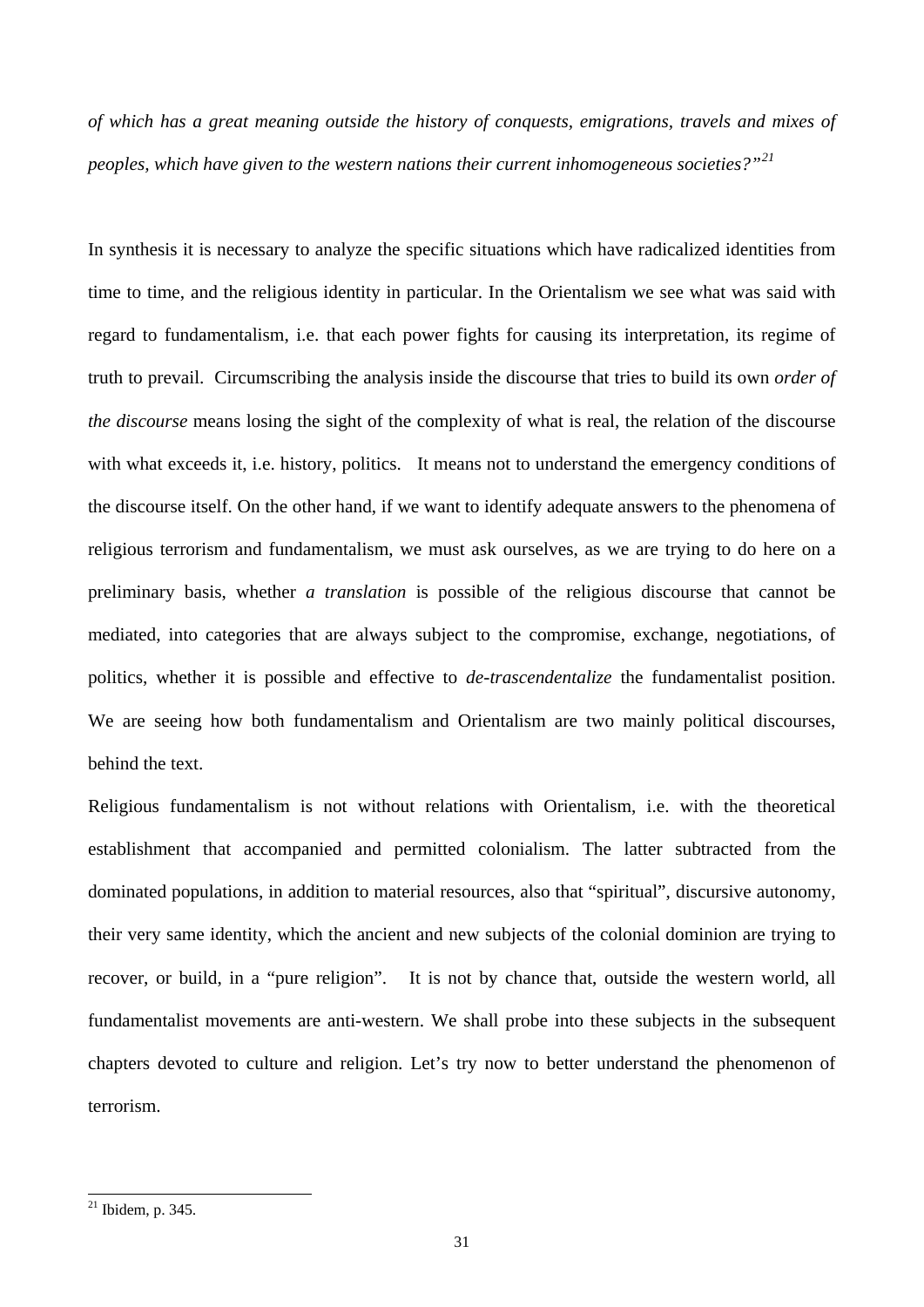b. Terrorism.

We have seen how religious fundamentalism, albeit its rhetoric, must be principally understood as a political phenomenon. Also the lens through which the holy texts of the different religions are understood and lived is of a political nature. So suggests also Elie Barnavi, professor of Modern History of the West at Tel Aviv University and ambassador of Israel, in his book "Assassin Religions":

"*We invented "the dialogue among civilizations". It is a stalking horse. Because of what can be discuss in these sessions of "dialogue"(…)? Of the texts? But the texts (…) only say what one wants them to say. Therefore, it is of this that one should talk, but it is of this that one cannot talk. First of all because the way in which the texts are lived is a political problem (…)."[22](#page-35-0)*

It would seem, therefore, that a very strong continuity exists between the political dimension and the religious dimension able to cause either one to shift over the other. From this point of view, it appears useful to make reference to the concept of *securitization* as defined by Copenhagen School. i.e. how, through a linguistic act, some issues are configured in terms of security. In other words, these issues are lifted above the level of ordinary politics, since they are particularly urgent or necessary. According to this approach it is considered

"(…) *that religion has essentially to cope with existential matters, and that, consequently, the threats to holy objects are often seen as existential threats that require an immediate actual action by the State or an entity endowed with similar powers. For this reason it is always appealing to present holy objects inside a discourse about security. In general the probability of success in* 

<span id="page-35-0"></span> $22$  E.Barnavi, Religioni assassine, Bompiani, Milan 2007, p. 159.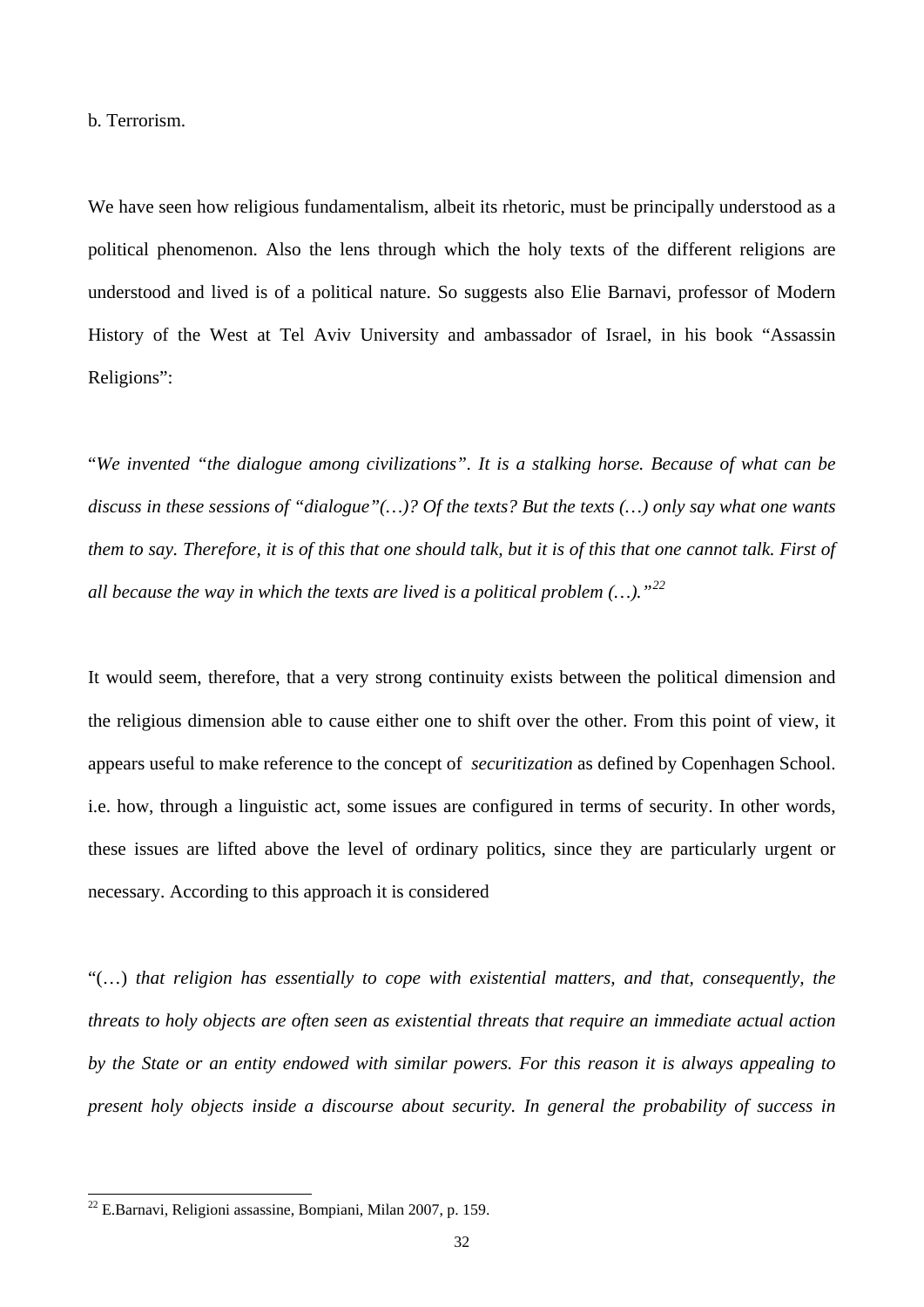*proposing a "security move" in favor of holy objects is greater than proposing it for other reference objects."[23](#page-36-0)*

We know how the language of international relations, its key concepts, and those of politics in general are linked to religion. Carl Schmitt. In this case, however, the link becomes more direct. According to the argument offered by Lausten and Waever:

*religion+security=ideology[24](#page-36-1)*

 Ideologies can, in fact, be interpreted as attempts to legitimatize the politics of a certain government or group through an almost religious semantic.

*"Overlapping the religious discourse to the political one (relating to security), certain preferred political options are presented as the only possible political actions conceived as if they were prescribed by a transcendent power and, therefore, necessary, imperative. Ideology is religion submitted to the securitization process."[25](#page-36-2)*

 In this sense, religion loses its connotation of transcendence, present in all the religions, for replacing, up to confusing itself with it, with the political and, therefore, immanent dimension. What interests me, here, is not religion as such, nor the research of its authenticity. What I want to underline, once again, is how this shifting of the religious into the political is a precise political strategy, of which theories such as that of Huntington make use and that the line of the Dialogue, with its accepting the centrality afforded to religion, doe not succeed to neutralize, i.e. does not

<span id="page-36-0"></span><sup>23</sup> Carsten Bagge Lausten- Ole Waever, *In difesa della religione, il sacro come questione di sicurezza*, in, *Ritorno dall'esilio, la religione nelle relazioni internazionali,*by Pavlos Hatzopoulos and Fabio Petito, VitaePensiero, Milan 2006, p. 200.

<span id="page-36-1"></span> $24$  Ibidem, p. 210.

<span id="page-36-2"></span> $25$  Ibidem, p. 210.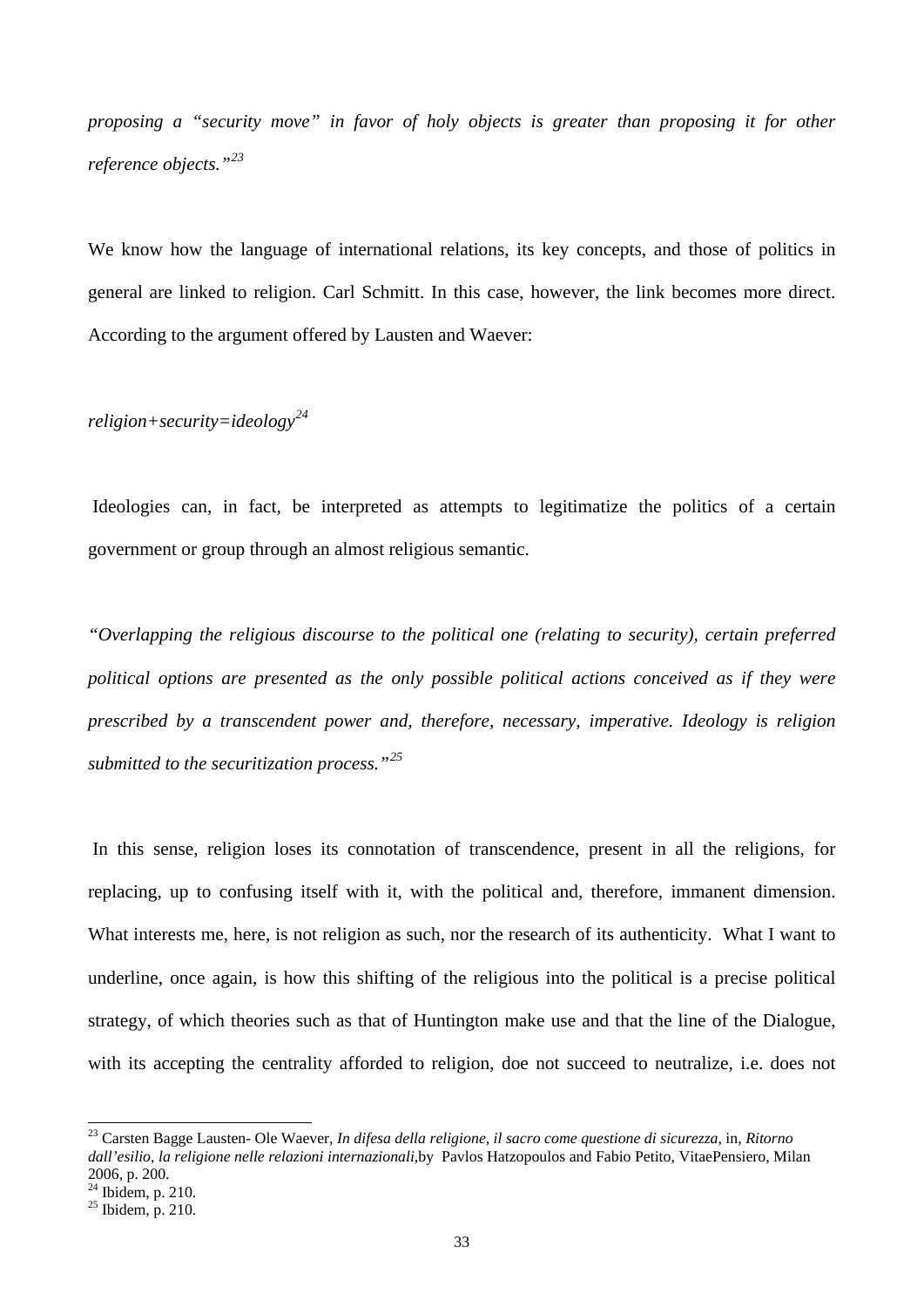succeed to *de-securitize[26](#page-37-0),* i.e. to distinguish with the due attention between political matters and religious matters, thus falsifying the analysis and making it extremely difficult to draw adequate solutions to the challenge. In synthesis, it is at historical and political matters that we must look, asking ourselves the following question: what does lead to the radicalization of one's own religious, but also ethnic or national identity, so as to culminate in terroristic or however violent actions? One of the most frequent answers to this question is usually found in material hardships and poor education. Several studies, including *inter alia* that of Alan B. Krueger, economist and professor of Public policy at Princeton University, as well as adviser to the National Counterterrorism Center, demonstrate that such hypothesis is without empirical systematic foundation. If it was not so, the world would be full of terrorists.

Rather than being recruited among poor classes, in fact, terrorists are coming in general from middle-class or upper-class families with good education. Analphabet unemployed population usually does not work out its own opinion on political matters, being too involved in daily survival problems. This does not exclude, however, that among the reasons of the terrorists there are the lack or inequality of resources in their countries of origin. The level of education is not *per se* a sufficient element to describe the quality thereof. As a matter of fact, and we shall better see this later on, it is not sufficient to study, one must investigate what and how one studies. In this respect it is the *contents of education* that is important.

Krueger maintains that among the reasons that are more likely to feed a radical vision of one's own identity, regardless of how this is expressed (from the religious, ethnic, nationalistic, etc. standpoints), and, therefore the support of or participation in terroristic actions there is:

<span id="page-37-0"></span><sup>&</sup>lt;sup>26</sup> "Noi non crediamo come Huntington, che le religioni siano necessariamente questioni di sicurezza. Ma, d'altra parte, esse lo diventano facilmente a causa della natura del discorso religioso. La religione presenta affinità strutturali con il processo di securitization (...). Se la religione è presente in politica, l'obiettivo cruciale diventa quello di prevenire che si trasformi in ideologia. Quindi, l'obiettivo è quello di privare l'ideologia del suo carattere di questione di sicurezza." Tratto da, Carsten Bagge Lausten- Ole Waever, *In difesa della religione, il sacro come questione di sicurezza*, in, *Ritorno dall'esilio, la religione nelle relazioni internazionali,* by Pavlos Hatzopoulos and Fabio Petito, Vita e Pensiero, Milan 2006, p. 214.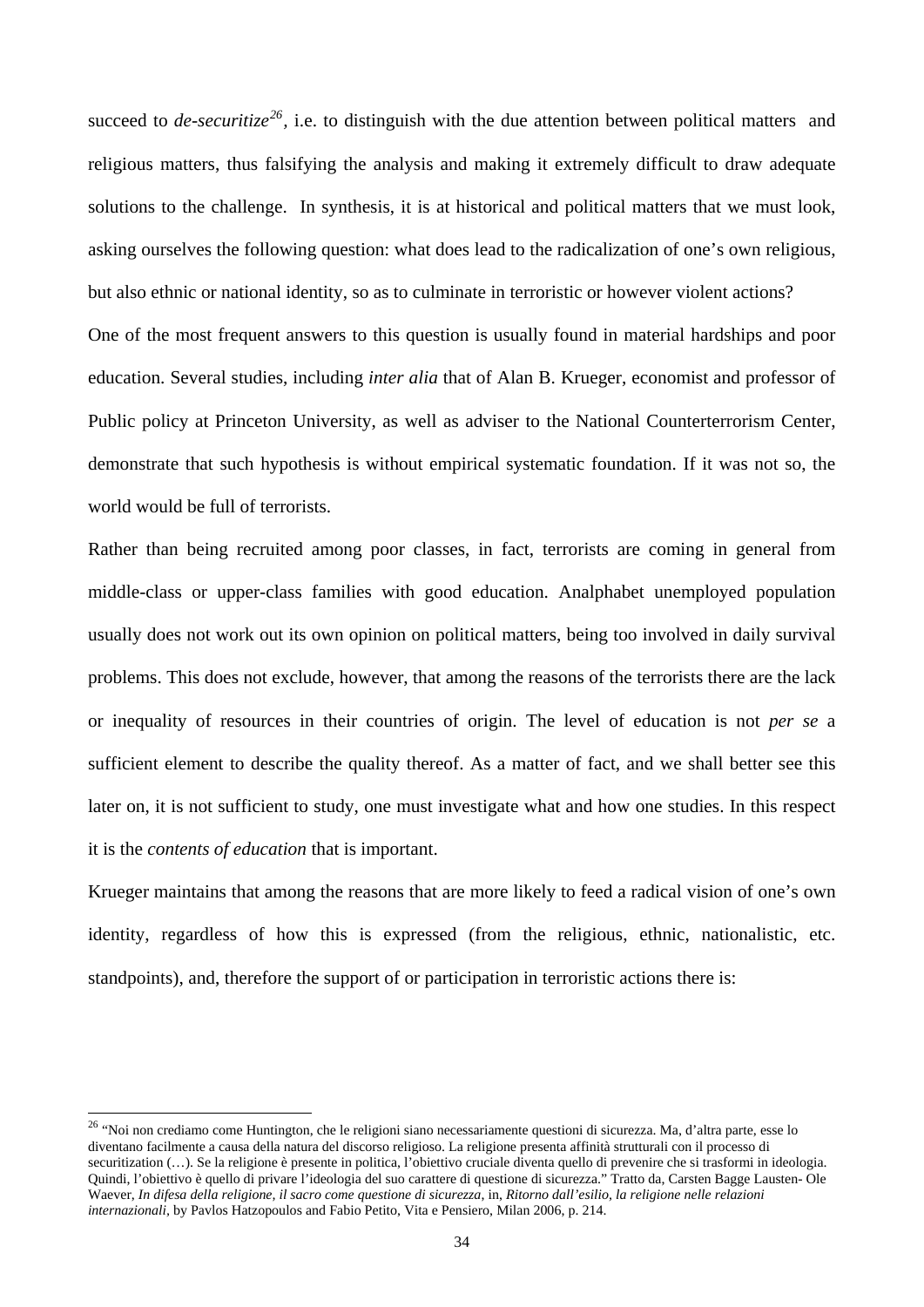*"La soppressione delle libertà civili e dei diritti politici, compresi la libertà di stampa, la libertà di riunione e i diritti democratici. Quando i mezzi di protesta non violenti sono limitati, sembra più probabile che i contestatori ricorrano a tattiche terroristiche. Se vi è un modo in cui le condizioni economiche favorevoli contribuiscono a ridurre il terrorismo, è rafforzando la probabilità che un paese sia in grado di sostenere le libertà civili e i diritti politici. Vi sono tuttavia numerosi esempi di paesi con un basso tenore di vita che garantiscono ai loro cittadini le libertà e i diritti politici e sufficienti esempi di paesi ricchi ( come l'Arabia Saudita ) che limitano le libertà civili e i diritti politici per poter affermare che un tenore di vita più elevato non è di per sé sufficiente a ridurre il rischio di terrorismo."[27](#page-38-0)* 

However, we can ask ourselves on this basis whether, in an inter-related world such as our world, also in those countries that have not yet granted to their citizens true civil freedoms and political rights , there is not, however, the feeling, the awareness that something was subtracted from them. Internet and the satellite television make political realities to be simultaneously present throughout the world. Comparisons are now possible, if not mandatory, with all the psychological weight that this implies. The recent revolutions in North Africa (Egypt, Tunisia and Libya) seem to confirm this.

Krueger, demonstrates, however, that the fundamental point is *resentment.* Religion can be one of its elements but not the only one, nor it is the exclusive heritage of a specific religion. No religion has the monopoly of terrorism.

Among the principal reasons for resentment we can identify the *occupation by foreign powers.* It is against the occupying countries, against its symbols and representatives, that this resentment tends to result in violent attacks. As stated Krueger, terrorism may be then defined as an *improper violent form of political expression*, a form of expression that in 88% of the cases occurs in the countries of

<span id="page-38-0"></span><sup>&</sup>lt;sup>27</sup> A.B.Krueger, Terroristi perché, Editori Laterza, Bari 2009, p. 9.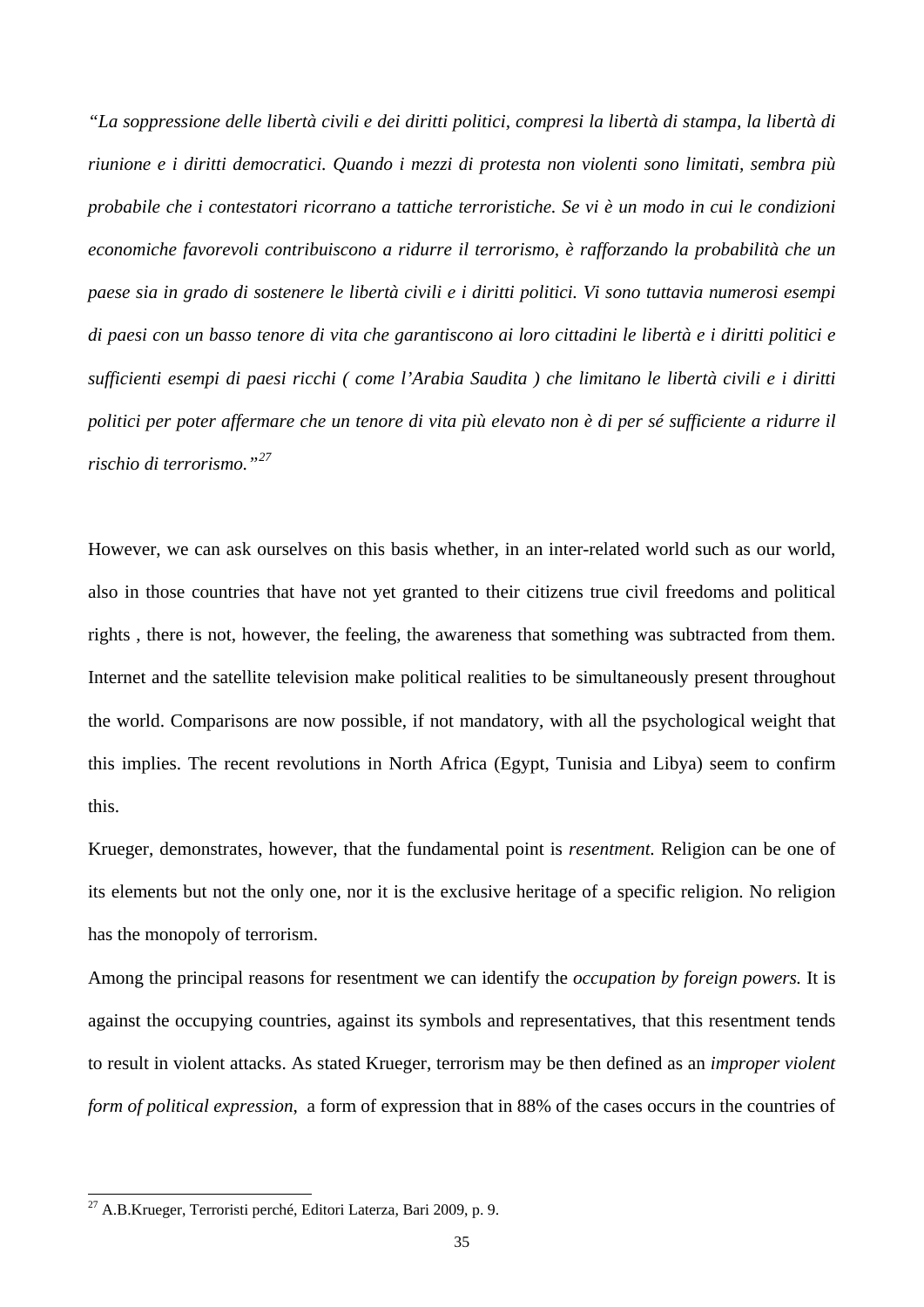origin of the attackers. This means that the largest part of international terrorism is, in reality *local*  and that the victims are for the largest part fellow citizens of the terrorists.

In synthesis, in the analyses of Krueger terrorism is described as a *tactic* implemented by sub-state organizations and individuals that has the purpose of exercising an influence that overcomes the direct targets and generates *fear.*

The Nobel prize award winner for economy Amartya Sen put himself, following this line of reasoning, the problem of the link between poverty and violence. He finds in fact in the explanations that see material hardships as sources of violence an *"economic reductionism".* These explanations that identify poverty, in general, as unique cause of violence have a tendency to leave out of consideration a far larger series of factors. It is always possible, conversely, to establish a link between poverty and violence in the opposite direction: terrorism, war and repression are among the probable causes for an impoverishment of society. Poverty and inequalities can also generate a climate of acquiescence towards violence among those populations who consider themselves excluded from the *globalization* process. It is thanks to this acquiescence that the leaders of the most violent movements find it easy to recruit simple soldiers of terrorism:

"*La grande asimmetria del potere politico mondiale, inoltre, aumenta la distanza degli indifesi dall'idea di un mondo pacifico e cooperativo. Ridurre le asimmetrie in termini di potere politico potrebbe essere importante almeno quanto lo è ridurre le asimmetrie nelle relazioni economiche*".[28](#page-39-0)

In a subsequent chapter we shall talk of globalization itself.

The Indian economist reminds us that resentment is not only generated by current situations, but also by the *memory* of past destructions and segregations, from past deprivations and injustices such as those that colonialism imposed to a large part of mankind.

<span id="page-39-0"></span><sup>&</sup>lt;sup>28</sup> A. Sen, "La povertà genera violenza" Luiss Univerity Press, Milan 2007, page 34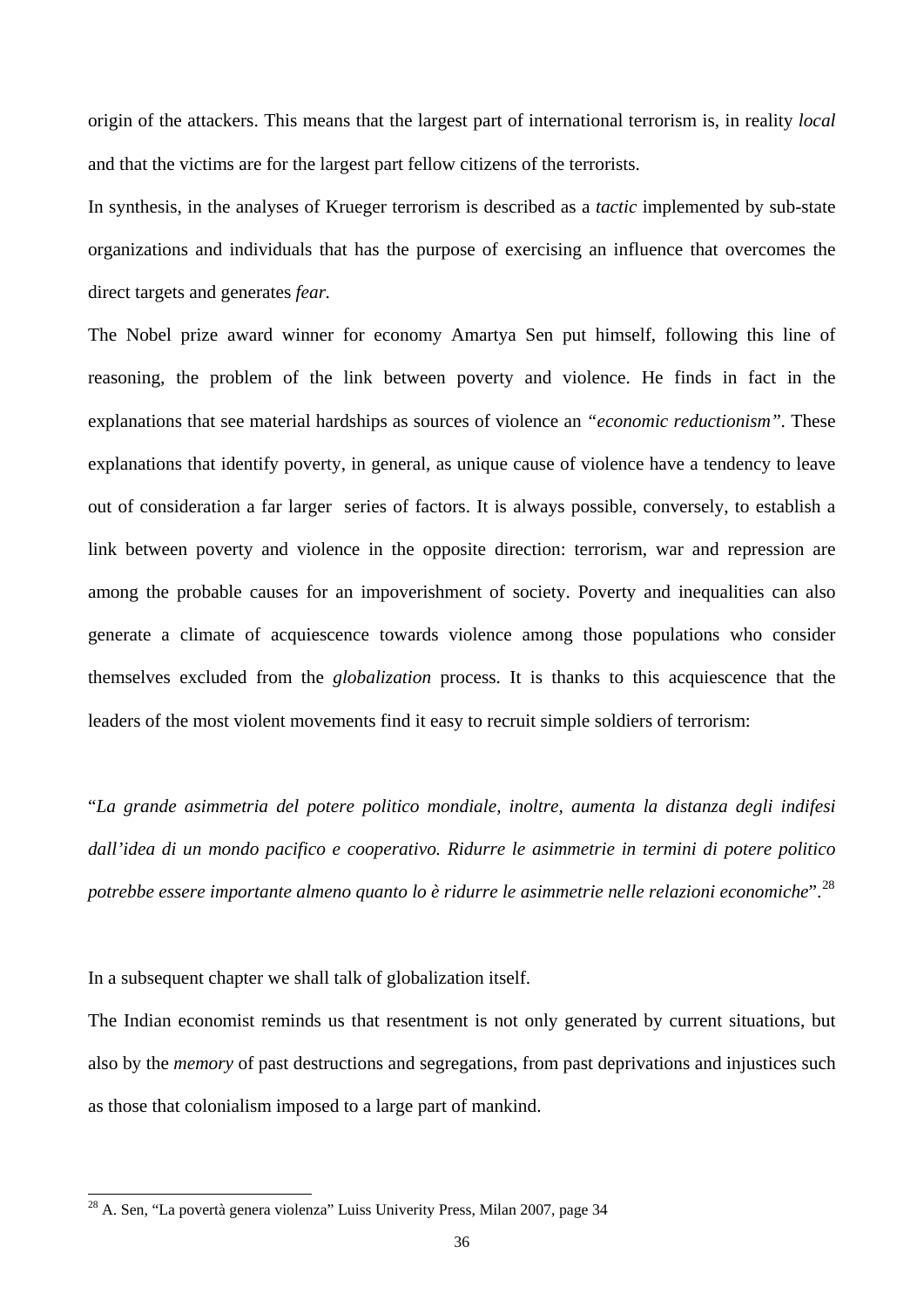We have been talking till now of terrorism as of a tactics and tried to identify some of its principal causes, without, however, insisting in a particular manner on religious terrorism. However, it is from religious terrorism that we started and from the relation linking religion and politics. If the former does not necessarily become violent, then we must understand in what contexts such shifting can occur, and why this happens, i.e. whether additional "structural" connections exist between religion and violence.

As the Californian professor Mark Juergensmeyer suggests in his study on religious terrorism, religion has the power to offer a "transformative vision of human potential"<sup>[29](#page-40-0)</sup>. He questions himself, in fact, on the role of religion in terroristic attacks and concludes that religion provides not only ideology, but also the reasons and organizational structure.

The author of "Terrorists in the name of God", investigates on the place occupied by violence within religious traditions: its symbols are pervaded thereby. Death occupies a central place in the religious imagination. It is not a case, in fact, that the greatest scholars of religion, from Mauss to Freud, asked themselves for what reason religion seemed to need violence and violence seemed to need religion.

Juergensmeyer asks himself how can it be possible that normal devout people, with a moral vision of reality, can perform such violent acts and most times again innocent people. The same author is aware that the line that separates terrorists from those who support them without being terrorists is very thin. He is also aware that the denomination of terrorism is a subjective judgment about the rightfulness of violence. In any event he states:

"*La domanda è se il terrorismo religioso sia diverso dagli altri tipi di terrorismo. (…) Alcune differenze sono palesi: il moralismo trascendentale con cui azioni di questo tipo vengono giustificate, ad esempio, e l'intensità rituale con cui vengono commesse. Altre differenze sono più profonde e attengono alla vera essenza della religione. Le tradizionali immagini religiose di* 

<span id="page-40-0"></span><sup>&</sup>lt;sup>29</sup> M. Juergensmeyer, Terroristi in nome di Dio, Editori Laterza, Bari 2003.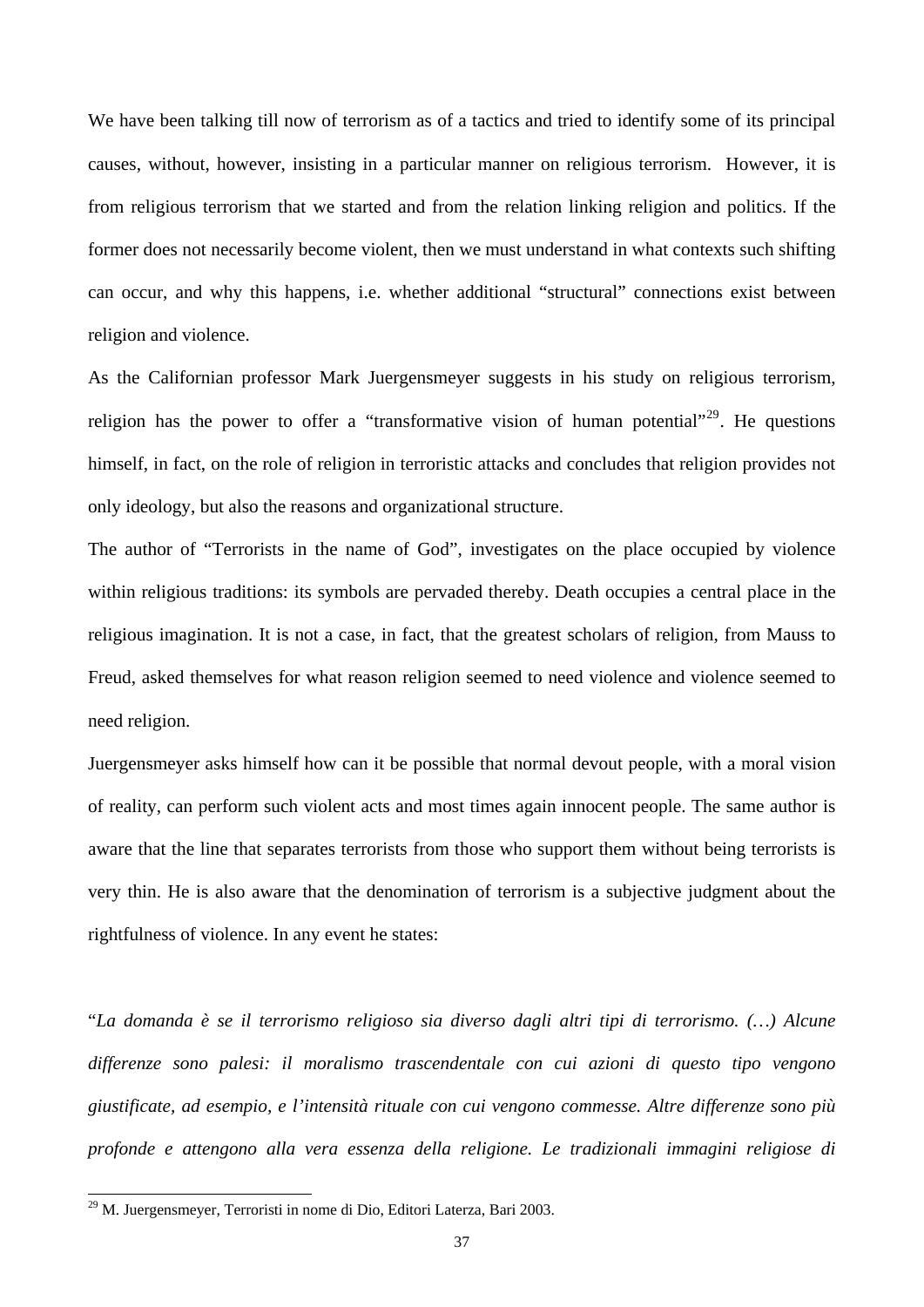*conflitto e trasformazione –il concetto di guerra universale- sono state utilizzate in conflitti sociali molto terreni. Quando qualcuno ritiene che queste battaglie cosmiche si svolgano sul piano umano dell'esistenza, esse finiscono per sfociare in atti di violenza reali.* 

*Questo ci porta a un'altra domanda ancora: quando si usa la religione per giustificare la violenza, lo si fa solo per scopi politici? Questa domanda è meno semplice di quanto possa apparire. A renderla complessa è soprattutto il ritorno della religione, in diverse parti del mondo, nel ruolo di ideologia di ordine pubblico ( specialmente all'interno di movimenti di nazionalismo religioso ), dove le ideologie religiose e politiche si saldano tra loro. (…) la religione non è innocente, ma, comunemente, non conduce alla violenza. Questo succede solo quando una determinata serie di circostanze ( politiche, sociali e ideologiche ) si saldano insieme, quando la religione diventa tutt'uno con manifestazioni violente di aspirazioni sociali, orgoglio personale e movimenti per il cambiamento politico."*[30](#page-41-0)

This interpretation is consistent with our approach that tries to identify that series of extra-religious factors that lead to religious violence. Once again that possible trade-off is underlined between political and social matters and religious discourse starting from which we can aspire to a sort of translation of religious violence into political claims; in other words, the possibility to pass from a level without compromises such as the religious one to a level in which action and dialogue remain possible, i.e. to a political level.

Juergensmeyer says that in order to be successful a terrorist action must be able to rely on a social acknowledgement and the broadly shared perception of an already violent environment. One of the fundamental issues to which we already made reference, is resumed here: the *perception that one's own community is already under attack,* and that violent actions are nothing but an answer to the damage suffered. Regardless of whether such perception is rightful or not, it is undoubtedly

<span id="page-41-0"></span> $30$  Ibidem, p. 11.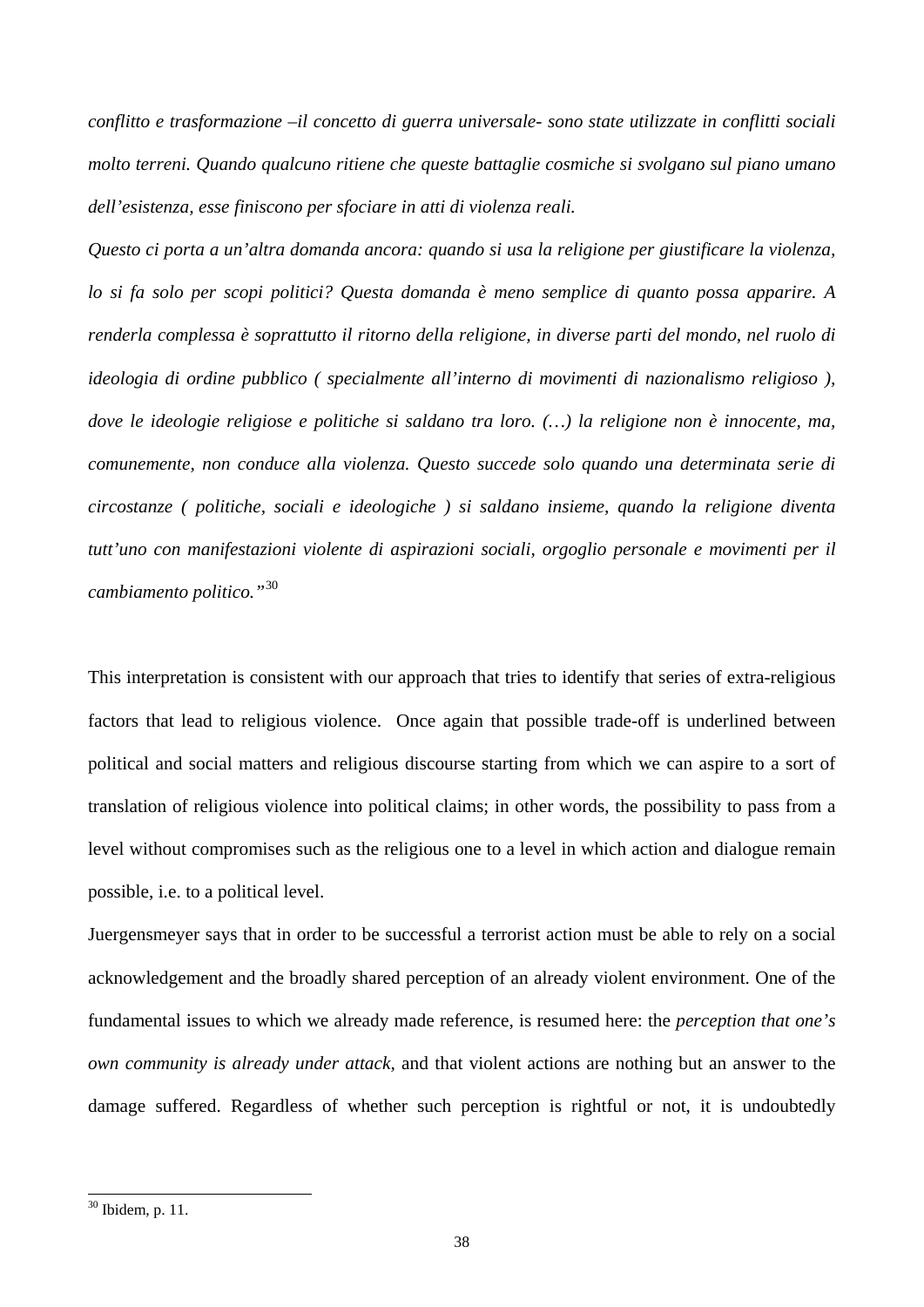considered valid by the members of the community. This perception generates what the author refers to as "*cultures of violence".* 

Juergensmeyer in his study on religiously motivated terrorism does not consider exclusively Islam, but describes and analyses the Christian, Jewish, Sikh and Buddhist variants of similar violence, confirming what said on the fact that all the religions, under certain precise circumstances, can provide the ideological support that is necessary to perpetrate violence.

What makes religion particularly incline to support terrorism can be found in its characteristic to easily present itself in the form of a public ceremony. The *violence-show* organized then by terrorists is particularly familiar to those who have a religious formation. Like religion, also terrorist acts have a symbolic aspect that is useful to force the "public" to take, to get into that specific alternative vision of the world brought forward by terrorists.

The religious imagination is full of visions of cosmic wars and this makes religious violence more terrible since it leads this imagination to coincide with earthly and political battles. The fact of taking up such perspective of *absolute fight* proves that once arrived to this stage it is impossible to reach, but even just to conceive, a compromise or consent around shared solutions. Hence the need arises to find oneself in a violent context that may justify in turn terrorist violence. It is not a chance then that, given the absoluteness of the fight, terrorists criticize those who support mediation in the same manner as one's own enemy. In the perspective of radical Islamists, for example, the moderate governments of their countries are, maybe, enemies worse than the foreign governments.

Violence offers then an *illusion of power.* Universal war permits to hope in the final victory, beyond earthly limitations. Many of the terrorists who were interviewed by Juergensmeyer maintain, in fact, that they have found *in the struggle that order and that meaning which their life was lacking.* 

Through the clash, interpreted as a cosmic Manichean battle, certain marginal individuals succeeded in believing that they could finally control their lives, understand their destiny. And we cannot avoid thinking in this sense, as briefly mentioned above, to how much economic and cultural globalization produces a widespread sense of loss, eradication, non-dominion of one's own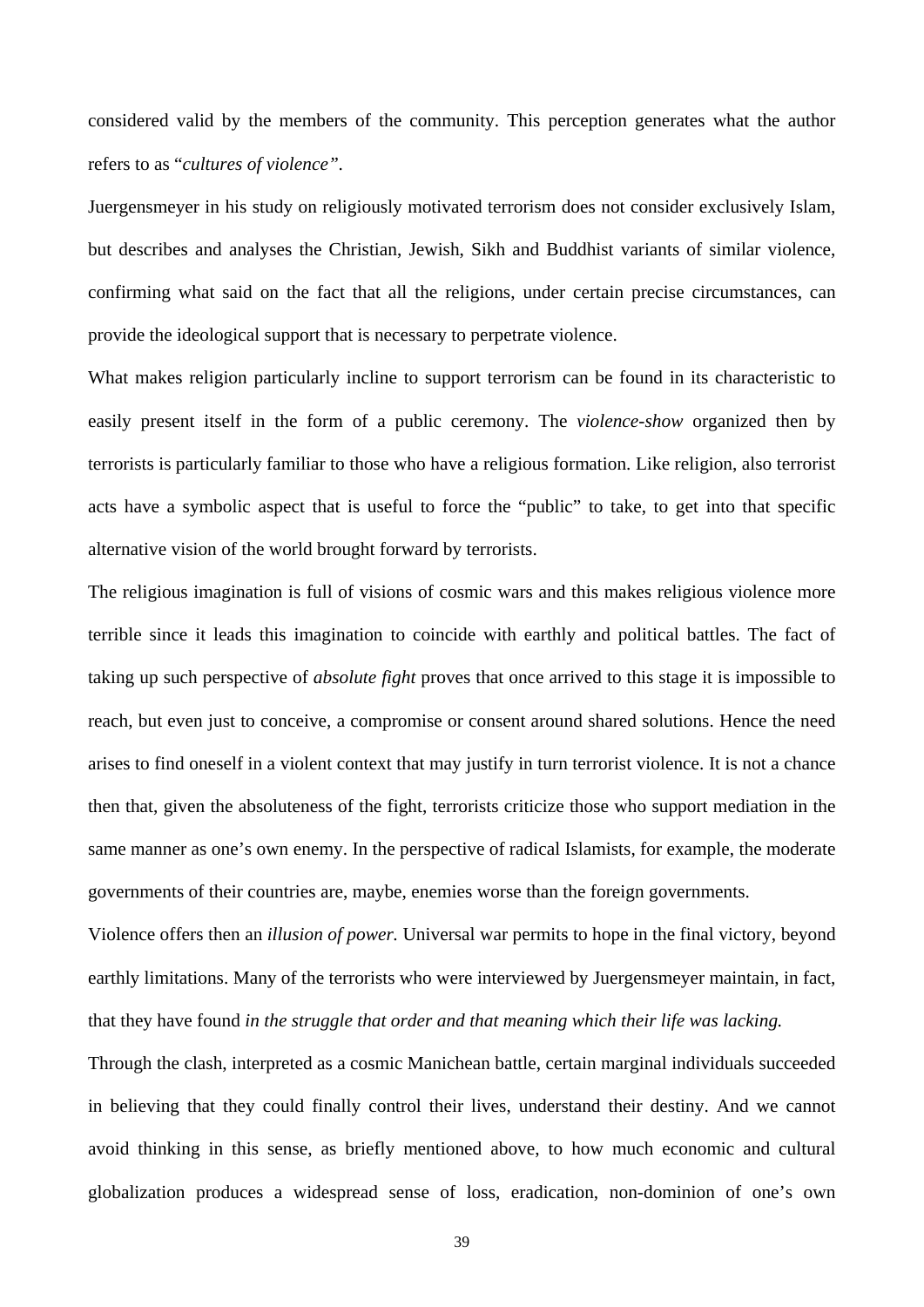existence. It is for this reason that many individuals who join terrorist groups, even suicidal ones, do not have the sensation of sacrificing their lives, but to realize it.

It is then necessary to understand when a real conflict can easily take up the character of a universal clash. Juergensmeyer lists three principal conditions:

The first one consists in perceiving the struggle as *defense of a fundamental identity and dignity;* the second in considering defeat as unthinkable, shifting it from an historical to a metaphysical level; and third, *when the clash appears to be blocked,* and one does not believe that it can be won in real time, when it appears hopeless, without a way of exit at a human level.

As stated by the author at issue:

"*La presenza di una qualunque di queste tre caratteristiche fa crescere la probabilità che un conflitto del mondo reale venga concepito in termini universali come guerra sacra. Se tutte e tre queste caratteristiche sono presenti simultaneamente, la probabilità è elevatissima. Una lotta che inizialmente ha le caratteristiche di un conflitto reale può gradualmente assumere le qualità specifiche di una guerra universale man mano che le soluzioni diventano improbabili e cresce la consapevolezza di quanto sarebbe devastante una sconfitta. Fino alla fine degli anni '80, ad esempio, erano pochi quelli che vedevano il conflitto arabo-israeliano come una battaglia sacra. (…) quando una lotta viene sacralizzata, eventi che prima avrebbero potuto essere considerati scaramucce di poca importanza o leggere differenze di punti di vista vengono elevati a proporzioni monumentali. L'uso della violenza diventa legittimato e il minimo insulto o provocazione può portare ad attacchi terroristici. Quelli che prima erano semplici avversari diventano nemici universali".[31](#page-43-0)*

This signifies and involves a *failure of politics* in finding solutions that prevent differences and claims to fall in this category. If war is described as a continuation of politics with other means,

<span id="page-43-0"></span> $31$  Ibidem, p.179.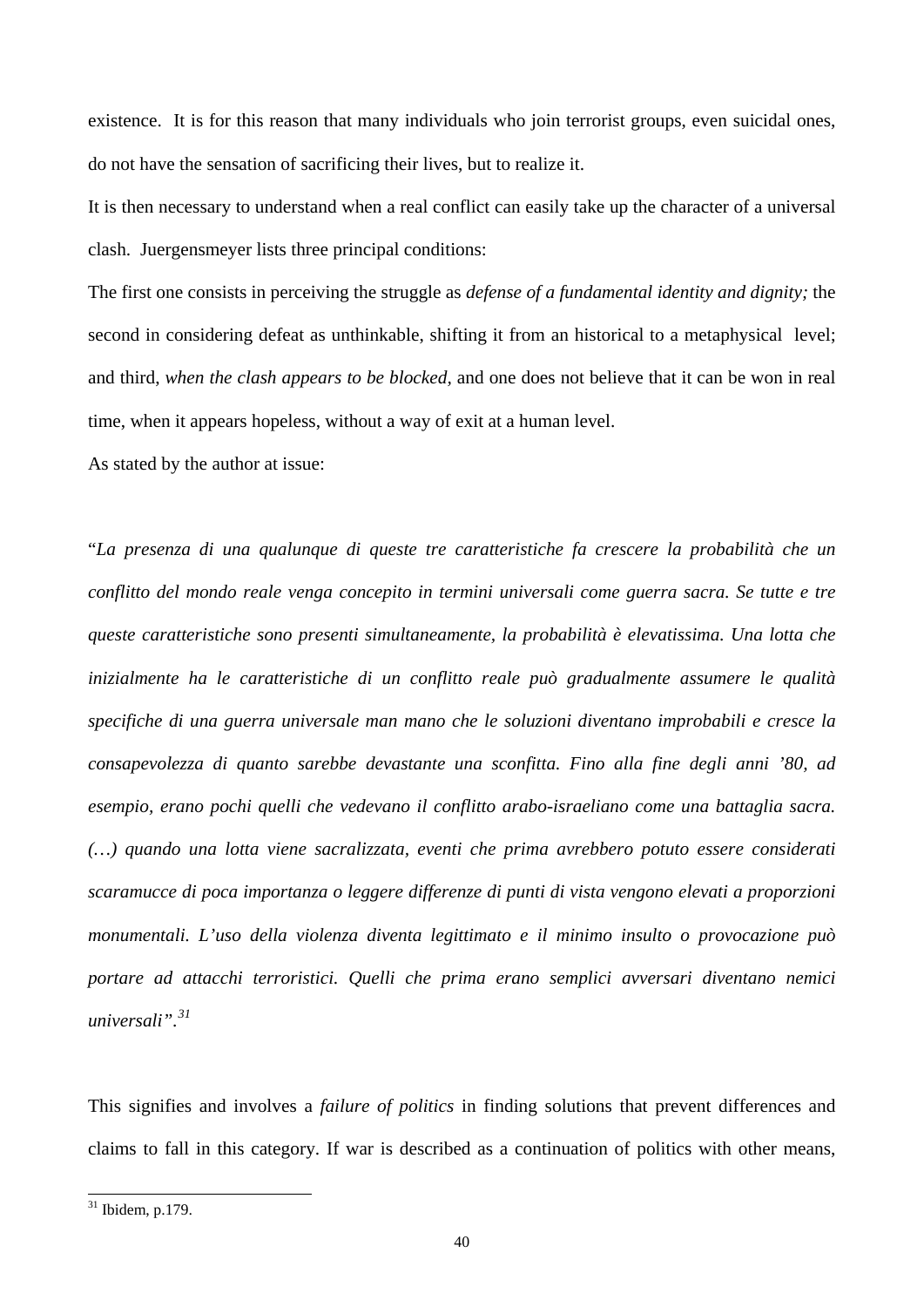then we can rather describe it as its failure. And war, in addition to providing a justification of violence, also permits to organize a separation between opposed field, between Us and Them. This organization of the field had a precise function. It is useful *to create the collective enemy,* to cause it to slip into a stereotype, to dehumanize it. The Jewish people know perfectly well this process of expropriation of its own humanity as premise to the killing.

Currently, however, the principal enemy is found, in most parts of the world, in the United States of America. This is due to the fact that they not only support several secular or authoritarian regimes against which the religious groups are fighting, but also because the USA are the symbol of modernization and globalization, perceived as a threat to one's own values.

The universal war of which we have spoken is experienced, once again as a way out from a situation of *Humiliation and impotence.* Which are the phases through which such war is determined?

The first phase starts with the perception of a world that does not work, in which *real problems exist.* The second phase goes through the frustration of seeing *the ordinary options (for solving problems) being denied* and experienced as *personal failure.* In the third phase, one finds *a solution in religion:* the universal war. In this third phase everything takes up a *meaning* and finds an explanation. Even the personal failure is no longer experienced as such, but as a part of a broader design, in which God is considered on one's side. The final phase consists, conversely in the execution of those symbolic acts that illustrate the universal import of the struggle under way. In synthesis religion and the struggle are perceived as ways out from humiliation and dishonor and help finding that enemy to whom to ascribe the responsibility for one's own failures and one's own marginality.

Juergensmeyer himself affirms at the end of his essay that the meeting between religion and violence is strictly related to social tensions in this period of history. Only by resolving such tensions can we defuse religious violence.

41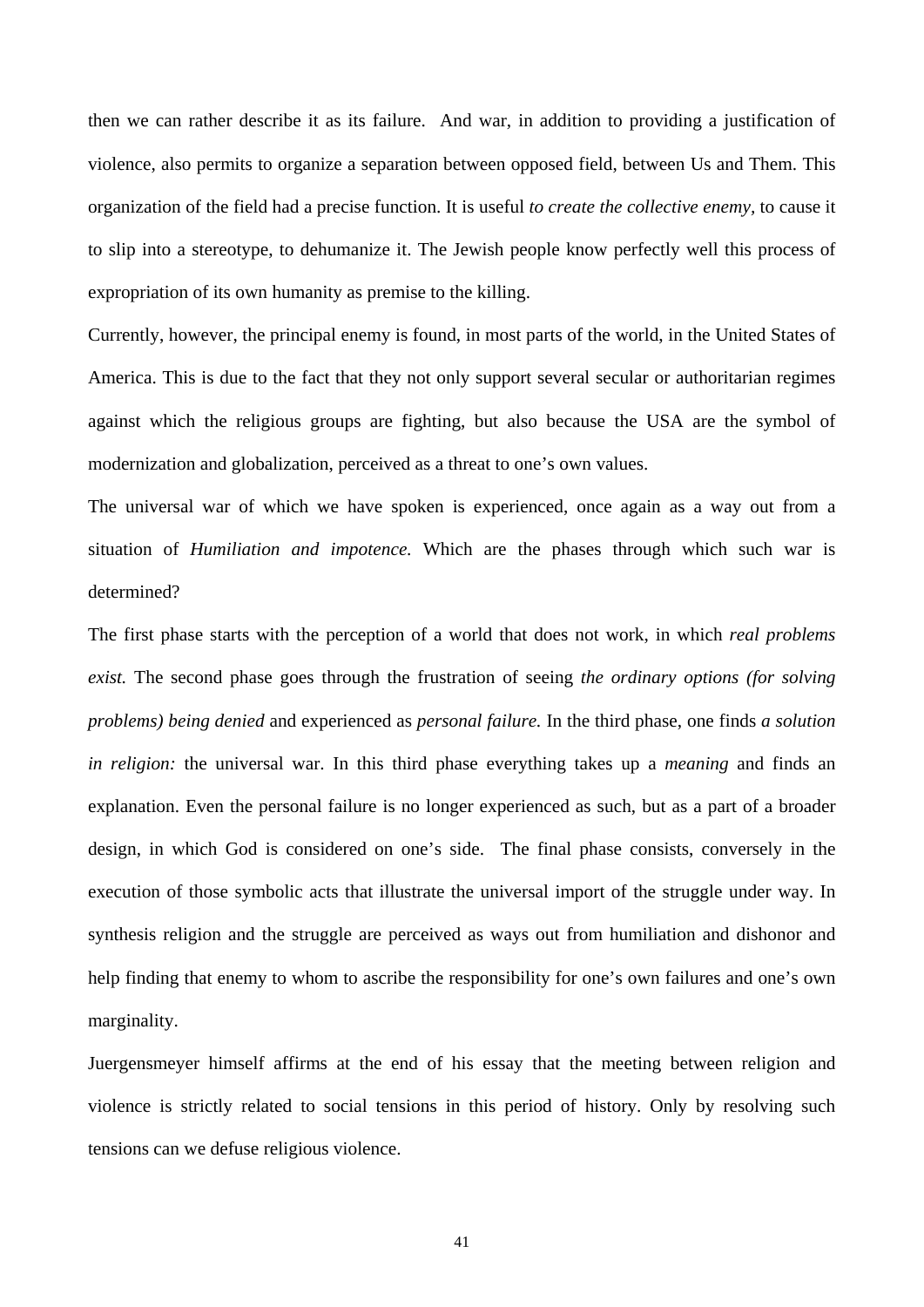A specific instance, so to speak, of what has been stated to this point is offered by the study conducted by Martha Nussbaum into religious radicalism in India with the revealing title of "*Lo scontro dentro la civiltà*".<sup>[32](#page-45-0)</sup> In opposition to the views expressed by Huntington, the American philosopher points out that a clash exists *within* every civilisation - between those who are prepared to live with people who are different, on the basis of reciprocity, and those who insist on the predominance of a single ethnic-religious tradition. Parallel to this, she insists that there is within each one of us, as Gandhi teaches, a war between the impulse to dominate others who are different from ourselves, and the impulse to live compassionately together with them.

In this context, Nussbaum defends the vitality of Indian democracy, since it has been able to maintain the plurality of visions of the world that are present within it, without falling into a Manichean vision of "us versus them". She cites the case of Gujarat as an example of how dramatic a situation can become when a political party comes into power by appealing to religious nationalism and ideals of ethnic purity. The Hindu Right has affinities with the European experiences of romantic nationalism founded on blood, earth, purity and Volksgeist, and according to Nussbaum's analysis it has achieved success for the same reasons as did the nationalist movements in Italy and Germany: a community that has been wounded in its dignity seeks to purify itself from the humiliation by resorting to violence.

The case of Gujarat is important because it shows how a long experience of humiliation and submission, like that suffered under British colonial domination, can lead to a sense of shame and to the desire to gain freedom by recourse to violence over other ethnic-religious groups. Nussbaum suggests, and this is another very important point, that *the image imposed by the dominant enemy is internalised*, so that Hindus actually ended up seeing themselves as inferior, destined for subjugation, exactly like the Hebrews for a long part of their history. The image of oneself as an impotent victim is internalised; and impotence generates rage. Nussbaum writes:

<span id="page-45-0"></span><sup>&</sup>lt;sup>32</sup> Martha Nussbaum, Lo scontro dentro la civiltà, Il Mulino, Bologna 2009.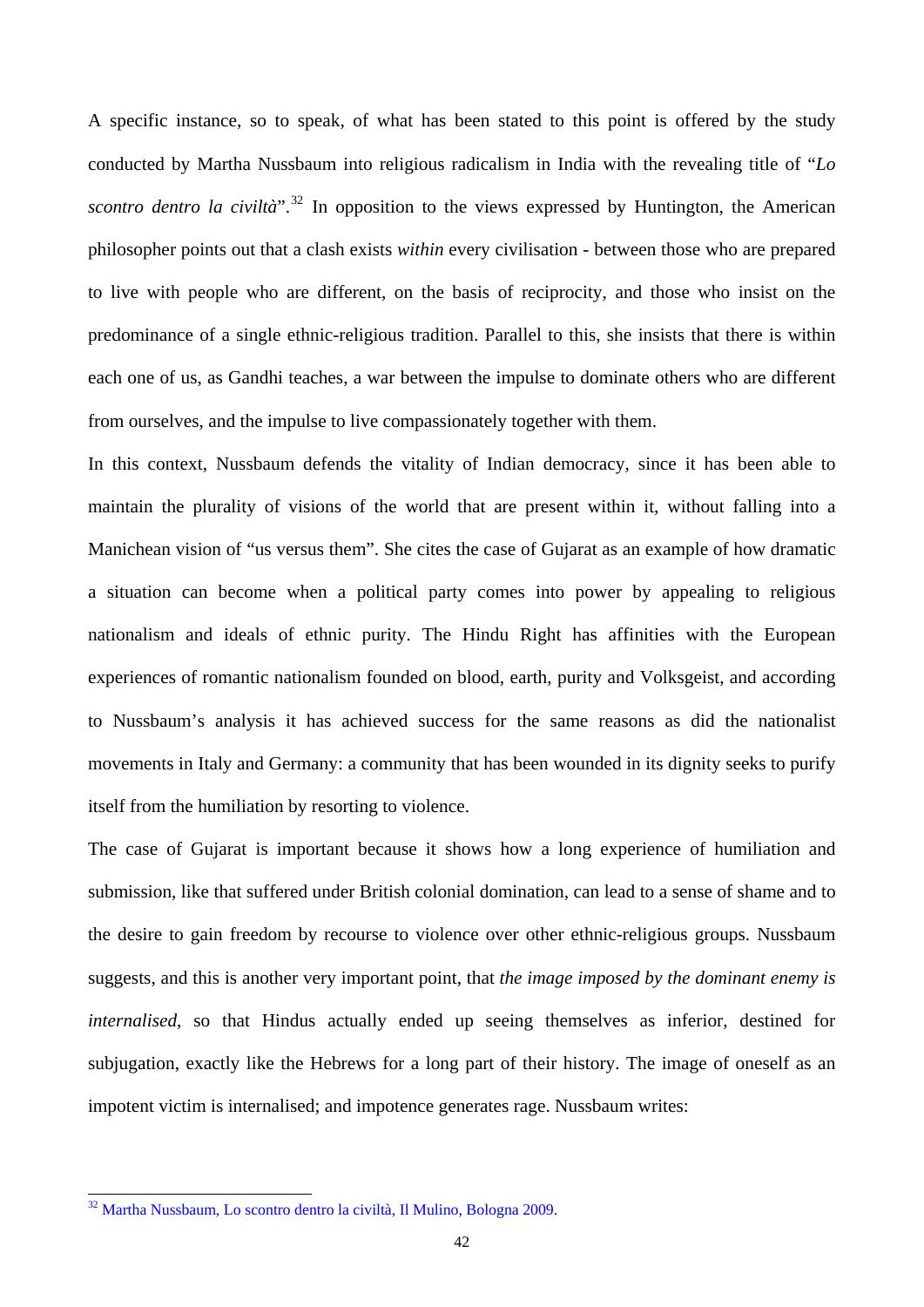"Dunque la stigmatizzazione delle minoranze non è semplicemente un espediente per cementare l'unità nazionale. È una strategia con la quale gli esseri umani tentano di gestire la vergogna di essere impotenti, come tutti gli esseri umani in qualche misura sono. Non è possibile sfuggire a questo meccanismo. Lo si può limitare, date certe circostanze di sviluppo sociale ed economico. Ma quando un gruppo realizza di essere stato umiliato per secoli (…), la vergogna assume facilmente una forma aggressiva, come nel caso dei tedeschi dopo la prima guerra mondiale. Sulla scia della colossale ferita inferta alla virilità tedesca dalla guerra si sviluppò un'ossessione per la purezza corporea maschile (…). Proiettare disgusto e vergogna su un gruppo ne fa un gruppo subordinato. Ma visto che si tratta di una subordinazione alla cui radice stanno ansia e negazione, non può essere una subordinazione pacifica. Al contrario, la rabbia che un popolo sente contro la propria impotenza, la propria animalità, spesso viene scatenata contro quel gruppo, con umiliazioni, violenza fisica o entrambe. L'ansia raggiunge un punto estremo nei progetti di pulizia etnica…"[33](#page-46-0)

If the present is lived by a community as conflicted and degrading, then it is natural to seek a refuge in history. This refuge is idealised. But history, as Nussbaum reminds us, does not consist of a Manichean opposition between good and evil. It is a complex process in which very rarely is one side completely right, and the other side completely wrong. Education is thus of decisive importance, both in developing a critical spirit, and in leading a community to accept diversity as a source of enrichment and not as a threat. As regards education, it is not by chance that nationalist movements such as Hindu nationalism (but the same can be said, for example, of Pakistani madrassas) insist on rote learning, which is the precise opposite. Nussbaum here aligns herself with the pedagogical tradition of the great Tagore.

In the light of what we have seen so far, if we now look at the Muslim world, we can recognise how all the elements identified above (and others that will be clarified subsequently) can be recognised here. The Muslim world corresponds to one of the poorest areas of the entire world. The enormous

<span id="page-46-0"></span> $33$  Ibidem, p.278.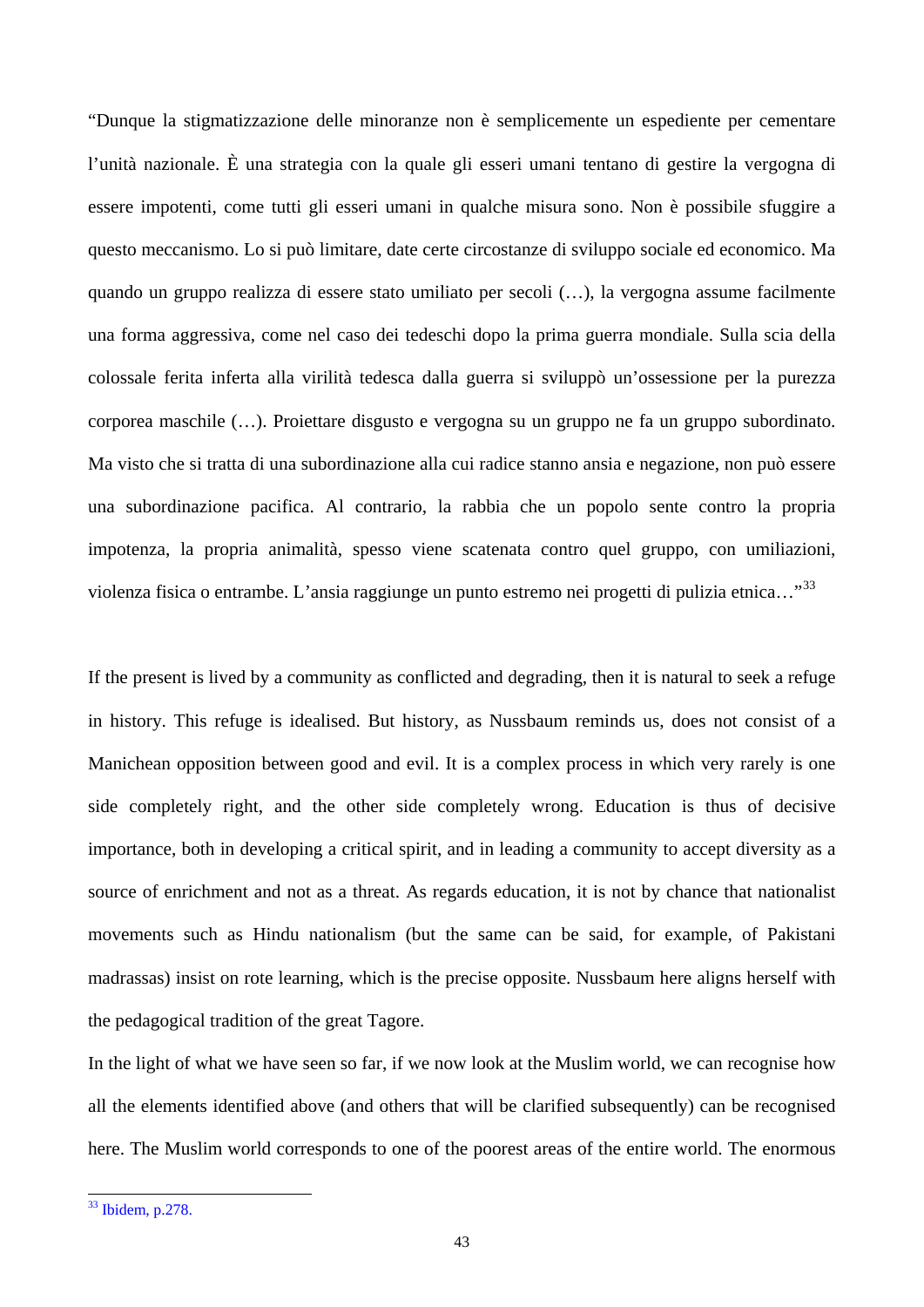quantity of resources, especially petroleum, does not serve to make the average conditions of the inhabitants more tolerable. On the contrary, as Fareed Zakaria argues in his "*Democrazia senza libertà*", the regimes which dispose of abundant natural resources tend not to develop, not to modernise, and hence to remain illegitimate. Governments that do not really need to tax their populations free themselves at the same time from having to provide citizens with those services and rights that would justify taxation. No transparency, no responsibility is demanded of them by the people. Similarly, wealth that derives from natural resources allows the institutions of a country to become repressive, because money for financing the police and army will never be wanting. Saudi Arabia and Oman are two obvious examples.

Add to this the consequences of globalisation, both from the cultural and from the more strictly economic point of view (which we shall soon analyse), and the result is that the institutions of government are extremely weak, if not totally indifferent, when it comes to granting the people those rights which governments can bestow, or even to securing the very conditions of survival of the people they rule. We can in fact affirm that the word "citizen" does not properly represent the condition of people living in much of the Muslim area. The notion of "subject", with all the arbitrariness of any privileges that it implies, seems more appropriate. It therefore appears evident that this kind of state, "western" and free from any imposed religion - a relic of the colonial experience - is now considered to be a failed experiment. This failure has impelled people to seek alternative models of social organisation. Even ideas such as that of a Caliphate gain traction, although the sacred texts of Islam themselves do not offer any prescription and leave such matters open to choice.

We should also note that other political and ideological models of society, which have aroused great hopes of renewal and redemption in the Muslim world - such as liberalism or the nationalism of Nasser or socialism - have also failed. Zakaria writes: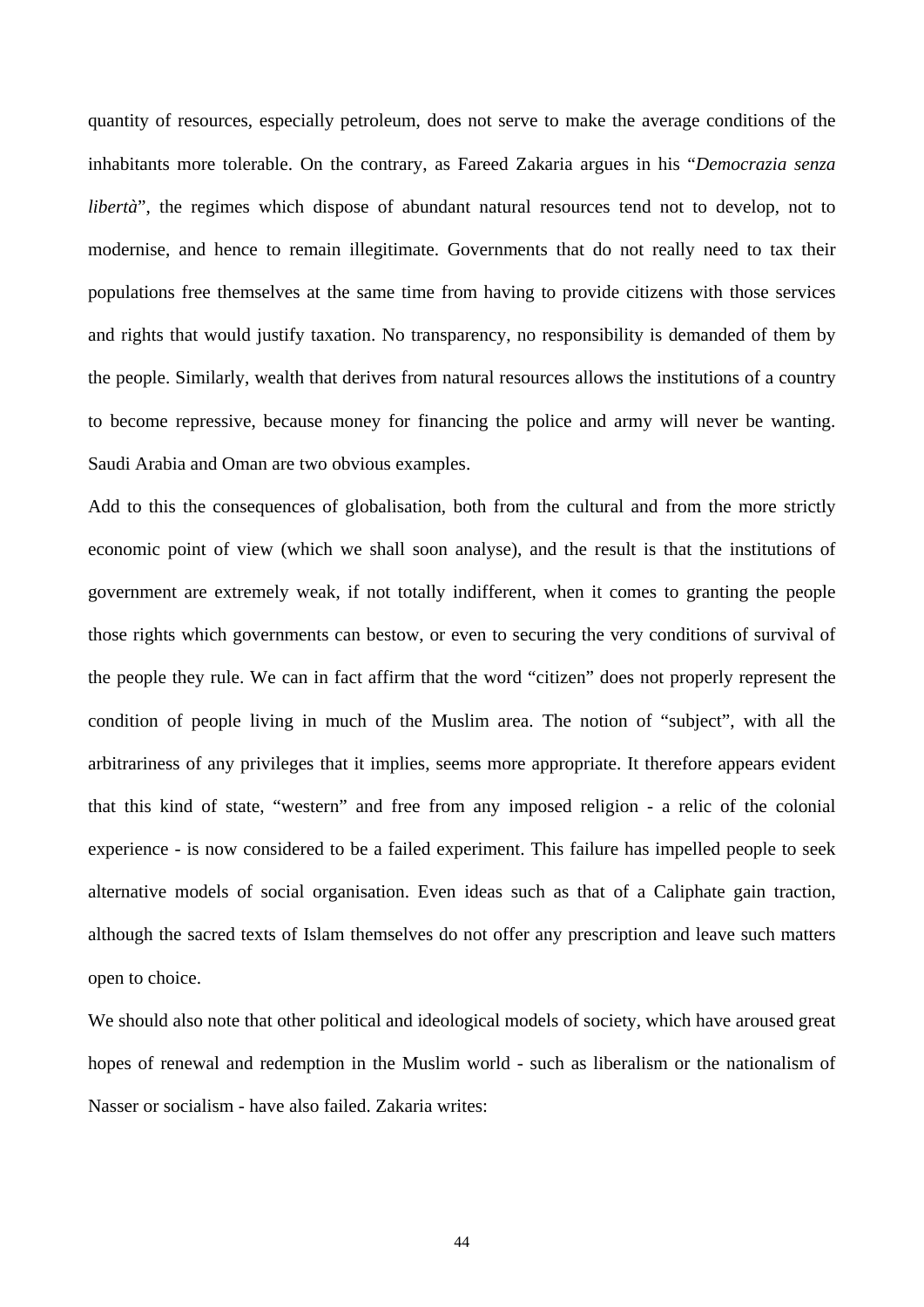"Le nuove tendenze politiche e i nuovi programmi non portarono il mondo arabo da nessuna parte. Nonostante il grande entusiasmo, i regimi mediorientali adottarono posizioni teoriche poco proficue e le misero in pratica nel modo peggiore. Il socialismo non produsse che burocrazia e stagnazione economica. Non essendo riusciti a correggere le disfunzioni della pianificazione centralizzata, i sistemi economici dei paesi arabi non progredirono mai realmente. Invece di muoversi verso la democrazia le repubbliche si cristallizzarono in regimi dittatoriali (…) l'unità del Medioriente si incrinò e sgretolò non appena i singoli stati scoprirono interessi e opportunità nazionali. (…) Come se non bastasse, *Israele* inflisse agli arabi una serie di umilianti sconfitte. La repentina, sconcertante *disfatta del 1967* segnò in un certo senso una svolta, poiché dimostrò che, dietro la retorica e la magniloquenza, le società mediorientali si stavano sfaldando. Quando nel 1990 Saddam invase il Kuwait, distrusse quel poco che restava dell'idea panaraba."[34](#page-48-0)

The failure of western models of society has motivated a return to that past history which is perceived by Muslims to have been glorious, when Islam conquered the world. When the present is felt to be humiliating, this leads to the search for a pre-existent state, to the pursuit of an ideal purity of origins that is precisely the fertile ground where religious fundamentalism and violence thrive. It is in this context that Qutb, the father of Islamic fundamentalism to whom we have referred, offered, in the 1950s and 60s, the prospect of a return to the Koran. Against corrupt and violent regimes, Islam slowly became the sole instrument of opposition, the sole expression of dissent. Zakaria, sharing the opinion of many other specialists studying the Middle East, writes:

"Da questo punto di vista l'Islam non ha rivali. Il mondo arabo è un deserto politico, non ci sono veri e propri partiti politici né una stampa libera e solo pochi sbocchi per il dissenso. La moschea è diventata così lo spazio privilegiato dove discutere di politica.

<span id="page-48-0"></span><sup>&</sup>lt;sup>34</sup> Fareed Zakaria, Democrazia senza libertà, Rizzoli, Milano 2003, p. 171.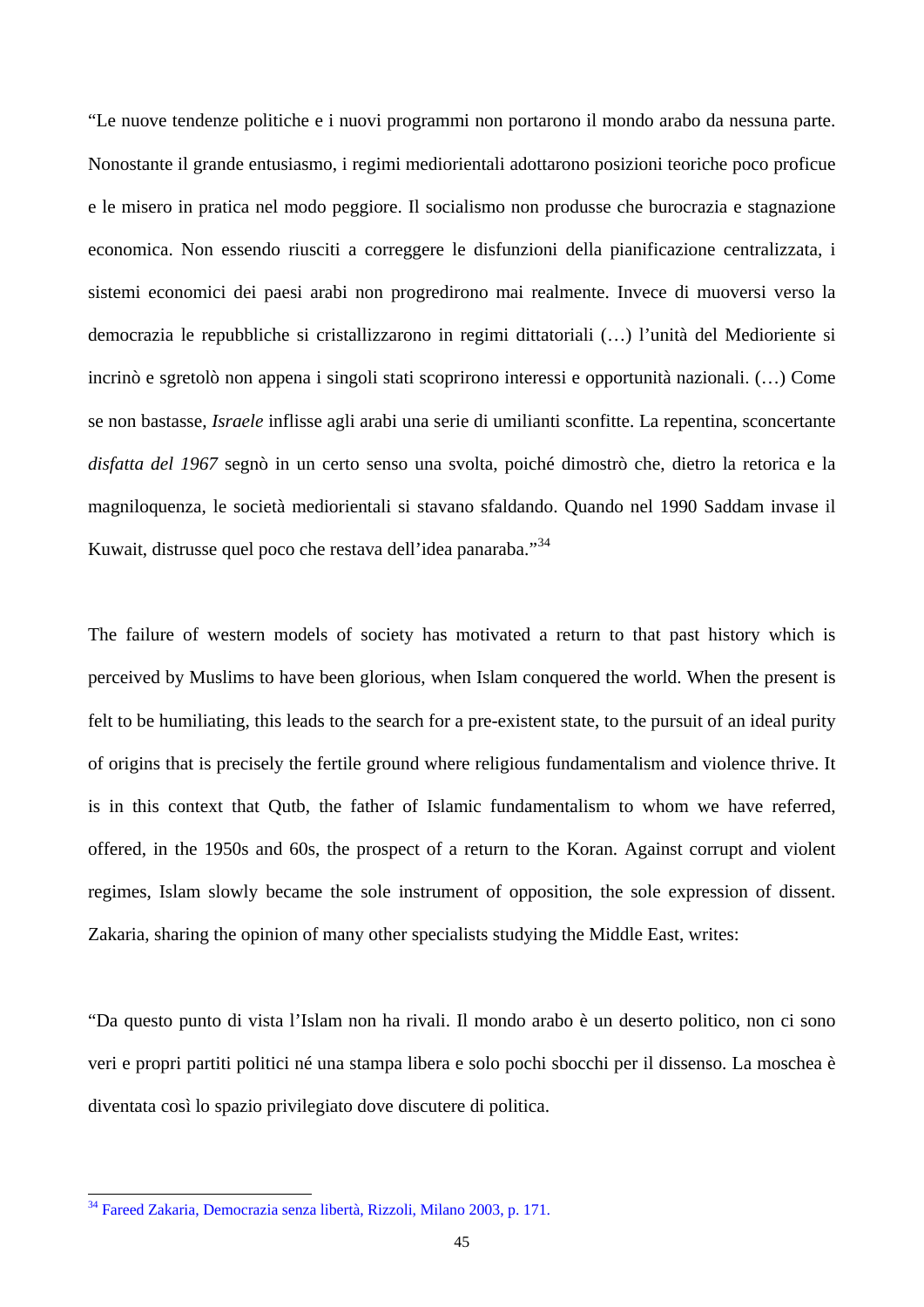essendo l'unico luogo a cui non può essere vietato l'accesso nelle società musulmane, è quello in cui l'odio e l'opposizione nei confronti dei regimi si sono coagulati e rafforzati. Il linguaggio dell'opposizione è diventato, in questi paesi, il linguaggio della religione. E la combinazione di religione e politica si è rivelata infiammabile. Le religioni, o quanto meno le religioni abramitiche ( giudaismo, cristianesimo e Islam , mettono l'accento su assoluti morali. La politica invece nasce dal compromesso. Ne è scaturito un atteggiamento spietato e radicale nei confronti della vita pubblica. Le organizzazioni fondamentaliste non si sono limitate alle parole. I Fratelli musulmani, Hamas, Hezbollah, hanno fornito servizi sociali, assistenza medica, consulenze e alloggi temporanei. Chiunque sostenga il ruolo fondamentale della società civile, non può non sentirsi amareggiato nel constatare che in Medio Oriente alcuni gruppi illiberali *sono* la società civile."[35](#page-49-0)

Here we find two of the elements emphasised above, i.e. on the one hand the absence of peaceful and democratic channels for the expression of political intent and dissent, and on the other the failure of the institutions to provide the services that justify their existence. These problems combined mean that any possible solutions become more and more radical, and this swells the ranks of fundamentalist movements and terrorist organisations.

In his "L'Islam è compatibile con la democrazia?" Renzo Guolo writes:

"Il meccanismo regolativo del fondamentalismo, adottato dai governi "moderati" alleati dell'Occidente, non riduce dunque l'espansione dell'islamismo. La devia, piuttosto, verso altri piani: quella neotradizionalista, verso la società; quella radicale, che si vede preclusa la scena nazionale dalla repressione interna, verso il *terrorismo globale*. È a partire dalla constatazione del fallimento di questa strategia di controllo che i teorici del "cambio di regime" americani guardano alla democrazia come al solo sistema capace di mettere fine, in prospettiva, al ciclo riproduttivo

<span id="page-49-0"></span> $35$  Ibidem, p. 182. p. 142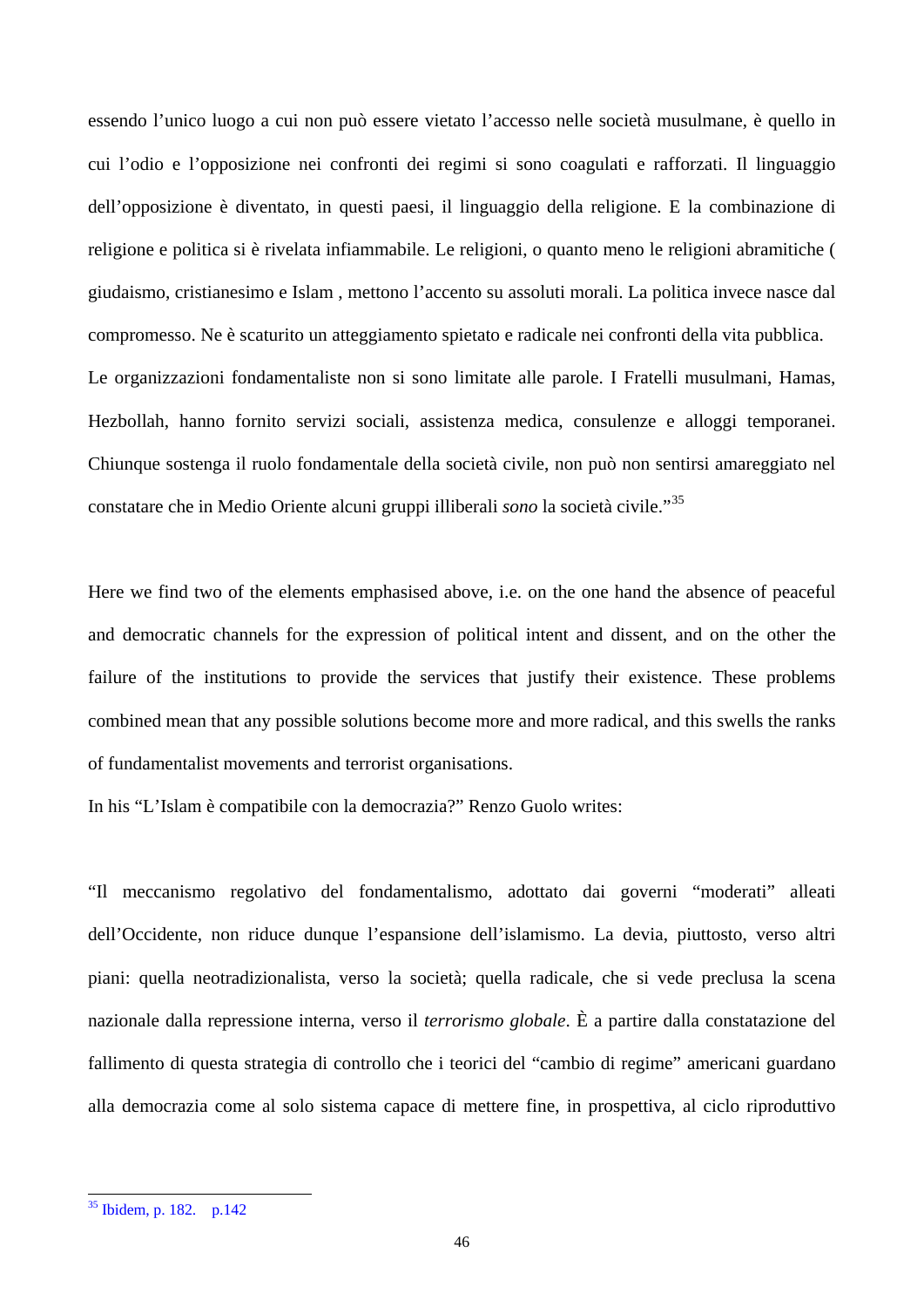dell'islamismo. Un ciclo alimentato, oggettivamente, dall'incapacità, o dall'impossibilità, dei regimi "moderati" di prescindere dal "fattore I" (Islam) come elemento di legittimazione politica."[36](#page-50-0)

In conclusion, we can say that the tactic which terrorism espouses is not a necessary attribute of Islam, nor of religion in general, even though the symbolic universe of religions easily relates to questions it considers to be existential. We have, above all, delineated a series of elements, essentially political in character and hence non-religious, which tend to generate that improper form of political expression that is terrorism.

We must now examine in more detail some of the main concepts that arise in studies of fundamentalism and terrorism: Culture, Religion, Globalisation and Identity.

<span id="page-50-0"></span><sup>36</sup> Renzo Guolo, L'Islam è compatibile con la democrazia?, Editori Laterza, Bari 2007. p.24.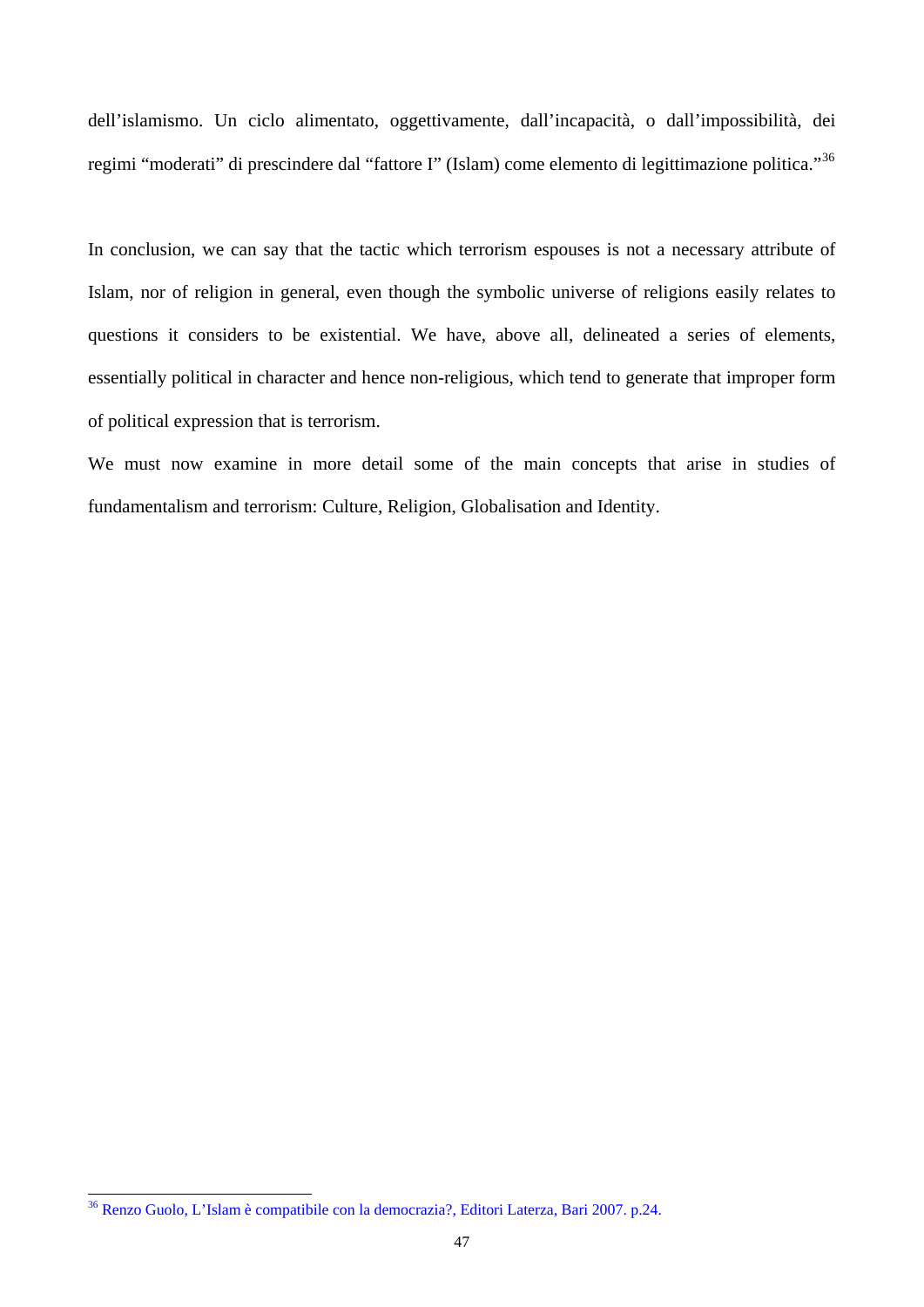Witold Gombrowicz, the great 20th-century Polish writer, wrote the following in his "Testamento":

"*L'uomo che impone la sua Forma è attivo, è il soggetto della Forma, quello che la crea. Quando la sua Forma subisce una deformazione al contatto con quella altrui, allora egli viene in un certa misura creato dagli altri, diventa un oggetto. E non si tratta affatto di trasformazioni superficiali, poiché la Forma ci trapassa fino al midollo: basta che modifichiamo il tono di voce perché certi nostri contenuti non possano più venire espressi, pensati e forse nemmeno sentiti.* 

*A questo punto si apre una quantità sterminata di varianti: dato che le persone sono tutte diverse le une dalle altre, ne deriva un numero infinito di combinazioni. A ciò si aggiunge la fortissima pressione delle forme già pronte ed elaborate dalla cultura*."[37](#page-51-0)

Gombrowicz is here describing the meaning of his novel *Ferdydurke*, but we can borrow his words precisely as a way of approaching the concept of culture. One of the strong themes in this author's oeuvre is the idea that human beings construct one another, in a process of reciprocal formation and deformation. There is the idea, to which we have earlier made reference in relation to Orientalism, of an active subject constructing himself and at the same time constructing others; and we take this idea as our point of departure in an analysis of culture. There is a power relationship which links one individual to another, and this provides the background against which the image or identity of both are constructed.

*Culture* and *power* are always linked, and this link is the core of Cultural Studies for example. As Stuart Hall explains, we can say - without casting any doubt on the fact that people really do believe in their particular faiths - that religious identity or sentiment, and culture, are always *overdetermined*. The discourses of religion and culture are not isolated or resistant to change,

<span id="page-51-0"></span><sup>&</sup>lt;sup>37</sup> W.Gombrowicz, Testamento, Feltrinelli, 2004, p. 79.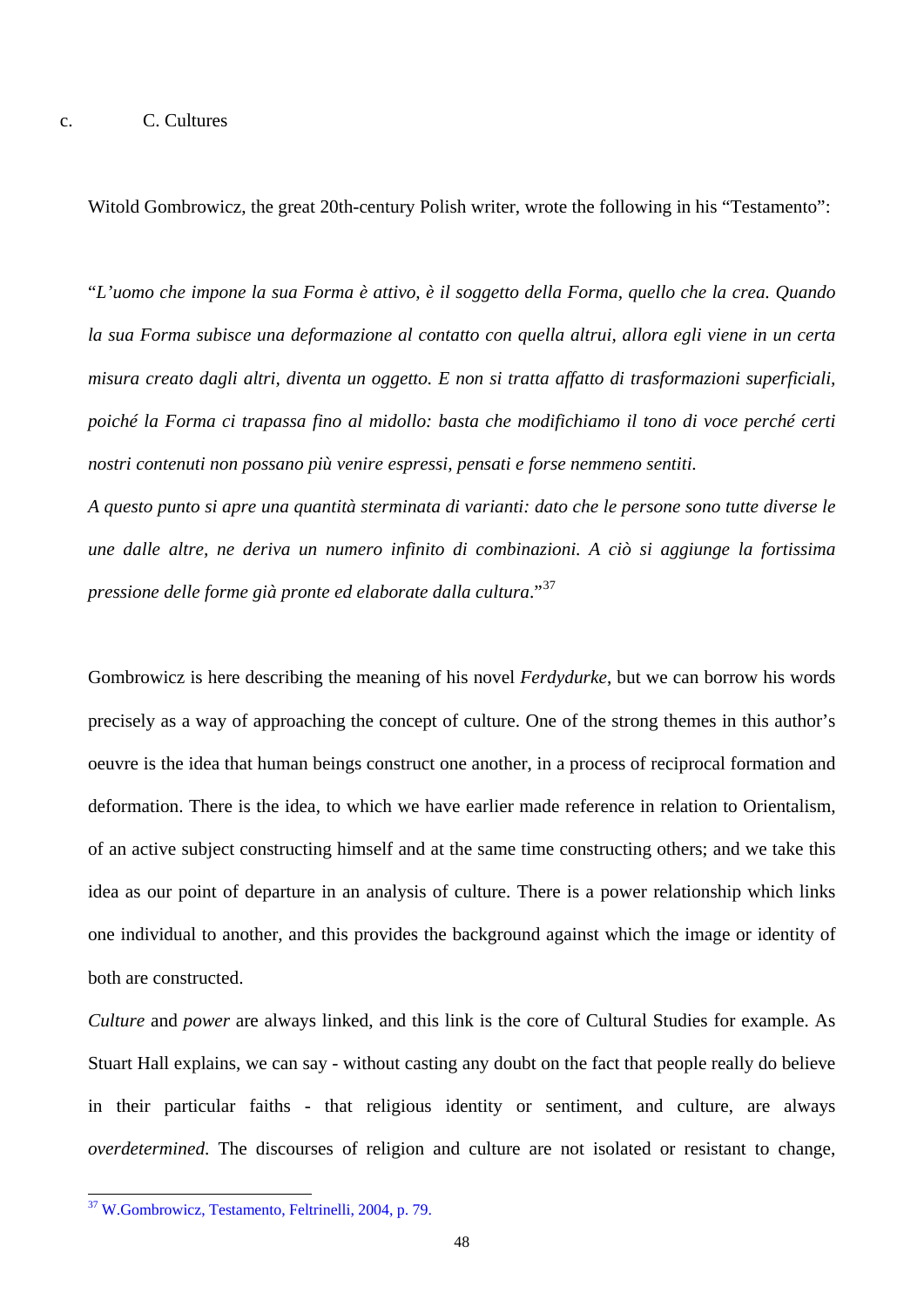because they are always implicated in cultural struggle. Thus they change as the contextual conflicts and situations change. The case of the headscarf in France is a good example of this instability and interactivity of religious/cultural symbols in a political context.

The works of Edward Said have revealed how power resides in cultural discourse. After his analysis of Orientalism, the concept of culture can no longer present itself as a neutral space, and knowledge about culture can no longer claim to be autonomous, detached from political struggle, an academic knowledge that is purely objective.

Said has undermined the foundations of the European cultural system, showing that:

*"L'Europa non sarebbe stata, anzi non sarebbe potuta essere completamente se stessa senza la storia coloniale, e che l'idea antropologica di cultura è stata in gran parte prodotta dall'esperienza coloniale. Il colonialismo era cultura: una cultura emersa dal laboratorio coloniale come scienza e come strumento di governamentalità*" [38](#page-52-0)

Said demonstrates how, in the relations between the West and the "Orient", knowledge and culture have been a means of establishing hierarchy and subjection, tools of western imperialist will. Analysis of the concept of culture can therefore usefully begin with a question, even if it cannot be answered; I borrow the question from Miguel Mellino:

"*In che misura è possibile lo sviluppo di saperi post-orientalisti, e cioè non finalizzati all'espropriazione e alla segmentazione culturale, alla produzione di soggetti gerarchicamente differenziati in funzione delle esigenze degli Stati ( nazionali e imperiali ), del mercato e delle logiche dell'accumulazione capitalistica*?"[39](#page-52-1)

 $\overline{\phantom{a}}$ 

<sup>&</sup>lt;sup>38</sup> M.Mellino, a cura di, Post-Orientalismo, Said e gli studi postcoloniali, Meltemi, Roma 2009, p. 9.

<span id="page-52-1"></span><span id="page-52-0"></span><sup>39</sup> Ibidem, p.11.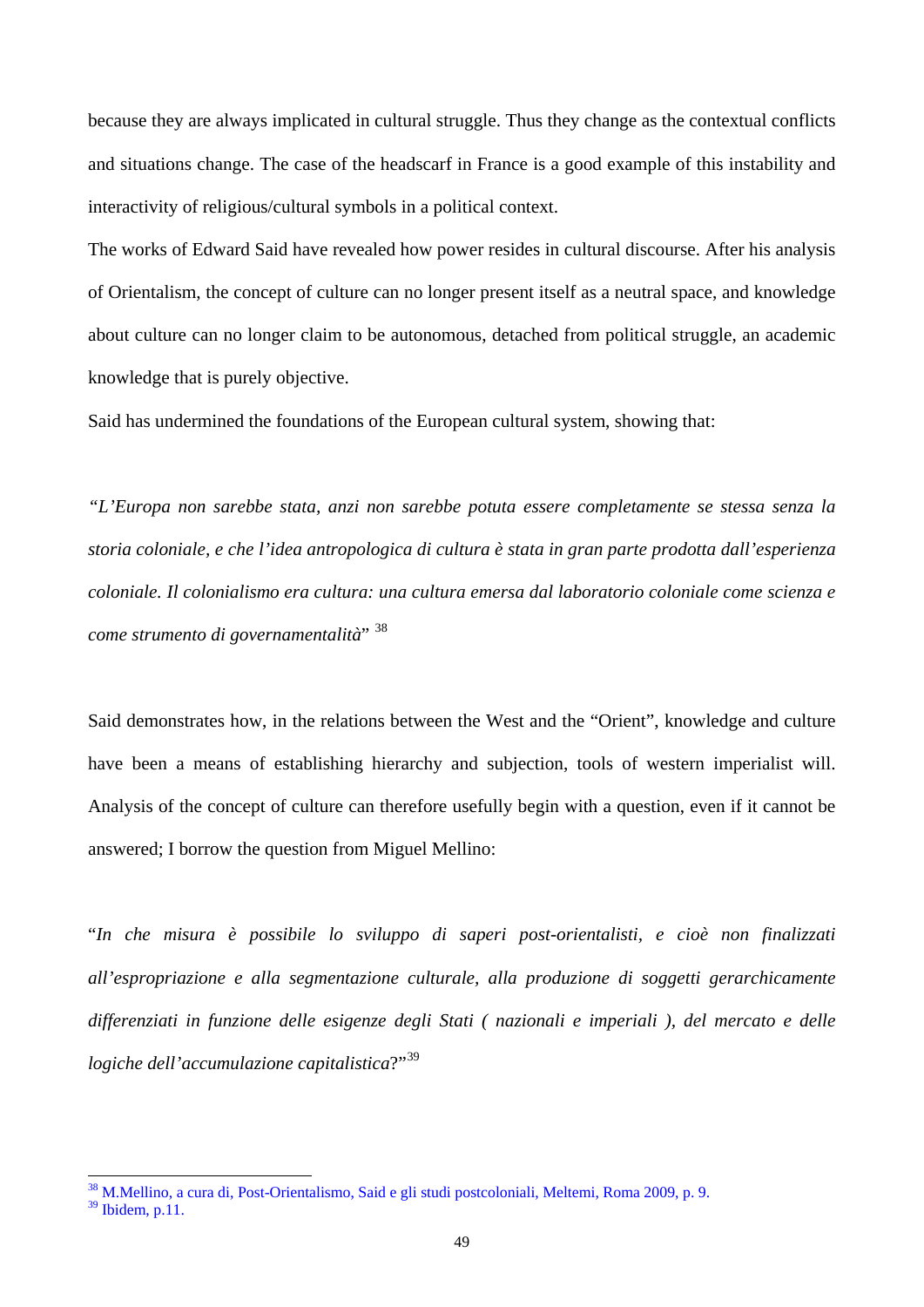This question has the specific purpose of emphasising an aspect to which we shall return, i.e. the possibility, not to be discounted, of a relationship between different persons or peoples that does not necessarily imply asymmetries of power. It also serves to emphasise once more that the cultural question is not autonomous or innocent.

Said indeed wonders if it is possible to carve up humanity – which would on the face of it seem amenable to distinctions on the basis of different cultures, traditions, social systems and even races – while saving one's own humanity from the consequences of making such divisions, from the hostility implicated in a division established between an Us (western) and a Them (oriental). He examines Orientalism as an expression of that deep and ambivalent logic cutting across western civilisation and because of which its highest values are contradicted (or are they maybe completed?) by a violence that one could consider to be ontological. He thus denounces a sort of negative mechanism of identity, according to which identity may only be affirmed through an arbitrary cultural construct of the Other. It is no accident that Said denounces the *essentialism* intrinsic to the orientalist view, which aims to neutralise the threat that the Orient has represented, to the extent of denying it any existence outside the categories used to represent it, denying it a history of its own, and transforming it rather into the history of an encounter that failed to materialise. Narcissism and paranoia are the appropriate terms in which to discuss such a view.

Mellino writes:

"(…) *Nello schema di Said è stato l'orientalismo, attraverso la sua graduale metamorfosi storica da mero campo del sapere (accademico e testuale) a "disciplina di accumulazione sistematica di territori e di popolazioni, a trasformare progressivamente l'Oriente da semplice "esternocostitutivo" dell'Occidente a un (s)oggetto-altro separato, inferiore, arretrato, silenzioso, passivo, femmineo, estraneo ed esotico, a gettare le basi culturali di quei fenomeni di dominio e di violenza che sono stati al centro stesso della formazione e dello sviluppo della modernità capitalistica* 

50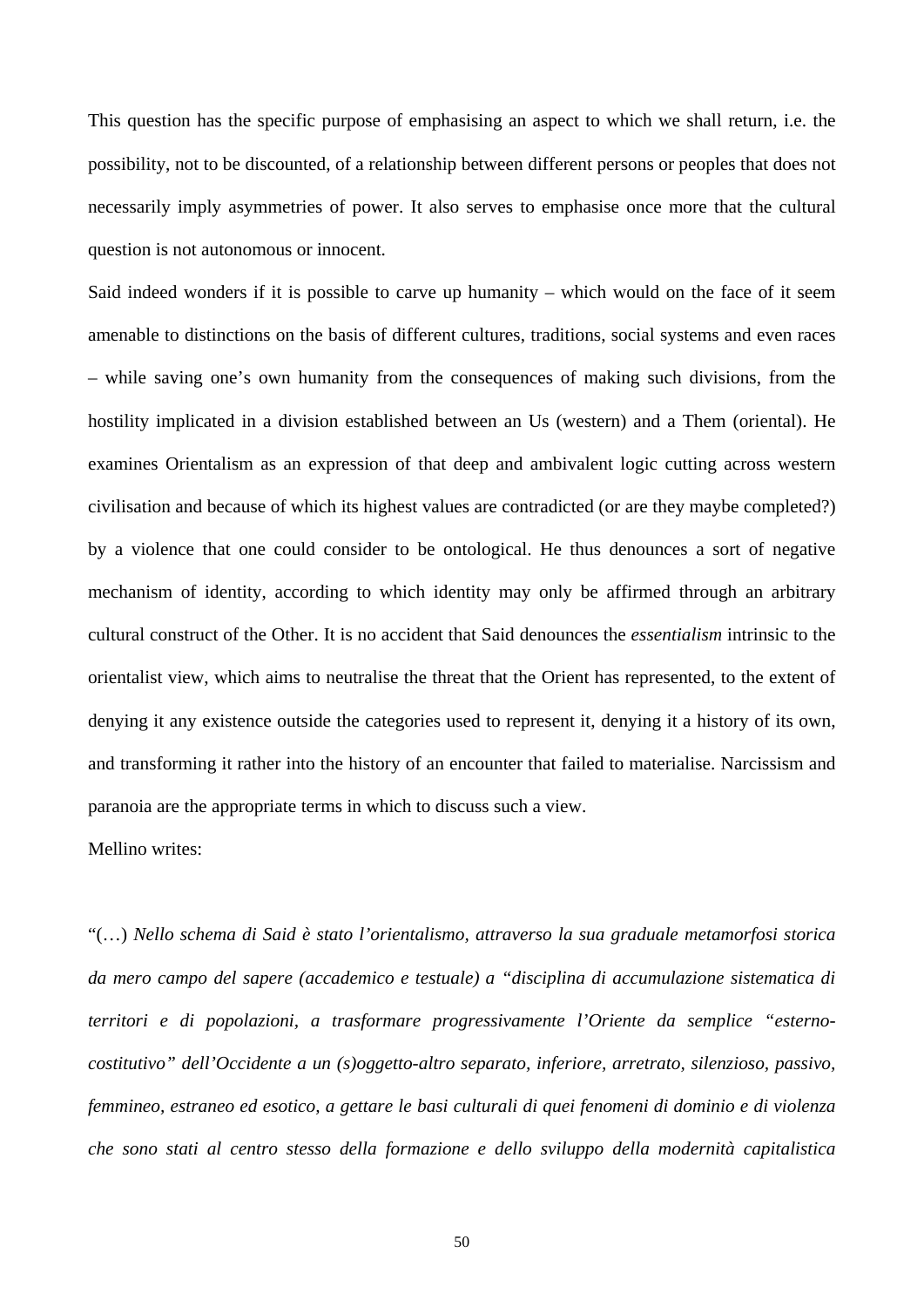*occidentale: del colonialismo, della schiavitù, dell'imperialismo, del razzismo, del nazionalismo, dell'antisemitismo*."[40](#page-54-0)

Thus the West, through orientalism, has tried and still tries to domesticate that threat to the mythology of its self-image that the Other represents. In this perspective, western identity would seem to be born precisely through its separation from, and subjugation of, the oriental Other, and then through the negation of the violent and predatory nature of its foundation. The western subject therefore represses its way of being in the world, its relation to plurality, the limits of its particular mode of constitution. By denying its own humanity, it constitutes itself as an absolute and universal subject; hence a subject that is sick, since from its very inception it has betrayed its emancipatory potential.

But the true sickness of modern man, according to Said, consists in the very idea of cultural identity, defined as the production of ontological cages isolated one from another, defined as essences.

The production of a cultural discourse going beyond the western monologue is the aim of *postcolonial* anthropology, aimed at giving a voice back to those peoples who had been denied it by the European project of colonialism. The post-colonial approach therefore expresses the need for global equality, both in material and cultural terms, in order to restore subjectivity to the old peripheries of empires.

Extremely useful in this regard is the account given by Professor Young, of Oxford University, of the experience of Frantz Fanon, the author of "*I dannati della terra*", a fundamental work of the anti-colonial movement.

"*La prima reazione di Fanon, come egli stesso ebbe a dire, fu quella di vivere appieno il dolore di una condizione in cui si sentiva in uno stato di schiacciante oggettività. Più tardi, però Fanon si* 

<span id="page-54-0"></span> $40$  ibidem, p. 17.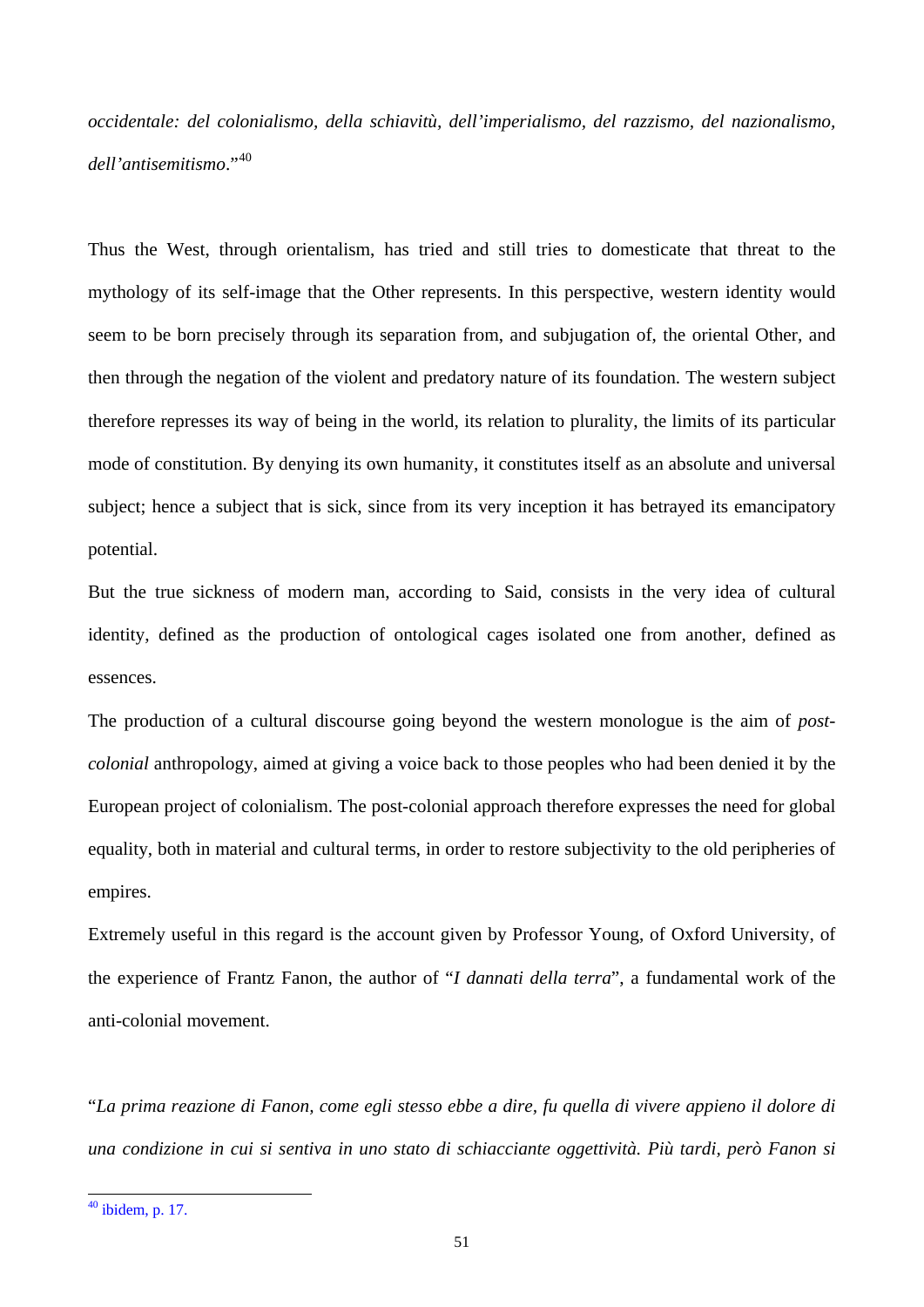*rese conto che il problema andava oltre. La trasformazione in un oggetto, l'oggetto di un indice puntato e di uno sguardo denigratorio, era solo la sua parte più visibile. Accadeva che anche coloro che si trovavano in questa situazione finivano per introiettare una visione negativa di se stessi, si percepivano come diversi, come altri, come soggetti sminuiti."[41](#page-55-0)*

Every power produces knowledge, every power produces its culture, and this culture expresses a division between those who hold power and those who must submit to it. This culture ends up being internalised even in the consciousness of those who are dominated.

Here is a vicious circle that must be broken. However, many post-colonial states have instead ended up reproducing this European error, assimilating a romantic conception of nationhood for example, with the aim of creating an authentic community with a people that is homogeneous in language, history, culture and race. If this model of nationhood might appear useful in the struggle for independence, it is shown to be dangerous and fallible once independence has been obtained. A (European) 19th-century idea of authenticity was imported into India, as we have seen, with Hindu nationalism. It is no coincidence that in northern India it is very easy to find copies of Hitler's *Mein Kampf*. *Hindutva* aims at asserting the existence of a pure, homogeneous Indian culture that is therefore discriminatory towards other communities, beginning with the Muslim and Christian communities, and at concealing the painful hierarchical distinction between the different castes.

Such imagined (and nostalgic) cultural communities are also one of the consequences of globalisation, even if they are not only a contemporary phenomenon. This is what Eric Hobsbawm maintains in his essay with the revealing title "*L'invenzione della tradizione*". But what are we to understand by the idea of "invented tradition"? According to the English historian, we should understand a set of practices, usually regulated by wide-spread norms and rituals, which have the aim of inculcating specific values and behaviours that implicitly claim continuity with the past – obviously a highly selective past. One example would be the Nuremberg rallies of the Nazis.

<span id="page-55-0"></span><sup>&</sup>lt;sup>41</sup> R.J.C.Young, Introduzione al postcolonialismo, Meltemi, Roma 2005, p.30.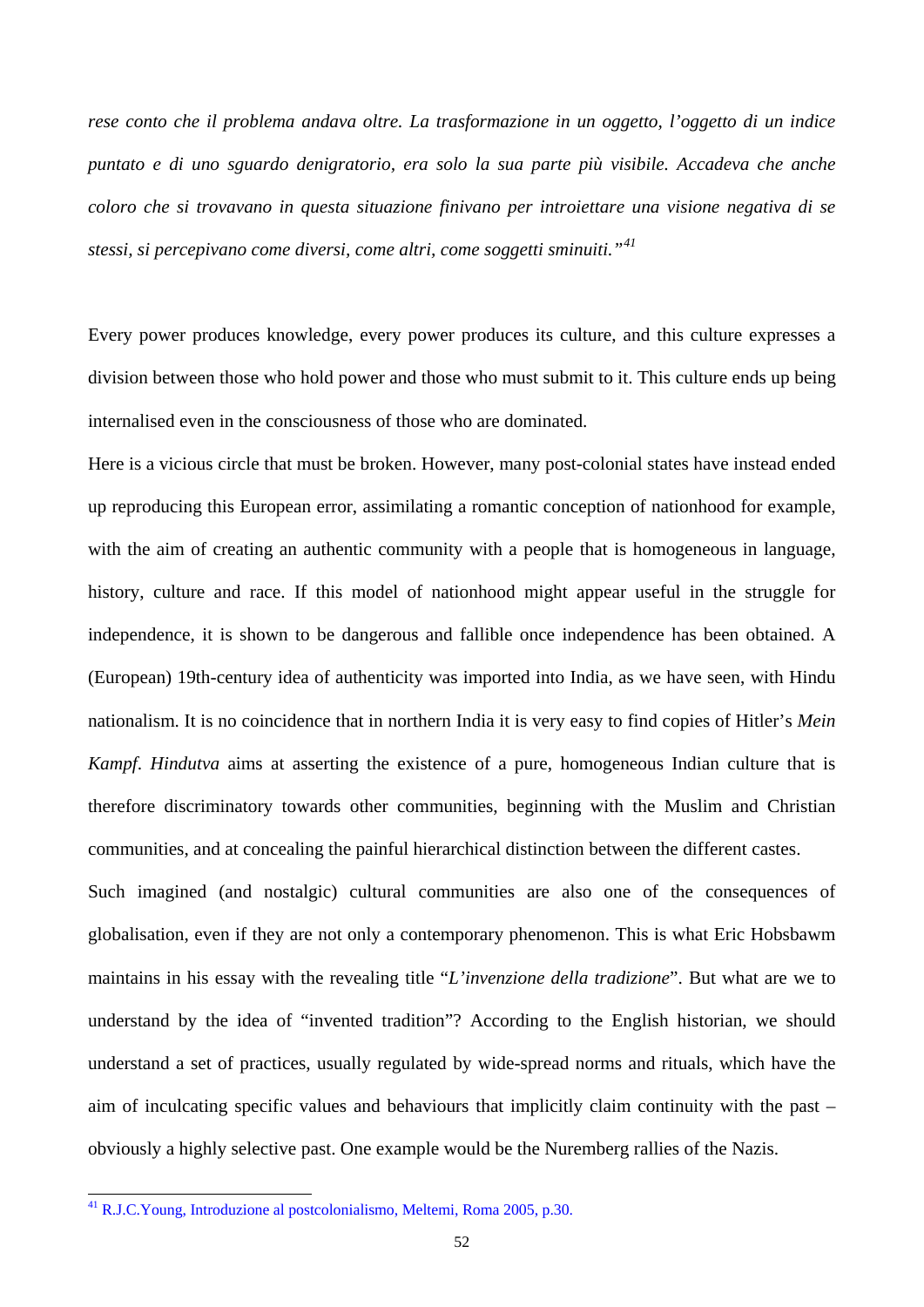These inventions tend to present themselves especially at moments of transformation, when social and cultural standards are becoming less efficacious and convincing. Hobsbawm alerts us to the fact that this has been a particularly intense phenomenon in the last two hundred years.

"*Più interessante nella nostra prospettiva, è il ricorso a materiali antichi per costruire tradizioni inventate di tipo nuovo, destinate a fini altrettanto nuovi. Nel passato di ogni società si accumula una vasta riserva di questi materiali, ed è sempre facile ripescare il complesso linguaggio di una pratica e di una comunicazione simboliche. Talvolta era possibile innestare nuove tradizioni su quelle vecchie, talaltra potevano essere inventate attingendo ai forniti magazzini del rituale, del simbolismo, dell'esortazione morale ufficiali – la religione e i fasti dei principi, il folclore e la massoneria ( a sua volta tradizione inventata, e ricca di forza simbolica)."*[42](#page-56-0)

If similar invented traditions actually represent a real break with the past rather than its exhumation, their main function is to cement the cohesion of a group and its members' sense of belonging; to legitimate an institution or a relationship of authority; and to socialise individuals, imposing on them beliefs, values and behaviours.

Culture therefore seems to assume a particularly important role with the explosion of modernity. Modernity treats time as a forward progression, ever advancing, and relegating the past to oblivion. The response to such a trauma is to convert the past into something sacred. This constitutes a ground upon which an identity can be founded, something that remains immune to change. On this subject, Francesco Erspamer, of the University of Harvard, writes:

"*Come avevano sempre fatto le religioni, in fondo; ma con una differenza sostanziale: il passato della cultura non restava confinato in un'epoca più o meno mitica o remota e però stabilita per sempre, l'età degli dèi o degli eroi; il passato della cultura si espandeva sino ai confini del* 

<span id="page-56-0"></span> $42$  E.J Hobsbawm, T. Ranger, a cura di, L'invenzione della tradizione, Einaudi, Torino 2002, p.8.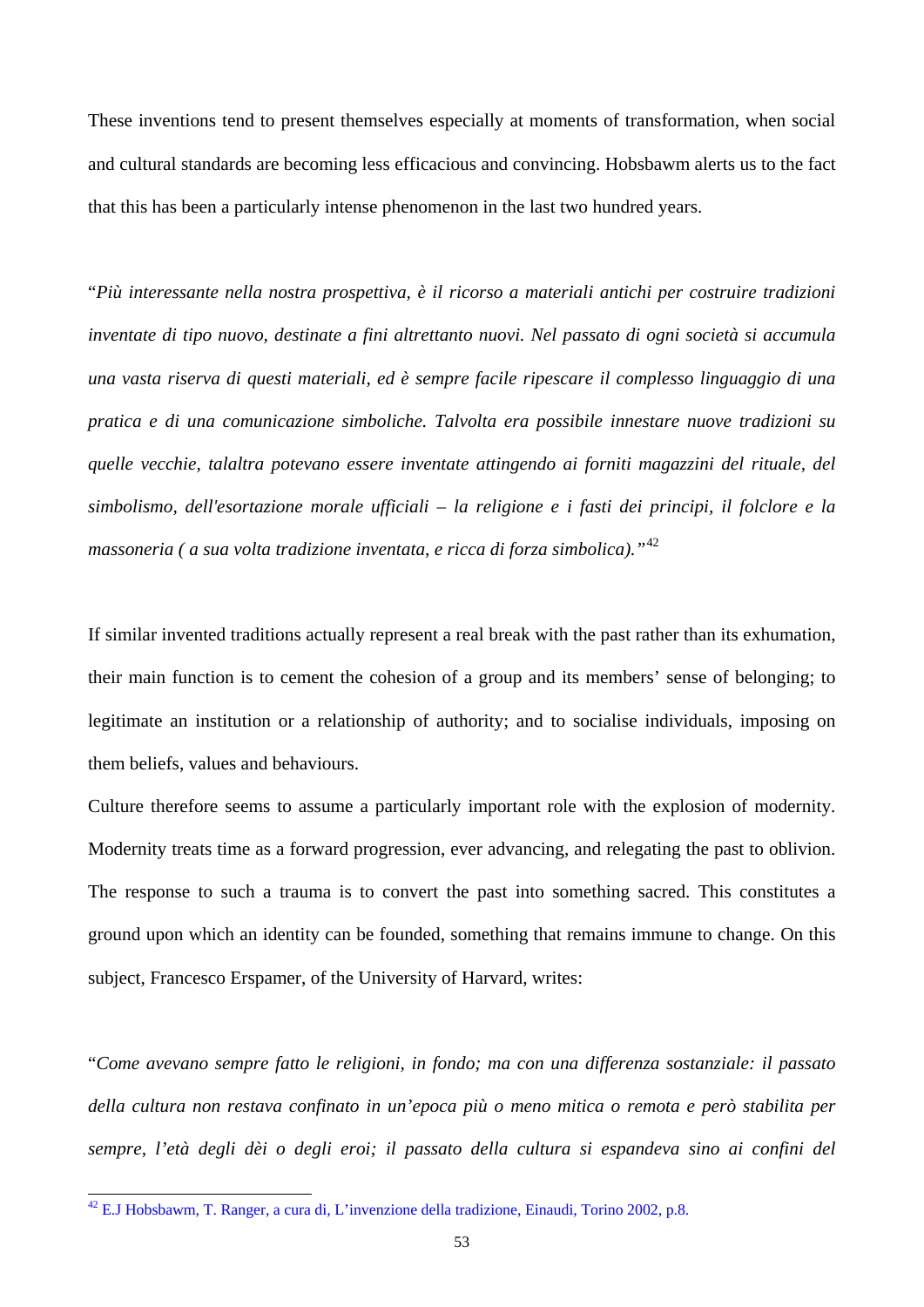*presente, includeva tutto ciò che era concluso e in quanto tale inalterabile, dunque fatto della stessa materia degli archetipi. In questo senso la cultura fu un grandioso ed efficace programma di immunizzazione contro l'entropia: esponendoci alla varietà e variabilità del passato, ormai innocue e fortemente attenuate, ci tutelava, almeno psicologicamente, contro i rischi del disordine sociale, dell'instabilità economica, della confusione epistemologica, dell'angoscia esistenzialetipici della modernità."[43](#page-57-0)* 

This search for protection has ended up becoming an obsession, as in nationalist or fundamentalist programmes. The past, a manufactured past, becomes the present form of a response to disorder, change, and the clash of opinions. Culture therefore has to build for itself stable boundaries. It becomes a process of *mnemonic socialisation* consisting of the rote learning of a specific identity. The identity does not depend on choices of future action, objectives to be pursued, or suchlike matters; rather it depends on what the inventors of a collective identity decide to *remember*. Erspamer tells us that through culture, a local community, based on physical proximity, is transformed into a *community of memory*.

The result is a concept of culture based on exclusion and purity. This is not without consequences, obviously in the relations that bind the members of a community together and also in the relations that separate communities from one another. In this connection, Young, picking up on what has been said about the colonial experience, writes:

"*Il razzismo e l'intolleranza cui inevitabilmente dà luogo questa concezione totalitaria della nazione – e della cultura- spiegano in parte perché molti degli intellettuali postcoloniali, in modo particolare quelli indiani, abbiano cercato di pensare diversamente l'idea di nazione (…) che non abbiano necessariamente come punto di partenza una versione idealizzata (…) bensì il suo presente, ciò che essa in effetti è. Il postcolonialismo (…) ha tentato di mettere in luce i modi in cui* 

<span id="page-57-0"></span><sup>&</sup>lt;sup>43</sup> F.Erspamer, Paura di cambiare, crisi e critica del concetto di cultura, Donzelli editori, Roma 2010, p. 4.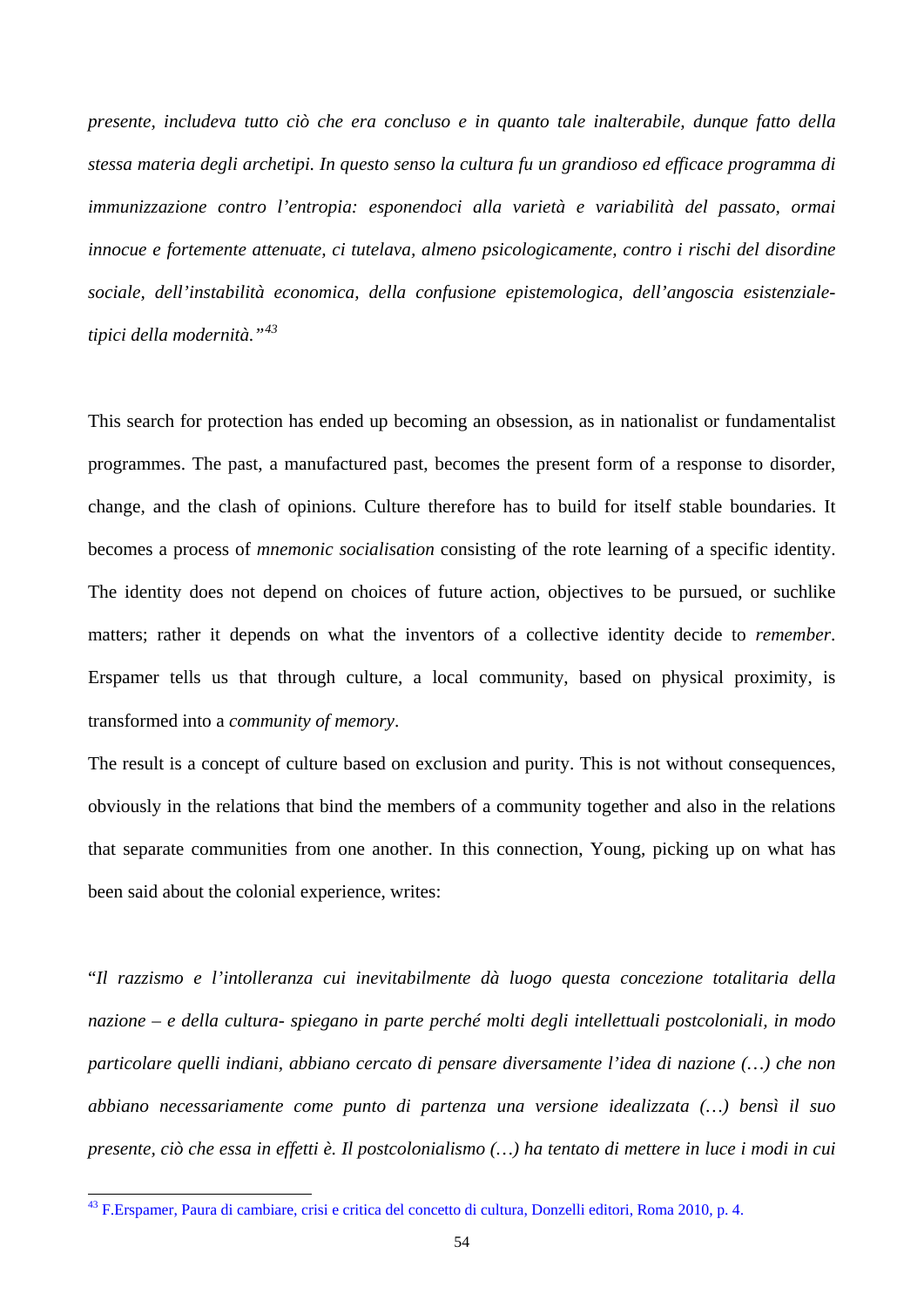*la nazione ( e il nazionalismo) può divenire uno strumento di oppressione. Gli intellettuali postcoloniali hanno ripensato la nazione sulla base dei suoi frammenti, vale a dire a partire da quei gruppi che non appartengono in modo automatico a essa, che esistono ai suoi margini o nelle sue periferie. La nazione postcoloniale interpreta se stessa a partire dai suoi margini."[44](#page-58-0)* 

What is said with regard to nations holds good for all cultural notions, including religion. To commence from the margins in fact is not only standard procedure from an egalitarian point of view, it is now also a descriptive, methodological requirement for anthropology itself. This is due mainly to the phenomenon of globalisation and post-modernity, the explosion of boundaries and of communities once clearly delimited.

As one of the greatest contemporary anthropologists, Clifford Geertz, writes:

"*In un mondo in frammenti come il nostro è proprio a questi frammenti che dobbiamo prestare attenzione. (…)*

*Qual è il significato di questo sgretolarsi in singoli pezzi per i grandi concetti integrativi e totalizzanti ai quali ci siamo abituati da tempo nell'ordinare e catalogare le nostre rappresentazioni della politica mondiale? Quali conseguenze ne derivano per le nostre opinioni su analogie e differenze tra popoli, società, stati e culture? Che ne è di concetti come tradizione, identità, religione, ideologia, valori e nazione, o addirittura, cultura, società, stato, popolo?*"[45](#page-58-1)

Geertz alerts us to the fact that not only is it no longer defensible to divide the world into blocks that are culturally homogeneous, but the interpretation of culture itself now appears to be an almost impossible task. The heterogeneous nature of the world would appear to have manifestly and even violently exploded; the grand ideas of the past seem incapable of bringing such differences under the

 $\overline{\phantom{a}}$ 

<span id="page-58-0"></span><sup>&</sup>lt;sup>44</sup> R.J.C.Young, Introduzione al postcolonialismo, Meltemi, Roma 2005, p. 76.

<span id="page-58-1"></span><sup>45</sup> Cifford Geertz, Mondo globale, mondi locali, cultura e politica alla fine del ventesimo secolo, Il Mulino, Bologna 1999, p. 17.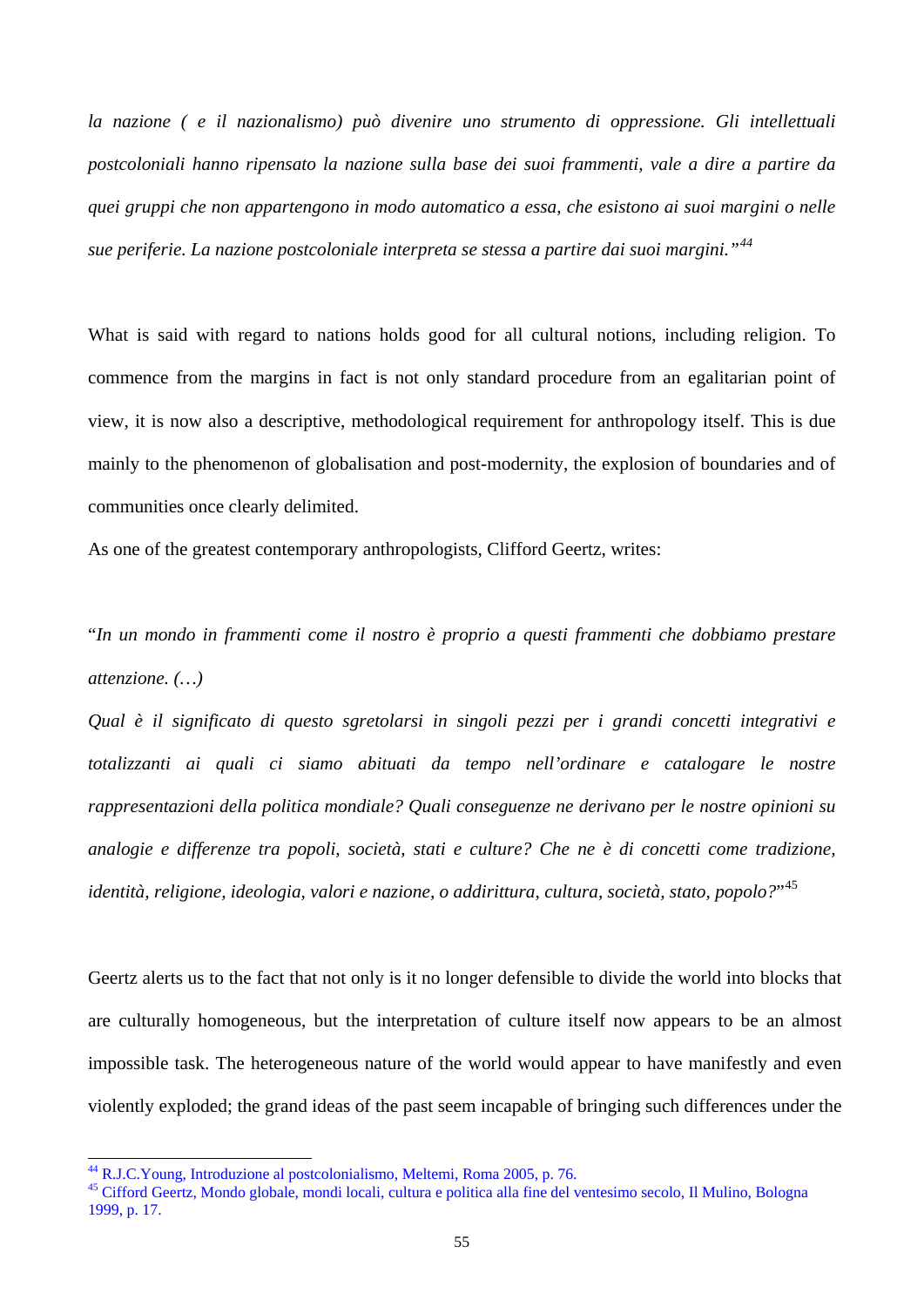same umbrella. On this subject, another anthropologist, Ulf Hannerz, is correct when he writes that, in a world characterised by its high level of mingling and mobility, the concept of culture must be abandoned in favour of that of "*cultures*". The traditional idea in anthropology of culture divided into homogeneous blocks scattered round the globe, integrated within themselves and tied to specific communities and territories, no longer holds water. Nowadays, people circulate, carrying with them their cultural background, and indeed the cultural background itself circulates independently of people. Territories therefore no longer correspond to particular cultures, they are no longer the necessary containers of those cultures. Even within the same community, the biographies and experiences of the inhabitants are so different that they cannot be boiled down to one and the same culture, however constructed. The distribution of a culture is not homogeneous. Hannerz, and numerous others, therefore suggest that we should abandon the metaphor of a cultural "mosaic" in favour of a vision that better represents the globe's cultural interconnectedness and openness today.

This would already suffice of itself to avoid what is called "cultural fundamentalism", of which Huntington is one expression, which sees human beings as by nature carriers of a particular culture, distinct from and incommensurable with others, so that relations between carriers of different cultures are of necessity conflictual. In a world devoid of cultural homogeneity - if indeed cultural purity has ever existed (and we have seen that that this is not how things are, at least since the onset of modernity) - diversity and plurality dwell within each of us. Cultural fundamentalism is an ideological fiction. Like all ideologies however it unleashes its destructive potential when it is properly harnessed. We have seen in what contexts a similar operation becomes likely and politically attractive. In his "Eccessi di culture", Marco Aime writes:

"These ideological constructions end up by becoming widespread shared opinions, since the means of communication have often a tendency to describe conflicts that are exclusively political as cultural, ethnic and tribal conflicts."[46](#page-59-0)

<span id="page-59-0"></span><sup>&</sup>lt;sup>46</sup> Marco Aime, Eccessi di culture, Einaudi, Torino 2004, p.18.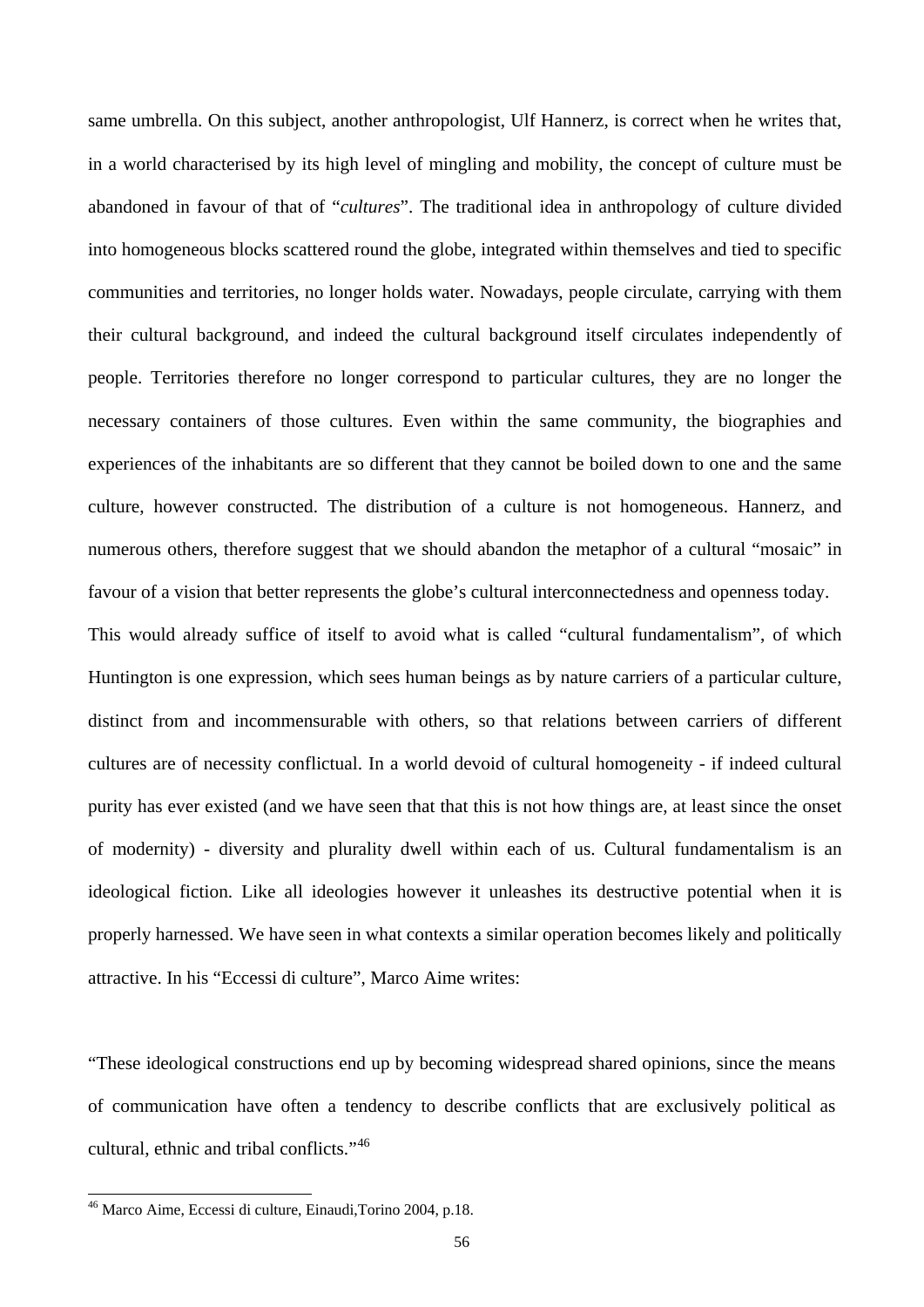Each culture, says Aime, is *per se* multi-cultural, impure, in movement and in the age of triumphant globalization, for the first time in his history, man experiences a split up between place of origin and sense of appurtenance. In other words, being born in Italy does not necessarily mean to feel Italian and to experiment oneself as Italian. Being born in a family of Muslim religion does not automatically mean to be Muslims. This reasoning applies to culture in general. Cultures are now a complex open fact, they contaminate each other and in their interior.

Seyla Benhabib (born in 1950 in [Istanbul\)](http://en.wikipedia.org/wiki/Istanbul) is a [Turkish](http://en.wikipedia.org/wiki/Turkey) [Jewish](http://en.wikipedia.org/wiki/Jewish) professor of [political science](http://en.wikipedia.org/wiki/Political_science) and philosophy at [Yale,](http://en.wikipedia.org/wiki/Yale) and director of the program in Ethics, Politics, and Economics, and a wellknown contemporary philosopher. She writes in her book "The Claims of Culture*":* 

*"Sotto l'aspetto filosofico, non credo alla purezza delle culture, così come non credo neppure nella possibilità di individuarle come totalità significativamente discrete. Piuttosto, guardo ad esse come a complesse pratiche umane di significazione e rappresentazione, organizzazione e attribuzione, frazionate al proprio interno da narrazioni in conflitto. Le culture si costituiscono attraverso dialoghi complessi con altre culture e, nella maggior parte di quelle che sono pervenute a un certo grado di differenziazione interna, il dialogo con l'altro è intrinseco piuttosto che estrinseco alla cultura stessa."*[47](#page-60-0)

<span id="page-60-0"></span>Benhabib criticizes, inter alia, the Huntington's type theories since these lie on wrong epistemic premises, as we have noted. However, to the already evidenced criticisms, she also adds that no correspondence relationship exists, as similar reductionist theories believe, between a culture and a group of population, and that the culture of a group can be described in an incontrovertible manner. She then underlines that the excessive insistence on the internal homogeneousness of a group represents a threat to the individual members of that group. This approach generates, in other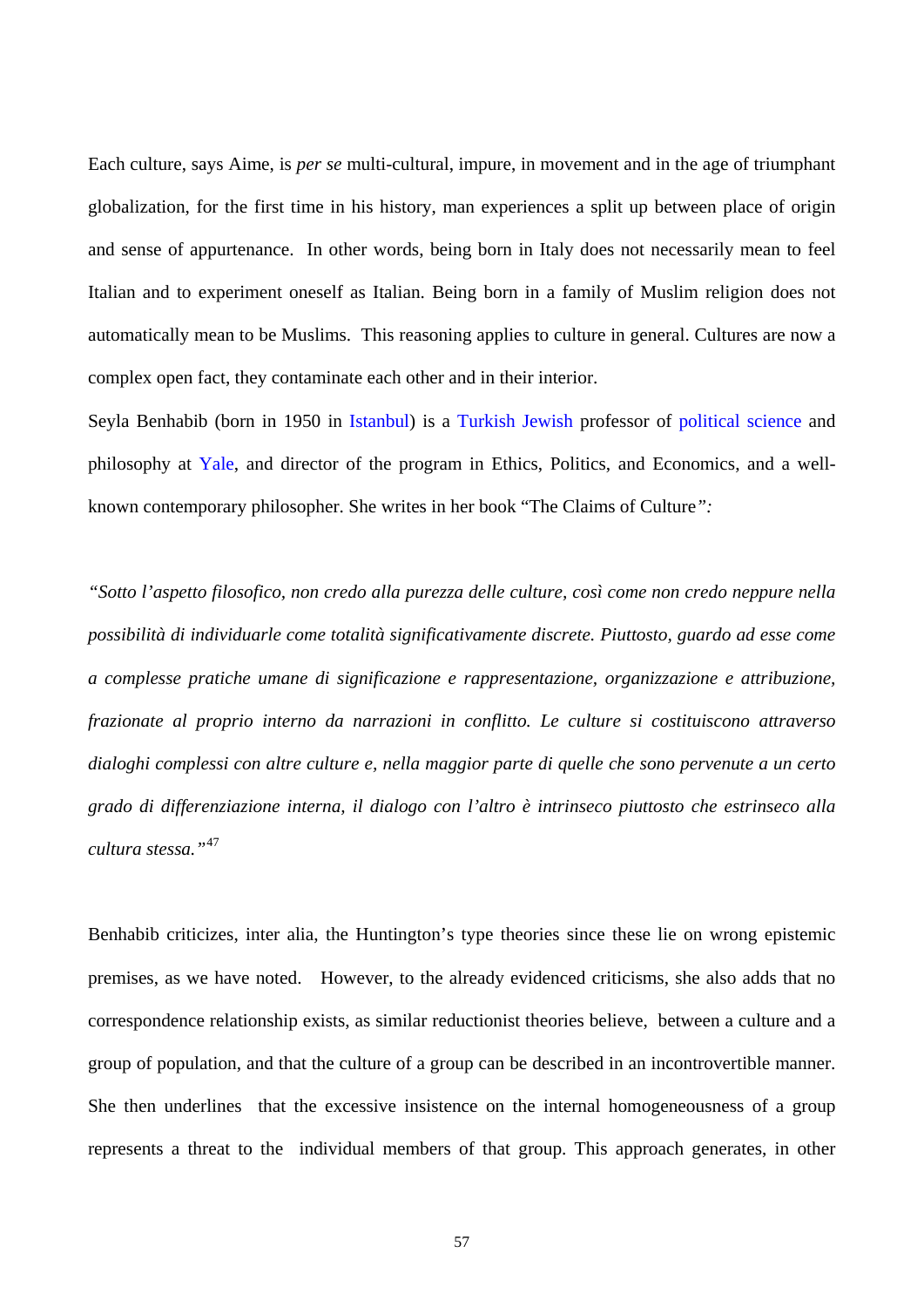words, in the best of hypotheses, conformism, but it can go far beyond that, up to those totalitarian visions that we have mentioned above.

Just on these bases Benhabib repeals, like many others, the *multiculturalist* theories, at least in their strong variants. That vision is a "mosaic" that we have described as impracticable in a planet so strictly interrelated and in movement, a vision that is as much useless from a descriptive standpoint as is normatively and politically dangerous.

The deconstruction of culture meant in a holistic sense goes, as we have seen speaking of orientalism and postcolonial studies, through a research of the courses that have generated those same essentialist visions, i.e. adopting what we wanted to link to the understanding of fundamentalism, a genealogic approach.

It is, for example, what undertaken in ethnology by researchers such as Jean-Loup Amselle and Elikia M'Bokolo. As a matter of fact, they have meant to underline how the recourse to the concept of ethnic group as an explanatory factor of conflicts, including dramatic ones, was fully inadequate and that, like traditions and cultures, in general, also ethnic groups were "an invention". They support, therefore, a constructivist vision of the social world, whereby defined groups are not a reality *per se,* but the result of a political construction. In particular, Amselle and M'Bokolo maintain that:

"*Le etnie non esistono oggettivamente come entità fisse e immutabili, bensì esse stesse vengono progressivamente introiettate in modo da esistere soggettivamente nella coscienza degli attori sociali. L'appellativo decostruzionista, assumendo la storicità come elemento interno dei processi identitari e dei fatti culturali, in questo contesto viene ad analizzare la questione nei termini delle molteplici e successive "reinvenzioni della tradizione" nella contemporaneità, evidenziando il carattere ascrittivo dell'etnia come una "finzione coloniale" – e si veda l'esempio del Ruanda- che* 

 $\overline{\phantom{a}}$ 

 $^{47}$  S.Benhabib, La rivendicazione dell'identità culturale, eguaglianza e diversità nell'era globale, Il Mulino, Bologna, 2005, p.9.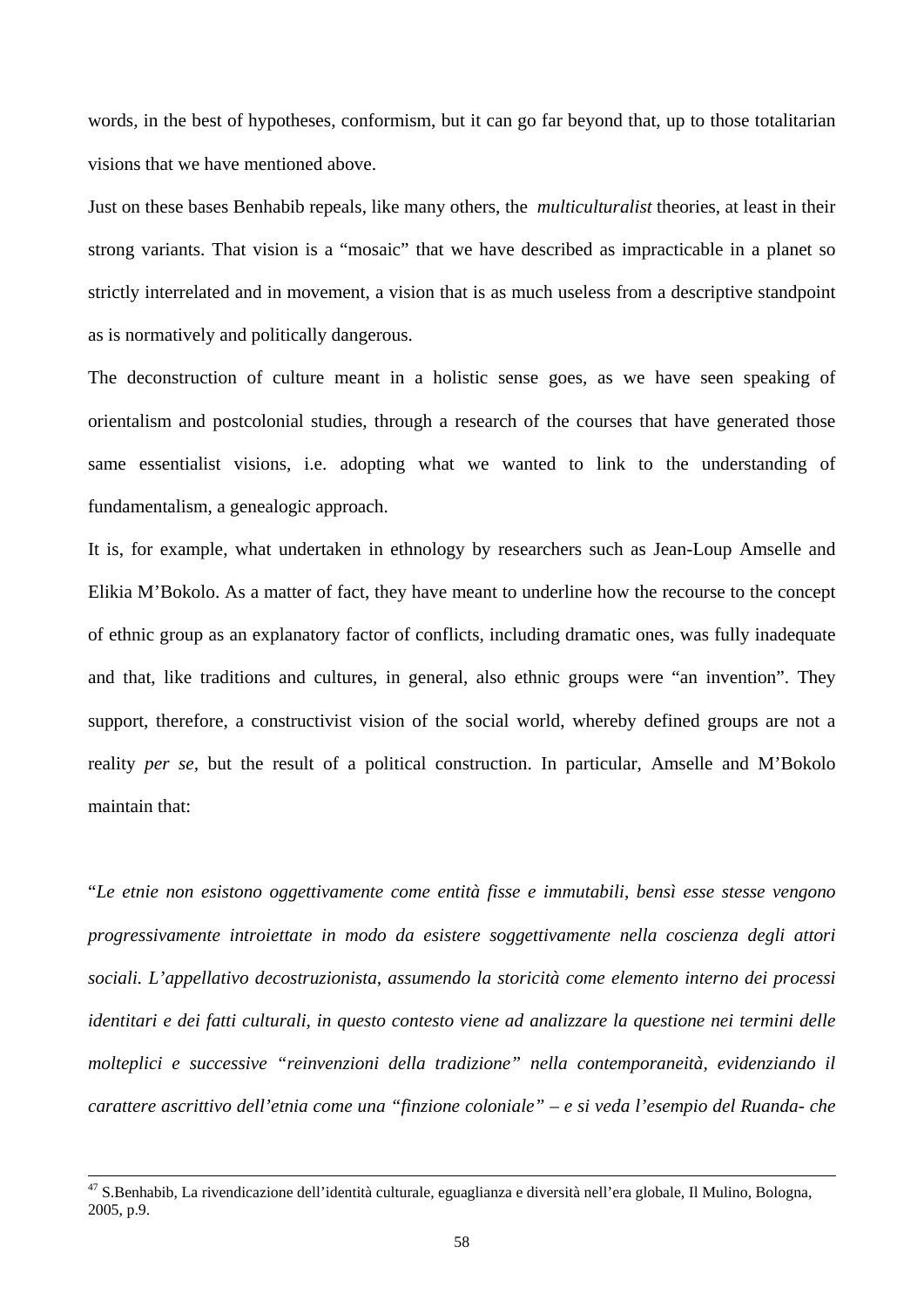*viene rimessa in gioco e strategicamente reinterpretata nella competizione politica a partire dagli attori sociali che se ne fanno interpreti*."[48](#page-62-0)

The case of Rwanda's genocide actually represents a dramatic example of mobilization of the ethnic argument in the construction of a political conflict. However, the same logic can be applied to religious fundamentalism, or be inserted in any privileged cultural element.

This is the greatest problem of the *political construction of the alien* that finds in culture and religion, from time to time, the pivot on which to be erected. It is the problem that the German sociologist Ulrich Beck submits to himself in an article with the title: "How the neighbours become  $Jews$ <sup>",[49](#page-62-1)</sup>.

In this article he describes how the German people, meant as "community of people", was born through the deployment of a great emotional Energy aimed at cancelling any extraneous elements, any impurities and conflicts that are characteristic of democratic societies.

In describing such process he illustrates the nature of the cultural identity. When speaking of "French people", "English people" or "Algerian people", one has the tendency to speak not only in terms of political citizenship, but also of groups or peoples with substantial, defined and limited cultural identities. Beck denounces, once again, the substantialistic presupposition of similar discourses, and the willful removal of the political and social character of cultural identities.

The category of *alien* is, in this sense, a danger to the established order of *indigenous,* since it escapes from its stereotypes, demonstrating in this way that the "naturalness" claimed by our social order is, as a matter of fact, fully artificial, fragile and equivocal. The alien proves through his very same existence that things could be different from what they are, and we know how much violence this admission has caused in the course of history.

The alien can be meant and constructed in such a way only starting from a holistic and essentialist vision of culture and of the communities that want to be strengthened on it. We have seen it with

<span id="page-62-1"></span><span id="page-62-0"></span><sup>48</sup> J.L.Amselle, E.M'Bokolo, L'invenzione dell'etnia, Meltemi, Roma 2008, p.13.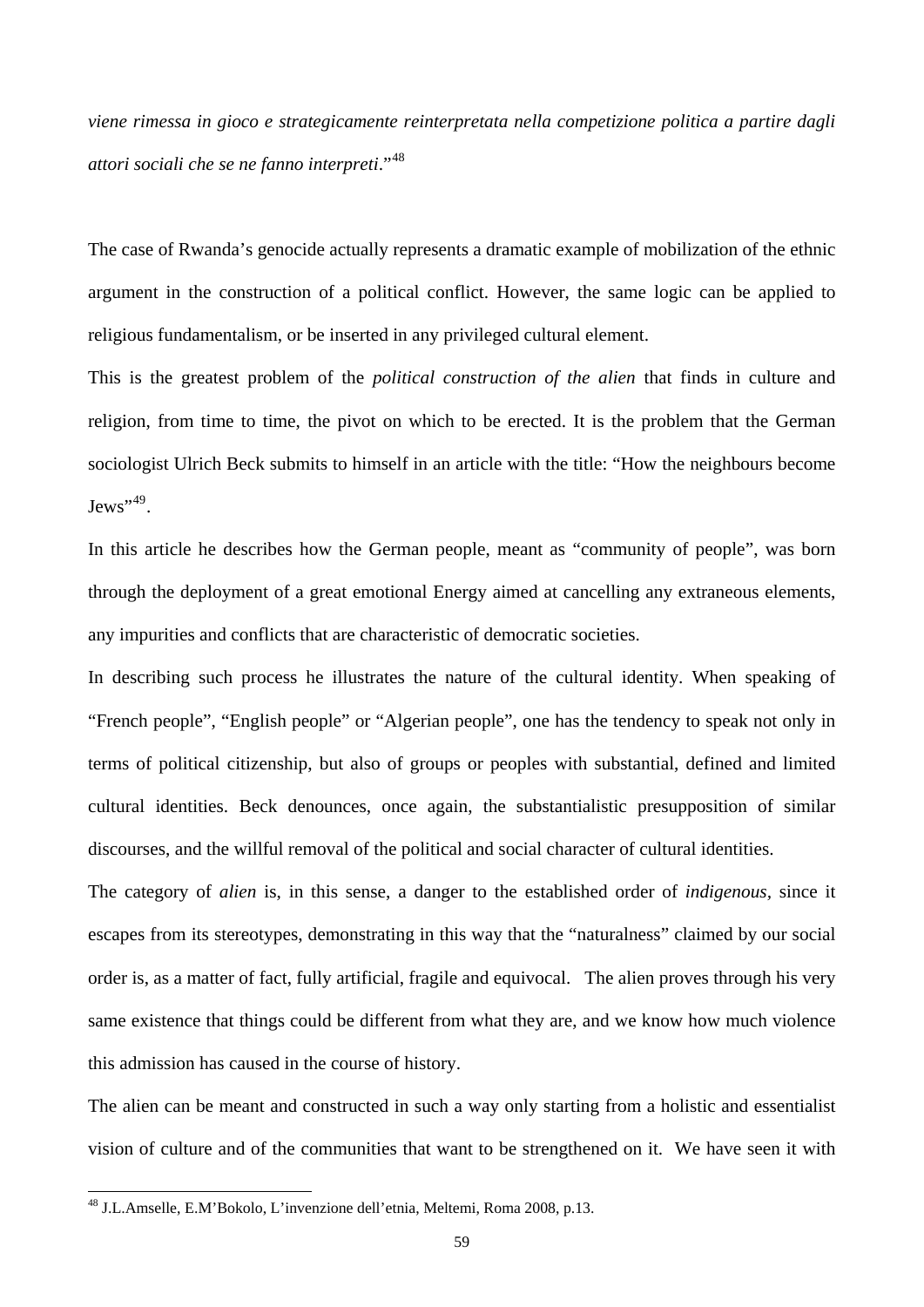regard to orientalism, or in the construction of the modern western subject. We see it today in westernalism, of which phenomena such as fundamentalism and the terroristic imagination are permeated. As a matter of fact, westernalism reproduces in a specular manner the logic underlying orientalism, implying the totalizing notion of culture that we are here deconstructing.

Buruma and Margalit write the following:

 $\overline{a}$ 

"*La visione occidentalista dell'Occidente è paragonabile agli aspetti peggiori del suo contraltare, l'orientalismo, che spoglia i suoi bersagli umani della loro umanità. Alcuni pregiudizi orientalisti presentano i non occidentali come esseri umani minorati, infantili, quasi una specie inferiore. L'occidentalismo è almeno altrettanto riduttivo: il suo settarismo si limita a capovolgere la vsione orientalista. Ridurre un'intera società o una civiltà a una massa di parassiti senza anima, decadenti, avidi, senza radici e senza fede, è una forma di distruzione intellettuale. (…) I pregiudizi attengono alla condizione umana. Ma quando l'idea dell'altro come essere inferiore si traduce in forza rivoluzionaria, si va verso la distruzione degli esseri umani*."[50](#page-63-0)

In synthesis, we must intend culture, according to Clifford Geertz, to whom we made earlier reference, as "the network of meanings" woven by man for orienting in reality and for dominating it. This network of meanings, just because produced by man, cannot be considered natural, even though it has the tendency to present itself as such. In this chapter we wanted to describe the genealogy of culture, of cultures. On the basis of Orientalism, we showed the connection of culture with power, its being the stake in a fight among interpretations, among different truths. For this reason, we described its nature as always situated, historical and, therefore not isolated, autonomous, pure and unchangeable. We have seen how culture has been the human answer to disorder, change, diversity.

<sup>&</sup>lt;sup>49</sup> contenuto in, U.Beck, I rischi della libertà, l'individuo nell'epoca della globalizzazione, Il Mulino, Bologna 2000.<br><sup>50</sup> I. Buruma, A. Margalit, *Occidentalismo, l'Occidente agli occhi dei suoi nemici*, Einaudi, Tori

<span id="page-63-0"></span>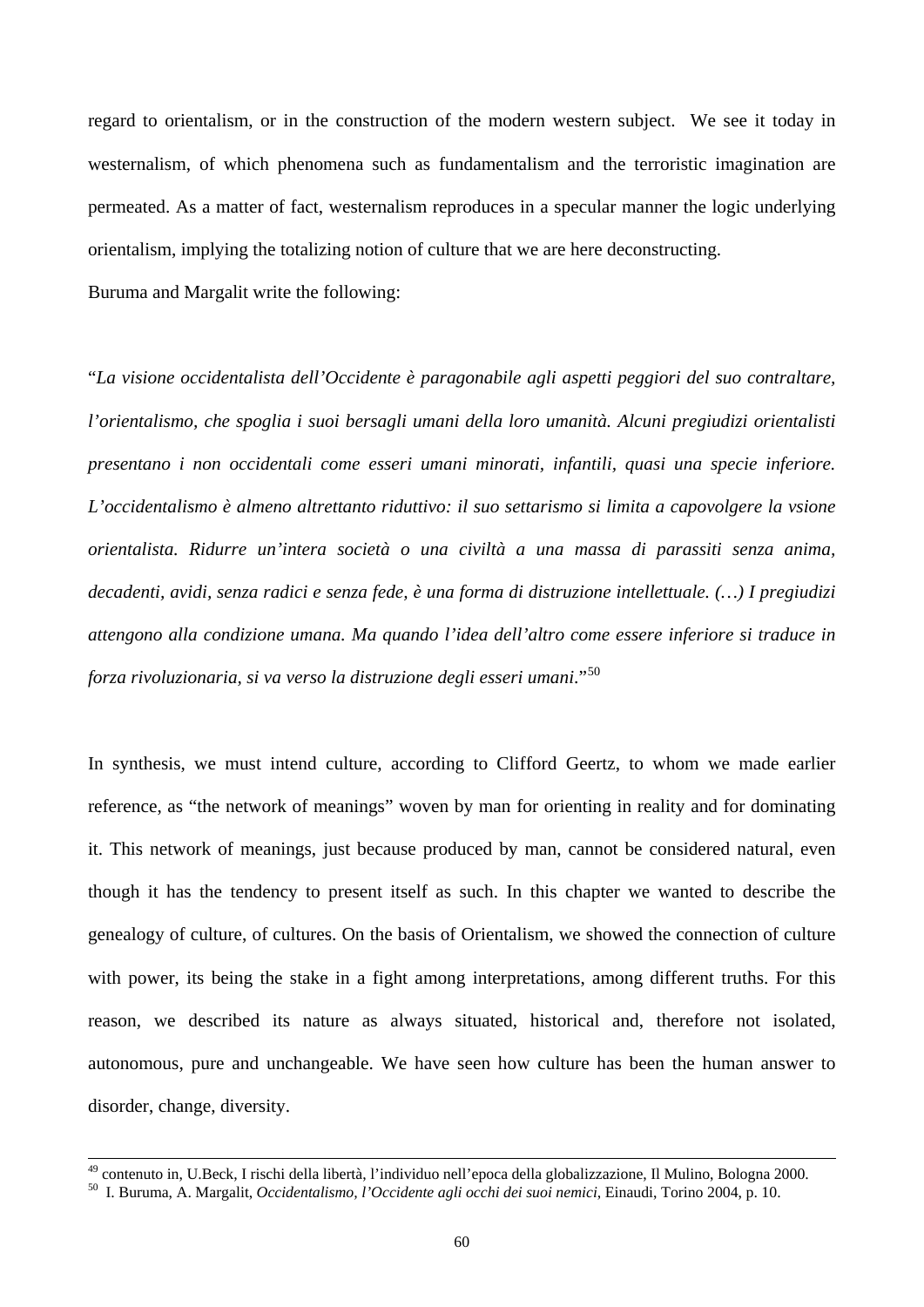We asked ourselves whether a cultural knowledge, a notion of culture that did not produce automatically exclusion and dominion was possible, as it happened for the construction of the modern western subject vis-à-vis colonized countries, which would not produce "aliens". We have seen how such construction derives from a holistic vision of culture, from its essentialist conception, and how this happens through a true construction, invention, of that memory that must mark the borders of the community, establish its rightfulness and authority, normalizing the behaviors and leading differences to the Same, how such operation is, therefore, political, and potentially dangerous and unjust from a normative standpoint.

Against similar visions we have described, conversely the mixed, impure, open nature and in movement of cultures, and even more so following globalizations, their being crossed by internal interpretative fights, by historical stratifications and causations.

In conclusion, we must find new interpretative categories, starting from the notion of culture, suitable for a world in fragments, which know how to describe it correctly in its complexity, on one hand, and which may provide adequate instruments to the solution of the problems afflicting it, on the other.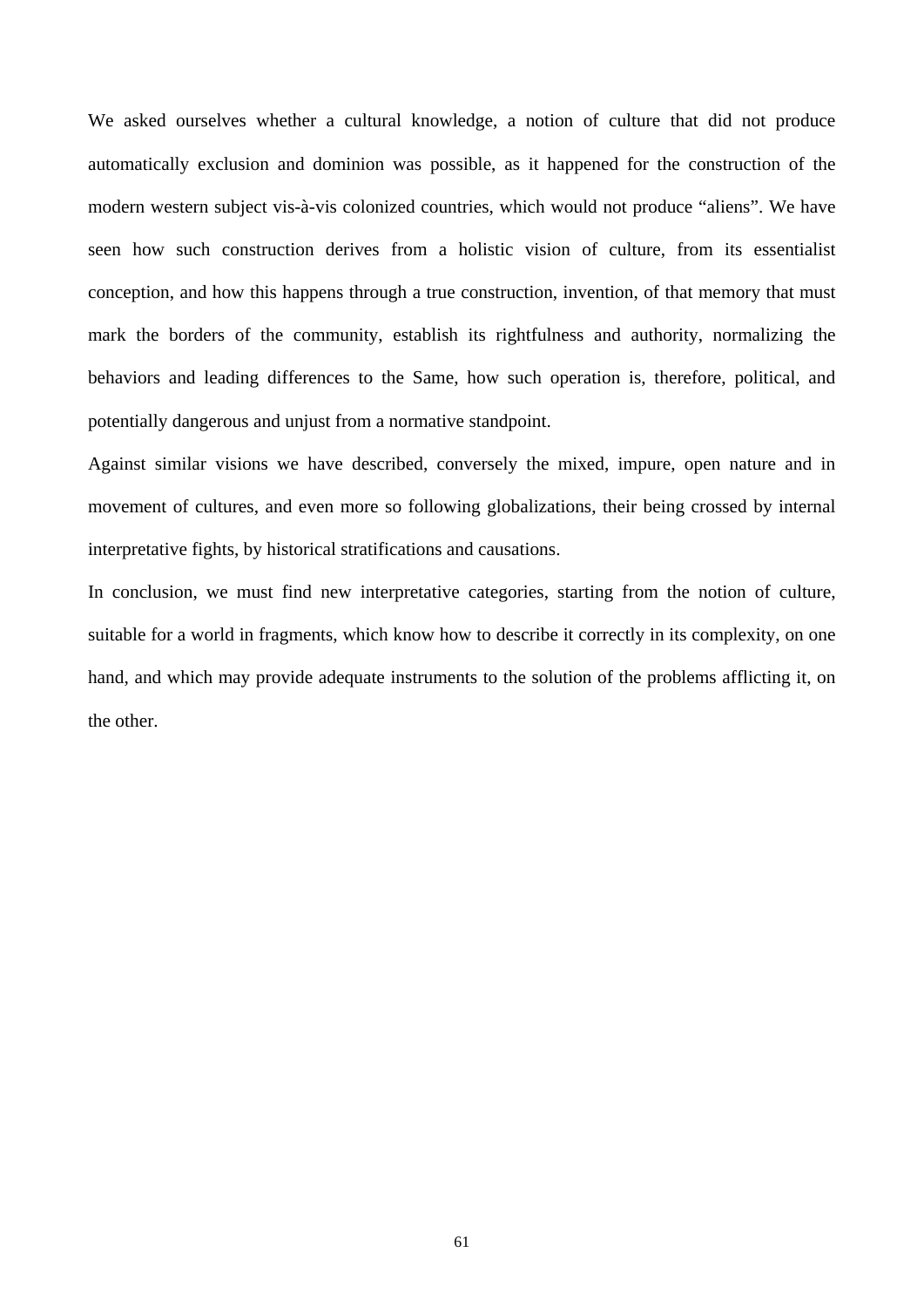As stated by many, our time is a "post-secular" time (Habermas). By this expression we must mean the fact that religions, according to a similar perspective, are at the time of globalization, *beyond secularization.*

The latter is defined as that complex process, particularly strong for industrialized Europe, by virtue of which religion would have lost its political and public relevance for becoming an essentially private problem. All the sociology of thy nineteenth century was dominated by this paradigm, which would seem to no longer correspond today to reality. Filoramo writes:

"*Anche se i processi di secolarizzazione incidono e continueranno a incidere sulle religioni tradizionali, dal cristianesimo all'Islam, di fatto vige oggi un consenso sempre più esteso secondo il quale la secolarizzazione come metanarrativa del moderno non è più in grado di render conto di un fattore nuovo e decisivo: la rinnovata centralità pubblica e le rinnovate funzioni sociali delle religioni. Quella a cui oggi si assiste –e prevedibilmente si continuerà ad assistere nei prossimi anni- è un gigantesco processo di riformulazione e adattamento del religioso come dimensione privata e individuale e della religione come fattore istituzionale alle trasformazioni epocali della società della tarda modernità, indotte sia dalla rivoluzione tecnologica e massmediatica sia dai processi di globalizzazione*."[51](#page-65-0)

In a certain way, one could say that religions become central again due to their going backward. It is in a similar perspective that two American scholars, Pippa Norris and Ronald Inglehart, have approached the debate on secularization, questioning the relationship between religion and politics

<span id="page-65-0"></span><sup>&</sup>lt;sup>51</sup> G.Filoramo, Che cos è la religione, Einaudi, Torino 2004, p. 3.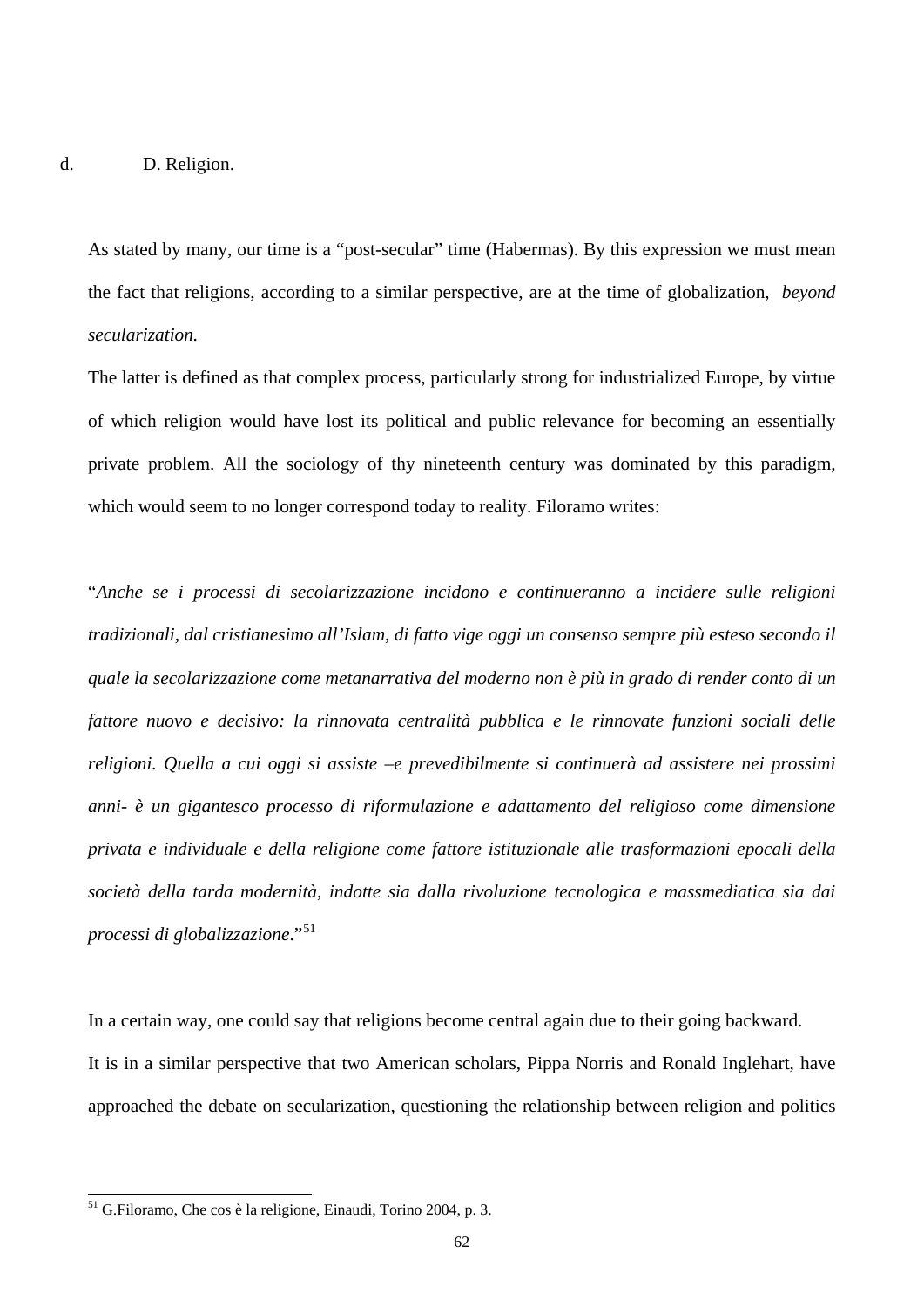in a globalized world<sup>[52](#page-66-0)</sup>. They say that the traditional theory of secularization, as it had been expressed by Comte, Weber and Marx, must not be fully repealed under the blows of the religious renaissance around the world and to which we have referred in short. It must simply be updated. In the center of such re-visitation of the secularization theory the two scholars place the concept of "existential security", or how much one's own existence can be perceived as safe and given for granted. The assumption that they submit to empirical verification consists in the idea that religiousness is and remains more important among populations that are perceived and are more vulnerable. *Where personal safety is not guaranteed, the need for religion increases.* Vice-versa, secularization with its erosion of religious practices and values, advances in the wealthier environments of post-industrial nations.

Norris and Inglehart consider that individuals, in the largest majority of cases, which experiences *ego-tropic* risks (against themselves and their families) or *socio-tropic* risks (against the communities of appurtenance) have the tendency to be more religious than those who, conversely, live in conditions of greater security.

In their study they try to show how religiousness is systematically connected, in the first place, to the degree of *social modernization, to human security and to economic inequality;* in the second place, to the type of prevailing religious culture in a given country; in the third place, to the trends of values for generations; and in the fourth place, to the demographic trends of the population.

The traditional theory of secularization, in particular in Durkheim, maintained that with the prevailing and spreading of the social functions (schools, canteens, hospitals….) of the state-nation, the centrality of religious institutions was decreasing. We have seen that in those contexts where the State does not provide the essential services, the religious organizations of fundamentalist type prevail: Hamas, Muslim Brothers.

<span id="page-66-0"></span><sup>52</sup> P. Norris, R. Inglehart, Sacro e Secolare, religione e politica nel mondo globalizzato, Il Mulino, Bologna 2007.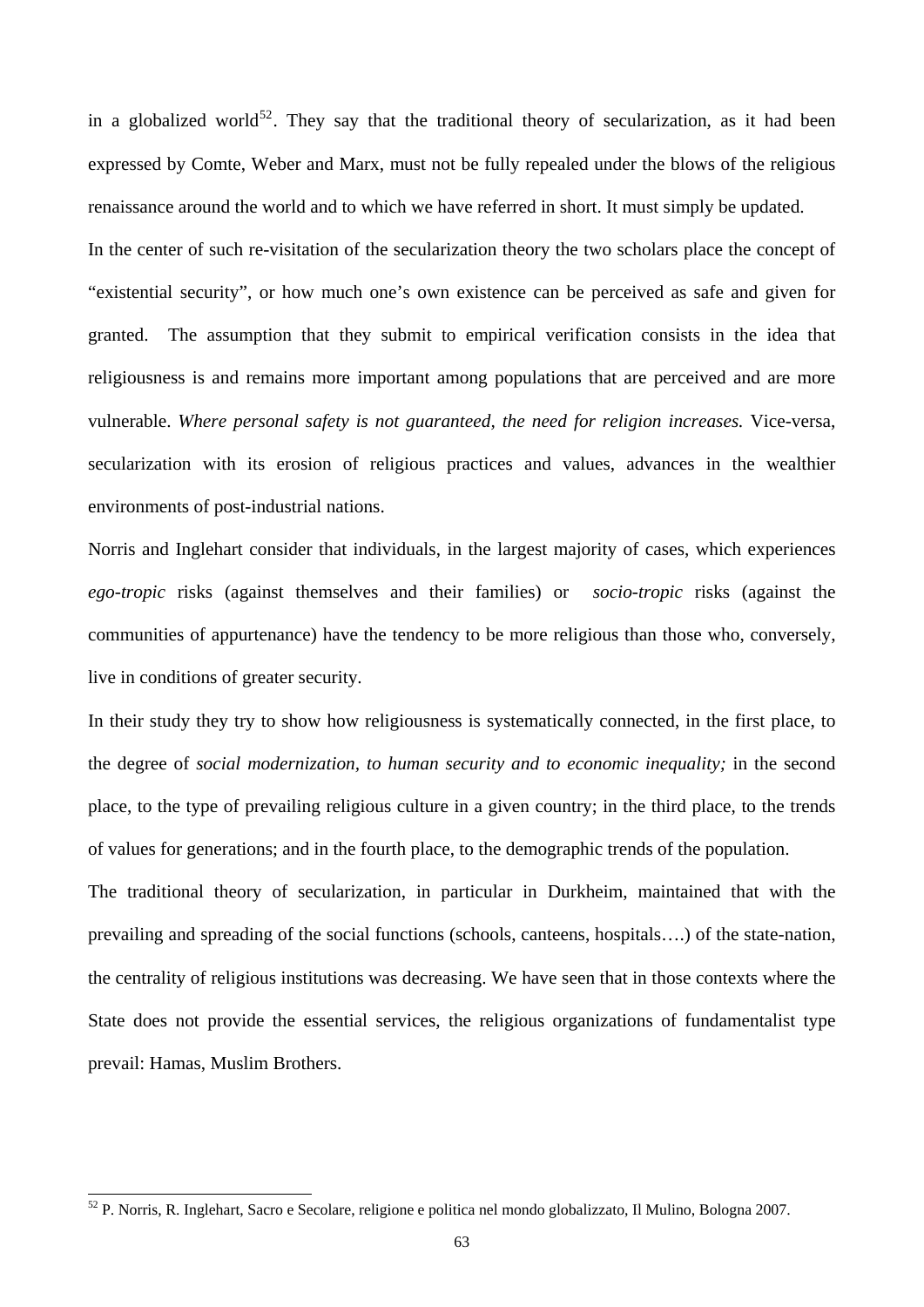Norris and Inglehart define the existential security not only as the military protection of the borders by the State, but above all the protection against other risks: from environmental degradation to natural disasters, from epidemic illnesses to the violation of human rights and to poverty in general. In poor countries survival appears to be difficult. Access to drinking water and sufficient food is usually failing. Efficient public services that provide medical services and education are lacking. The income is usually insufficient to satisfy one's own needs. These countries usually suffer also from environmental problems such as pollution, ethnic conflicts, inequalities in general, etc. The governments appear to be usually corrupt and unstable.

When the passage occurs from an agricultural economy to an industrial economy, also the conditions of existential security improve. However, wealth is not sufficient *per se* to ensure human security. *Wealth must also be distributed.*

An important point is the assumption according to which growing up in conditions of insecurity causes the importance of religion to increase. This happens also because the need to be reassured becomes less pressing under conditions of security. Any religion worldwide, in practice, the authors remind us, guarantees to its followers that even if they do not understand what is happening in their lives, a superior power will supervise. Disorder finds a sense. It is typical of religions and of secular ideologies, in fact, to describe the events as parts of a pre-established plan and that, if the rules will be complied with, all will go well. This convincement is a conclusive remedy against the stress and the problems of survival. Who is in conditions of strong anxiety and difficulty has the *need for clear permanent rules,* which make the future and the choices to be made predictable. Conversely, who grew up in situations of relative security can tolerate greater ambiguity.

Another fundamental data that emerges from the research of Norris and Inglehart is represented by the discovery that higher security levels, lowering the value of religion, cause the growth rates of population to decrease. This translates into the fact that whilst the richer nations are becoming more secular, the world as a whole becomes more religious. To the distinction between rich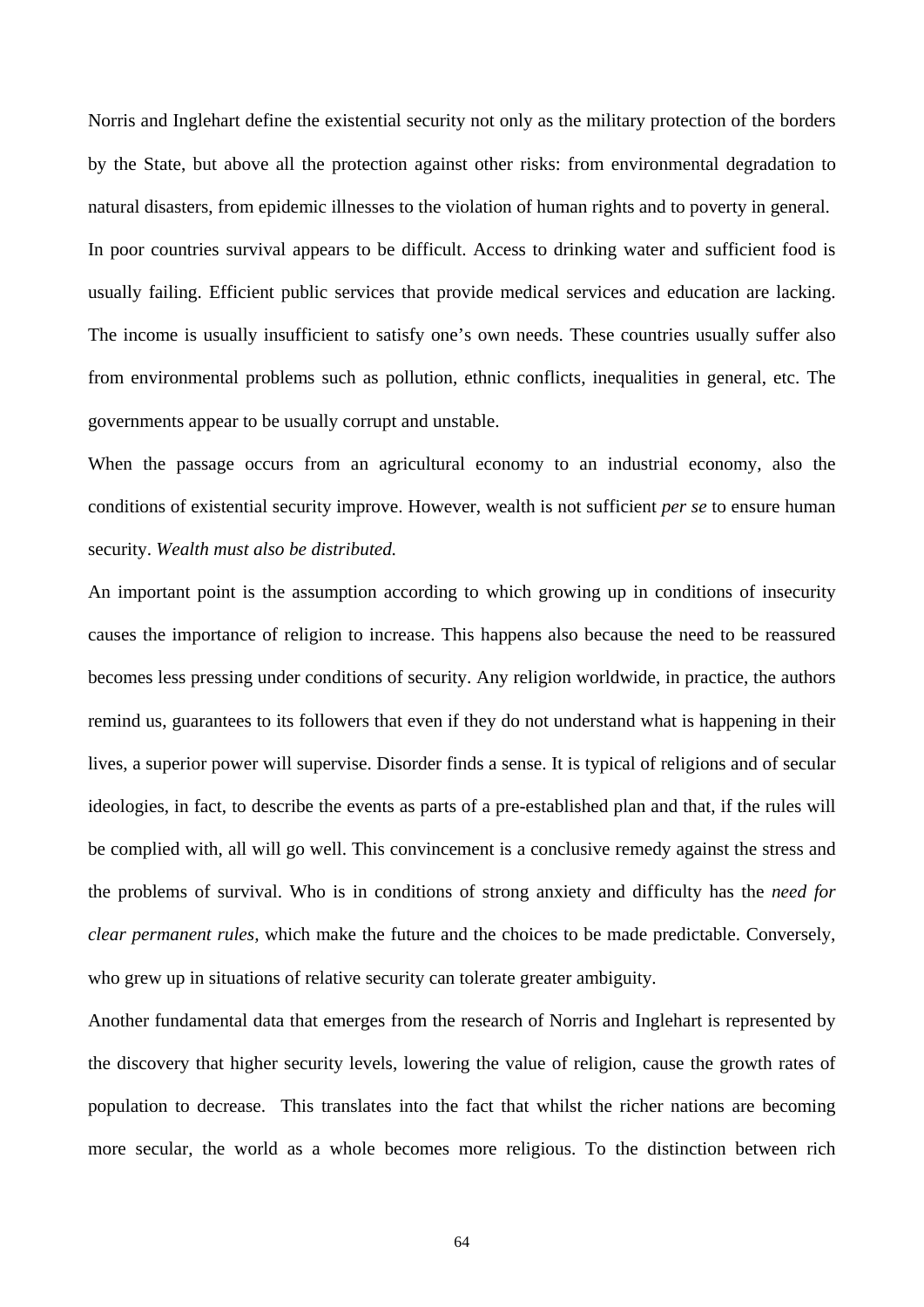countries and poor countries, another distinction is added within individual countries between rich and poor classes of population.

Norris and Inglehart write the following:

" *Conseguenze sociali e politiche. Ipotizziamo che il processo di secolarizzazione, dove ha avuto luogo, abbia conseguenze sociali e politiche importanti, in particolare perché indebolisce l'influenza della religiosità sull'acquisizione dei valori morali, sociali, economici e politici, diminuisce l'impegno attivo nelle organizzazioni e nei partiti politici religiosi, e riduce la rilevanza sociale delle identità religiose e del conflitto etnico-religioso."[53](#page-68-0)* 

With a retrospective view to what we have said till now, this last link appears to be illuminating. The most important pre-condition for human security established by the two scholars is the *human development* of UNDP. With this indicator the access level is measured, by everybody, to education, medical assistance, welfare etc. It enables a comparison to be made at planetary level between different societies and indicates human security and distribution of public essential goods in a more precise complex manner than the only macroeconomic indications provided by the GDP. Norris and Inglehart say that in poor societies where religion is socially central, those who hold an authoritarian power draw benefit from the control of religious institutions as bases for their own power and its legitimacy. In these societies the political power has the tendency to strictly bind to the religious power, whilst where human development reaches higher levels, there is a tendency to find greater tolerance towards religious freedom, in addition to less importance. In industrialized countries, conversely, fundamentalist groups will have a tendency to radicalize their action moved from the perception of the progressive disappearance of the values to which they refer.

<span id="page-68-0"></span><sup>53</sup> Ibidem, p. 57.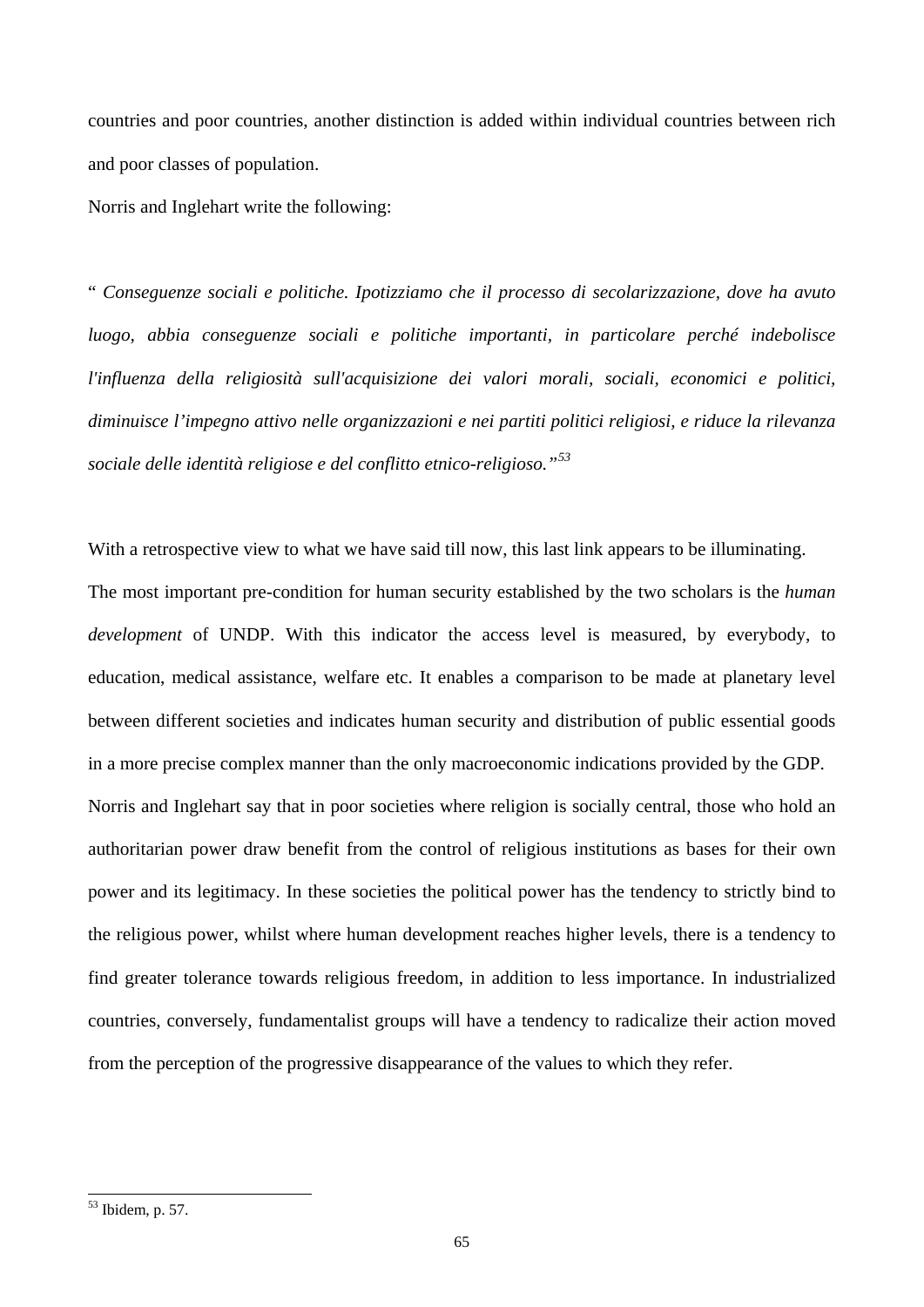The research conducted by Norris and Inglehart is concluded with the prediction of an increasing centrality of religion in international politics. Centrality, maintain the two authors in contrast with the thesis of the clash of civilizations, which will not necessarily lead to a conflicting world.

In this way we traced a connection between the need for and importance of religion, on one hand, and the distribution of a series of extra religious rights, on the other.

In addition to this, we touched again the subject of the confrontation by man with disorder, with chaos, his attempt to provide an answer to this lack of sense, his research of a meaning. A research that becomes increasingly impelling under certain circumstances, such as those just described, and inevitable in a time of shattering of certainties such as that of the globalization. Maybe it is just in the relation to this Sense that escapes that we can find the closest element to the definition of Religion. It must be clear that, however, we do not wish to support here a univocal exhaustive definition of religion, an enterprise that is, moreover, difficult. What will be proposed will be, conversely, only a minimal definition conducive to the path that we are following.

Antiseri and Vattimo, write in their work "*Ragione filosofica e fede religiosa nell'era postmoderna*":

*"(…) Torna la domanda metafisica fondamentale: perché l'essere e non il nulla? Un interrogativo, questo, che afferma Bobbio, è "una richiesta di senso, che rimane senza risposta, o meglio rinvia ad una risposta che mi pare difficile chiamare ancora filosofica". La scienza tace e la filosofia non salva. Ma "proprio perché le grandi risposte non sono alla portata della nostra mente, l'uomo rimane un essere religioso, nonostante i processi demitizzazione, secolarizzazione, tutte le affermazioni della morte di Dio, che caratterizzano l'età moderna e ancor più quella contemporanea". E compito della filosofia, dice sempre Bobbio, "è di tenere in vita le grandi domande, perché impediscano alle masse degli indifferenti di divenire preda del fanatismo di pochi"*. [54](#page-69-0)

<span id="page-69-0"></span><sup>54</sup> D.Antiseri, G.Vattimo, Ragione filosofica e fede religiosa nell'era postmoderna, Rubbettino Editore, 2008, p.40.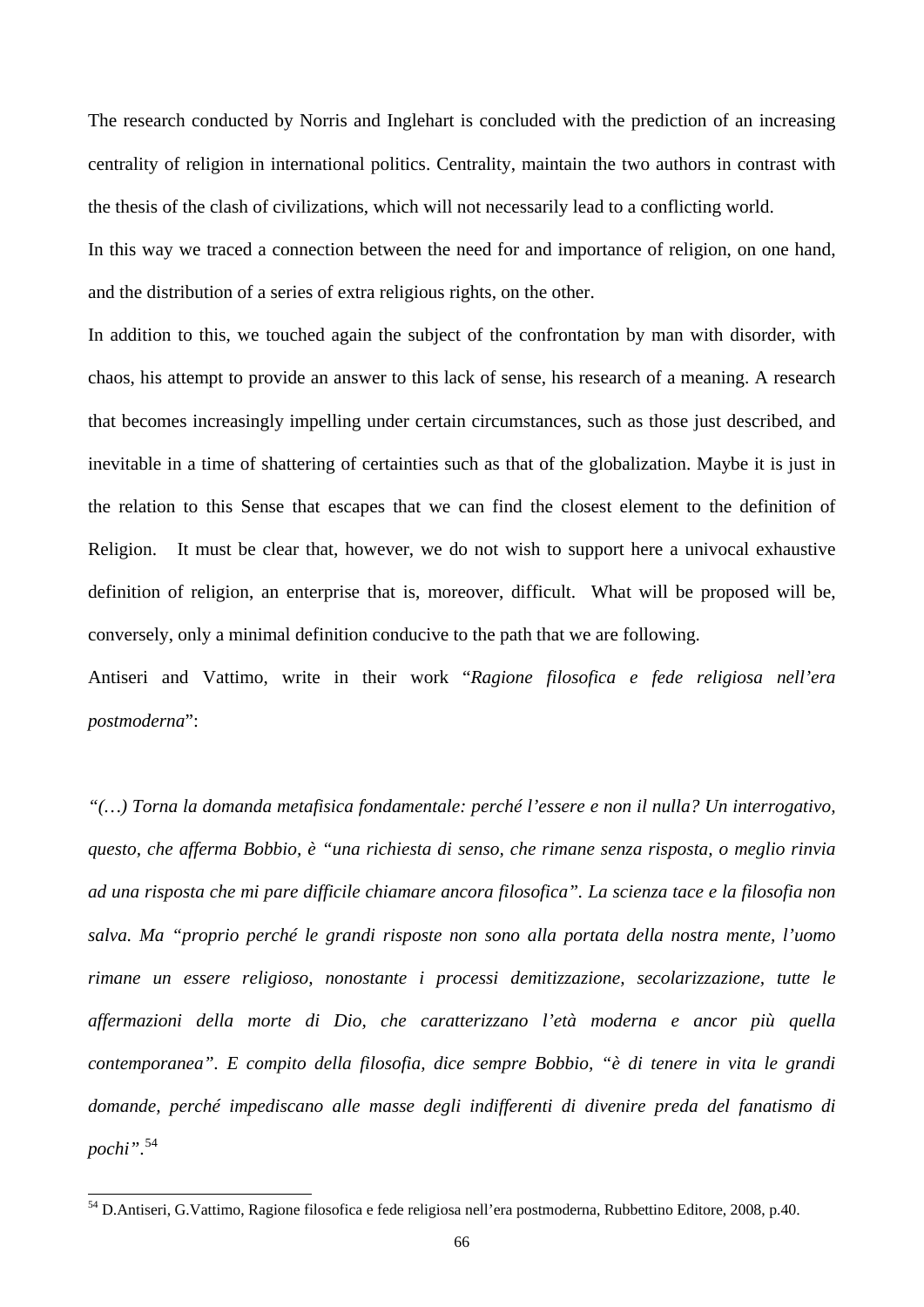The task of philosophy would then be, according to such conception, not to cause that research, that questioning to die, and always remember that the answers of science will not be sufficient, whilst the strength of religion, conversely, would consist in the need for those same answers. Wittgestein maintained, in fact, that even in the event that science should answer all his queries, even in this event we would not have come close in the least to the problems of man. The sense.

Our existence, our cultural constructions, etc. take place, therefore (resuming Cornelius Castoriadis), on an abyss, on a Bottomless, and religion has historically been an answer to such condition:

"*Di tale abisso, di tale Caos, l'umanità ha sempre avuto una percezione insieme acuta e confusa. Ne ha sempre avvertito la natura intollerabile e al contempo insormontabile, e ha reagito con le istituzioni sociali, e soprattutto con quella che ne è stata, quasi ovunque, quasi sempre, la componente centrale: la religione. Lo riconosce chiamandolo trascendenza, parlando della finitezza umana. Lo ritrova e lo nasconde, mascherandolo in fogge e figure precise, immagini di dèi, luoghi, parole e libri sacri, destinati a carpirlo, ad addomesticarlo in qualche modo, a renderlo commensurabile a quanto per noi può avere senso. In questo la religione è un'immensa formazione di compromesso, per usare un linguaggio psicanalitico. La documentazione, l'atto notarile di questo compromesso, è il Sacro."[55](#page-70-0)*

However, since this is not a thesis of theology or anthropology of religions, we shall not go beyond an attempt to define religion. Suffice here what we just said. Fundamentally, man is afraid, he needs protection; he needs signification.

The manners in which religion structured this relation with transcendence have been many, historically determined, geographically distinct. With the affirming of the second modernity,

<span id="page-70-0"></span><sup>&</sup>lt;sup>55</sup> C.Castoriadis, La finestra sul Caos, scritti su arte e società, Elèuthera, 2007, p. 73.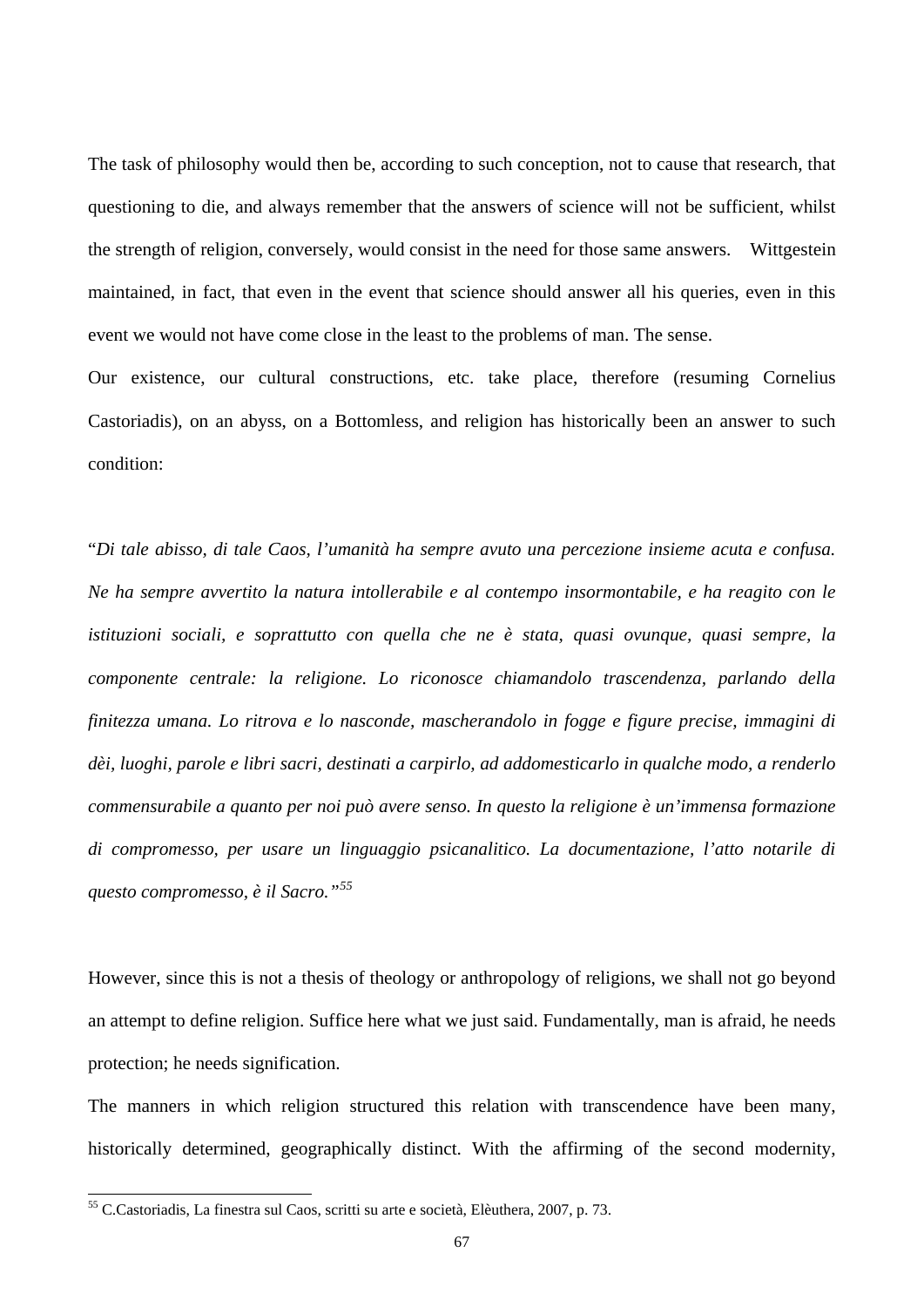however, this changes. Religion, one's own religion, is no longer a structural data, an inheritance, a bond received as a gift with the birth: it appears to be increasingly more as a choice. It is just the inevitability of the choice, of what Berger refers to as the "heretic imperative", it is the consequence of the fact that religion does no longer cover the totality of individual existence. It is a *phenomenon of individualization,* studied by Ulrich Beck, who, together with *cosmopoliticization*, describes the reflexive modernity. Both individualization and cosmopoliticization are, in fact two distinct ways out from tradition.

The second is bound to denationalization and *deterritorialization of religions,* which determines in turn the possibility of choice of religion, therefore of its individualization. In a global world, on the other hand, the impossibility ends of comparing religions (and cultures) with one another, closed before inside the territorial system of the nation. We are in a global village.

A fundamental distinction that it is necessary to introduce here, at this stage, is that between religion and religious. As suggested by Beck, by the term religion, used as a substantive, one remain in an excluding logic of the *aut aut* type, whereby one belongs to a certain group ad prays or worships a certain God in an exclusive manner. The adjective "religious", conversely rather follows a logic of the *vel vel* type: the exclusive and excluding adhesion to a group is not presupposed, but a manner of questioning oneself on the great existential matters. It is an attitude.

However, religions are, from a certain standpoint, global since the very beginning, due to their nature:

"*Le religioni possono costruire dei ponti tra gli uomini, dove esistono gerarchie e confini, ma nello stesso tempo spalancare nuovi abissi di natura religiosa tra gli uomini, dove prima non ce n'erano. Questa ambivalenza di tolleranza e violenza può essere meglio compresa in relazione a tre componenti teoriche: le religioni universali superano le gerarchie sociali e i confini tra nazioni ed etnie; sono in condizione di farlo nella misura in cui riescono a generare un universalismo religioso, dinanzi al quale perdono importanza tutte le barriere nazionali e sociali; ma così nasce*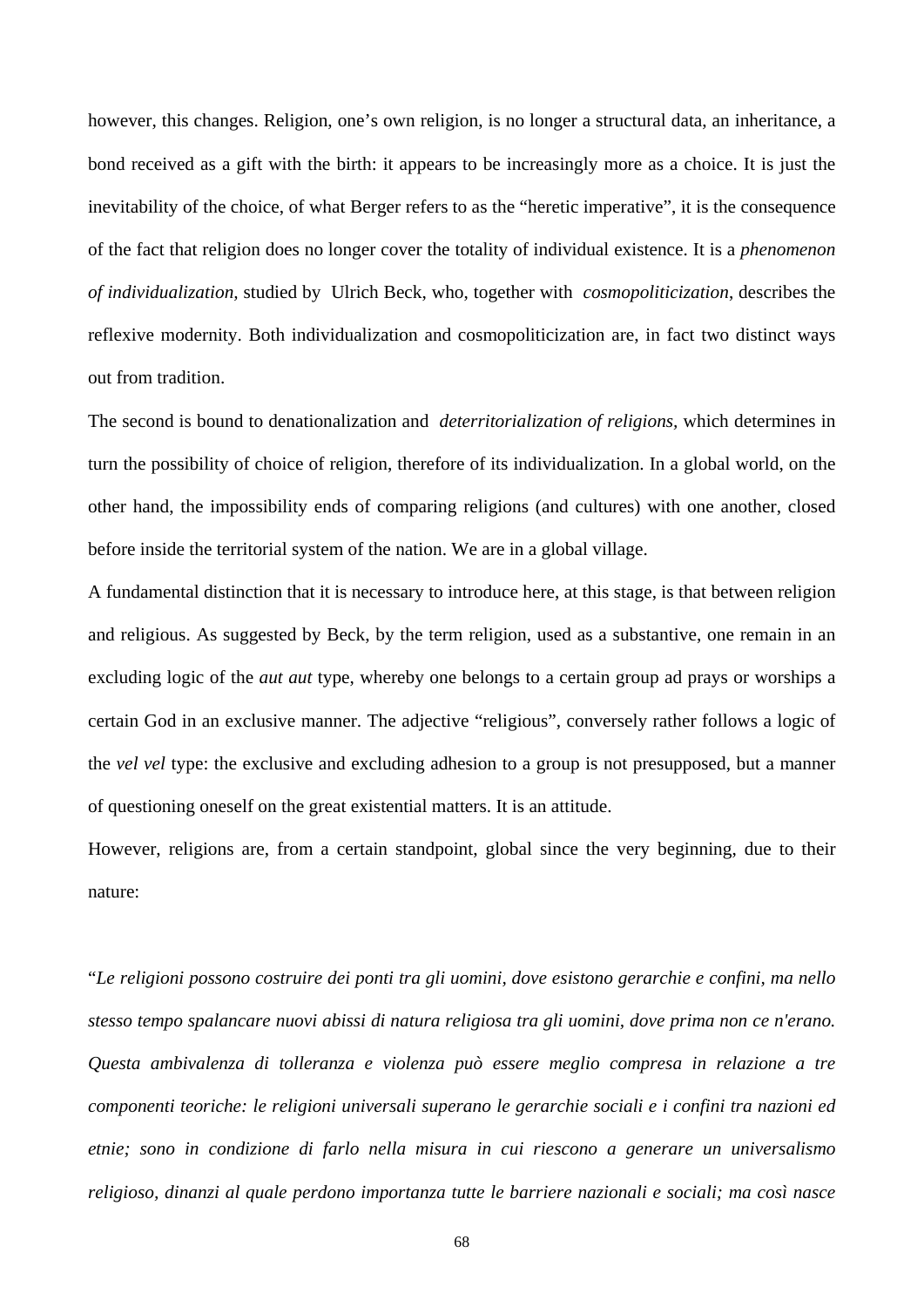*tuttavia il pericolo di erigere, al posto delle barriere etniche, nazionali e di classe, delle barricate tra ortodossi da un lato ed eretici o non credenti dall'altro."[56](#page-72-0)*

It is exactly what we have observed with regard to fundamentalism.

For this reason, Beck is convinced of the advantage that religions have in offering al alternative understanding of the global society, with respect to the traditional political science and sociology still affected by "*methodological nationalism".*

This global logic of universal religions is particularly true for its fundasmentalist versions, which we can even describe as typical products of liquid modernity, just to use the famous expression of Bauman.

We have seen that secularization, which is one of the characteristics traits of the first modernity, did not eliminate religion, but it purified it. By this it is meant that upon the advancing of modernity, religion has been gradually separating itself from its own cultural context of origin. Culture and religion have therefore separated for giving rise to *forms of pure religion.*

Once disconnected from the territory, these new forms of religion have found themselves to be disconnected also from the political environment, which was still inseparably bound to the territory, contrary to what happened to those forms of the political religious, which had ended up by compromising religion itself, subjecting it to politics, or secularizing it.

In this sense Olivier Roy says that *secularization produces religious,* not in the form of a simple return, but in that of its evolution.

*"(…) è evidente che a conoscere la crescita più spettacolare sono state le forme religiose dette fondamentaliste o carismatiche, che si tratti dell'evangelismo protestante o del salafismo musulmano. Un analogo irrigidimento ortodosso percorre anche la chiesa cattolico-romana, il giudaismo e l'induismo. Il fondamentalismo risulta così la forma del religioso più adatta alla* 

<span id="page-72-0"></span><sup>56</sup> Ulrich Beck, Il Dio personale, la nascita della religiosità secolare, Editori Laterza, p. 64.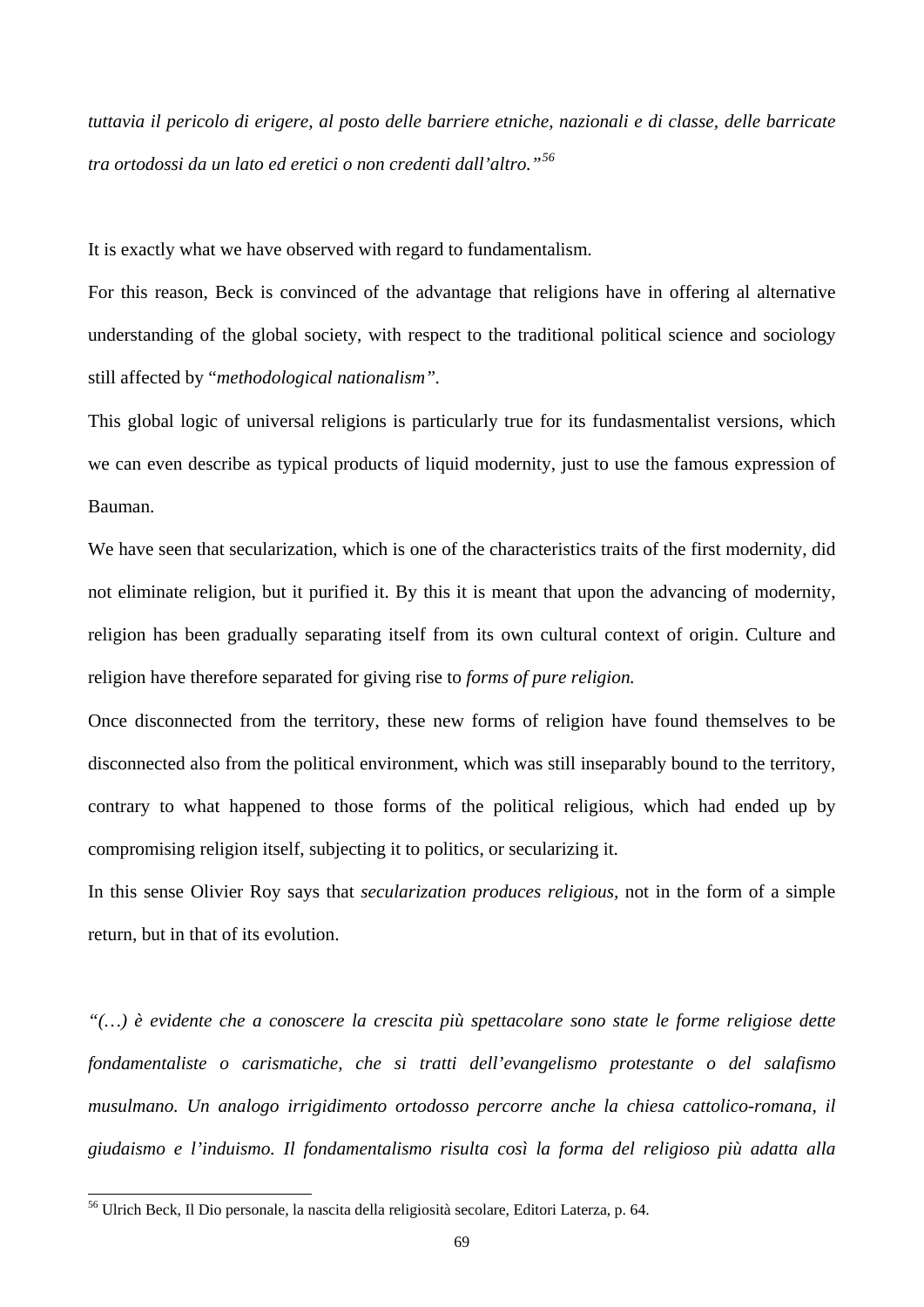*mondializzazione, in quanto assumendo la propria deculturazione, la trasforma in strumento di pretesa all'universalità*."[57](#page-73-0)

This evolution of the religious in a fundamentalist direction appears to be possible following two phenomena of our global age: the *deterritorialization* and *deculturation.* The former is a consequence of mobility never reached before by people and ideas. Religion, Roy warns, can circulate only if it appears to be universal, i.e. disconnected from a certain territorial reality. The same can be stated about culture. The religious marker must be able to circulate free from cultural markers in order to connect itself, virtually, with the entire globe.

The dissociation between religion and culture causes the theories of the clash/dialogue among civilizations to be absolutely unable to decipher contemporary reality. This divorce between culture and religion is at the basis of the birth of a "pure", abstract religion, relegated within the single scope of the holy, exclusive heritage of the community of believers, a community that at this point structures its identity on faith only, creating a radical separation from all the others, apostates, non believers, followers of other religions.

This enculturation process of religion causes the religious rule to be the line of separation beyond which everything is considered non conform to the "authentic culture". The defense of religion, so declined, takes up then the form of a defense of the authentic cultural identity separated from real culture- It is what happens in certain segments of the Muslim world, for example, but not only, where the urgency of defending one's own authenticity, coinciding in this way with the pure religion only, acquires an importance and radicality without precedents. An impoverishment is determined at the same time of profane culture, rejected as pagan. The religion so conceived ends up by replacing culture as normative source.

The separation between culture and religion in such a world is perfectly described by the phenomenon of "*literalism",* the literal interpretation of the holy texts, which arrives as far as being

<span id="page-73-0"></span><sup>&</sup>lt;sup>57</sup> Olivier Roy, La santa ignoranza, religioni senza cultura, Feltrinelli, Milano 2009, p. 23.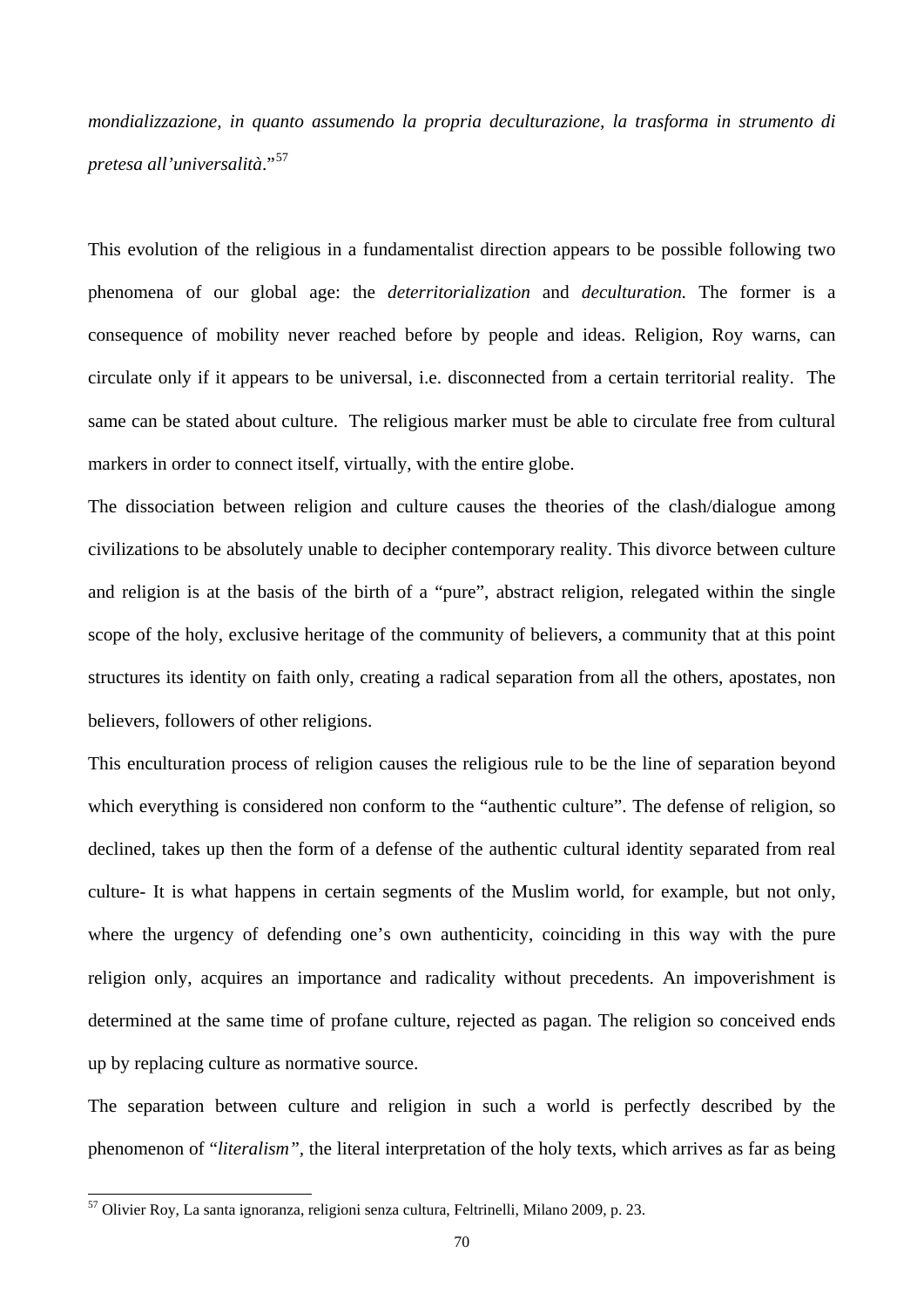a pure word pronounced also when the believer speaks a different language and does not understand what he is saying. The language is cancelled in favor of the word, and without the support of the language, always anchored to a culture, knowledge is no longer possible. It is the phenomenon to which Olivier Roy refers to as "*the holy ignorance*".

It is such dynamic that enables the consumption of a religious product regardless of the knowledge of the culture from which it originates.

It is for this reason that fundamentalism is at the same time a factor and a product of globalization. Could we even go as far as provokingly defining fundamentalism as the avant-garde of a globalized liberalism?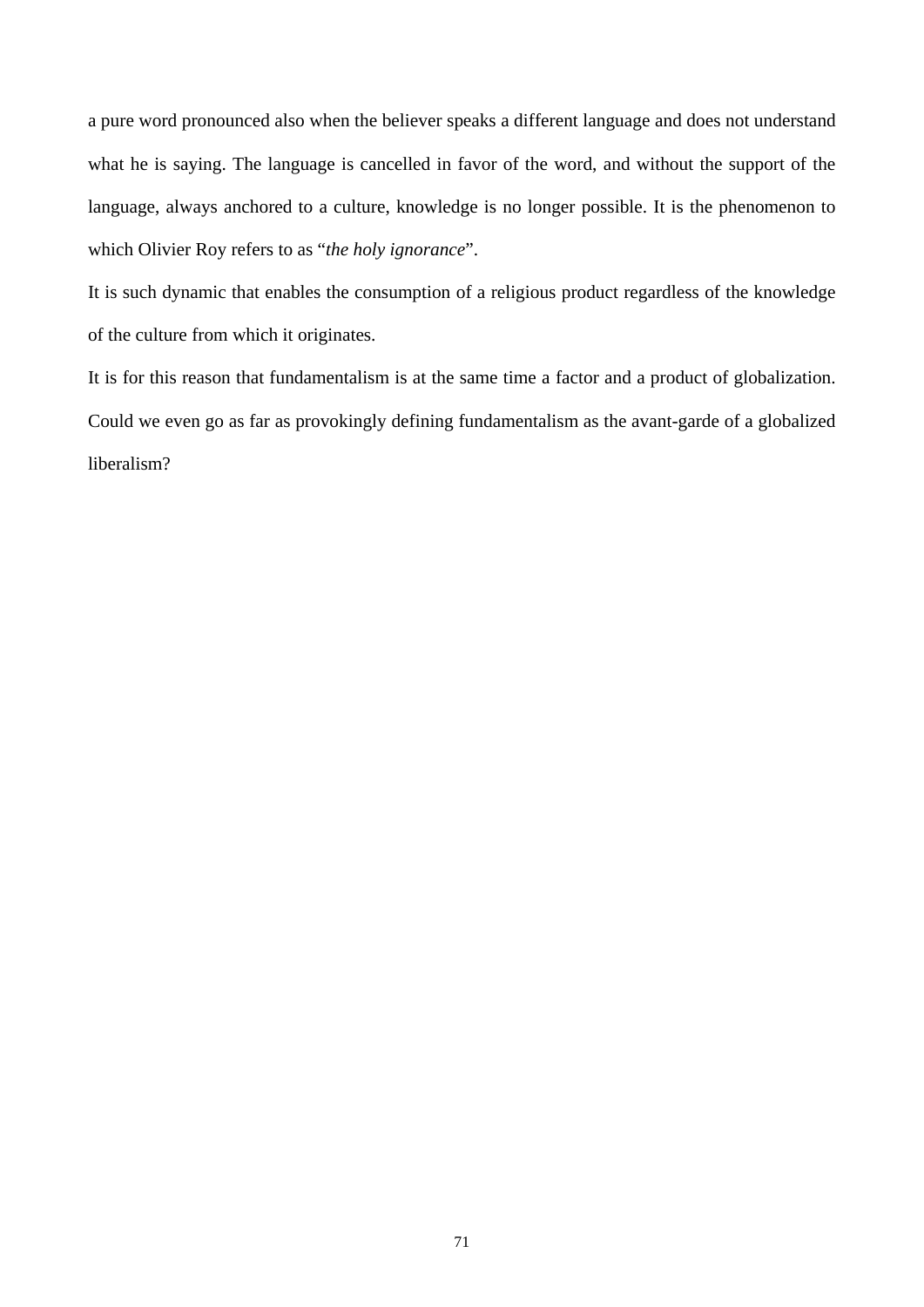## E. Globalization.

 $\overline{a}$ 

 The horizon in which we handle the themes of culture and religion, and more broadly the themes of identity, is that of a globalized planet. Religious terrorism and fundamentalism seems to be closely related to this new dimension of the human condition.

A new condition that is not equally experienced by anybody. In other words, the cancellation of space-time distances, which belongs to globalization, rather than rendering homogeneous such human condition, pusher towards its polarization. Some are emancipated by territorial limits, whilst for those remaining closed in them, the territory does no longer mean the guarantee of a defined identity, as we have seen. In this respect Zygmunt Bauman writes in his work "Globalization, the human Consequences", that for a lucky minority the cancellation of distances:

"*Promette una libertà senza precedenti dagli ostacoli di carattere fisico e una capacità inaudita di muoversi e agire a distanza. Per altri, invece, presagisce l'impossibilità di appropriarsi della località – dalla quale pure hanno scarse possibilità di liberarsi per muoversi altrove- e di renderla accogliente e vivibile. Quando le distanze non significano più niente, le località, separate da distanze, perdono anch'esse il loro significato. Questo fenomeno, tuttavia, attribuisce ad alcuni la libertà di creare significati, dove per altri è la condanna a essere relegati nell'insignificanza. Oggi accade così che alcuni possano liberamente uscire dalla località – da qualsiasi località-. Mentre altri guardano invece disperati al fatto che l'unica località che gli appartiene e abitano gli sta sparendo da sotto i piedi."*[58](#page-75-0)

<span id="page-75-0"></span><sup>58</sup> Z.Bauman, Dentro la globalizzazione, le conseguenze sulle persone, Editori Laterza, Bari 2007, p. 22.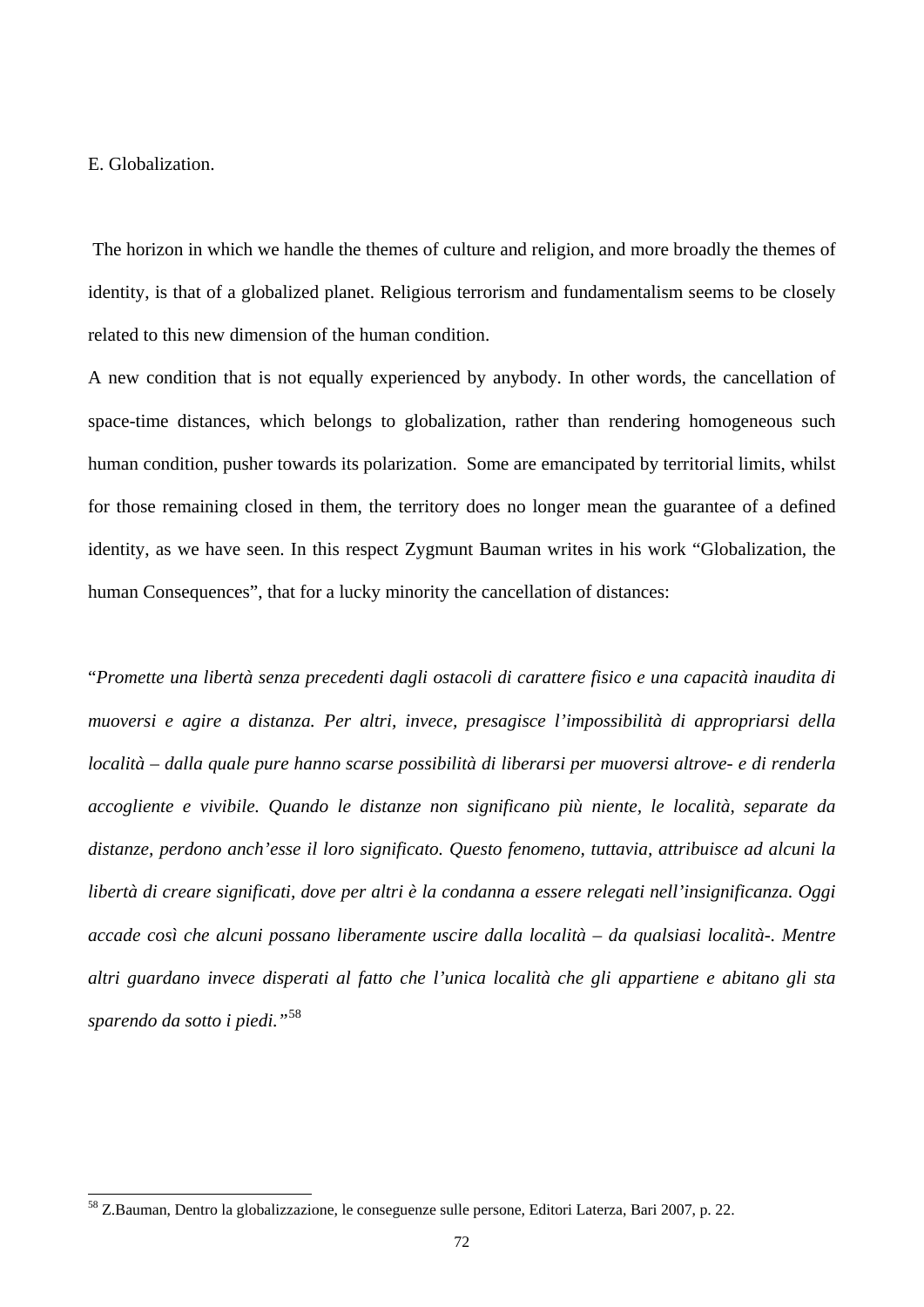The global world appears, in synthesis as a source of freedom for an extra-territorial élite, whilst it appears to be as a prison for all the others; moreover, it appears to be a humiliating prison since the latter are constantly confronted with the freedom of the former.

Globalization appears as an historical process that cannot be stopped. Therefore, it is not the case of being in favor of or against it. It is necessary to understand its real nature and to guide it, insofar as possible, towards the right direction.

We may describe globalisation as a progressive *separation of politics from power*, as Bauman and others have explained. The economy indeed appears to have completely broken away from its territorial chains and from the consequent political domination of the sovereign states. Capital flows freely, as do goods, and ideas, but not people. At least, not everyone.

On this point, Habermas argues that it is not the economy that has deprived politics of power, but a global economy that that has deprived national politics of power. In other words, globalisation makes clear the extent to which the economic condition of citizens in different countries is beyond the control of the laws of those countries.

Globalisation is, generally speaking, that condition by which humanity is jointly answerable for the risks that are now global in nature. The financial crisis of recent years. Environmental disasters. International terrorism. Energy problems. These are just some recent examples.

More specifically, globalisation is the condition under which, at the present time, problems of a global nature are still being tackled with local responses. It thus appears to be a process leading only to the partial integration of the planet.

It is a process that offers up great opportunities, but also confusion, fear and frustration among those who, as we have seen, seeing the disappearance of old and reassuring certainties and of their local traditions, are unable to enjoy the benefits of these opportunities. For many indeed, especially in China and India, globalisation has produced an increase in income and a release from extreme poverty, while for many others this phenomenon has brought about a widening of economic and quality of life disparities.

73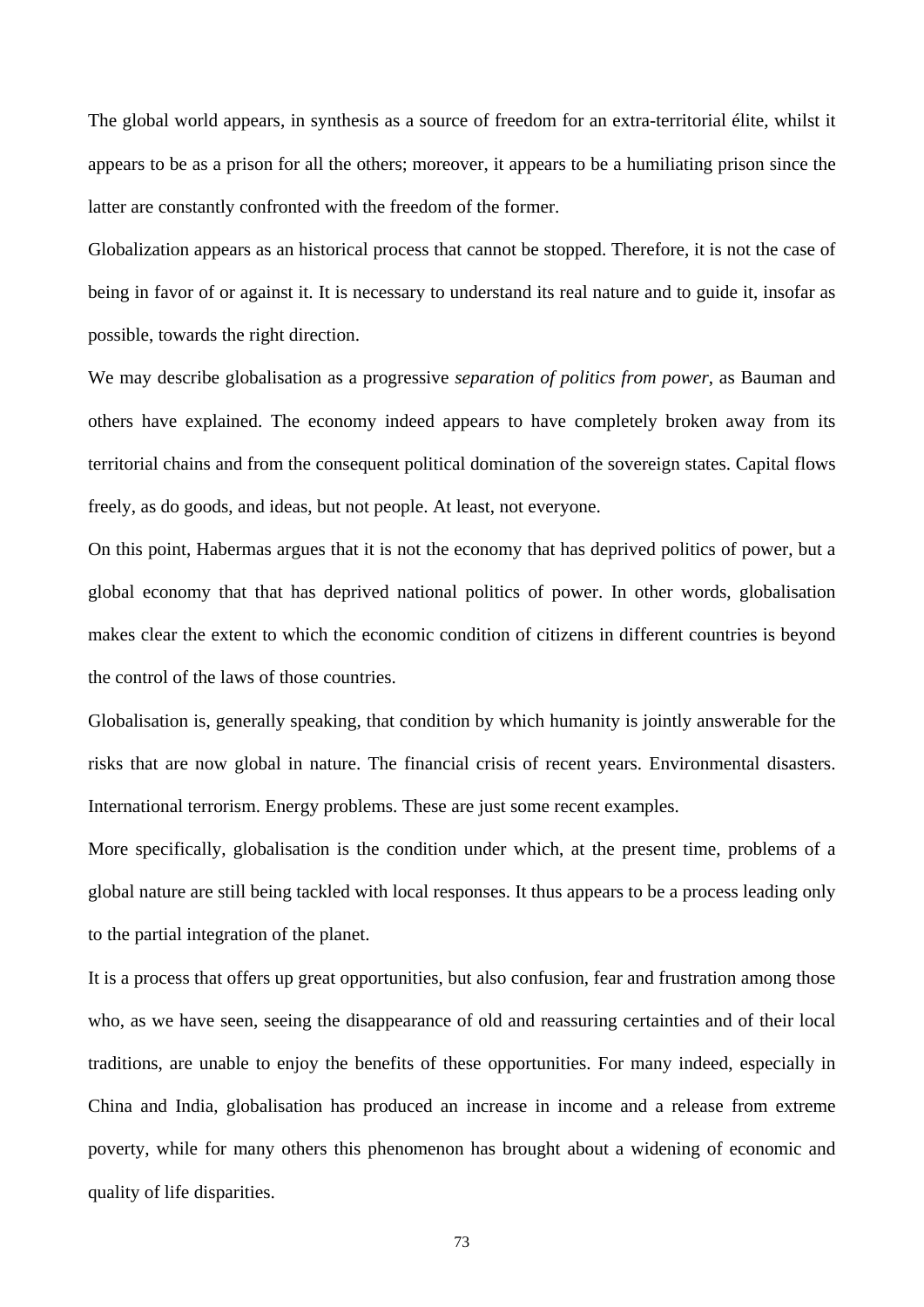State institutions, within the framework of which the economy once moved, are no longer able to guarantee the functions for which they were created. The *welfare state* model in particular, created as a collective guarantee against the risks faced by individuals, is no longer able to keep its promises. The underlying idea of the welfare state was to give citizens the possibility of effectively expressing the rights and duties of citizenship. In other words, guaranteeing a minimum level of existential security needed to make free and responsible choices. So that democracy could work properly. This security however is no longer tenable in an economy in which the centres of power lie beyond the state borders. This leads to some of the services traditionally provided by the state being delegated (or apportioned) to other subjects, chiefly operating in the free marketplace. A global marketplace. With all the destabilising effects this entails, also in terms of fair distribution. It is chiefly the nation state that is in crisis, as Hobsbawm writes:

"I governi dei moderni stati nazionali o territoriali – qualunque governo - si basano su tre presupposti: primo, che abbiano più potere di altre unità operanti su loro territorio; secondo, che gli abitanti dei loro territori accettino, più o meno volentieri, la loro autorità; e terzo, che tali governi siano in grado di fornire ai cittadini quei servizi ai quali non sarebbe altrimenti possibile provvedere, perlomeno non con la stessa efficacia ( come "legge e ordine"). Negli ultimi trenta o quarant'anni questi presupposti hanno progressivamente perso la loro validità."[59](#page-77-0)

States naturally remain the fundamental actors of the political arena, but they are coming into ever greater competition with very strong transnational powers. Multinationals, for instance, or financial giants.

The mobility of capital and of goods is however accompanied by cultural mobility. The traditional agencies of socialisation are no longer able to guarantee the cultural homogeneity of the nation (however it is defined and obtained). We can now be said to be in what has been called the "*post-*

<span id="page-77-0"></span><sup>59</sup> E.J.Hobsbawm, La fine dello stato, Rizzoli, Milano 2007, p. 53.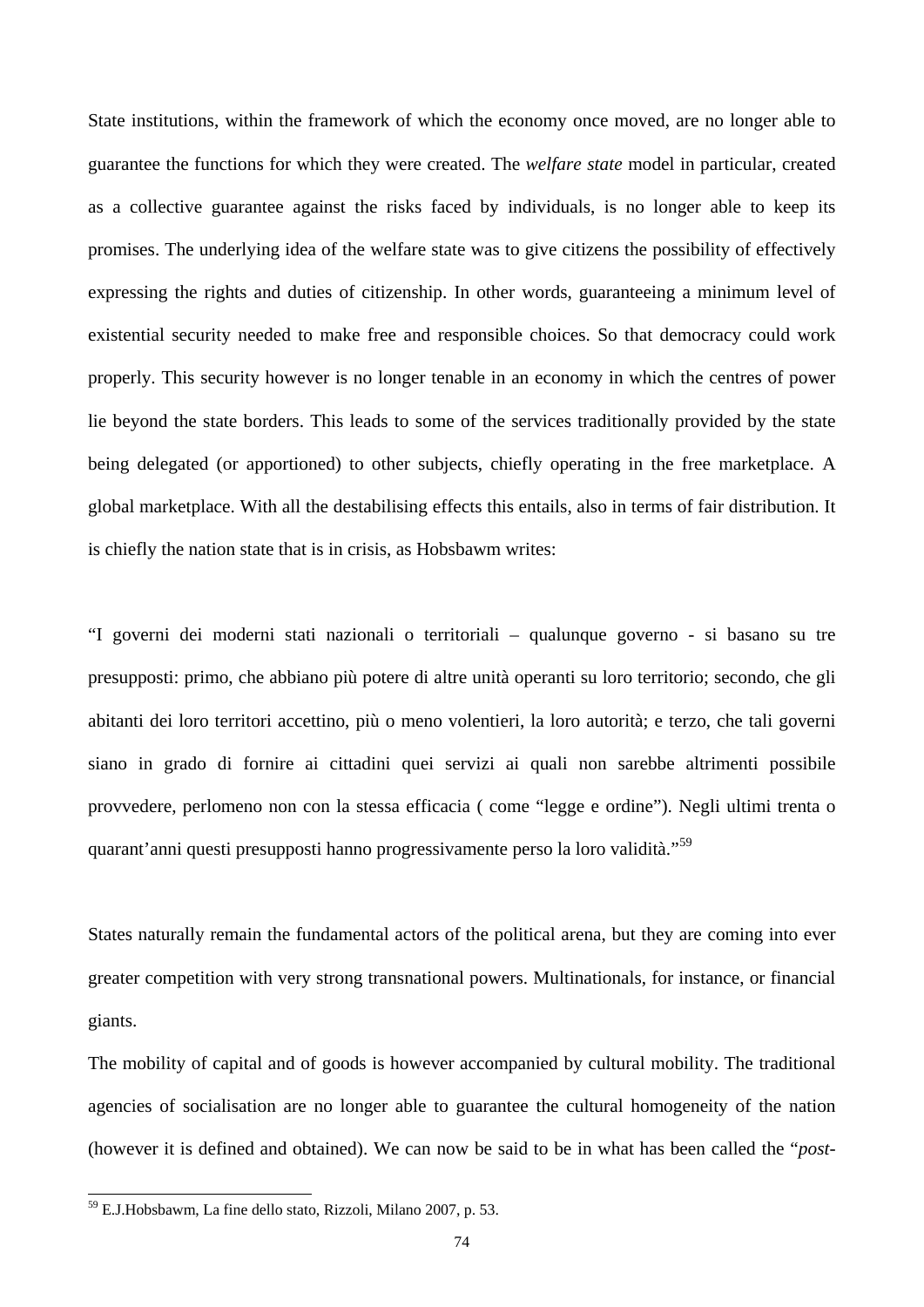*trinitarian World"* (the trinity being the territory, the state and the nation), in other words globalisation has eroded the borders and sovereignty of nation states and transformed nations' human and cultural landscapes:

"Oggi dunque ogni stato territoriale tende ad essere un insieme di diaspore etniche, linguistiche e religiose fatte di lealtà multiple, molte delle quali si estendono ben al di là dei suoi confini risultando per certi versi extraterritoriali."[60](#page-78-0)

The link between territory and identity is thus tending to fade, obliging individuals to make certain choices. They are forced to continuously evaluate their sense of belonging, now devoid of a sound base. This "crisis", which is now a permanent feature of this period of late modernity, has also led to phenomena such as fundamentalism, or the widespread of closing-in identities that we are witnessing. If identity becomes a problem to be solved, thus an unknown, new agencies that promise to solve it tend to come into being everywhere. Fundamentalism, as we have seen, promises to release individuals from the anxiety of constructing an identity, finding a role, a meaning. They release the individual from the burden of choosing. In the communities built in this way individuals also seek the solidarity that the nation can no longer guarantee. Individual autonomy, to which the welfare state aspired, at least formally, where this existed, is thus turned into *heteronomy*. Communitarism is an example of this dynamic, of this searching for security at the price of one's freedom. A freedom imposed by globalisation but without providing the tools and means to manage it. At least in its current configuration. Some are free to move and reconfigure their identity as they wish. Yet others are chained to a destiny over which they have no power. And these are in the majority. The new factor for social stratification is in this context the real freedom of choice possessed by individuals. The distribution of the costs and benefits of globalisation, therefore, is in no way uniform. And this leads, among other things, to violence. Sen writes:

<span id="page-78-0"></span> $60$  Z.Bauman, Modernità e globalizzazione, Edizioni dellasino, 2009, p. 24.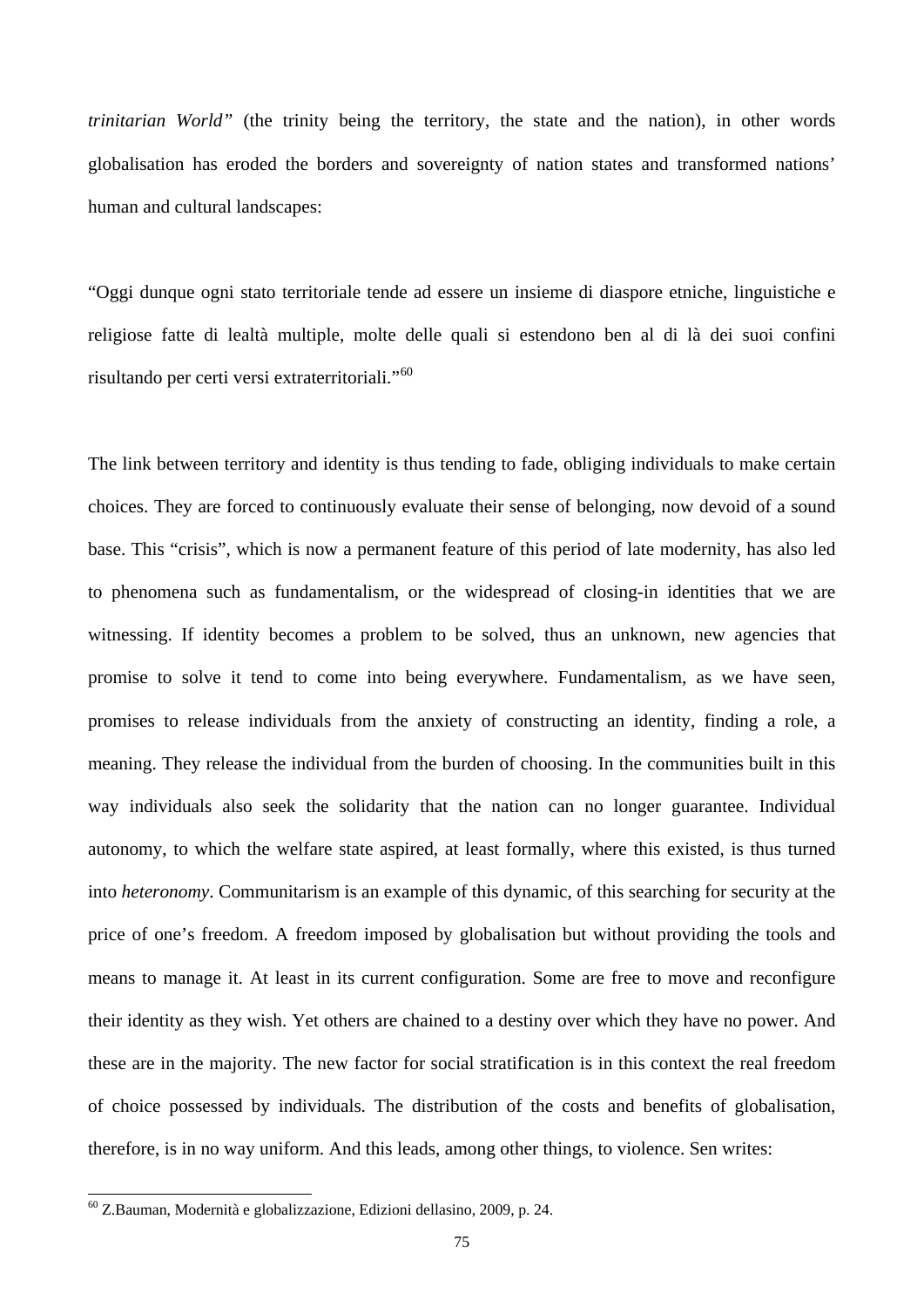"*Una cosa dobbiamo capire con chiarezza, e cioè che la povertà, l'indigenza, l'abbandono e le umiliazioni associate a squilibri di potere, sono in relazione, in un arco di tempo lungo, con una inclinazione alla violenza legata a conflitti che traggono linfa dal risentimento contro i potenti di un mondo composto da identità divise*."[61](#page-79-0)

Given this uncertainty of identity, the resulting stiffening tends to coagulate around the figure of the foreigner, as we have already mentioned, as a threat to the order one is trying to construct. But in an interdependent world devoid of real borders, it is no longer possible to eject "otherness" elsewhere. Because there is no longer an "outside". The result is widespread conflict and the constant need to re-affirm one's specificity, be it real or imaginary, activating markers, be they cultural, religious, ethnical, etc., capable of separating, raising barriers, defending one's identity from a sense of constant siege.

In a way we are constantly exposed to the "other", to all the others. But we are also ineluctably connected to the other. It is also what determines the nature of "moral aggregate" of modern-day humanity, as Ulrich Beck stressed in "La società cosmopolitica" (The cosmopolitical society):

"(…) *con la globalizzazione culturale finisce in polvere questa speranza di poter recintare ed evitare anche in futuro le profondissime incomprensioni del mondo. Appunto il fatto che gli uomini e i problemi con i quali non abbiamo (non vogliamo avere) niente a che fare irrompano nel nostro spazio interno e non possano essere semplicemente di nuovo trasferiti, extraterritorializzati (…)."[62](#page-79-1)* 

This interdependence results in a responsibility that can no longer be denied or concealed in the shade of national or cultural boundaries. And thus also in a new type of fragility.

<span id="page-79-1"></span><span id="page-79-0"></span><sup>61</sup> A.Sen, Identità e violenza, Editori Laterza, Bari 2006, p. 146.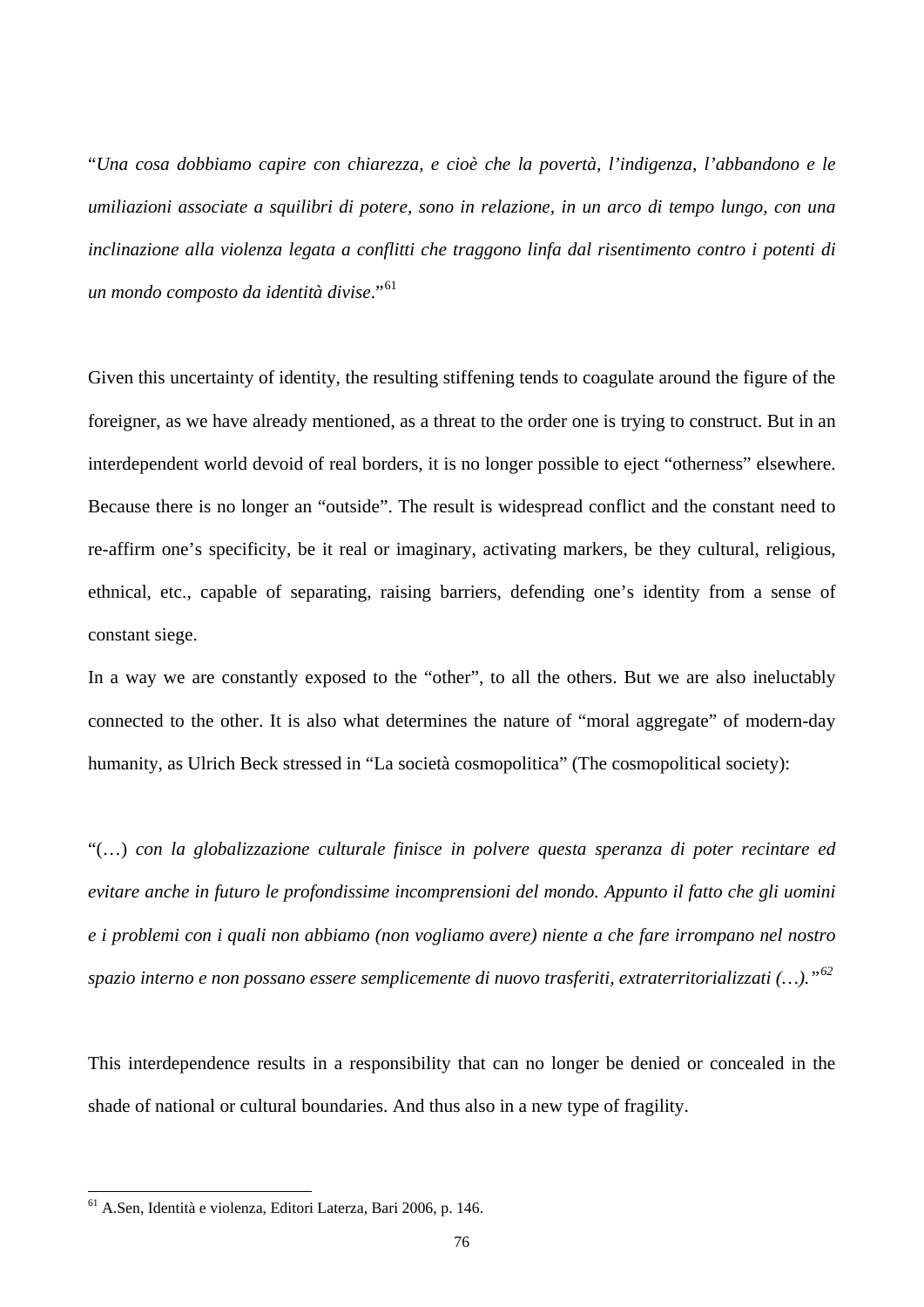"*Su un pianeta avvolto nella ragnatela dell'interdipendenza umana, non c'è nulla che gli altri possano fare che sia certamente privo d'influenza sulle nostre prospettive, possibilità e sogni. E non c'è nulla che noi facciamo o tralasciamo di fare di cui possiamo dire con certezza che sia privo di influenza sulle prospettive, le possibilità e i sogni di qualcun altro che non conosciamo o di cui non conosciamo l'esistenza."[63](#page-80-0)*

But the institutional mechanisms governing and managing such interconnections are still at an embryonic stage or completely absent. In other words, there are global issues of interest to everyone, but equally global responses are lacking. As Nobel laureate for Economics Joseph Stiglitz writes:

"*La globalizzazione – vale a dire la maggiore integrazione dei paesi del mondo – ha creato l'esigenza di un'azione collettiva da parte di popoli e paesi per risolvere problemi comuni. Ci sono troppe questioni – commercio, circolazione di capitali, ambiente – che possono affrontate solo a livello globale. Ma se da una parte lo stato-nazione è indebolito, mancano ancora a livello internazionale degli organismi in grado di affrontare concretamente i problemi creati dalla globalizzazione. Di fatto, la globalizzazione economica si è sviluppata più rapidamente di quella politica."[64](#page-80-1)*

Economic globalisation which did indeed speed up in the last decades of the  $20<sup>th</sup>$  century due to an extensive process of *deregulation* of markets and control agencies based on the logic of so-called *Washington consensus.* According to this vision, the real dogma of the 1980s, the role of governments had to be minimised, thus favouring the privatisation of some state-controlled sectors; commerce and financial markets had to be liberalised, removing all restrictions on the movement of

 $^{62}$  U.Beck, La società cosmopolitica, Il Mulino, Bologna 2003, p. 108.<br> $^{63}$  Z.Bauman, Paura liquida, Editori Laterza, Bari 2008, p. 123.

<span id="page-80-1"></span><span id="page-80-0"></span>

 $^{63}$  Z.Bauman, Paura liquida, Editori Laterza, Bari 2008, p. 123.<br> $^{64}$  J.Stiglitz, La globalizzazione che funziona, Einaudi, Torino 2006, p.21.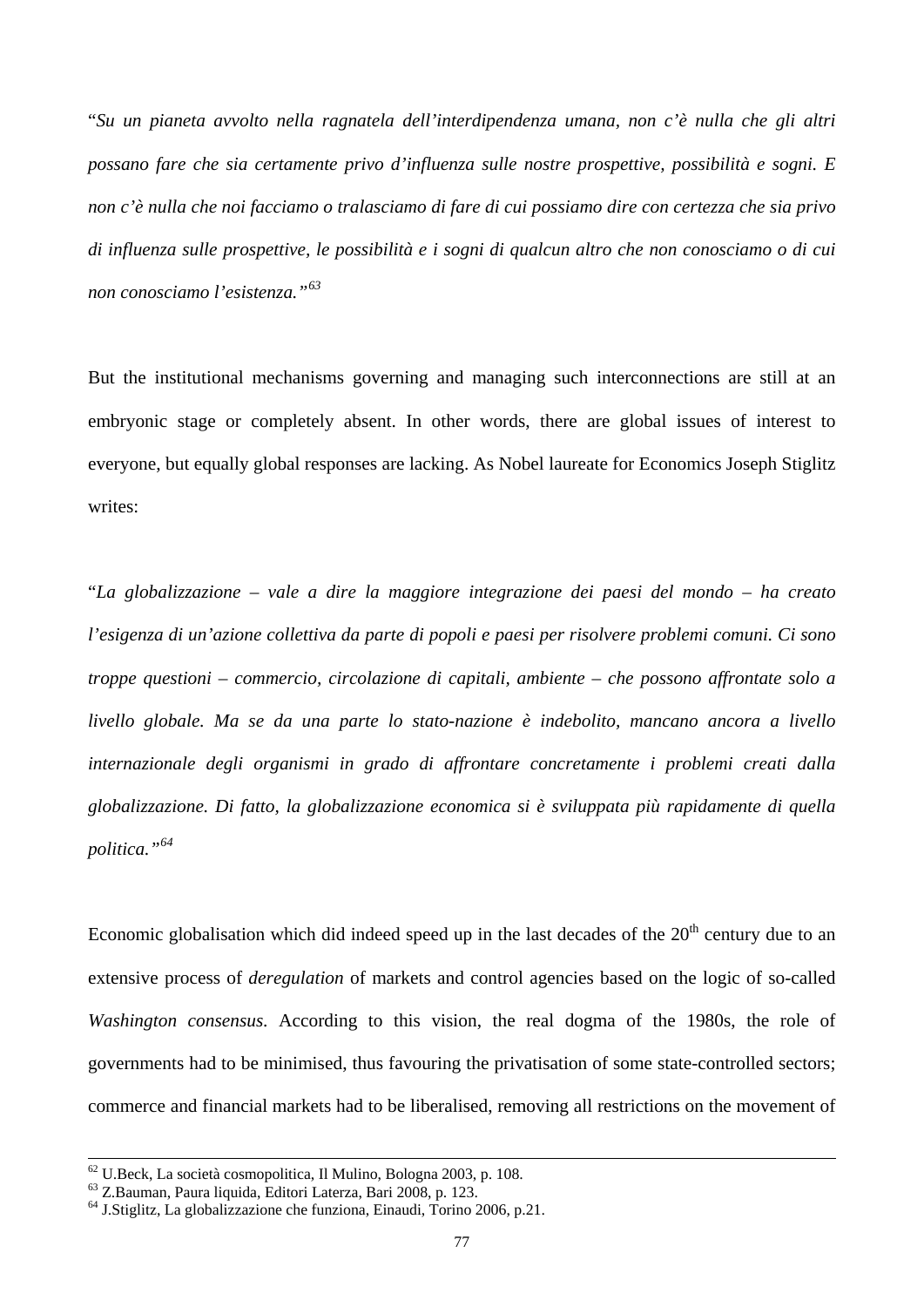capital and trade barriers; finally, it was necessary to deregulate the running of businesses. It was the logic of "the state is not the solution, but the problem".

It is not surprising that an equally vigorous political globalisation is absent.

This absence of global institutions causes a void in legitimacy, since (local) political choices end up by producing their effects, both intentional and unintentional, on subjects that have not been a part of the decision-making process and have no say in such a process. As Jurgen Habermas argues in "La costellazione postnazionale" (The postnational constellation):

 "*In un mondo sempre più strettamente interdipendente –sul piano ecologico, economico e culturale – gli stati che prendono legittime decisioni combaciano sempre meno, nel loro raggio sociale e territoriale, con le persone e le sfere che sono potenzialmente coinvolte dagli effetti di queste decisioni. Siccome lo stato nazionale continua a decidere sulla base del territorio, nella soceità mondiale interdipendente si accresce la discrepanza tra coloro cui tocca decidere (i decisori) e coloro su cui ricadono gli effetti (gli interessati)."*[65](#page-81-0)

It is for this reason, and for what has been said thus far, that Habermas and many others express the hope for an evolution of the current institutional framework towards policies capable of dealing with the costs and risks of globalisation, of an equally global nature, and such as to be able to define it as a global "domestic policy".

If this were not to pass, not only would there remain voids in legitimacy that we have just mentioned, and these would widen, but there would be a further erosion of the internal legitimacy of national states and a greater political irrelevance of citizens. This is because governments will have less and less power needed to tackle the questions of interest to citizens, issues that, as we have seen, go far beyond the sphere of influence of single nations. Thus the problem of democracy in a country will have to be tackled together with that of the situation and configuration of all the other

<span id="page-81-0"></span><sup>65</sup> J.Habermas, La costellazione postnazionale, Feltrinelli, Milano 2002, p. 44.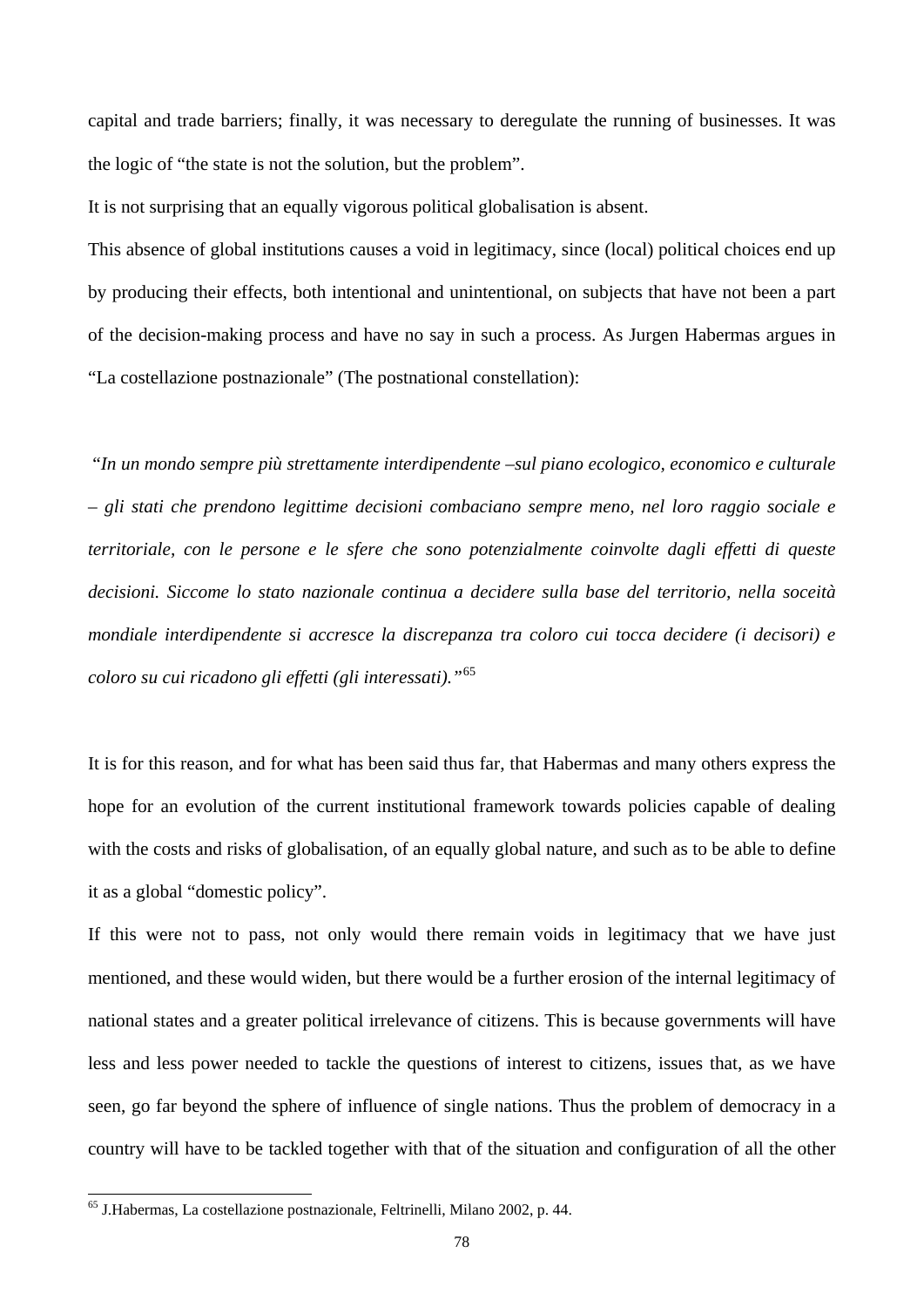countries. Autarchy – economic, political, cultural – if it has ever been possible, will certainly not be possible in the future. And this is an extraordinary opportunity for the whole of mankind.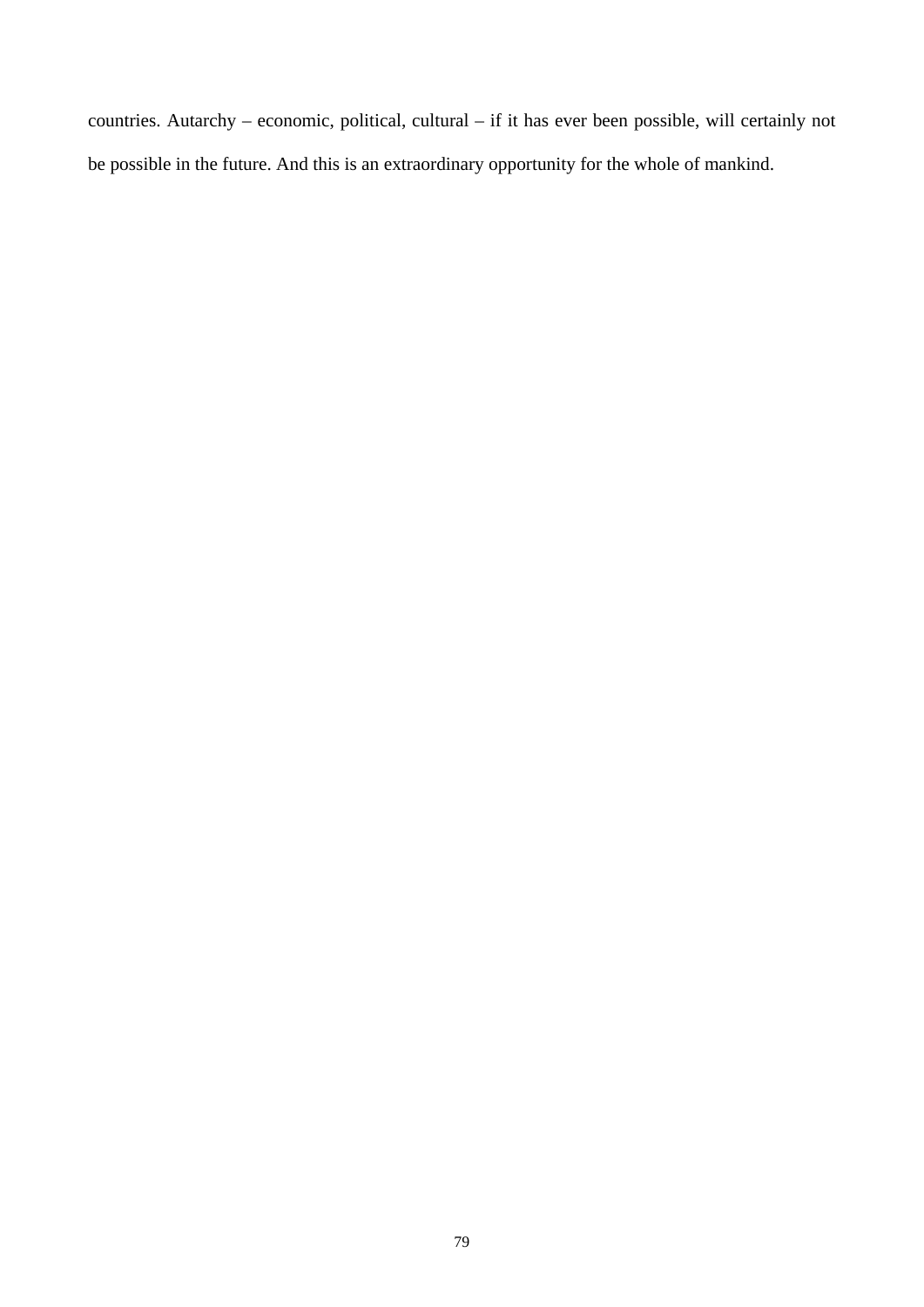F. Identity.

We started our investigation by looking at the phenomena of Islamic terrorism and fundamentalism. In an attempt to better frame their nature and causes we examined the issues of religion and culture, and ended up looking at the more general issue of globalisation.

Regardless of the relations between these notions, and these realities, we can state that they all end up, sooner or later, crossing and overlapping with the question of identity. Thus it is this concept that we must study in greater depth, in terms of both emerging phenomena, in order to understand modern-day identity from a historical viewpoint, and normative aspects, where this is possible.

Our research began with an unusual interpretation of the above concepts, which we have likened to the culturalist perspective of Samuel Huntington and the Clash of civilisations. A perspective that we have also seen, not only from the supporters of Dialogue, but also in the fundamentalist interpretation of identity. According to such a vision, it would be possible to break down humanity into different categories based on *a single,* predominant criterion. Amartya Sen suggests, to define such an approach as *solitarist.*

But by doing so one ends up conceiving a "one-dimensional man", as Marcuse said in a different context. This is because we would neglect the fact that we possess a *plurality* of identities, and this implies making *a choice* on the relevance to be ascribed, depending on the context, to each of these identities. As we have mentioned, this choice is of course never presented as absolute, not bound by any limitation. We will return to this point shortly, but what now needs to be emphasised is the fact that one of the obstacles, at least potential obstacles, is that of the attribution of identity on the part of others. We have seen this when looking at the issue of culture and orientalism. To realise how dramatic this external attribution of identity can be, we simply need to remember the Holocaust, the victims being simple "neighbours turned into Jews". And as such, wiped out.

Sen writes, in "Identity and violence":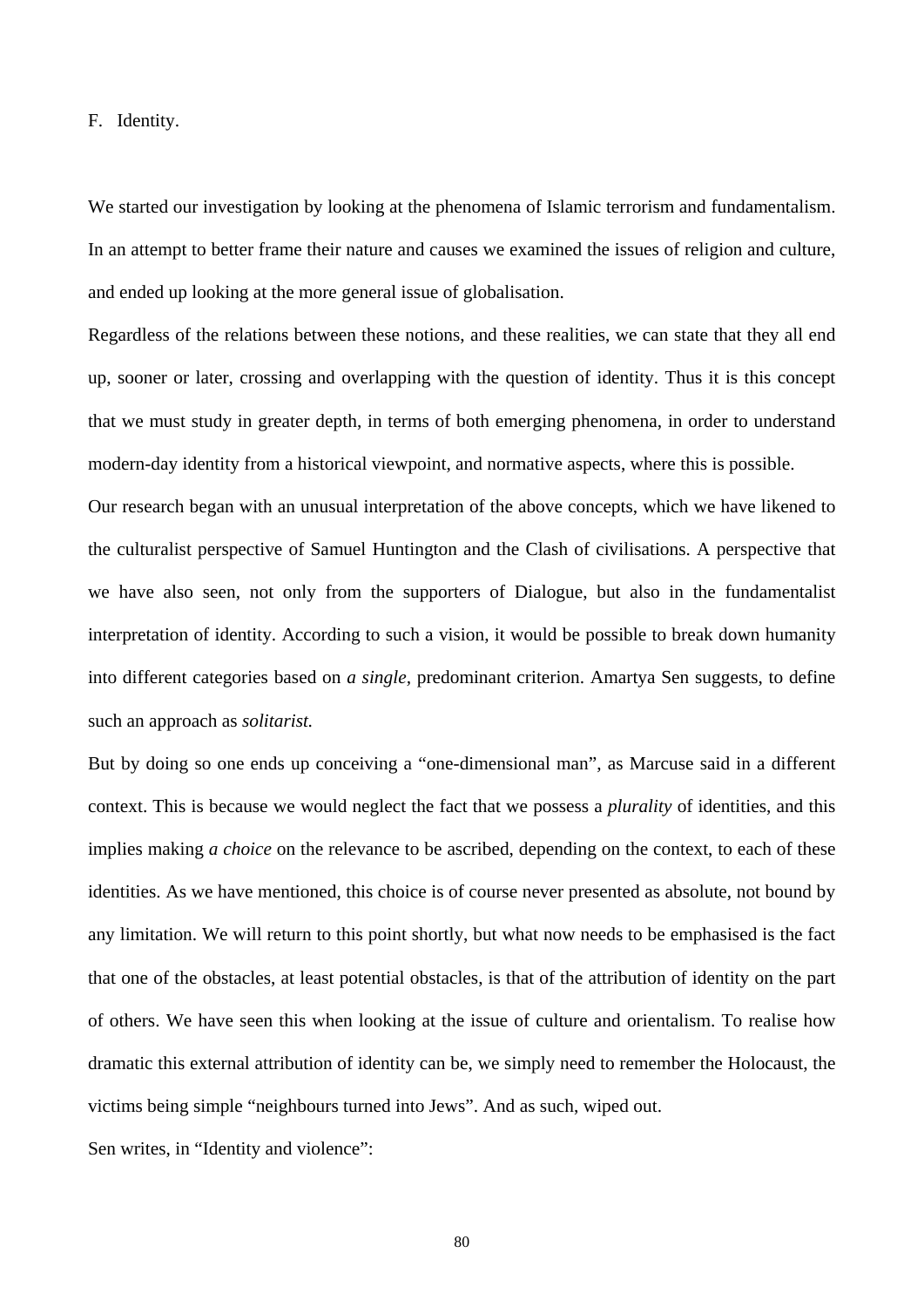"La menomazione peggiore avviene forse quando viene trascurato –o negato- il ruolo della scelta razionale, che è una diretta conseguenza del riconoscimento delle nostre identità plurali. L'illusione dell'identità unica è molto più foriera di divisioni che non l'universo di classificazioni plurali che caratterizza il mondo in cui viviamo realmente. La debolezza descrittiva dell'unicità senza scelta ha l'effetto di impoverire gravemente la forza e la portata del nostro ragionamento sociale e politico. L'illusione del destino esige un prezzo straordinariamente pesante."<sup>[66](#page-84-0)</sup>

This idea of an already attributed destiny is implicit in the communitarist concepts of identity, according to which it would only be a question of *discovering* one's identity, generally made to coincide with one's cultural background, in turn intended in a holistic and essentialist sense. In other words, birth would be essential in determining the entire existential path of the individual.

Even when things are broken down into categories, but without describing reality, indeed mutilating or overturning this reality, if such categorisation is accepted it ends up becoming reality, at least in its consequences. As Sen himself recalls, based on the sociology of Pierre Bourdieu: "the social world creates differences simply by designating them". We have described, for instance, how the figure of the *foreigner* is constructed, and the violence that this operation may engender.

A similar interpretation of identity also makes it impossible to judge and compare one culture with another. These cultures are thus the only standpoint from which to pass judgement. Forgetting that if the community we belong to can influence our judgements, this does not mean that it goes to determine them in full. And also forgetting the fact that cultures are not homogeneous entities, but are characterised by internal conflicts of interpretation, and overlap with other cultures that are hybrid, open, dynamic.

"*Il punto in questione non è se sia possibile scegliere qualsiasi identità (…), ma se abbiamo la possibilità di scegliere fra identità alternative o combinazioni di identità, e se abbiamo, cosa forse* 

<span id="page-84-0"></span><sup>66</sup> A.Sen, Identità e violenza, Editori Laterza, Bari 2006, p. 19.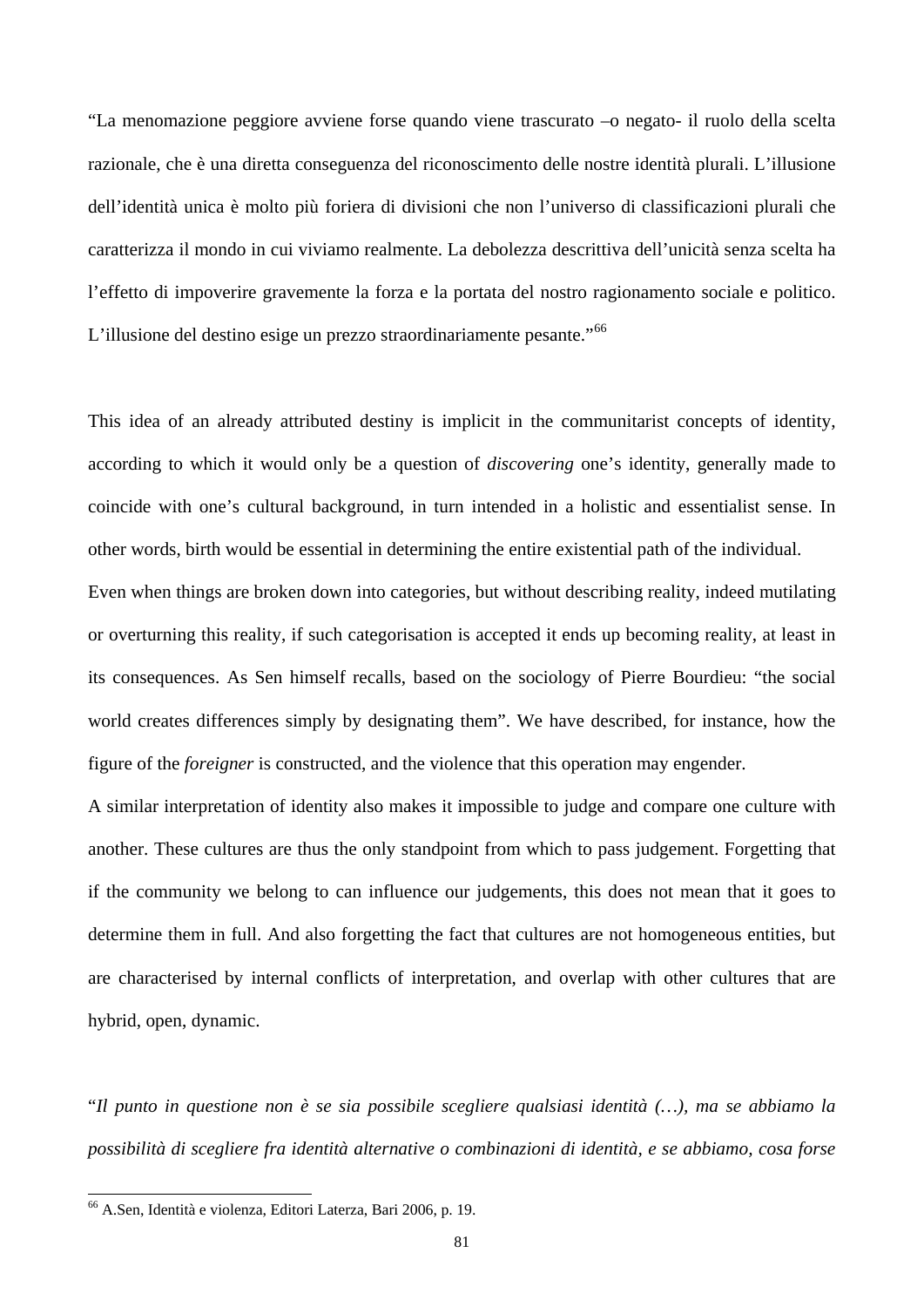*più importante, la libertà reale di scegliere quale priorità assegnare alle varie identità che possiamo simultaneamente avere*."[67](#page-85-0)

This is what Ulrich Beck explains to us on the subject of traditional sociology<sup>[68](#page-85-1)</sup>. The social sphere, he warns, has always been conceived *within* tribes, religions, classes, etc, with individuals being considered as interchangeable elements of a broader system. And considering individuality as an *illusion* of the individuals themselves, thus incapable of realising the conditions and the conditioning of their lives. In this sense, the individual is denied his place, and becomes a function of the larger entity in which the individual is exclusively inserted. The individual thus disappears inside the collective identity.

This is exactly what happens when talking about Islam, as examined earlier. When one looks at the question of Islamic terrorism, indeed, one usually starts by seeking out that genuine part of Islam that can explain or condemn violence, without taking into due account the fact that:

"*Essere musulmano non è un'identità preminente che determina tutto ciò in cui una persona crede."[69](#page-85-2)*

The same is true for all our affiliations. Religious or ethnical identity, or cultural identity, is only one of our identities, and no matter how important, it cannot erase the numerous other identities we possess. Realising this is a fundamental step in efforts to combat religion-based terrorism or identity-based violence in general.

Another prejudice that needs to be overcome in our approach to the identity issues of our time is identified by Sen in what he describes as "reactive self-perception". Such a distortion can easily be detected among peoples that have been liberated from colonial rule, leading in some cases to the

<span id="page-85-0"></span> $67$  Ibidem, p. 40.

<span id="page-85-1"></span><sup>68</sup> U.Beck, I rischi della libertà, l'individuo nell'epoca della globalizzazione, Il Mulino, Bologna 2000, p. 27. 69 A.Sen, Identità e violenza, Editori Laterza, Bari 2006, p. 65.

<span id="page-85-2"></span>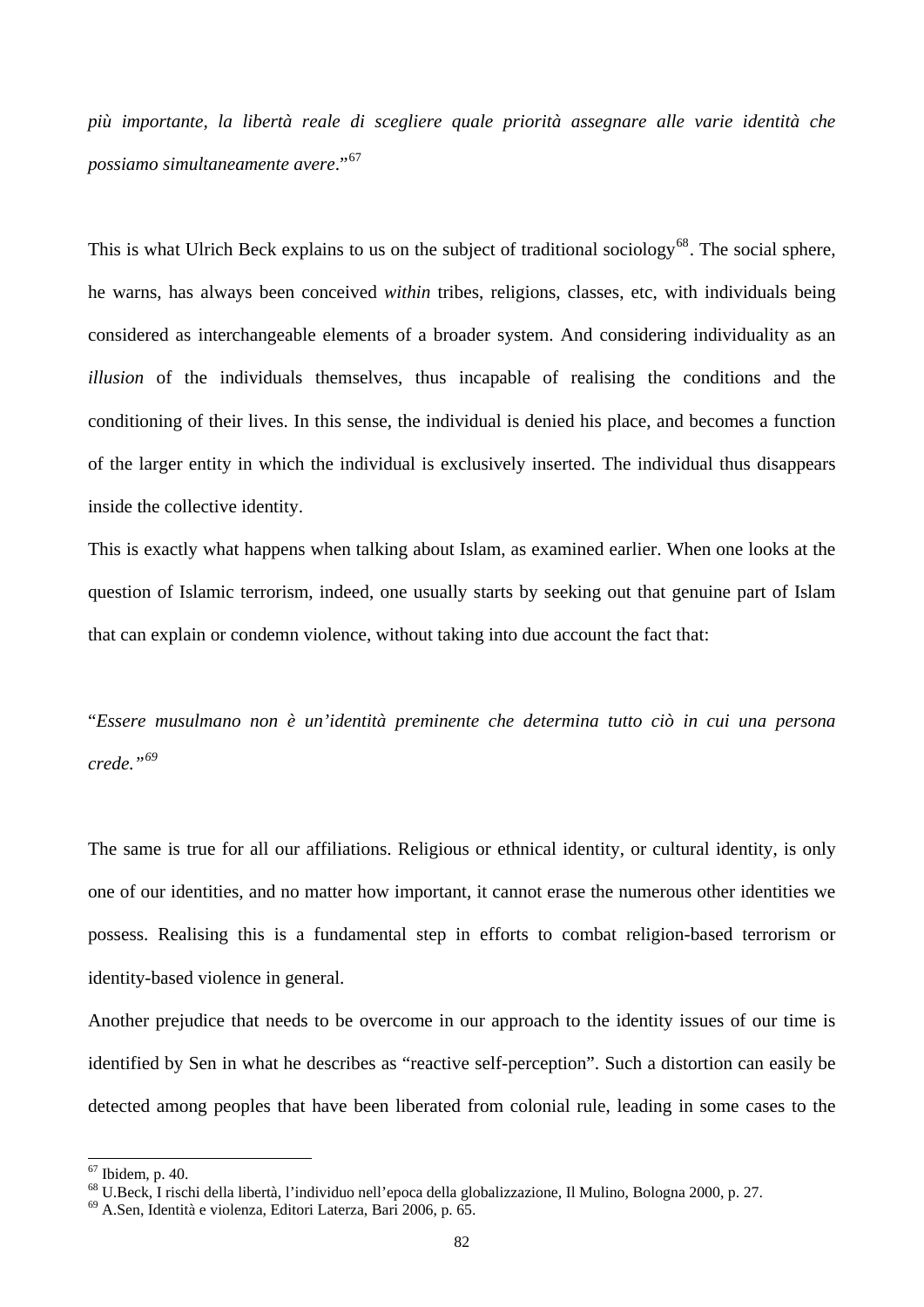development of a futilely hostile vision of universal ideas (such as democracy or personal freedoms) that are erroneously associated with Western cultures. It would also prevent a correct interpretation of the intellectual history of the planet. Finally, it would favour support for religious fundamentalism and international terrorism. In such a vision, therefore, one ends up remaining tied to the identity that one would really like to get away from, defining oneself as "the other", opposed to that very identity. The result is thus to focus exclusively on the differences, eliminating everything that brings people together.

This self-definition through negation is, as we have seen, particularly effective in the process of constructing a community, for example a national community. This procedure is indeed described by some as the fundamental, original, ambit of the Political. Laura Bazzicalupo writes, with special reference to the nation:

"*Se questa rappresentazione simbolica dell'unità di popolo e di nazione fa riferimento a contenuti comuni, a storia e ricordi comuni, certamente l'aggregazione identitaria riesce più salda se, come tutte le definizioni, avviene per negazione. Negazione dell'altro, dell'identità del vicino che minaccia di confondere e di dissolvere la nostra esistenza con l'aggressività o con l'omologazione. In questa chiave, Carl Schmitt, mette a fuoco il criterio di definizione della politica nell'antitesi amico-nemico."*[70](#page-86-0)

In this sense, any definition of identity with reference to the other would be an eminently political phenomenon. Even though here a negative meaning is ascribed to the difference, and we would be connected to the other by a by definition conflicting relationship, what counts, once more, is that a choice is forced as the basis of identity. In this case, a "sovereign" choice, on which the political order is founded, establishing who is excluded and who must be fought against. In this choice,

<span id="page-86-0"></span> $70$  L.Bazzicalupo, Politica, identità, potere, il lessico politico alla prova della globalizzazione, G.Giappichelli Editore, Torino 2004, p. 48.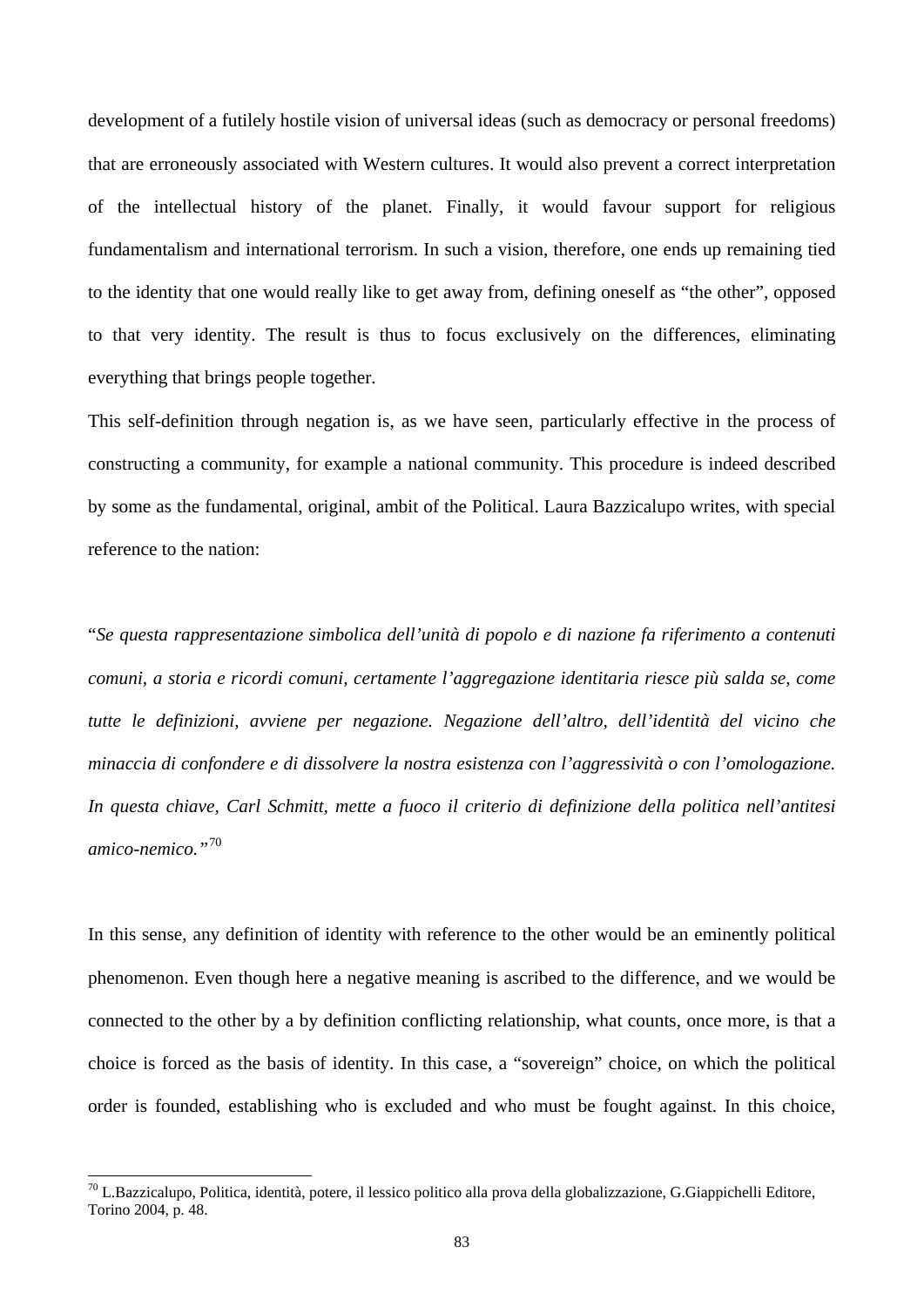however, one's view of the other may be of an opposite sign. Amin Maalouf writes, in "Les identités meurtrières":

"*Car c'est notre regard qui enferme souvent les autres dans leurs plus étroites appartenances, et c'est notre regard aussi qui peut les libérer."[71](#page-87-0)*

It is this element of choice that we have seen to be the fundamental effect of globalisation. More precisely, its inevitability, i.e. the fact that we are condemned to continually make choices. If the old ties are breaking apart, identity becomes a task. Zygmunt Bauman writes:

*"Si diventa consapevoli che l'appartenenza e l'identità non sono scolpite nella roccia, non sono assicurate da una garanzia a vita, che sono in larga misura negoziabili e revocabili; e che i fattori cruciali per entrambi sono le proprie decisioni, i passi che si intraprendono, il modo in cui si agisce e la determinazione a tener fede a tutto ciò. In altre parole, alla gente non viene in mente di "avere una identità" fintanto che il suo destino rimane un destino di appartenenza, una condizione senza alternative. (…)* 

*Si, in effetti, la "identità" ci si rivela unicamente come qualcosa che va inventato piuttosto che scoperto; come il traguardo di uno sforzo, un obiettivo, qualcosa che è ancora necessario costruire da zero o selezionare fra offerte alternative, qualcosa per cui è necessario lottare e che va poi protetto attraverso altre lotte ancora, anche se questo status precario e perennemente incompleto dell'identità è una verità che, se si vuole che la lotta vada a buon fine, dev'essere – e tende a essere- soppressa e laboriosamente occultata.* 

*Oggi questa verità è più difficile da nascondere di quanto non lo fosse al principio dell'era moderna. Le entità più determinate a realizzare tale occultamento hanno perso interesse; hanno abbandonato il campo di battaglia e sono fin troppo felici di lasciare a noi, singoli uomini e donne,* 

<span id="page-87-0"></span> $71$  A.Maalouf, Les identités meurtrières, Grasset, 1998, p. 29.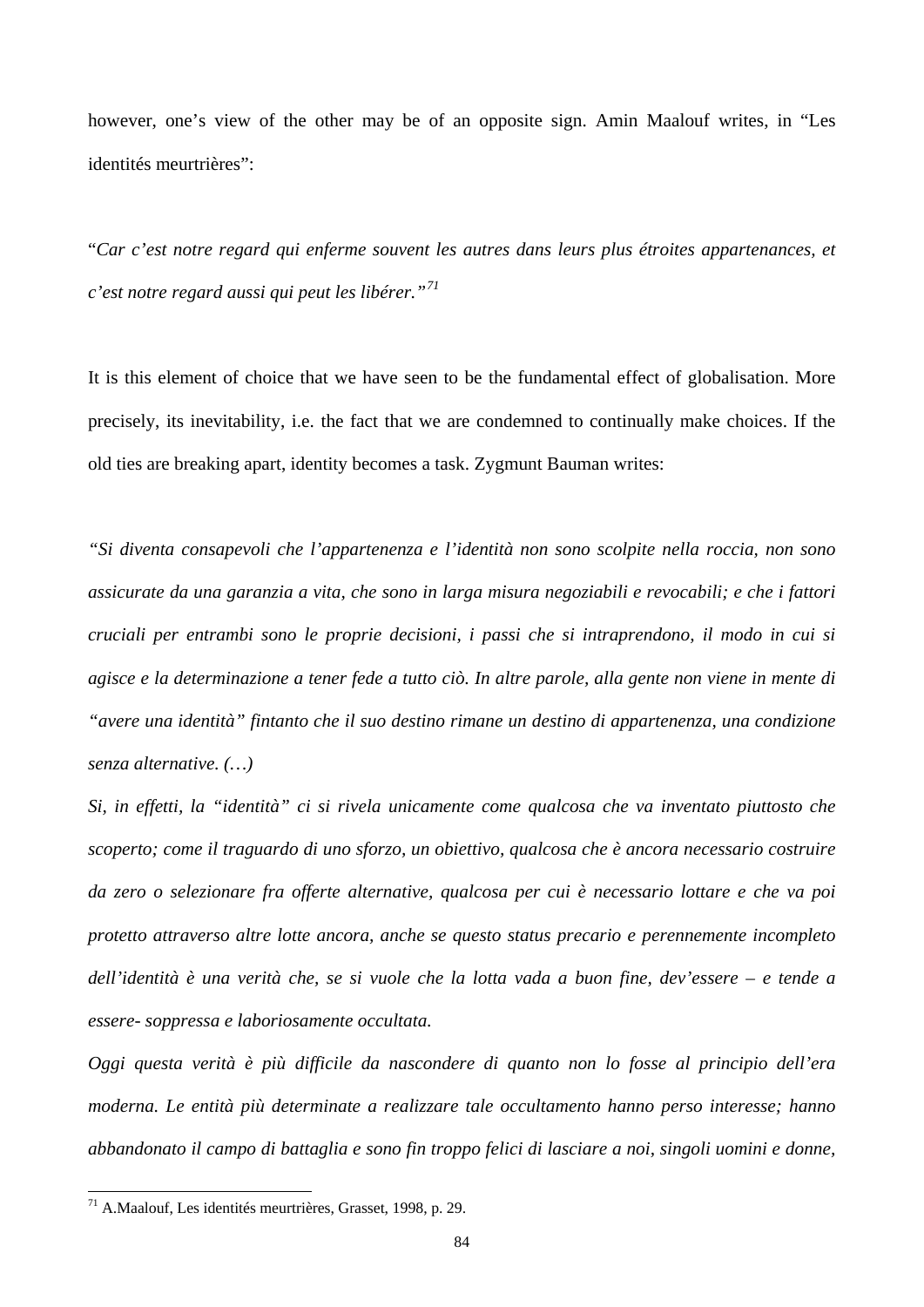*la fastidiosa incombenza di costruire un'identità, e di realizzare questo compito singolarmente o a piccoli gruppi, piuttosto che congiuntamente…la fragilità e lo status di perenne provvisorietà dell'identità non possono più essere celati."[72](#page-88-0)*

In a landscape, as we have seen, in which the institutions originally set up to promote socialisation (but also serve as an insurance, protecting against life risks) are breaking up, or at least losing power, this state of perennial fragility of our identities becomes a source of anxiety and fear. The circulation of ideas and information, the constant exposure to the "otherness" surrounding us, brings us back to our no longer concealable diversity and indeterminacy. We have to construct our identity, even if it only means to re-confirm it, again and again.

The desire for an identity thus ends up expressing a need for security. We said the same thing when speaking about fundamentalism. The distinction can then be made between those who are able to freely form and re-form their identity, making use of the immense patrimony that globalisation has to offer, and those who do not have the means and the tools to choose, and end up seeing themselves closed in by others within dehumanising, degrading, stereotyped identities. Until that extreme border of that part of humanity to which, in a sense, the possibility of having an identity is denied. Thus it is that *exclusion*, from the distribution of the benefits of globalisation, from the protection of ever more fragile entities and from the list of recognised identities, which ends up being the real spectre of our time.

The metaphor, and perhaps something more, that best describes the current condition of identity is that of Marcel Duchamp's *readymades*.

In January 1913, at Neuilly, Duchamp took a kitchen stool and placed on it a bicycle tyre with the fork upturned. At that moment he had no intention of making it a work of art, yet it was that object that led to him defining in 1916 his *readymade:* an object, removed from its ordinary context, its

<span id="page-88-0"></span><sup>72</sup> Zygmunt Bauman, Intervista sull'identità, Editori Laterza, Bari 2008, p. 13-14.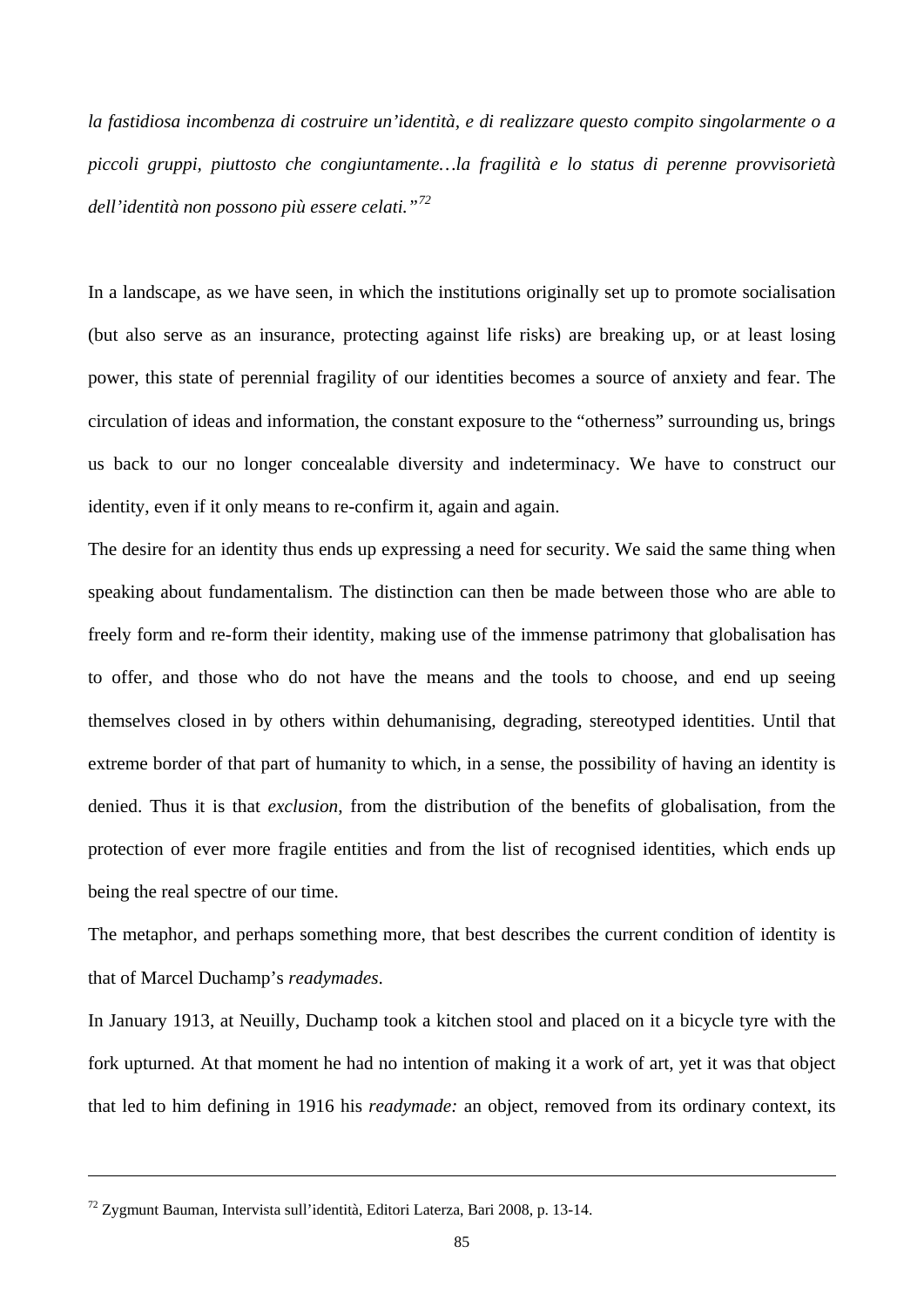status of everyday object changed through the intervention of the artist. The object is "helped" to change nature.

"*Affinché il ready made abbia luogo è necessario che più elementi si incontrino in uno stato di assoluta indifferenza. La "cointelligenza dei contrari" duchampiana, che non è altro che l'antica coincidentia oppositorum, piuttosto che superamento delle contraddizioni diviene apertura di nuovi regimi del senso e della visione. La meccanica, ovvero la procedura che porta all'idea di fabbricazione, (…) è dissimilante, ovvero: un oggetto si riconosce diverso da se stesso, anche se le caratteristiche iniziali e d'arrivo sembrano essere rimaste pressoché le medesime. Accanto a questa "meccanica dissimilante", una funzione importante è riservata al possibile poiché una cosa potenzialmente può divenire altro, in un processo di trasformazione e individuazione. "L'appuntamento" del ready made è dunque l'incontro (…) tra un possibile, una scelta e uno stato di semplice indifferenza, in uno spazio e un tempo precisi, con uno o più oggetti disponibili e un autore."[73](#page-89-0)*

The metaphor appears to be very appropriate in our case, as it describes the situation in which the individual finds himself today, having to construct his identity from fragments already present yet, and at the same time experienced as different; making changes to it, variations on a theme, with a given yet open range of possibilities, exposed to randomness, and to the non-re-formed, conflicting otherness of others and of oneself. In an attempt to construct one's individuality.

In the case of Duchamp, the very status of art was modified, in our case, the status of identity is changed. No longer a magic, metaphysical object, set down in stone for ever, received as an inheritance from the past, but an open book, a manipulation of everyday life, experimentation, ordinariness, *bricolage*, as Lévi-Strauss said so appropriately.

<span id="page-89-0"></span><sup>&</sup>lt;sup>73</sup> C.Subrizi, Introduzione a Marcel Duchamp, Editori Laterza, Bari 2008, p. 69.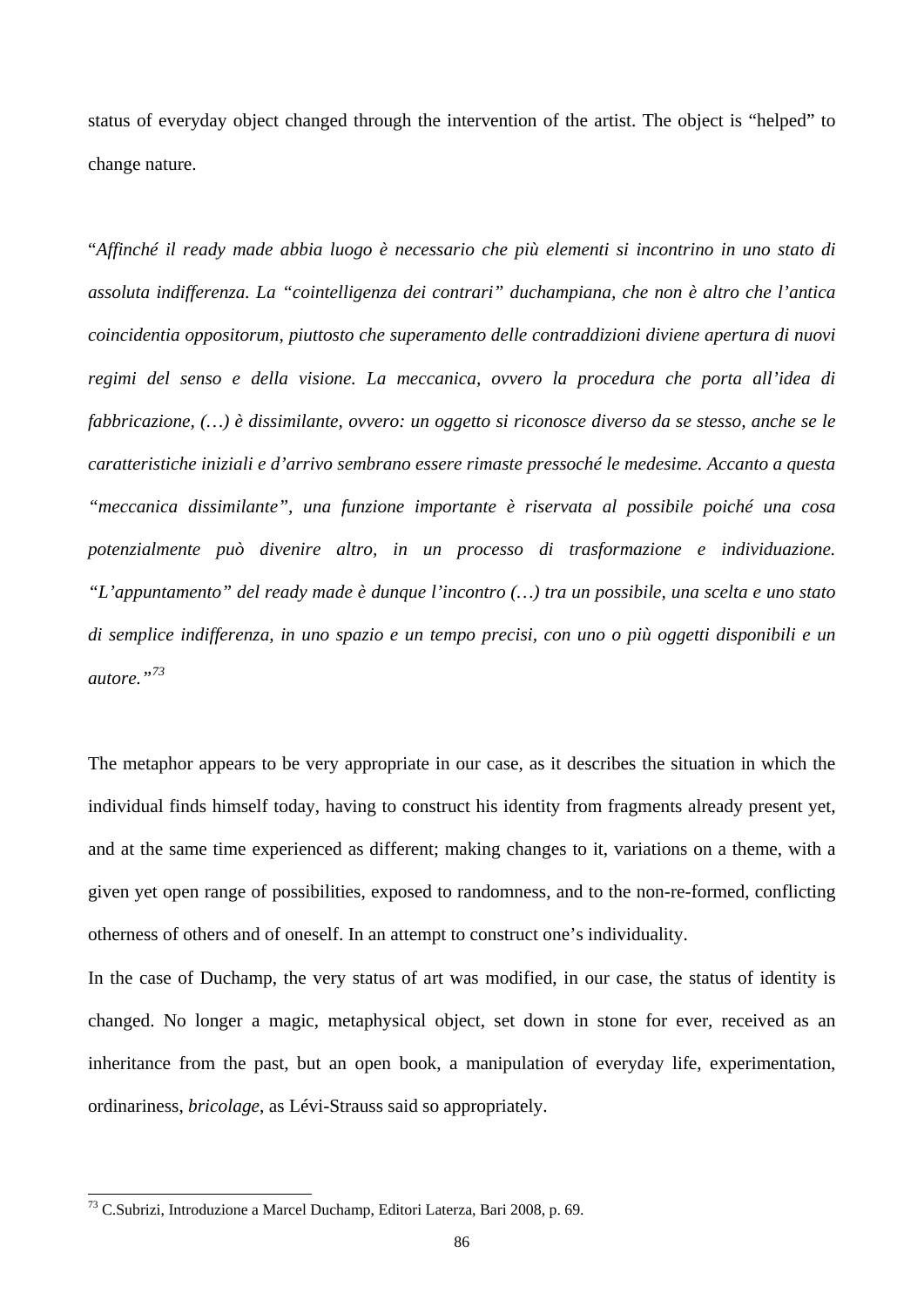We should however add to this that today the status of "artist" of one's own identity is within the grasp of a small percentage of the world's population. The remainder can only see the "ordinary objects" age and go rusty. Leading to the psychological and political reactions of withdrawal and of identity-based violence that we have described.

Bauman writes, with considerable emphasis, and grasping the gist of the problem:

"*Le incontrollate e distruttive forze globali prosperano sulla frammentazione dello scenario politico e sullo spezzettamento di una politica potenzialmente globale in un insieme di egoismi locali perennemente in lotta, impegnati a contrattare una porzione più larga delle briciole che cadono dalla tavola imbandita dei baroni-predoni globali. Chiunque proponga "identità locali" come antidoto ai misfatti dei globalizzatori, non fa altro che fare il loro gioco e portare acqua al loro mulino. La globalisation ha raggiunto ormai il punto di non ritorno. Ora dipendiamo tutti gli uni dagli altri e la sola scelta che abbiamo è tra l'assicurarci reciprocamente la vulnerabilità di ognuno rispetto a ognuno e l'assicurarci reciprocamente la nostra sicurezza condivisa. Detto brutalmente: nuotare insieme o annegare insieme*."[74](#page-90-0)

<span id="page-90-0"></span><sup>&</sup>lt;sup>74</sup> Zygmunt Bauman, Intervista sull'identità, Editori Laterza, Bari 2008, p. 100.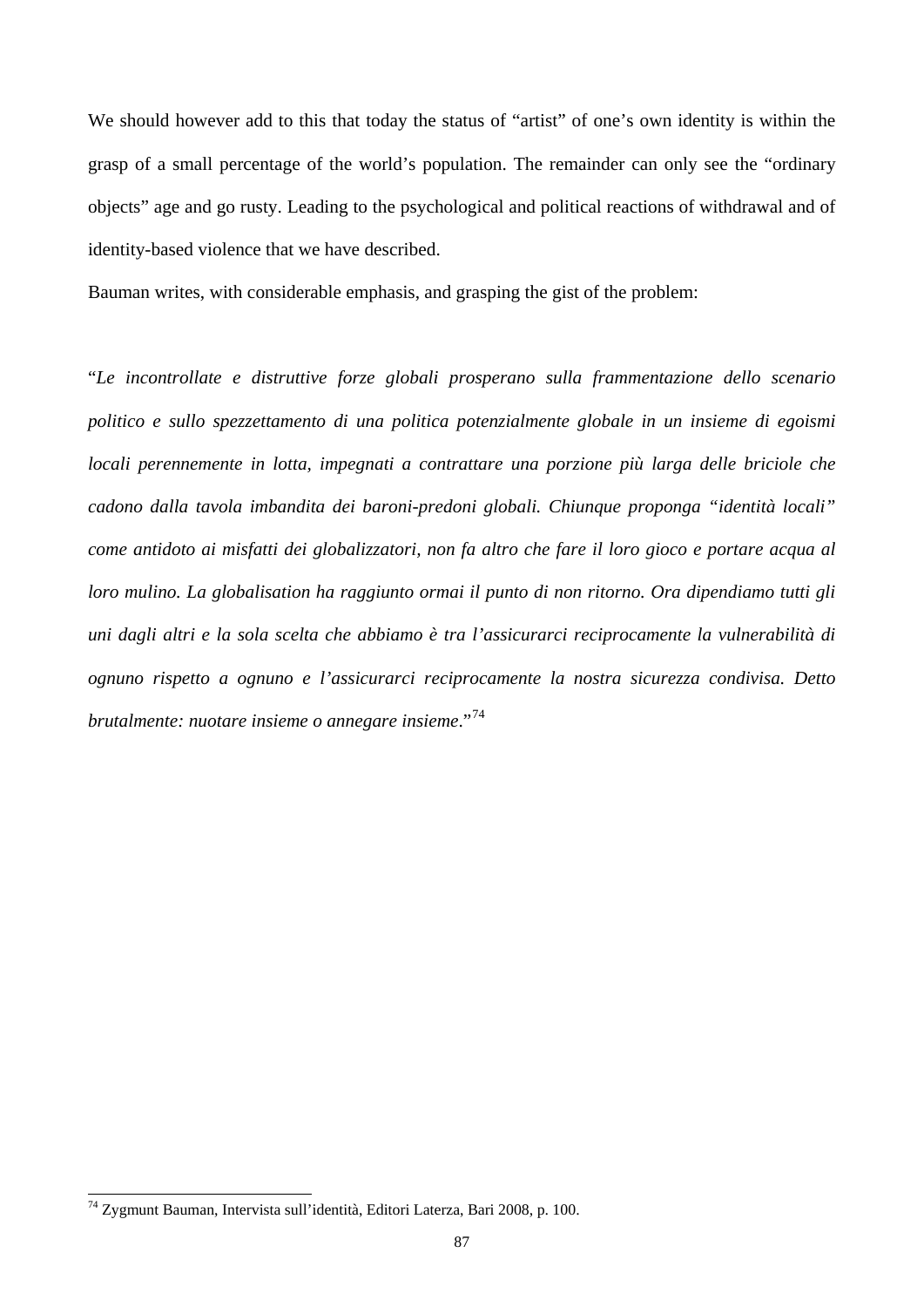## Redefining Categories and Problems

Summary of argument to this point.

I shall try to summarise briefly what has been said, in order to draw some possible consequences, both descriptive and normative.

We began with an analysis of religious fundamentalism, arguing that it is in fact a political phenomenon striving to assert the origins of a community that is identified as the totality of believers. Although this political movement does derive from modernity, it opposes the modern claim to the autonomy of the individual. What is to be privileged in the future is rather the reproduction of a mythical past, a past that derives from a particular interpretation of the sacred texts. This interpretation lacks any criterion of objective truthfulness and is a human, historical construct.

The problem therefore does not appear to reside in any specific religion, but in a particular way of understanding religion in general. Leaving aside questions of verifiable authenticity, what counts politically in the possible interpretations of a religion is the consensus they achieve. We must look beyond any Holy Writ itself, and relate it to the set of factors that drives interpretation in a particular direction, and so proceed to map a genealogy of fundamentalist discourse.

The need to do this appears all the more pressing once we realise that every form of knowledge is intrinsically linked to power, that every truth is the result of a struggle for truth. This is what we have learned from the study of orientalism, inextricably linked to the colonial experience. Imperial orientalism helps explain the anti-western character of fundamentalist movements.

On the basis of these reflections, we asked whether it is possible to translate religious (fundamentalist) discourse into political discourse, i.e. if it is possible to relate it to political and social aims, to mediations and negotiations; and to shift the whole debate into the immanent domain

88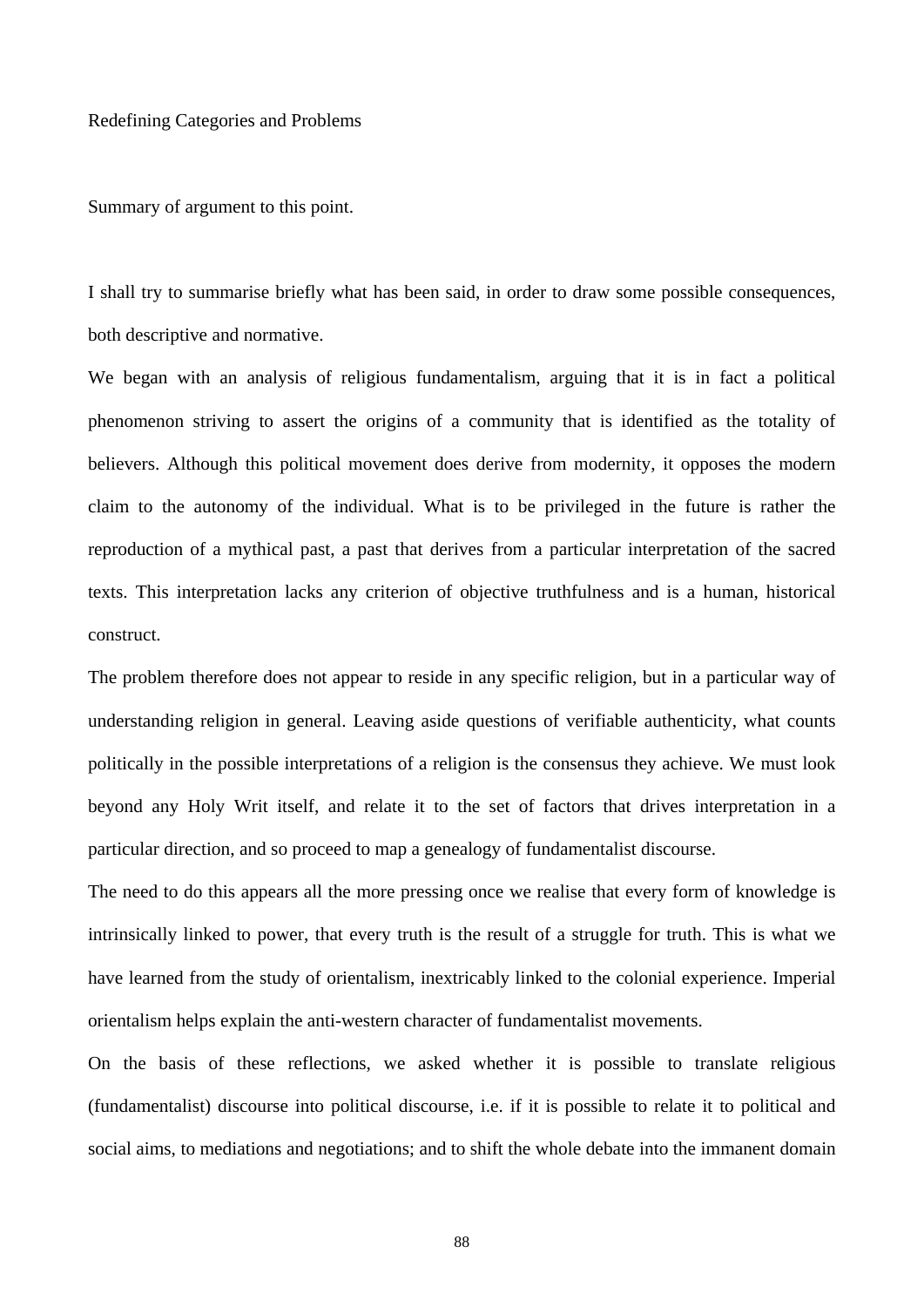of human history, rather than to treat the whole matter as a Manichean struggle between good and evil.

We then investigated the phenomenon of terrorism, defining it as an improper form of political expression, i.e. not a strictly political mode of action at all, but rather a political tactic. We saw that the very interpretation of sacred texts is a political question. Equally political is the strategy used for security purposes of telescoping together strictly political discourse and religious discourse, as if they were one and the same thing.

We next considered the fact that terrorists tend to come from the upper-middle classes, with a good level of education, and from this we deduced that the content of educational programmes is a crucial matter. We must thus discount the prejudice that sees ignorance and poverty as among the causes of terrorism whereas the determining factors seems to be the suppression of civil liberties and political rights, and a feeling of general resentment. Among the main causes of the latter are foreign military occupation and the asymmetrical distribution of global power, as well as the memory of past humiliations.

We have seen how religion offers a transformative vision of human potential, and tends to become violent only in the presence of precise socio-political circumstances, when people perceive the environment in which they live as already violent, and its community as under attack.

In a context of instability and personal failure, combined with a sense of meaninglessness, religion constitutes a reserve of order and empowerment.

We have observed how political struggle slips from the plane of practical human affairs to take on a sacred and universal significance, and this happens when politics fails to solve problems that initially have nothing to do with metaphysics. This slippage happens when people want to defend their fundamental identity and dignity, and escape from a condition of humiliation and impotence, when concrete problems cannot be solved through ordinary political options. A solution, an order that explains everything, is traced back to religion. If the present is degrading, it is easy to seek a mythical past that serves as a refuge. This happens also when the image imposed by the enemy, by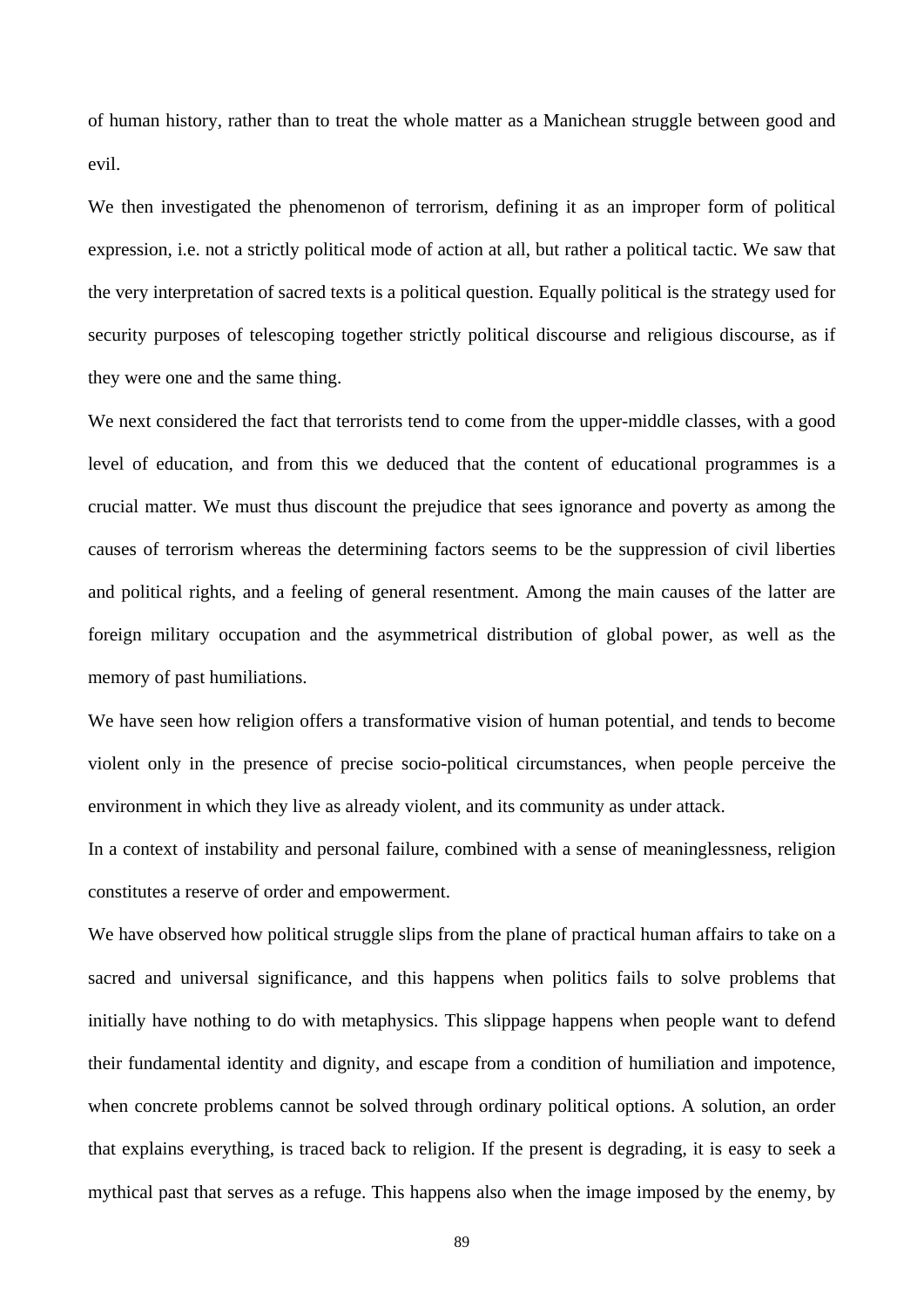colonisers for examples - an image that is similarly degrading and needs to be shaken off - has been internalised.

We have seen how this combination of elements comes together in the Muslim world which we began by examining, even if it is not limited to that world.

At the beginning of our study we referred to Huntington's explanation of the violence related to identity: he located the origin and explanation of violence in culture, which he made to coincide with religion. We instead have analysed the political reasons for religious terrorism and fundamentalism, and have focused on the cultural dimension in order to try to understand what exactly is to be understood by the term "culture", and see whether it is possible to trace connections with the phenomena studied.

We therefore described the intertwining of culture and power through the example of colonialism. In this perspective we asked whether a non-colonialist, non-imperial knowledge is possible, or whether instead knowledge is intrinsically a mechanism for establishing hierarchies. We saw that the form of knowledge termed "orientalism" provided an essentialist vision of culture, and permitted the western subject to be founded on the negation of alterity and the repression of the dominion it imposed on the world, which were in fact salient features of that very identity.

Culture is thus posited as something ontological, whereas it is in fact constructed around continual and arbitrary reinventions of the past aimed at creating internal cohesion for particular groups, legitimising authority, and standardising social behaviour. We saw culture described as a colossal enterprise aimed at immunising a power structure against entropy.

To this end, communities have had to choose what to remember of their past, in order to constitute themselves as "communities of memory": what unites them is not a project for the future, but a past inheritance constructed in the present.

We asked ourselves what might remain of this conception of culture, and what might be the use of umbrella terms such as "culture", "nation", "religion", "ethnicity", in a global context such as the present, and concluded that we should abandon the traditional vision of a culture as an internally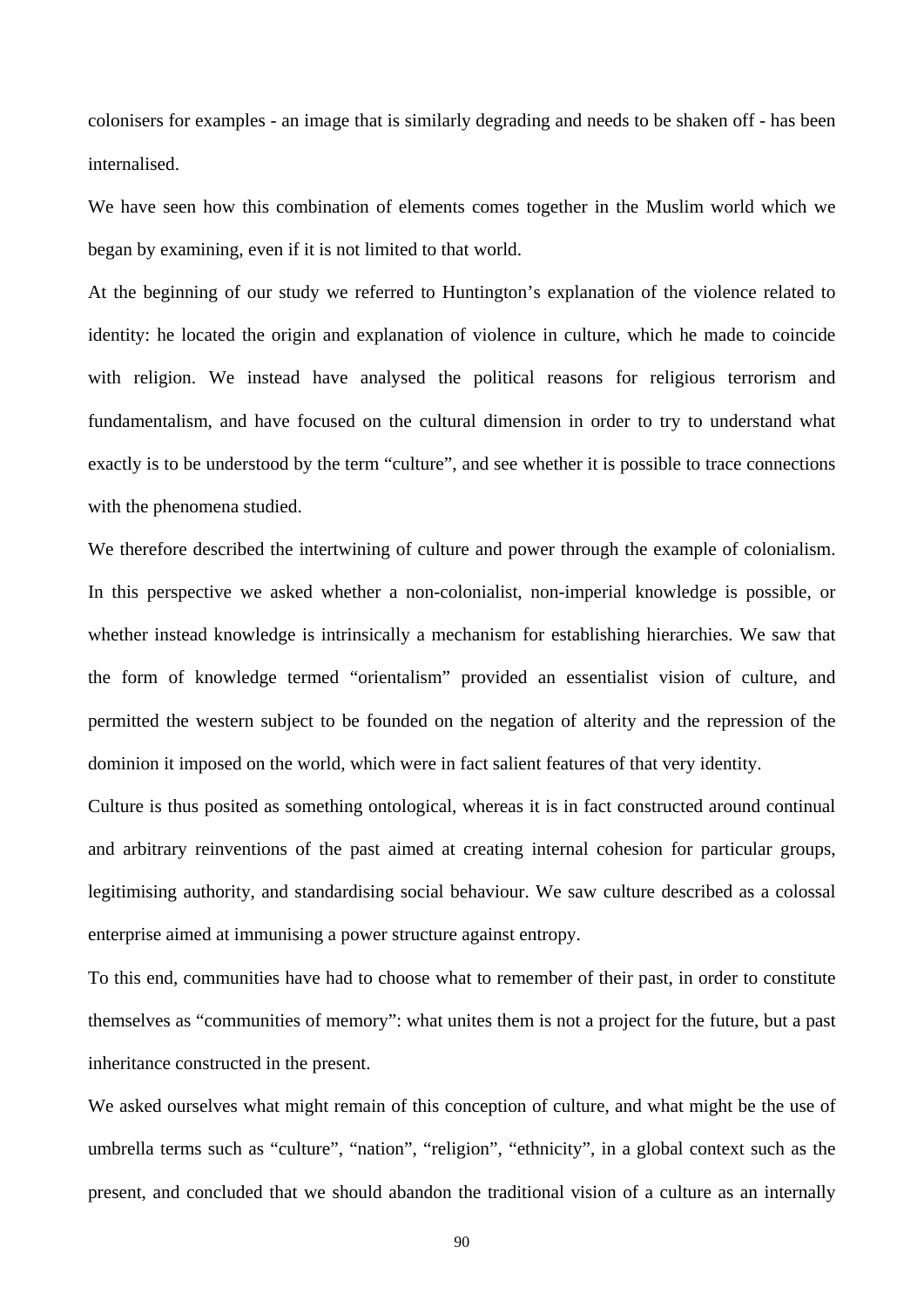homogeneous, isolated entity, to embrace an open, hybrid, plural and dynamic concept of cultures. In other words, cultures are no longer to be conceived as immutable essences but as processes of continuous historical formation. On this basis we rejected "cultural fundamentalism" as an ideological fiction, and judged the insistence on the internal compactness of a culture as a political operation that was dangerous for individual members of that society. This is even more so in a world in which, for the first time, there is an increasing gap between the place where people were born and the place where they belong.

Taking ethnicity as an example, we argued for a constructivist vision of society and hence of culture, defining the latter as a network of meanings constructed by human beings to solve specific problems.

We then moved on to religion, examining the paradigm of secularisation, and tracing an empirical nexus between politics and religion. We saw that it is the individual exposed to personal and social crisis who has the greatest need for the reassurance offered by religion. Other people, who experience higher conditions of existential security, can cope with greater ambiguities and will be more inclined to religious tolerance, besides being less interested in religion itself. We have described a relationship between some concrete, extra-religious elements (health, protection, environment, inequality, etc.), the distribution of which belongs to the sphere of politics, and the place occupied by religion in society.

Religion has thus seemed to be strictly linked to human beings' relation to Disorder, to their search for some Meaning that is always elusive; and in this tension we have attempted to locate a minimal definition.

 If religion has been the human solution to Chaos, it is no surprise that in a globalised age such as ours it is making a reappearance on the jumbled world scene – also because the universal religions have been global from the beginning, leaping across ethnic and national boundaries, and therefore today exploiting an epistemological advantage over those political and social science categories that are still enclosed in the confines of a "nationalistic methodology".

91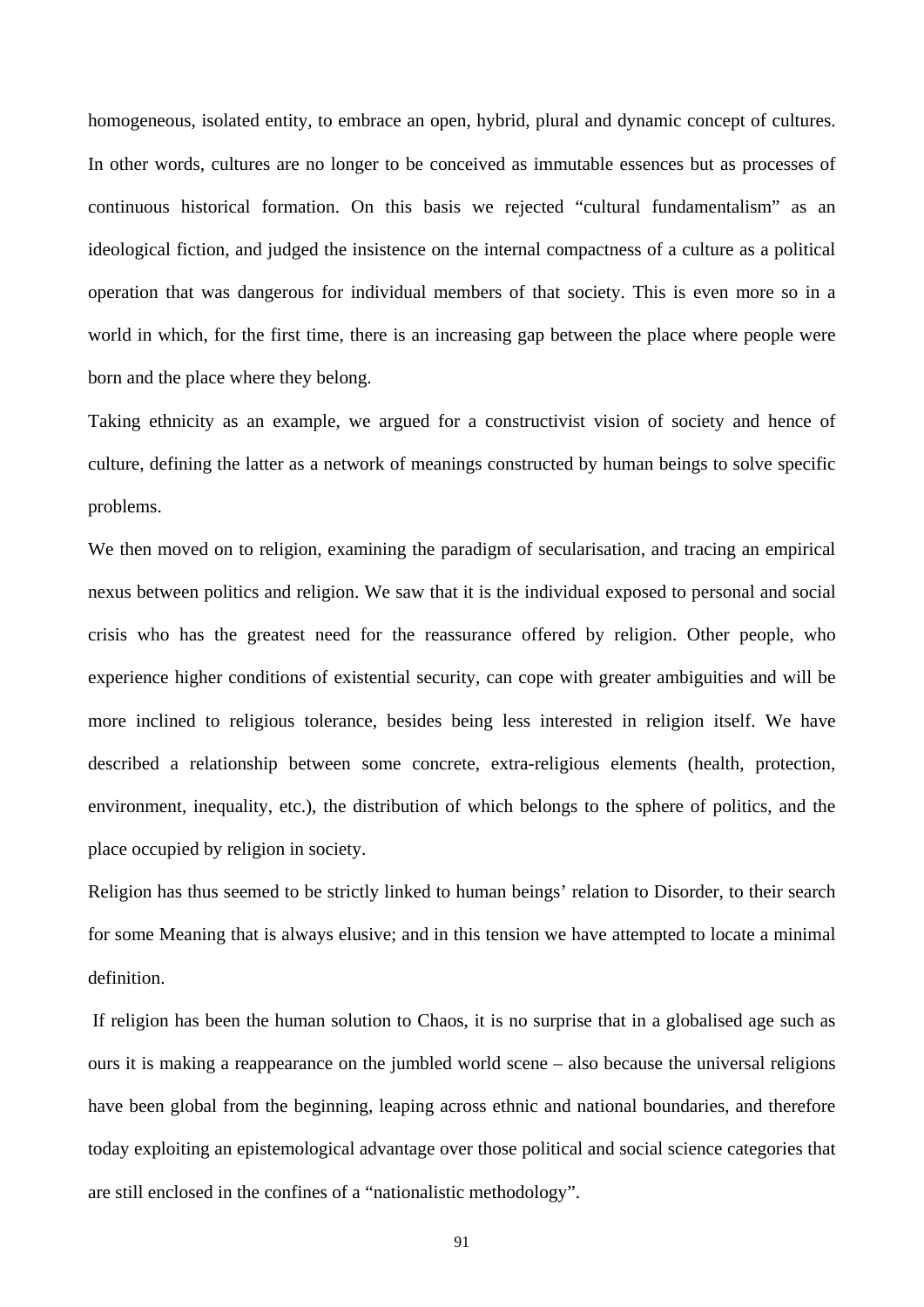Religion however has tended to change shape following the individualisation and cosmopolitanisation typical of the second wave of modernity. Secularisation in fact produces forms of "pure" religion, since it separates them from their cultural contexts of origin. In this manner, fundamentalism is the form of religion that is most suitable to globalisation because the shedding of a particular culture means that it becomes an instrument with claims to universality.

We thus passed on to an analysis of globalisation, and the first characteristic we dwelt on was the division between those who freely create meanings, the cosmopolitan élites, and those who slide into insignificance, because they are locked into a local order that is now in the process of being overtaken.

We described the separation, typical of the current phase of planetary integration, between power (predominantly economic power) and politics, with the appearance of new global problems while local and national solutions linger on. We have underlined the interdependence of humankind and the new responsibilities that this implies, responsibilities that mount as the traditional avenues of political action crumble, starting with the institutions of the nation states and of the welfare state, which sought to provide the tools and foundations for the individual responsibility and freedom of citizens. We have, in other words, stressed the link that exists between security, widely understood, and democracy.

Security can no longer be attained through the expulsion of otherness and of its associated costs to beyond any kind of borders, because such borders are increasingly rickety. Autarchy, whether economic or cultural, is no longer possible. We have to live with difference, sharing the costs and benefits.

The question of identity therefore occurs in a landscape without labels, and all the concepts defined thus far seem to come together and overlap in the problem of identity. First of all there is the absence of any single criterion on the basis of which to subdivide humanity into categories (cultural, religious, ethnic), given the plural nature of identity and the role played within it by individual

92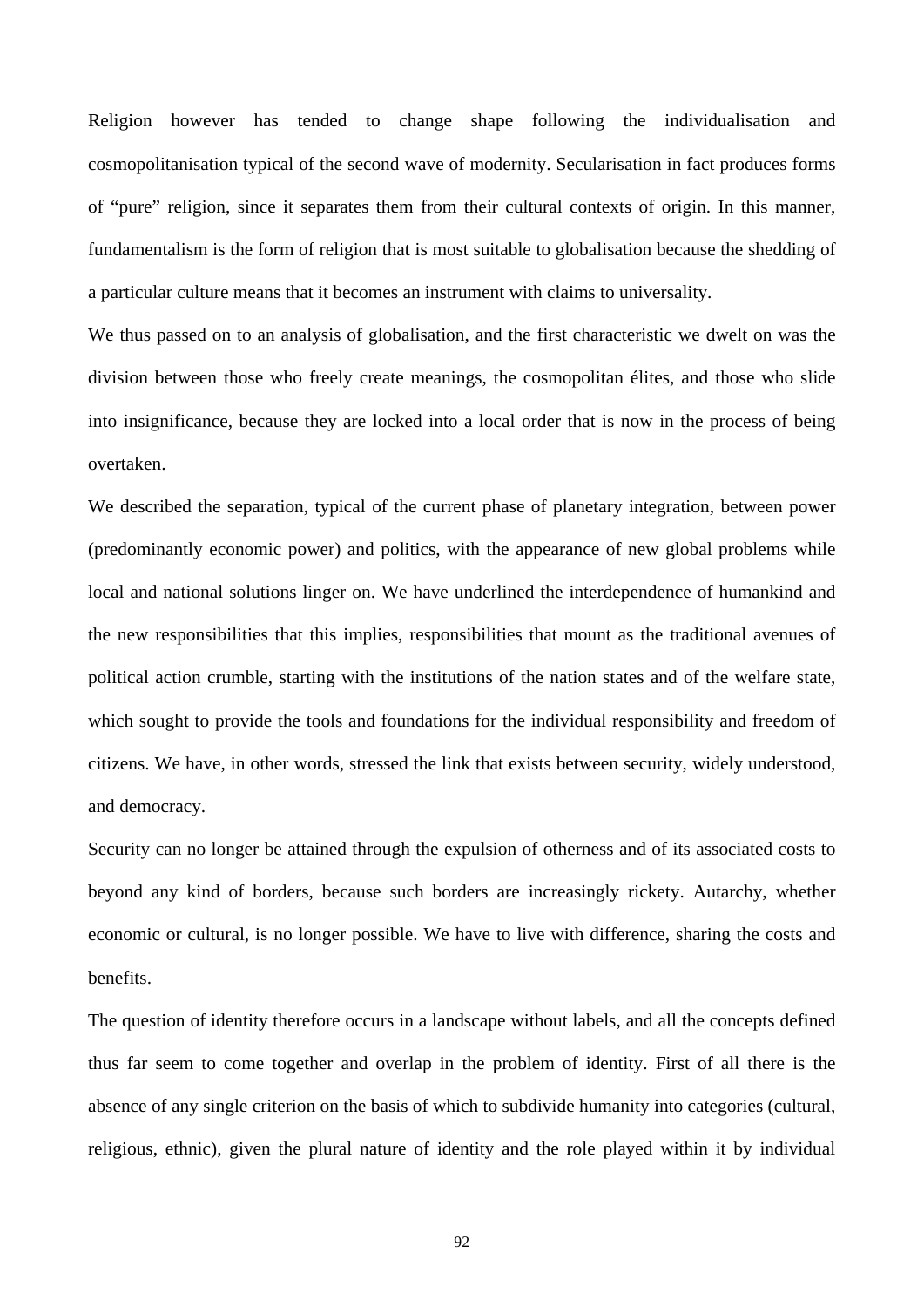choice, although choice is sometimes blocked by others. Choices and plurality conflict with that destiny which deterministic theories of natural communities, for example, wish to foist upon us. The assertion of identity has become a task which not everyone possesses the tools to perform; a task which weighs on the individual, who is constantly threatened with the spectre of exclusion, and which separates those that have a very full identity from those who have none. Indeed, globalisation poses problems that the recourse to local identities only exacerbates.

Redefining categories and problems.

After this summary of our argument to this point, the moment has come to draw some at least preliminary conclusions. On the one hand we must in effect redefine some concepts in the light of what we have discovered; and on the other, on the basis of these redefinitions, we must move on to consider the real problems that make up the sickness of which we have studied the symptoms – Islamic fundamentalism and terrorism.

We approached these symptoms initially by seeking in Islam the causal factor, i.e. we had recourse to culturally based theories. But we have discovered that this approach is not able to restore the proper complexity to the phenomena investigated. Recourse to a sole-factor explanation is in other words destined to fail when it seeks to provide an adequate means of understanding human problems. Moreover, theories that resort to concepts of culture, religion, ethnicity, etc. as sole explanation of, and therefore also as sole solution to, the problems set out above (but also to numerous others), simply do not describe reality as it exists, because they are structured around concepts that are fallacious, if not wilfully obfuscatory. They end up accentuating the problem that they pretend to solve, and confuse the question that has to be explained with the explanation that is offered.

A concept such as culture, for example, is interpreted in a totalising and essentialist sense, while it should be understood with all its internal complexity restored to it, and in the way it interacts with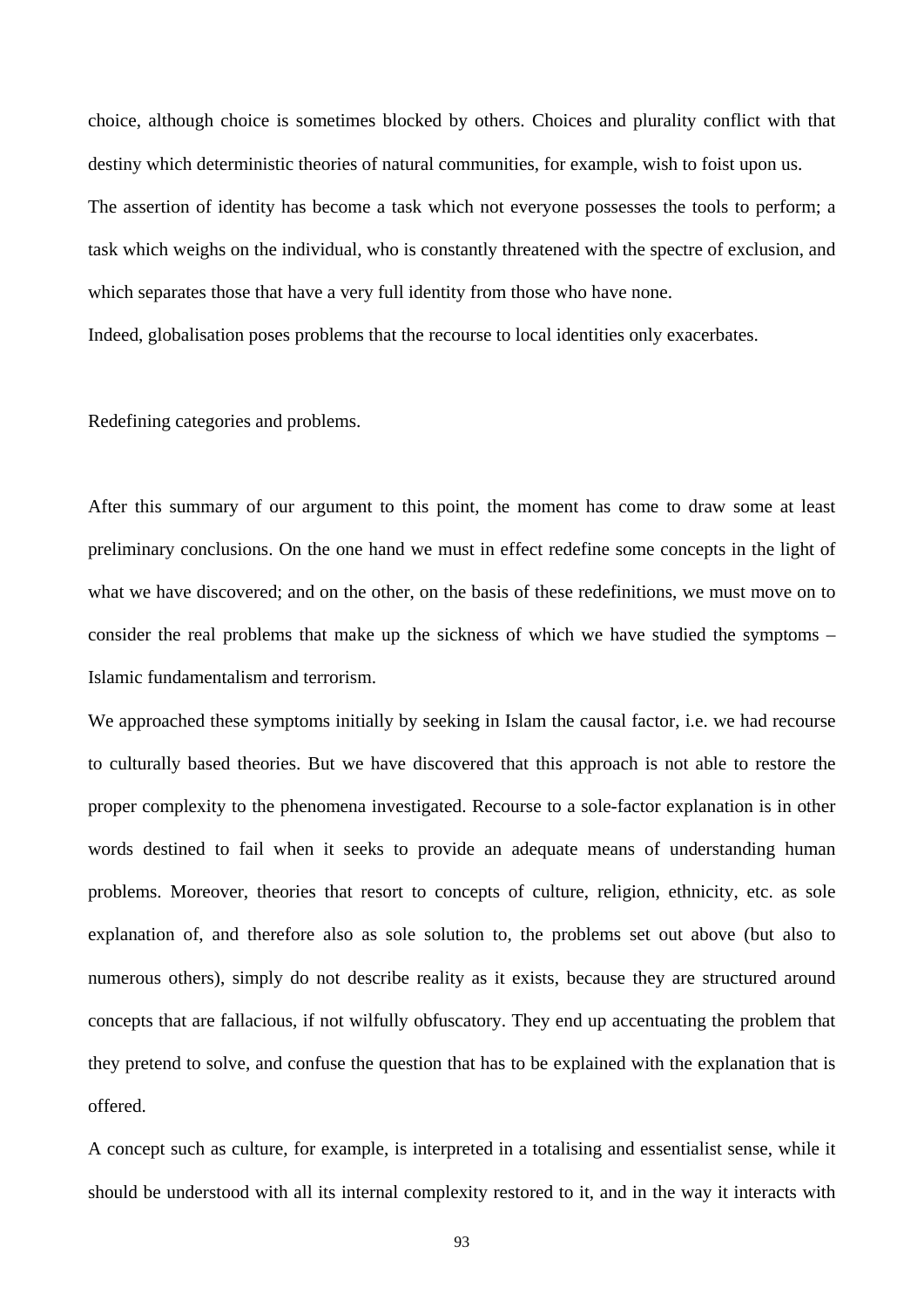the other dimensions in which individuals are involved. No field is autonomous, and no variable is independent, all are continuously held in a reciprocal tension, and each one in turn encapsulates the tensions of the infinite number of sub-fields that compose it.

We must therefore redefine concepts such as those of *belonging*, *authenticity*, *culture*, *identity*, *local*, *foreign*, *integration*, etc. in the light of what has been said, and above all because of the changed horizon in which these concepts occur: globalisation and its main consequence, the uprooting of the fixed horizons of meaning and their continuous mixing and blending together. This imposes the obligation to choose, interpret, reject, deconstruct.

Globalisation and late modernity therefore have brushed aside that "veil of ignorance" that could make the culture or the religion or the national identity within which one happened to be born appear to be something completely natural. If already in the past these instituted categories were evidently the work of mankind, human constructs, it has now become impossible to hide their artificiality. We are no longer automatically set on a pre-arranged path, we no longer have a fixed destiny. Rather, we must construct it, or else suffer it on the basis of choices made by others. In a certain sense the "imaginary institution" of society, to use a concept dear to Cornelius Castoriadis, is now made explicit.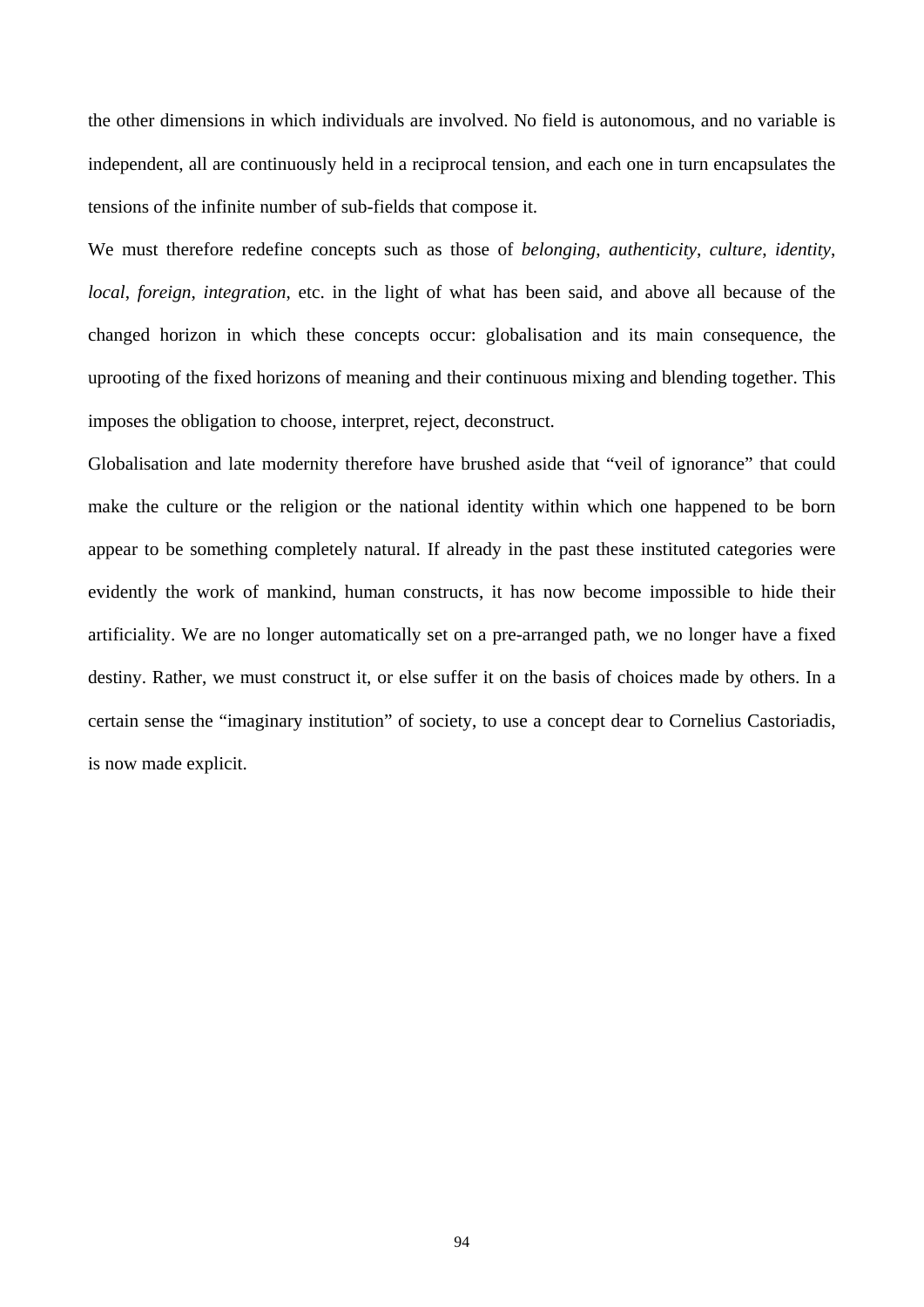Culture therefore does not exist as an entity in and of itself, nor has it ever existed as such. It is an abstract, totalising concept, which hides the impure movement of history. Above all, there is not much sense in speaking of culture as something different from the way in which each individual appropriates it on the basis of the specific conditions in which s/he finds him or herself, or as something distinct, we might add, from genetic, climatic, economic and all the other conditions. If we wanted to be really pedantic, we could say that there are as many cultures as there are individuals. This has always been so, but it is even more certain in the age of individualisation, in which the individual reappropriation of collective identities is no longer just a possibility, but a duty. Implicitly or explicitly, while cultures and all collective identities are not meaningful totalities, there does at least exist the act of an individual ratification.

Not only this, but besides falsifying the reality that they seek to explain, theories such as those examined (communitarism, fundamentalism, nationalism, multiculturalism, etc.) end up mistaking a privileged normative option for an empirical fact: they assign priority to the collective dimension over the members of these same collectivities. In this perspective, people are seen as functions of the institutions to which they are assimilated, with the danger that this entails for the individual. Susan Moller Okin challenges this approach when she asks, à propos of the relation between

multiculturalism and women's rights:

<span id="page-98-1"></span> $\overline{a}$ 

"*Cosa fare quando le istanze delle culture o delle religioni delle minoranze collidono con la norma dell'eguaglianza di genere che, almeno formalmente, è promossa dagli stati liberali ( per quanto essi continuino a violarla in pratica*)?"[75](#page-98-0)

The notions of belonging and authenticity, but also of recognition, are suspect therefore, because they all presuppose what instead needs to be demonstrated<sup>[76](#page-98-1)</sup>. Let us approach this aspect through the words of Seyla Benhabib:

<span id="page-98-0"></span><sup>75</sup> S.M.Okin, Diritti delle donne e multiculturalismo, RaffaeleCortinaEditore, Milano 2007, p. 3.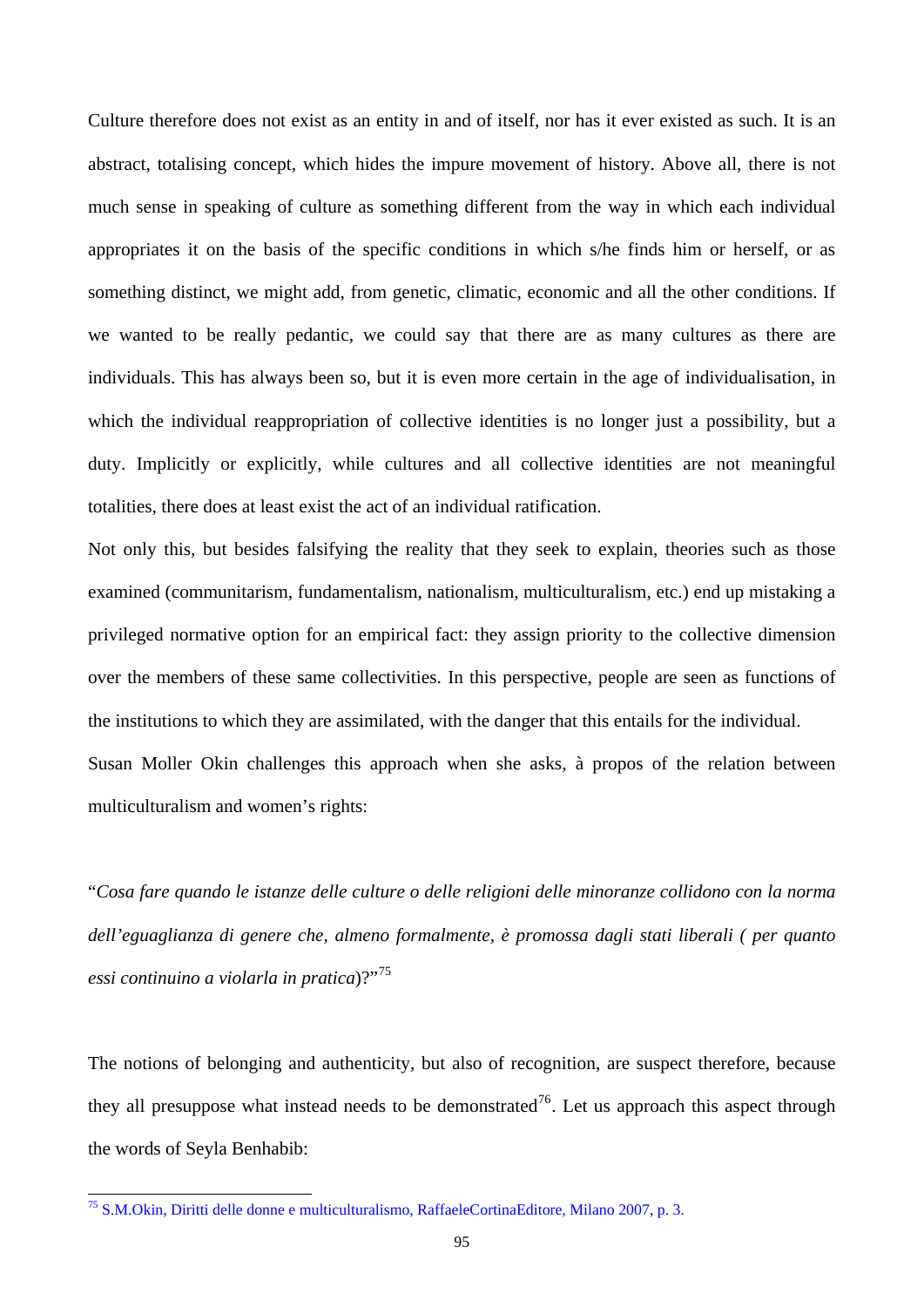"*Per quale ragione la ricerca individuale di autenticità, di espressione della propria peculiare identità dovrebbe assumere la forma di una ricerca della collettiva espressione di sé? (…) Perché la ricerca da parte dell'individuo di una identità autentica dovrebbe essere subordinata alle lotte di una collettività, se non si dispone di una classificazione ontologica o gerarchica dei gruppi cui l'individuo appartiene, sulla base della quale possa dirsi che un gruppo rappresenta meglio degli altri un'espressione più autentica dell'individualità del singolo? Si tratta senza dubbio di una conclusione illiberale, la quale subordina la ricerca individuale di identità autentica all'autoaffermazione di gruppi particolari. (…) è tanto sbagliato teoricamente quanto politicamente pericoloso (…). L'errore teorico discende dall'omologia tra rivendicazioni individuali e rivendicazioni collettive. (…) Sotto l'aspetto politico, una mossa siffatta risulta pericolosa in quanto subordina l'autonomia morale ai movimenti di identità collettiva."[77](#page-99-0)*

To this we should add some further considerations. In fact, one might object that the value of the moral autonomy of individuals is valid only within a specific cultural traditions, that of western liberalism, and that therefore such autonomy no longer has value if viewed from a different perspective (over and above any arbitrary divisions of the world into civilisations, cultures and so on). Yet we have seen with fundamentalism that even the denial of any value accorded to individual autonomy is itself an expression of individual autonomy in its search for identity. Individual autonomy that denies itself, hides, transfers responsibility outside itself. To use the terminology of Castoriadis, societies in which the members defer to some extra-social authority are *heteronomous*. One might use the logic of Pascal's famous wager on the existence of God. Let us suppose that there is no criterion of truthfulness that tells us whether the individual is truly something different and autonomous when measured against collective entities (however they are understood). To

 $\overline{\phantom{a}}$ 

<span id="page-99-0"></span><sup>&</sup>lt;sup>76</sup> "dal principio generale secondo cui ogni identità umana si costituisce per via linguistica non può discendere alcun argomento circa quali reti di interlocuzione dovrebbero essere normativamente privilegiate, e in quali circostanze e da chi.". in: S.Benhabib, La rivendicazione dell'identità culturale, Il Mulino, Bologna 2005, p. 85.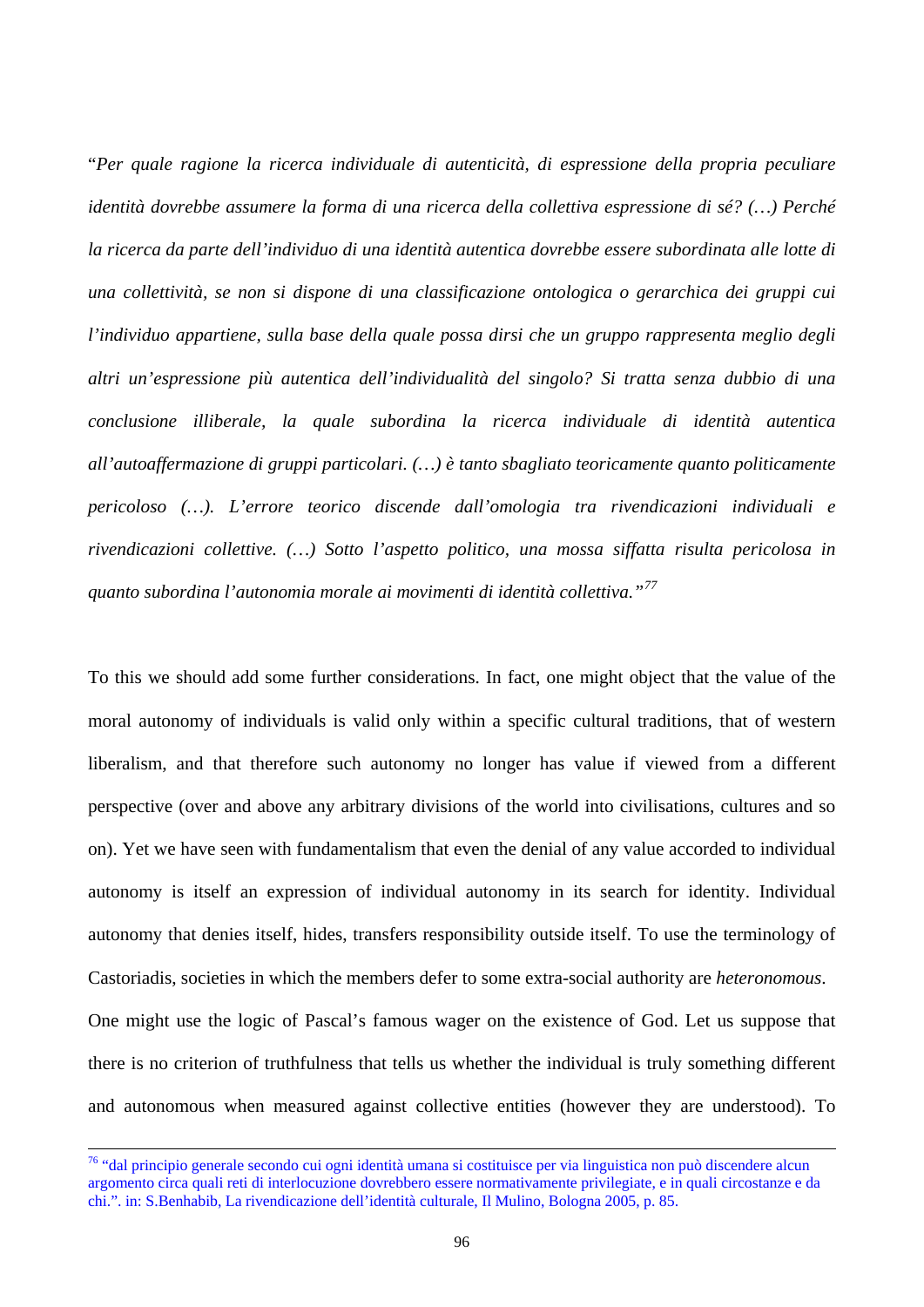decide whether to assign priority to the individual or to the group, Pascal's wager comes into play, where the individual corresponds to Pascal's infinite. If we do not wager on the individual and then individual autonomy is shown to be true, we lose. The individual will have been sacrificed. Nought multiplied by infinity equals zero. But if there exists just one chance that the individual comes first, we also have just one limited freedom of manoeuvre, so we have to stake everything on that. One times infinity equals infinity.

Returning to our argument, culturalist theories make authenticity coincide with something preceding the individual, with what he or she receives as an inheritance from the past - a view which incidentally betrays a (mistaken) uniform and essentialist definition of that past. What about artists then? Should we say that an artist's life and identity are not authentic, because he or she refashions styles to which they are supposed to conform uncritically in order to be themselves? On the contrary, is not this refashioning precisely the most authentic expression of that person's individuality? Is it not precisely in the disjunction between the standard handed down by tradition and the singularity of the individual artist that something unrepeatable, unique and *authentic* is created?

This holds good for every form of change, innovation, diversity. Let's think of the terrible consequences imposed in the past, and still today in many places on Earth, on anyone who behaves outside the socially fixed parameters: witches, or homosexuals for example. We think of those labelled as mad, and all those "infamous men" whose story was told by Foucault. The Inquisition operated along exactly the same lines. Freedom, besides being a good *per se*, is also the only possible proof of the authenticity of a choice. Only a genuine possibility of going elsewhere proves that our remaining is a sign of authenticity. For this reason, any collective identity must offer a real "opt-out" clause, not only to guarantee individual liberty, but also to demonstrate the worth of that collective identity. This is the crucial test. In his "Islam e democrazia", Fatema Mernissi for example writes:

<sup>77</sup> S.Benhabib, La rivendicazione dell'identità culturale, Il Mulino, Bologna 2005, p. 82.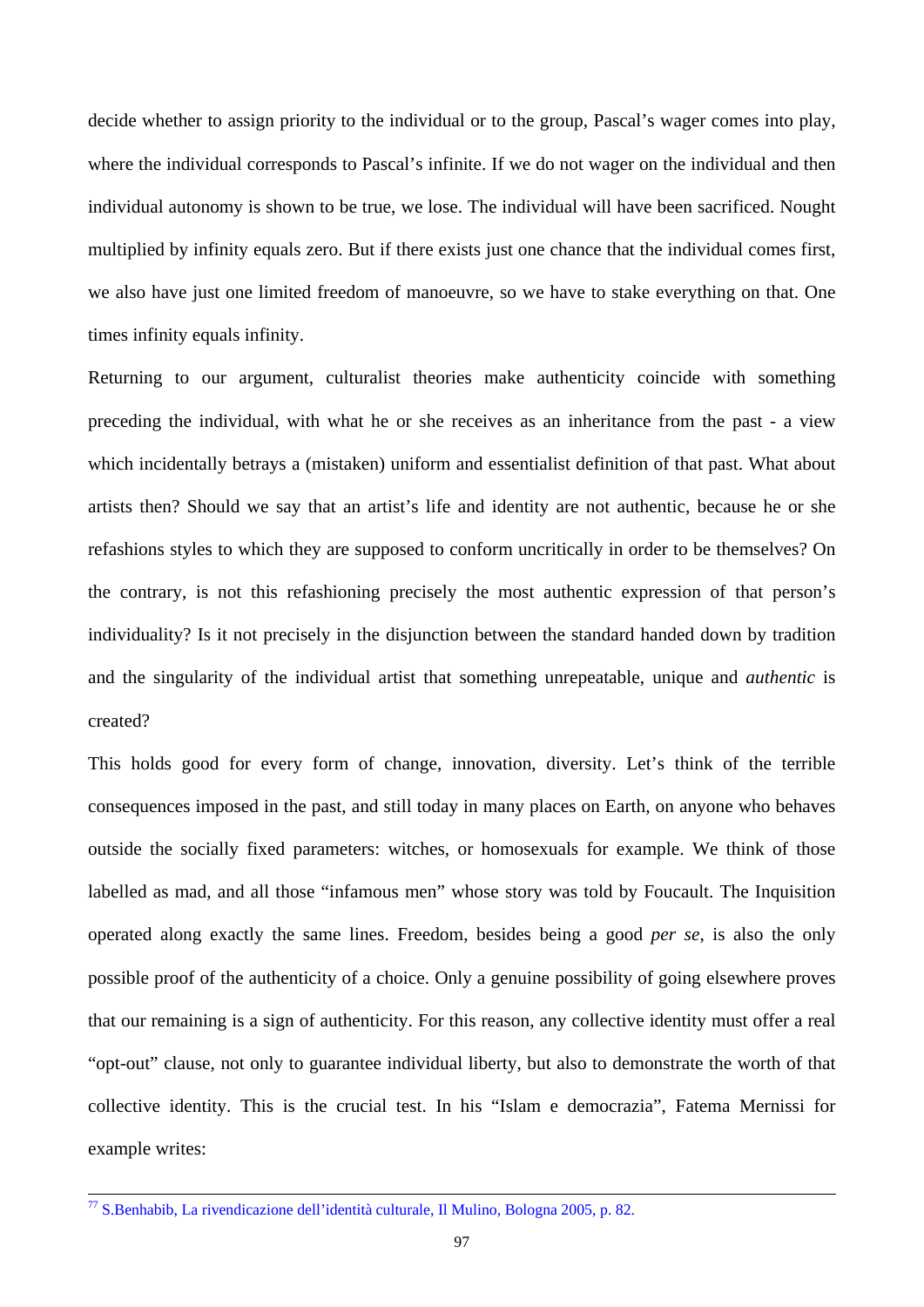" Amiamo l'Islam perché la polizia ce lo ha imposto?"<sup>[78](#page-101-0)</sup>

To this must be added what has been argued above - that the individual today finds him or herself in a condition of having to continuously renegotiate their sense of belonging and identity, and to choose to do so. But not everyone - and, if it depended on the concepts being examined here one might say no-one (except for those that hold to such concepts!) - has the epistemological or material tools for making such choices. This is the new form of social stratification that we have seen separating out a cosmopolitan élite from the rest of humanity that is chained to its origin, and without the right to vote on that origin, or the ability to defend it, if it has to be chosen, against its crumbling under the pressure of globalisation.

It is thus a matter of accompanying the freedom that today is imposed on individuals with the tools that can transform an experience of uprootedness into an opportunity for the authentic construction of selfhood.

We can say that individualism, as a specific theoretical option, now finds itself in an historic situation that tends precisely towards detaching the individual from preceding constrictions and loyalties. Obviously this is true to a different degree according to the different prior political, economic, environmental and other conditions present on the planet. But it is certainly the direction in which we are moving, whether or not we are happy about it, and phenomena such as fundamentalism or terrorism are precisely an expression of this, both as an explicit reaction to this perspective of individual emancipation, interpreted as a crisis, and also implicitly (and this is one of the conclusions of this thesis) as an expression of failure to achieve an equitable distribution of opportunities and the tools of choice - one might speak of "*an autonomy gone wrong*". In the great majority of cases, distribution of this kind is not only not planned for, it is, even worse, not even hoped for.

<span id="page-101-0"></span><sup>&</sup>lt;sup>78</sup> F.Mernissi, Islam e democrazia, paura della modernità, Giunti, Firenze 2002, p. 111.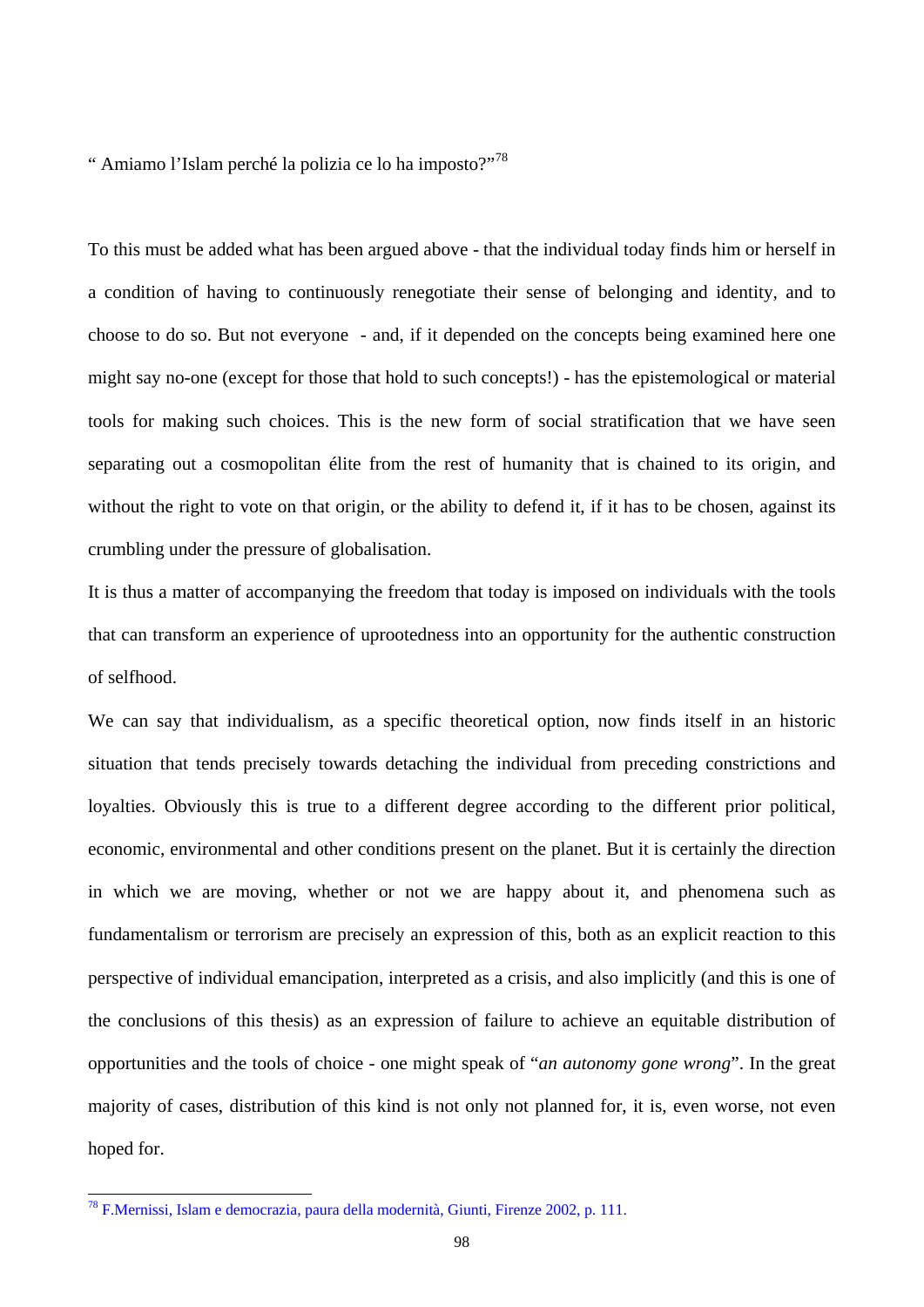If, as has been said, cultures and collective identities in general are not entities endowed with a life of their own, much less is this the case in our global epoch; we should instead pay attention, as stated à propos of fundamentalism, to those *narratives*, true or false, around which a consensus is formed.

In his "La pensabilità del mondo", Maffettone writes:

"Solo alcune narrative dell'identità rispondono a plausibili processi di identificazione, il cui successo dipende a sua volta dalla storia dei rapporti tra soggetti in determinati contesti."<sup>[79](#page-102-0)</sup>

And further on:

 $\overline{\phantom{a}}$ 

"Sarà pure vero che le narrative identitarie sono spesso costruzioni sociali, resoconti fittizi, insomma strumenti creati *ad hoc* per mantenere situazioni di conflitto, a loro volta originate da cause diverse, per esempio nate per ragioni economiche o etico-politiche. Ma, bisogna riconoscerlo, non tutte le narrative identitarie attecchiscono allo stesso modo: alcune semplicemente falliscono o comunque influenzano poco o niente gli eventi. Altre, (…), prosperano e hanno effetti forti e duraturi."[80](#page-102-1)

This is the reason why we should in a certain sense establish "rules of the game" that would exclude narratives that may lead to violent or ethically unsatisfactory outcomes. These rules should guide the production of narratives, a sort of *genealogy in reverse*, that is not the wilful construction of certain kinds of narrative, but the creation of a context, a sort of "procedure" which, while not determining the content of the narratives would avert the worst outcomes. We shall see in the following chapters whether such a thing is possible.

<span id="page-102-1"></span><span id="page-102-0"></span><sup>&</sup>lt;sup>79</sup> S.Maffettone, La pensabilità del mondo, filosofia e governanza globale, Il Saggiatore, Milano 2006, p. 95.<br><sup>80</sup> Ibidem, p.107.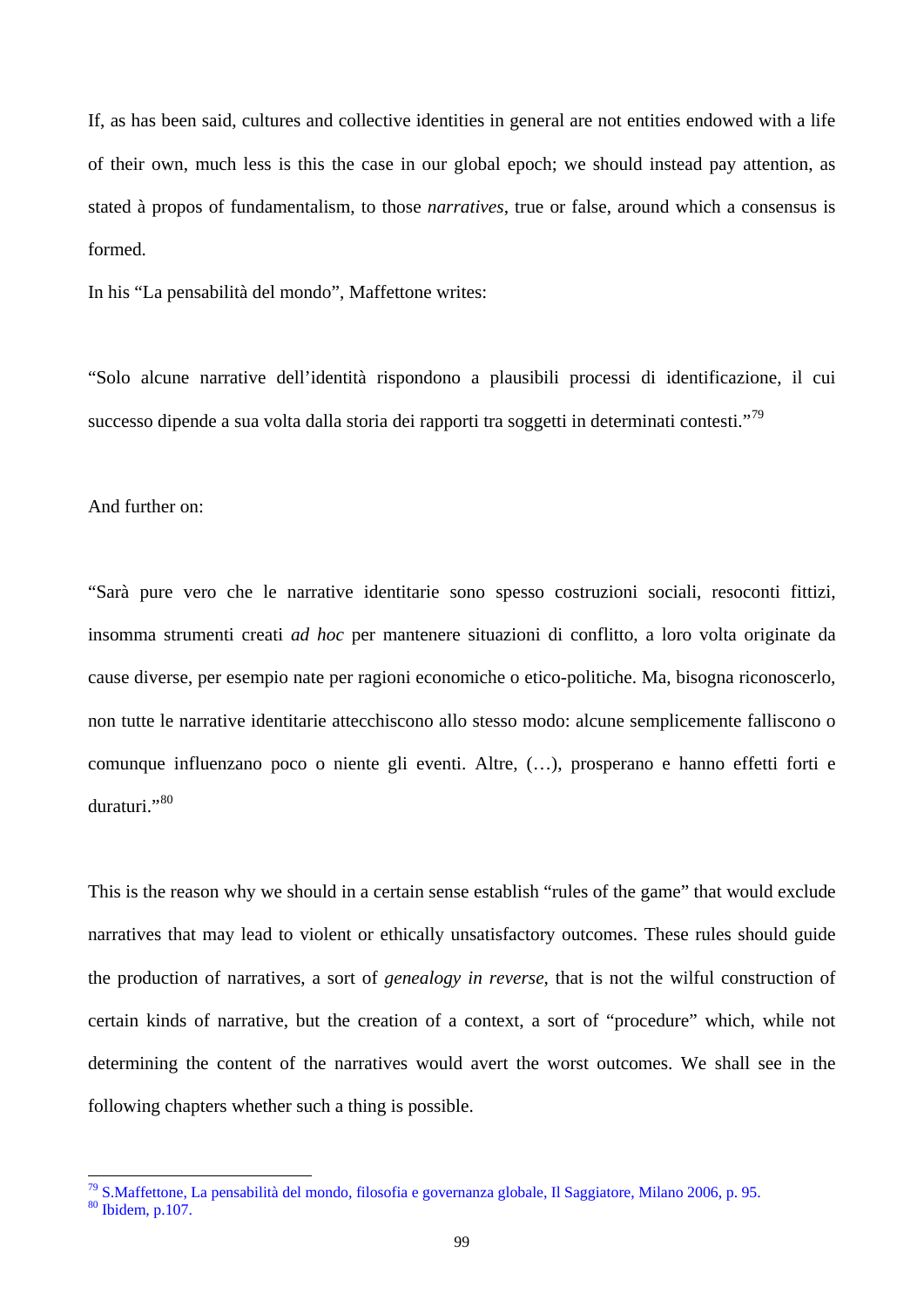But, as we have said, we should also examine the narratives, of which Maffettone writes, as if they were symptoms, in order to trace them back to the sickness of which they are the expression, to the historically determined political and social context from which they have issued, and then to seek to act upon that context. That is what we are trying to demonstrate in relation to Islamic fundamentalism and terrorism, also through our "indifference" to any search for an authentic Islam[81](#page-103-0). As Mernissi writes:

"*Se l'obiettivo è puntato sulla violenza del fondamentalista, la strategia consiste nell'abbatterlo. Se, però, l'obiettivo è sulla sua angoscia, sulla sua paura di essere dimenticato nel grande banchetto della conoscenza, che è una delle promesse più attraenti della modernità, allora la soluzione è lasciarlo partecipare al banchetto*."[82](#page-103-1)

So too, in line with our argument, we note Georges Corm writing in "La question religieuse au XXI siècle" as follows:

"*A-t-on jamais prêté attention, au temps de la lutte contre le terrorisme d'extrême gauche, à l'importance des textes invoquant la légitimité du marxisme que produisaient ces mouvements? Alors, pourquoi aujourd'hui faut-il prendre tellement au sérieux les textes ornés de versets coraniques dont se parent les terroristes qui se placent sous une bannière islamique? Ce n'est pas l'analyse du lexique idéologique religieux qui est importante dans la lutte contre la violence terroriste, mais celle du malaise sociale et politique qu'elle exprime*."[83](#page-103-2)

 $\overline{\phantom{a}}$ 

<span id="page-103-1"></span><span id="page-103-0"></span><sup>82</sup> F.Mernissi, Islam e democrazia, paura della modernità, Giunti, Firenze 2002, p. 112.

<span id="page-103-2"></span><sup>83</sup> G.Corm, La question religieuse au XXI siècle, La Découverte, Paris 2006, p. 196.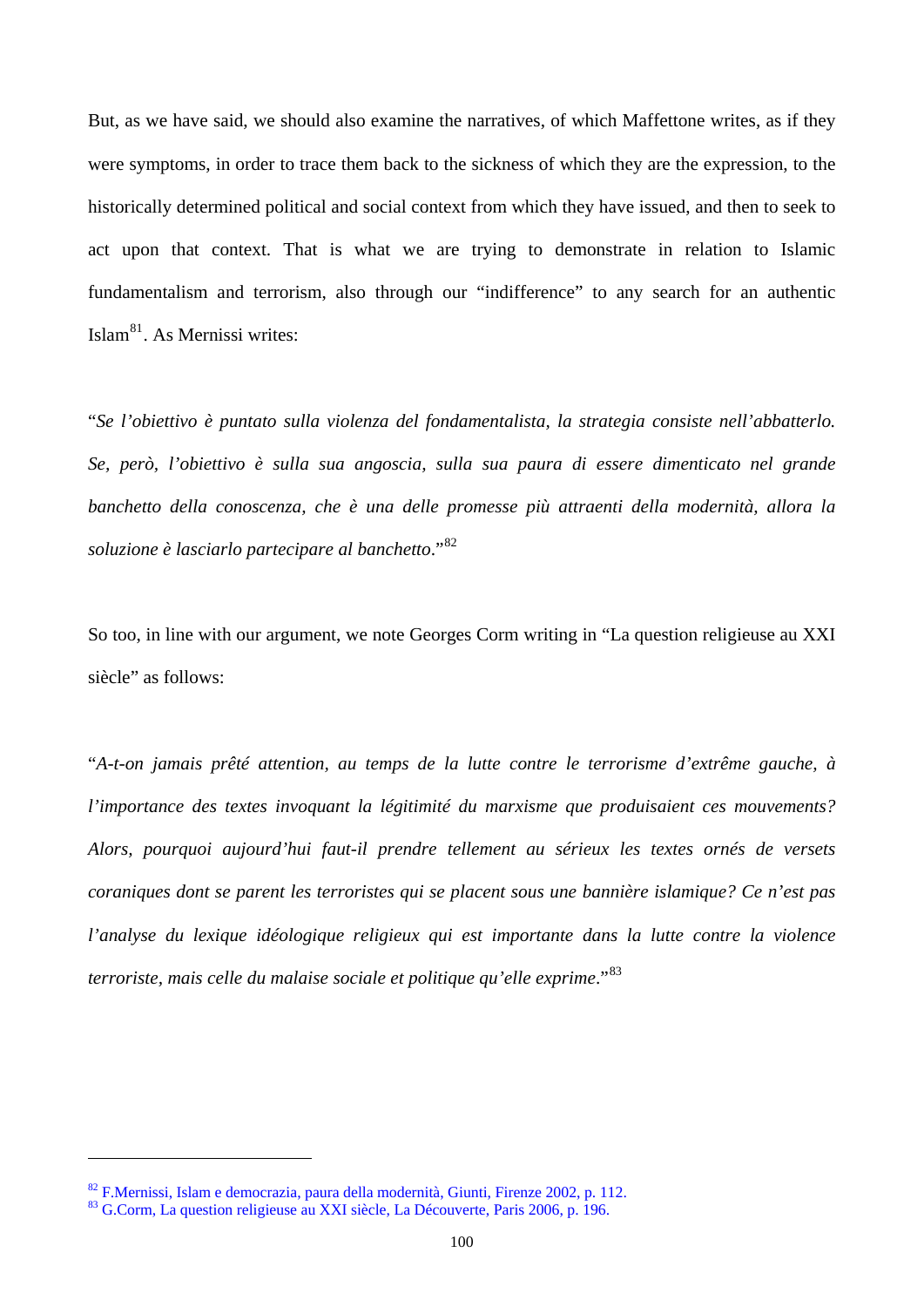It is precisely by commencing from an examination of the narratives of Islamic fundamentalism and terrorism that we were able to uncover a series of political-historical and theoretical problems, and we are now trying to redefine some of the categories encountered along the way.

One of these relates to nations and more precisely their borders or frontiers. I shall tackle this problem taking as my point of departure the essay by Thomas Nagel with the title: "È possibile una giustizia globale?".

Nagel argues that a *political* conception of justice (in the "non-comprehensive" sense of John Rawls) is made possible by state sovereignty, because this implies an institutional relationship between citizens. If however the state is no longer based on nationhood (that is on a cultural identity, on an "imaginary" community to use Castoriadis's word), or on a specific comprehensive doctrine, whether metaphysical, religious or philosophical, how can one determine the borders that delimit the institutional bond which imposes a duty of obedience to justice? Is it simply a question of "what works", a merely "technical" problem so to speak of the range of operation of a particular sovereignty? Or is there here a coercive vision of the institutions? Even in this case, the border would appear to be a purely external limit to a particular dominion. It is no accident that Nagel cites **Hobbes** 

What I wish to say is that once the *cultural* justification of nationhood has collapsed, historically and philosophically, the very idea of frontiers appears problematic. Either these are the expression of some dominion or else they have no justification as currently understood. We shall examine these ideas more closely in the final part of the present thesis.

Let it suffice at this point to venture a generalisation: if up to now asymmetries of power and resources have been hidden behind the veil of cultural, national ethnic or religious allegiances, then today it is not the enlargement of justice that has to be justified against such "local" manifestations, but the burden of justification is now reversed. If earlier one might consider divisions between countries or discrimination between ethnicities or suchlike matters to be entirely natural, this is no longer possible in our world. Given the equality between human beings, it is up to those who want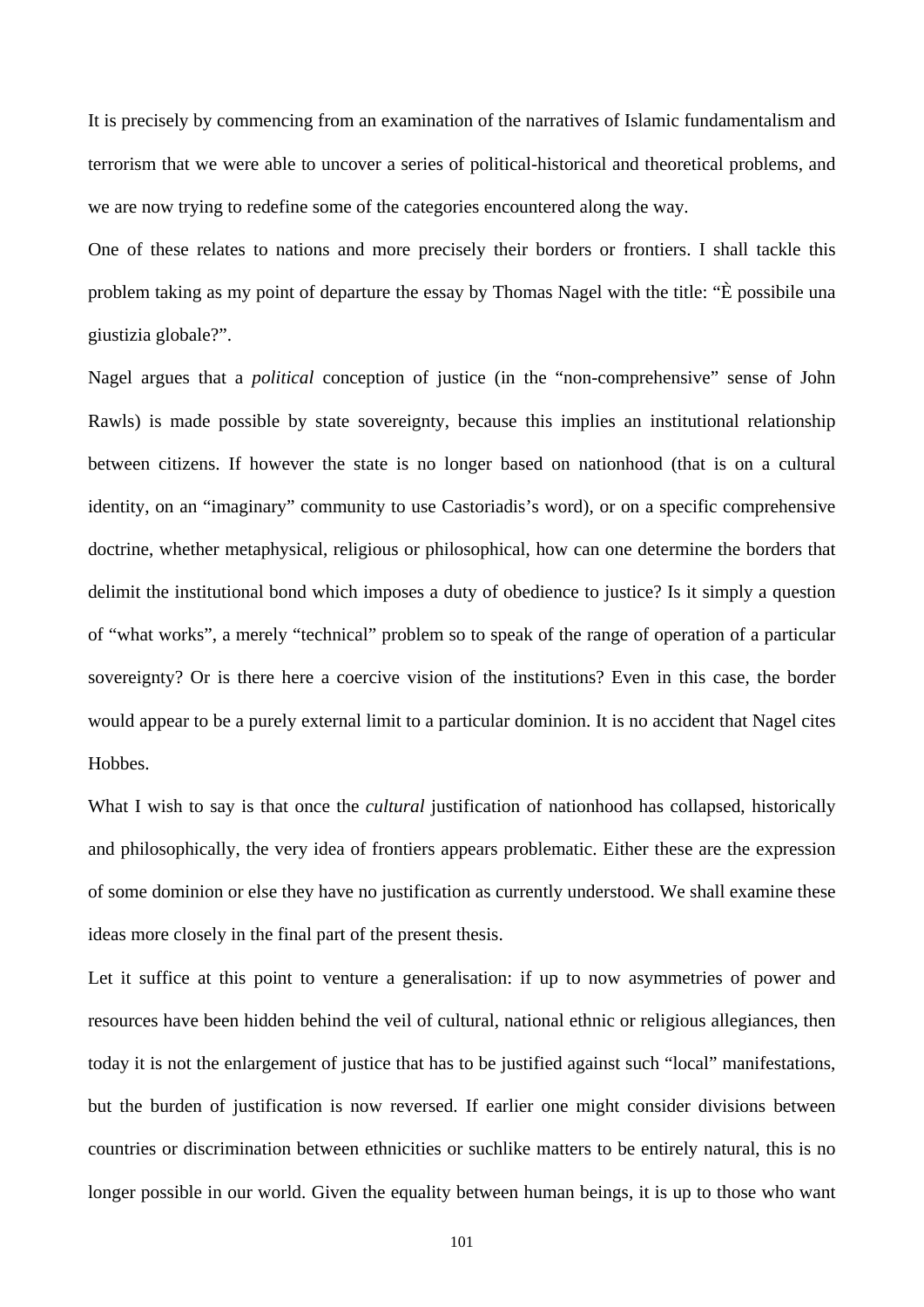to restrict universality to explain and justify any form of discrimination. This aspect too will be examined more closely later, but two questions immediately arise from this generalisation: what does *local* mean in today's world? - and hence also, what meaning can we ascribe to the word *foreign*? (at least from an anthropological point of view). Are we not perhaps all foreigners today? We can turn round the famous question posed by Amartya Sen "Equality of what?" into its opposite, "*Diversity of What?*"; for in a world of diversity what does that diversity consist of? What is the statute of diversity?

If, as we have argued, the veil has fallen that made some institutions appear as natural rather than artificially created - institutions that separated the local from the global, the foreign from the native - then the "imaginary institution" of human society (to use Castoriadis's terminology), which has always existed even though concealed, must today become explicit. And if democratic politics, as defined by Castoriadis, lies in the questioning of established institutions, then we can say, as hinted above, that current history offers us the possibility of inaugurating a new epoch, a democratic epoch.

Politics must rise to this immense opportunity, and I shall seek to show that liberal political philosophy is the one best fitted to inspire this task, despite the criticisms that many make against it on the basis of the resurgence of cultural and religious identities everywhere in the world. But this resurgence does not demonstrate that liberalism is not pertinent in today's world, on the contrary it only confirms the absolute urgency of this approach, as the anthropologist Clifford Geertz proclaims:

*"Lo sviluppo di un liberalismo capace di coraggio e competenze sufficienti per affrontare un mondo di differenze non solo è possibile, ma altresì urgentemente necessario (…)."[84](#page-105-0)*

<span id="page-105-0"></span><sup>&</sup>lt;sup>84</sup> C.Geertz, Mondo globale, mondi locali, cultura e politica alla fine del ventesimo secolo, Il Mulino,Bologna1999,p.73.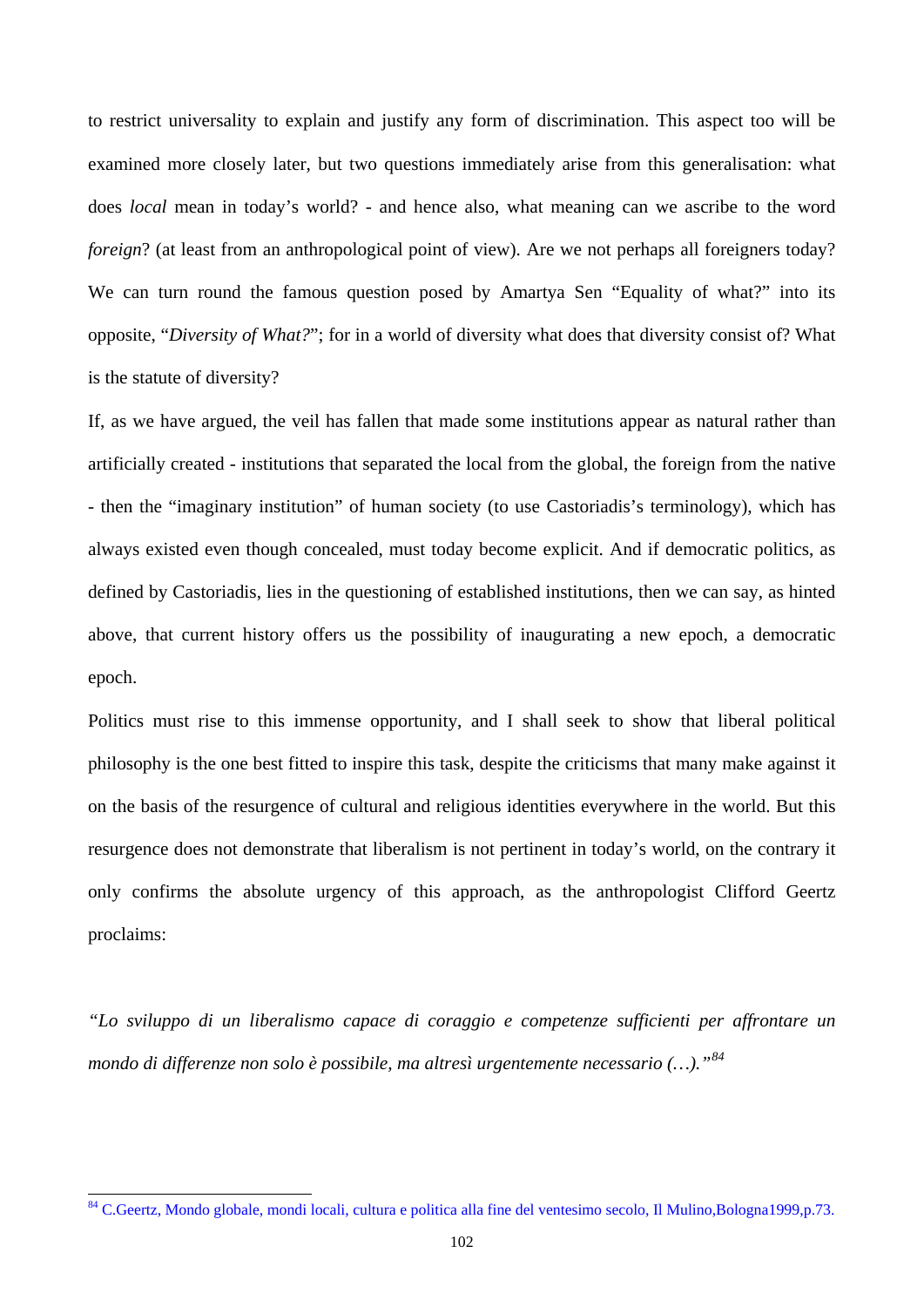We therefore need a type of politics that avails itself of the appropriate categories that are necessary, both historically and normatively; a type of politics that, among other things, restores to individuals their identity in all its complexity, recognising that identity is the result of a multiplicity of factors, not least of which is individual choice.

This new style of politics must pose the problem of *integration*, no longer limited to the integration of traditional migrants, but directed at global integration, because we are all dislocated foreigners, in search of belonging and meaning. This integration must lay the foundations of a new equality, all the more so since we have traced in fundamentalism and terrorism the unmistakeable signs of failed equality and failed integration.

One of the claims of this thesis is that, as in the case of the French *banlieus* in revolt, the subtext of terrorism and the flaring up of particular local identities is not "less integration, less citizenship", but quite the opposite - *more* integration, *more* citizenship; except that this time integration and citizenship for everyone should be taken seriously.

Todorov in "La paura dei barbari" notes that:

 $\overline{a}$ 

"'La cultura, scrive Bronislaw Malinowski, è '*un vasto apparato (…) che permette all'uomo di affrontare i problemi concreti e puntuali che gli si pongono*.' " [85](#page-106-0)

At the basis of a global culture therefore there must be a new concept of citizenship, a sort of "metaidentity", that which is proposed in this thesis: the *Sustainable Identity*.

<span id="page-106-0"></span><sup>&</sup>lt;sup>85</sup> T.Todorov, La paura dei barbari, oltre lo scontro di civiltà, Garzanti, Milano 2009, p. 42.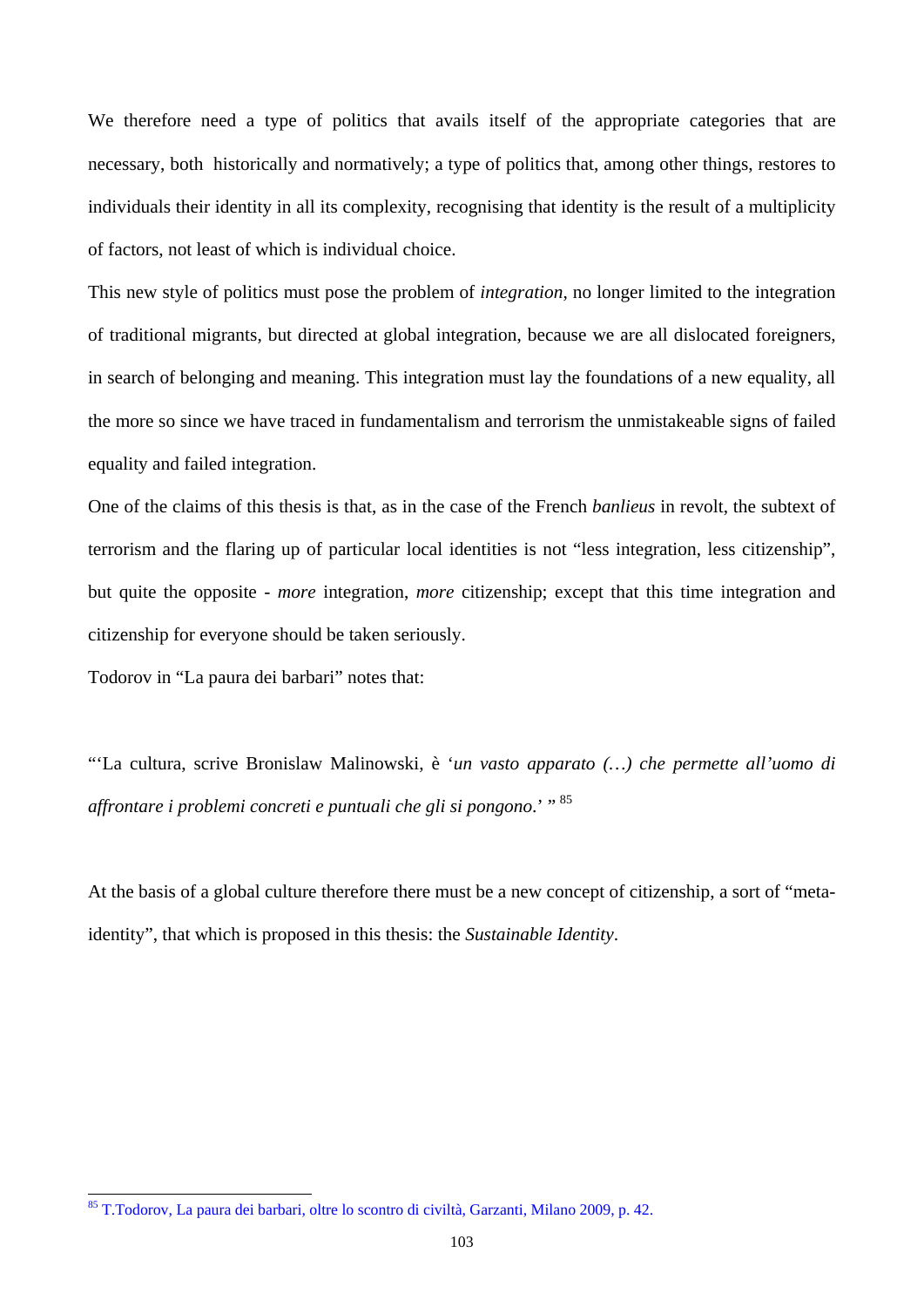## 3. Diagnostics

## a. Freedom and responsibility.

As examined so far, at the time of globalization individuals are forced to be free. Now, I wish to briefly analyze this condition of freedom because, on the contrary, it appears that in the world it occurs an advance towards new constraints, new inability to communicate with others, perhaps willingly adopted, as it is the case of fundamentalism and tightening of identity, in addition to new violence.

Therefore, there would appear to be a problematic relationship between men and new freedom available to them. This is the very point I wish to analyze starting from the famous parable of "the Grand Inquisitor" by Fedor Dostoevskij.

In the fifth book of the second part of the Karamazov Brothers, the great Russian writer precisely describes this ambivalent and problematic relationship between men and freedom. The parable takes place in Seville, Spain, at the time of the Inquisition. The whole city is gathered to be present at the stake of some heretics, when suddenly Jesus, arisen from the dead and back on earth, comes into sight among the crowd. The crowd recognizes him immediately and comes near as he passes. The crowd cheered him and asked for miracles. And, all miracles were performed. "The Grand Inquisitor" views the whole event, loses his temper and commands the guards to arrest Jesus. The guards take him to the Holy Court prisons and lock him in. During the night the Grand Inquisitor pays the special prisoner a visit and starts his famous soliloquy.

The prelate blamed Jesus for having offered men freedom and virtue which they are not able to take. Men are willing to become slaves as long as they can have the "earthly bread" giving up the "heavenly bread".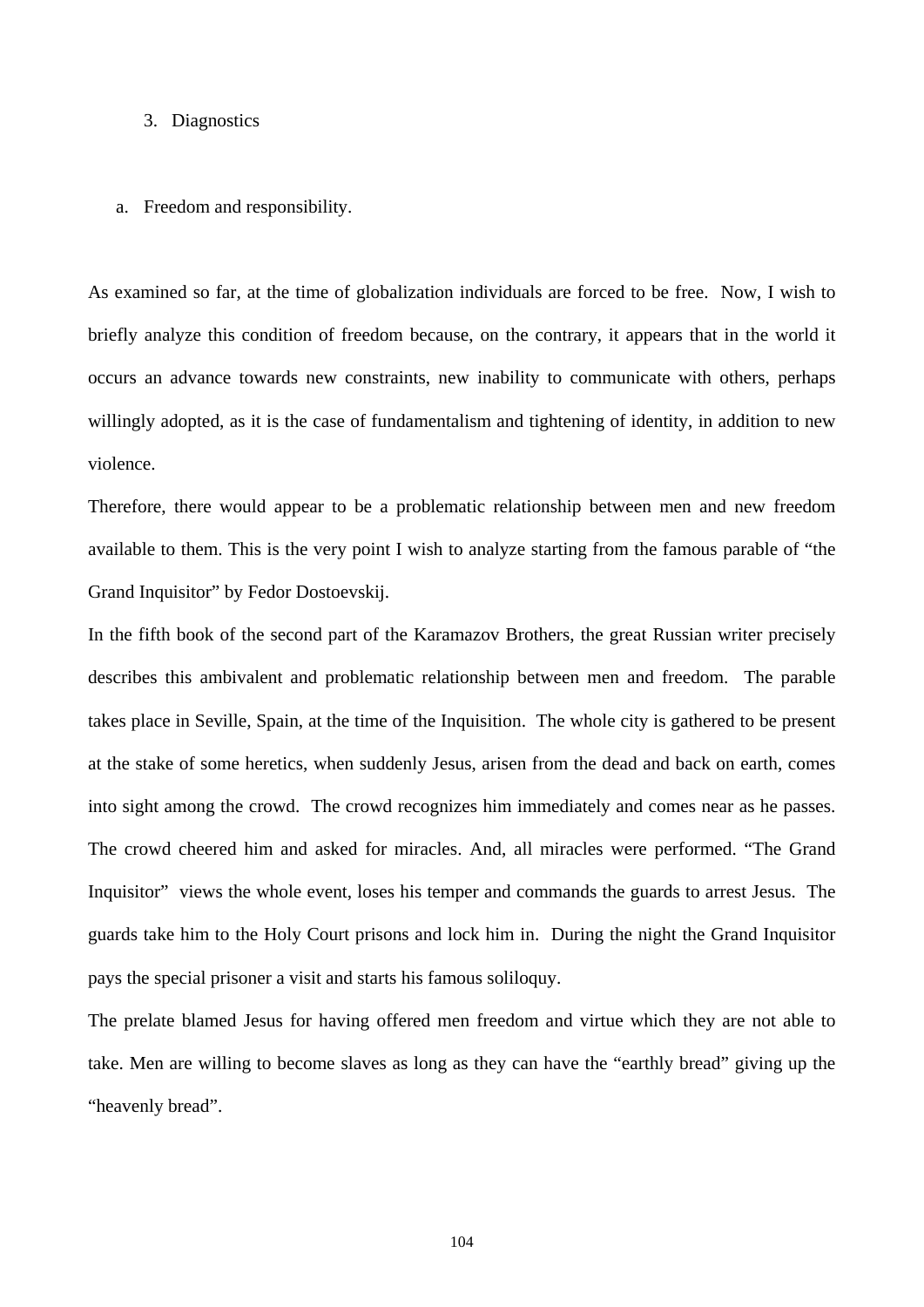"*Non c'è nulla di più ammaliante per l'uomo che la libertà della propria coscienza: ma non c'è nulla, del pari, di più tormentoso*."[86](#page-108-0)

In this way Dostoevskij signifies the full anxiety in human minds caused by the action of making a choice, and the will, for the most part of them, to get rid of such freedom as soon as possible, and look for someone to whom they can delegate their own freedom. To look for an institution to whom they can delegate it, i.e. the Church.

The Grand Inquisitor maintains that having Jesus refused bread in the desert, in the name of an absolute freedom, Jesus himself denied:

"quella universale e perpetua angoscia umana, sia d'ogni uomo in particolare sia dell'umanità nel suo complesso, che si esprime nella domanda: - A chi genufletterci?- Non c'è preoccupazione più assillante e tormentosa per l'uomo, non appena rimanga libero, che quella di cercarsi al più presto qualcuno innanzi al quale genuflettersi. Ma l'uomo pretende di genuflettersi dinanzi a ciò ch'è ormai indiscutibile, talmente indiscutibile che innanzi ad esso tutti gli uomini in coro acconsentano a genuflettersi. Giacché la preoccupazione di queste misere creature non consiste solo nel cercar qualche cosa di fronte alla quale io o chiunque altro possiamo genufletterci, ma nel cercare una cosa tale, che anche tutti gli altri credano in essa (…) Per bisogno di questa generale genuflessione gli uomini si sono massacrati l'un l'altro a colpi di spada."[87](#page-108-1)

This appears to be an exact description of the fundamentalist phenomenon and of a more generic reaction to freedom caused by globalization. The matter, though, is complicated. Here, in fact, freedom is described as a extremely difficult condition to be supported and as a condition which can be accepted only when specific conditions are granted. The famous Dostoevskij's "earthly bread".

<span id="page-108-0"></span><sup>&</sup>lt;sup>86</sup> Fedor Dostoevskij; I fratelli Karamazov, Einaudi, Torino 1979, p.340.

<span id="page-108-1"></span><sup>87</sup> ibidem, p. 339.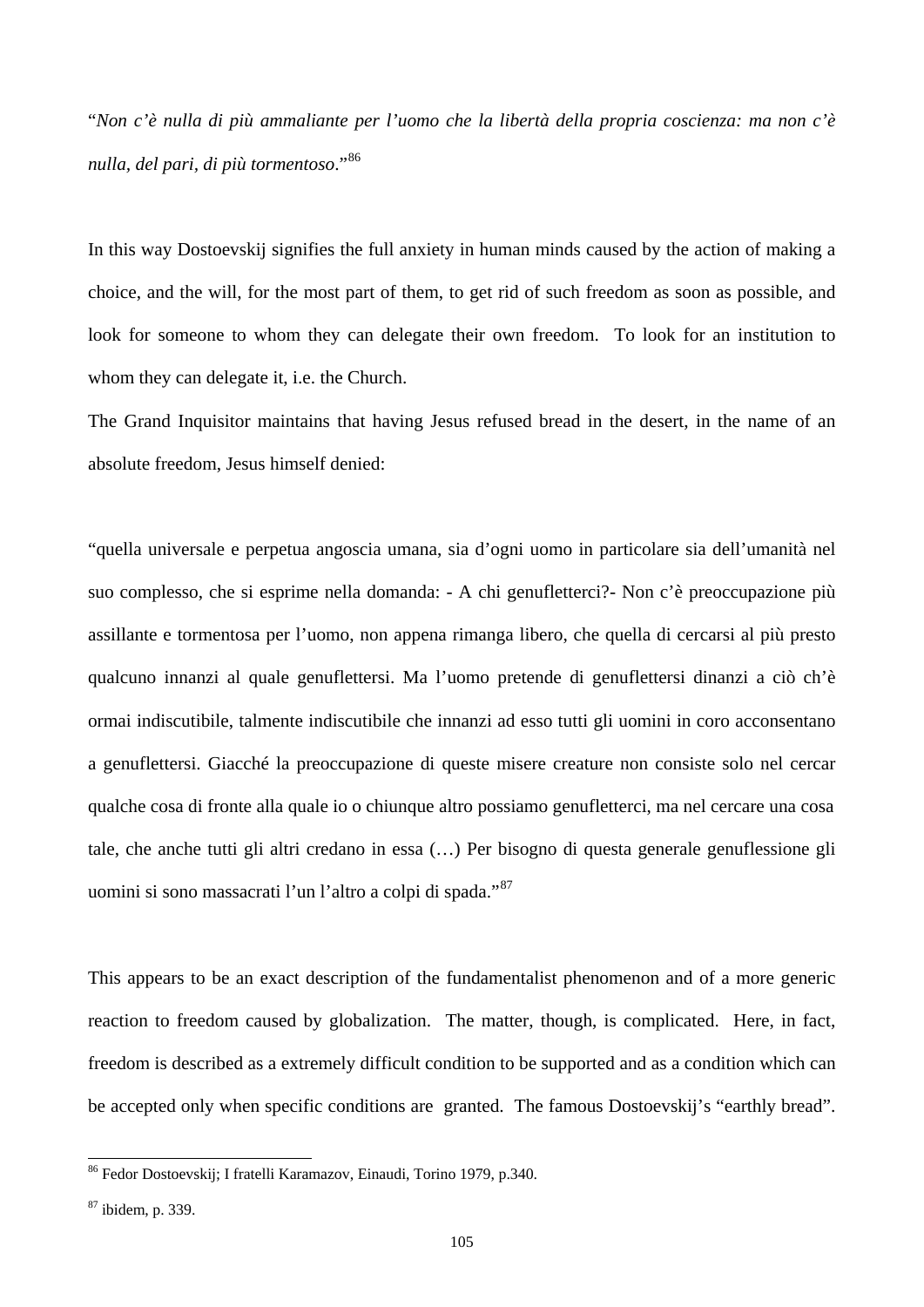In this way, the before said problem of the context in which the individual has to face his own liberty is to be emphasized . In other words, the problem of conditions in which man has to make his choice and his being responsible for it. It is only when these conditions are met that the individual feels able to take his freedom instead of doing away with it. We have to put ourselves a basic question : When is a man able to accept and exercise his freedom? This question is followed by another one: when can we regard a man as responsible for his own choices? Are there specific conditions without which we cannot really expect a man to size the opportunity of his own freedom and be responsible for it? These questions are strictly connected to our way to face some leading subjects of domestic and international politics, beginning with the above mentioned issues covering religious terrorism and fundamentalism.

Being free to make a choice means to have the opportunity for reasoning. It means to have a chance to keep a distance from the condition in which we are and from ourselves in order to be able to operate a selection. We see how our time forces us to make this selection continuously.

Freedom may also be understood in the way Hannah Arendt has described the "capacity to think". This very aspect makes us refer to the fact that in some circumstances man loses or refuses such capacity. This is the condition the world experienced during the second world war, with particular reference to the Nazi extermination. This is what Arendt looked into in her well known essay " The triviality of evil" referring to the Nazi bureaucrat Otto Adolf Eichmann.

Taking into account all the nuances shown by the various historical contexts, we need to understand when an individual, otherwise regarded as "normal", gives up his thinking and his personal judgement capacity. As indicated by Sen, this happens when an individual gives up the identity plurality of which he is made up.

In comparison with fundamentalism, we have already seen how a bewilderment and a humiliation feeling may lead to the search for a superior certainty and for a meaning leading to a total explanation thus freeing men from the imperative of being responsible and able to select.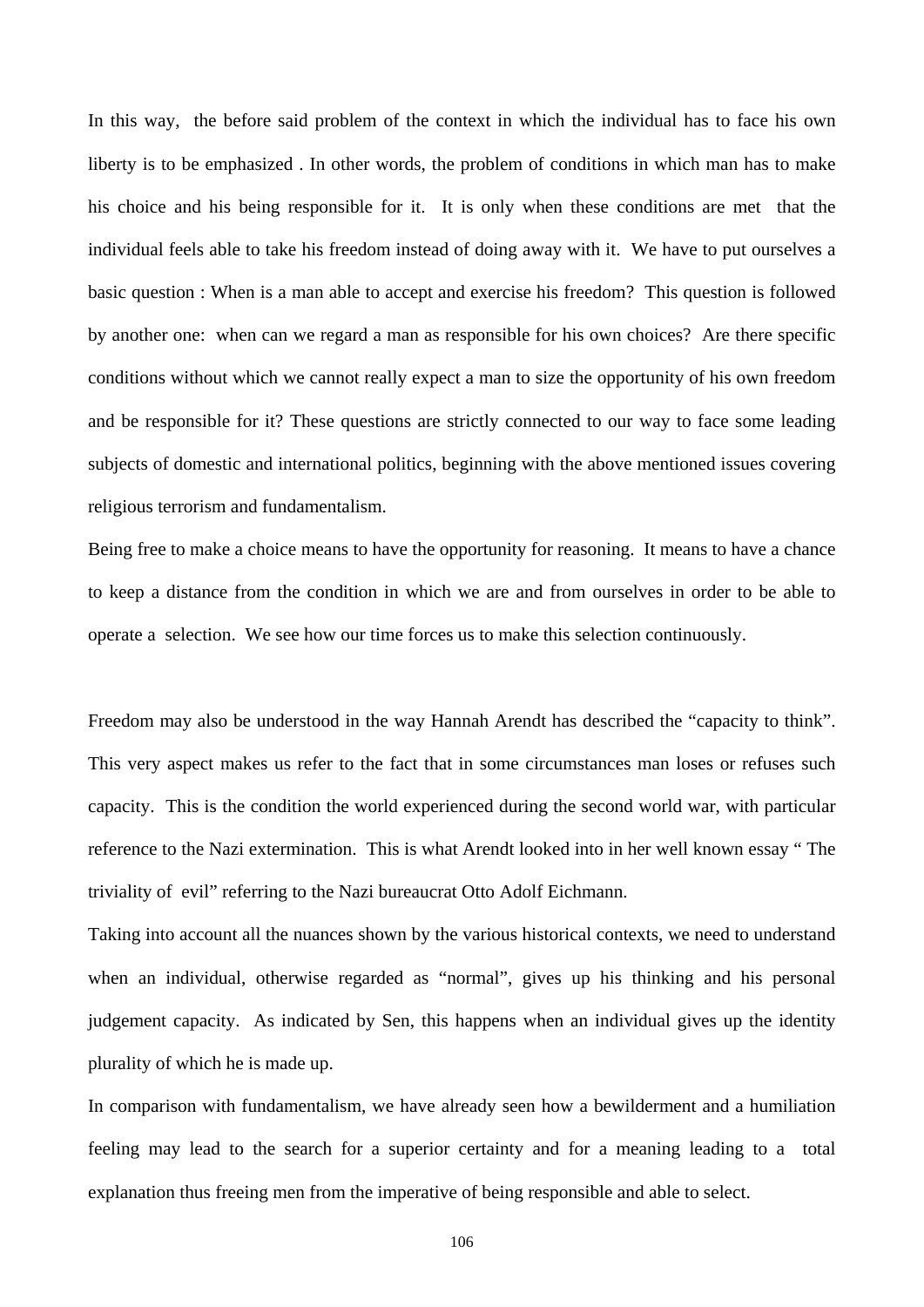In this way, it is possible to trace analogies between the totalitarian and the fundamentalist thought. In fact, under the stimulus of a Logic taken to its extremes, both remove all nuances and complexity of reality. They create clear and Manichean opposition. We have then to understand, as we have already started to do, how an individual can easily slip in this dimension. In order to deepen this aspect we referred to Arendt's essay "The origin of totalitarianism".

Erich Fromm's very telling essay titled " Escape from freedom", rotates on this question. The psychoanalyst investigates further all underground movements that allowed the coming of Nazi.

"Siamo stati costretti a riconoscere che in Germania milioni di persone erano ansiose di cedere la loro libertà quanto i loro padri lo erano stati per conquistarla; che invece di volere la libertà, cercavano modi di evaderne; che altri milioni di persone erano indifferenti e non credevano che valesse la pena di combattere e morire per difendere la libertà. (…)

Quali sono nella società i fattori sociali ed economici che promuovono l'impegno a favore della libertà? La libertà può diventare un peso troppo pesante da portare, qualcosa da cui l'individuo cerchi di sfuggire? E allora perché la libertà è per molti una meta preziosa e per altri una minaccia? Non c'è anche, forse, oltre a un desiderio innato di libertà, un desiderio istintivo di sottomissione?"[88](#page-110-0)

In the feeling of belonging to a clan or a religion, Fromm traces the reassuring essence a man looks for to escape loneliness and uncertainty. The loneliness which follows the loss of those "primary ties" which the child experiences with his own parents. From this loss, a regular development course towards ones own personality starts.

Nevertheless, Fromm warns, and what we examined so far can confirm it, that if economical, social and political conditions, from which the individualization process derives, do not give ground to an achievement of personality, then freedom becomes an unbearable burden and is denied.

<span id="page-110-0"></span><sup>88</sup> Erich Fromm, Fuga dalla libertà, Mondadori, Milano1987, p. 14-15.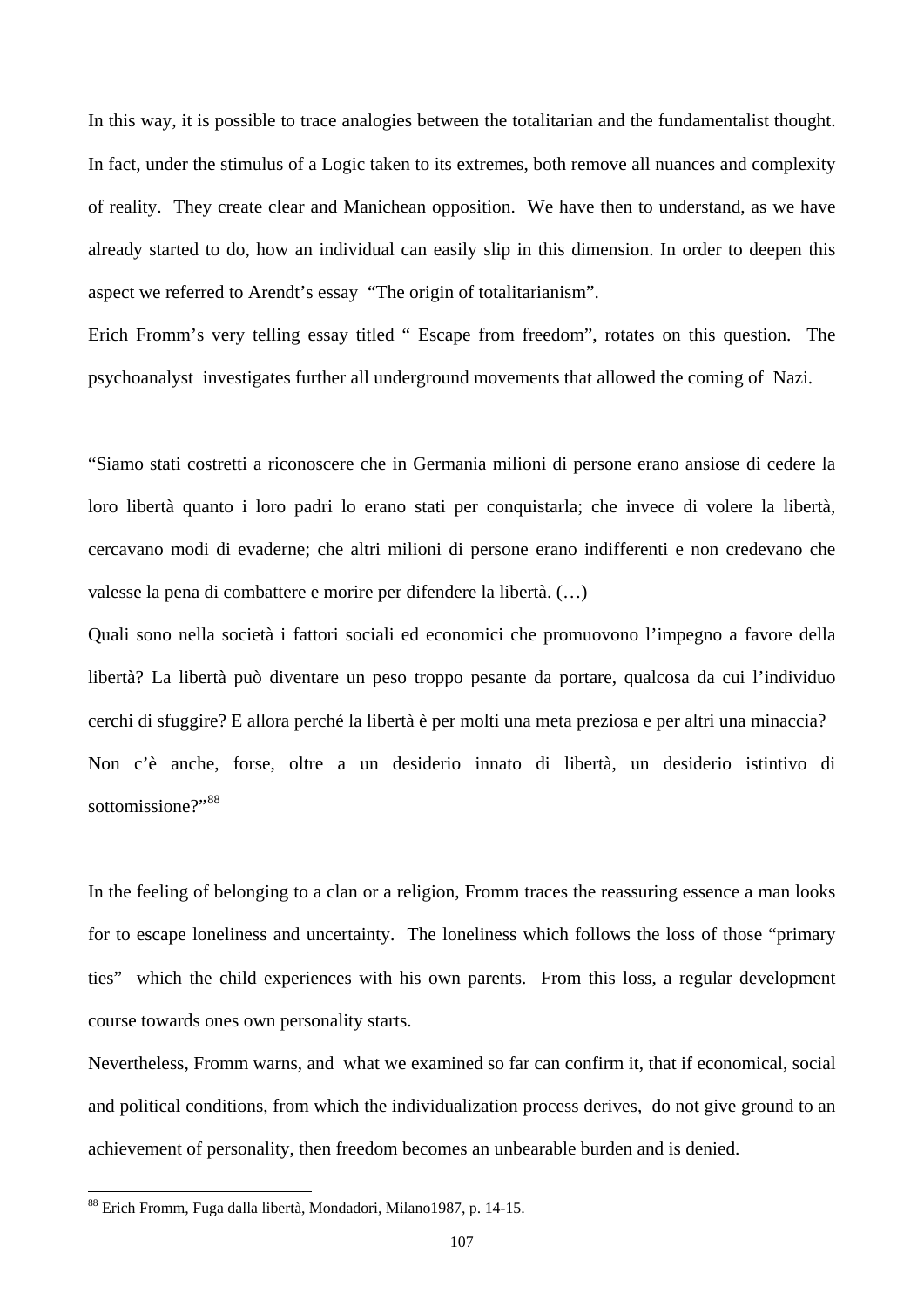"Il risultato di questa sproporzione tra la libertà *da* qualsiasi vincolo e la mancanza di possibilità di realizzazione positiva della libertà e dell'individualità ha portato, in Europa, ad una fuga allarmata dalla libertà verso nuovi vincoli o almeno verso la completa indifferenza."<sup>[89](#page-111-0)</sup>

Does not, this situation, reflect closely the condition of the majority of mankind who did not receive all instruments and opportunities needed to face this new freedom, after the loss of security granted by the old and familiar social, cultural, religious, etc., ties, cut by globalization and dominium experiences (colonization, military occupation, etc.) ?

Therefore, it is comprehensible that this majority of world population looks for security through the set up of secondary ties that could replace the lost ones. Religion, especially in its fundamentalist version, offers precisely this kind of assurances, just like the assurance offered by dictatorial movements during last century. Fromm reminds us that it is not fortuitous that

from such a perspective the definition of the religious experience, as the experience of absolute power, be the definition itself of the masochistic experience.

Leaving psychology apart, not being the subject of this work, what really matters here is to highlight how talking about freedom, and the responsibility attached to it, does not make sense if even the issue of a real possibility for such freedom is not dealt with, as well as the context in which an individual has not only the needed instruments to his own freedom, but the same availability to be free.

<span id="page-111-0"></span>This is a crucial question to face and for understanding the problems of our time and try and give an appropriate solution. It is also an essential point for politics suitable to an interconnected world. For we need to understand under what circumstances persons of different kinds, having free access to this diversity, are also willing to let others enjoy the same freedom they have kept for themselves. From what it was indicated so far, we see that freedom requires conditions of opportunities, a background from which to stand out. Moreover, we understand that the set up of such background,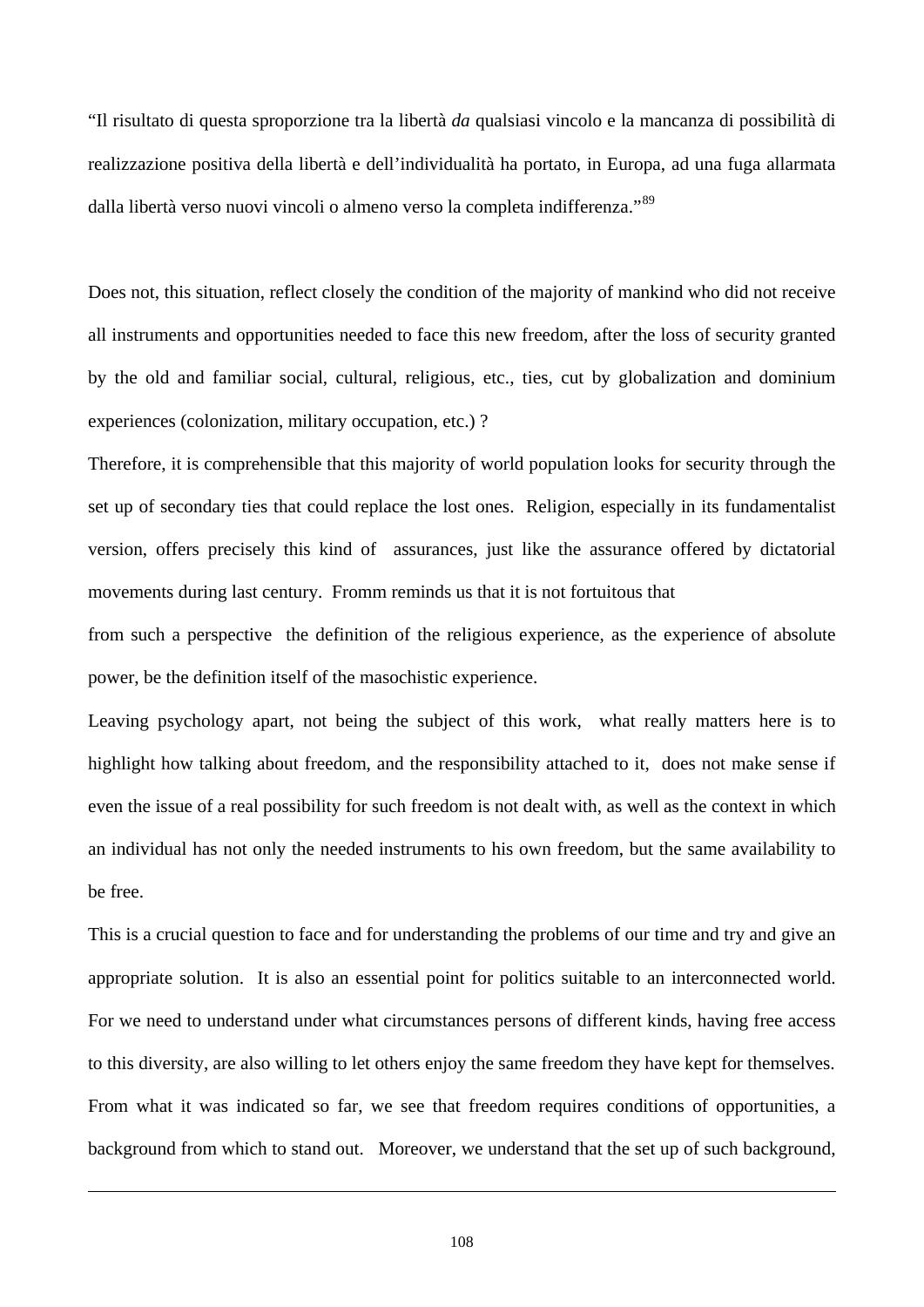this being the aim of this thesis, is the responsibility of politics. Now, we will examine the correct way.

Therefore, at the time of late modernity and globalization, freedom denied to the eradicated individual is crossed by Insecurity. Bauman in his essay titled "The loneliness of the global citizen" states:

"*Nel caso di Sicherheit la lingua tedesca è singolarmente parca: riesce a sintetizzare in un solo termine fenomeni complessi, per rendere i quali l'inglese ha bisogno di almeno tre termini: security (sicurezza esistenziale), certainty (certezza) e safety (sicurezza personale, incolumità). (…) Le tre componenti della Sicherheit sono le condizioni della sicurezza di sé e della fiducia in sé, da cui dipende la capacità di pensare e agire in modo razionale. L'assenza o l'insufficienza di una delle tre produce pressoché lo stesso effetto: il dissolversi della sicurezza di sé, la perdita di fiducia nelle proprie capacità e nelle intenzioni altrui, ciò che alimenta l'inettitudine, l'ansia, la circospezione, la tendenza a incolpare, a trovare capri espiatori, e all'aggressione. Tutte queste tendenze sono sintomi di una tormentosa sfiducia esistenziale."[90](#page-112-0)*

And without security freedom becomes unbearable. The politics, meant as an opening to others and as a collective action, becomes impossible. The personal identity retreates and escapes. In this survival logic man turns into a "minimal myself". Christopher Lasch writes:

*"In queste condizioni l'identità personale è un lusso (…). In stato d'assedio l'io si contrae, si riduce a un nucleo difensivo armato contro le avversità. (…) Mettendo in atto una sorta di ritirata emotiva di fronte agli impegni a lungo termine, che presupporrebbero un mondo stabile, sicuro e tranquillo."[91](#page-112-1)*

<sup>&</sup>lt;sup>89</sup> Ibidem, p. 39.

<span id="page-112-0"></span><sup>90</sup> Z.Bauman, La solitudine del cittadino globale, Feltrinelli, Milano 2009, p.25.

<span id="page-112-1"></span><sup>&</sup>lt;sup>91</sup> C.Lasch, L'ìo minimo, la mentalità della sopravvivenza in un epoca di turbamenti, Feltrinelli, Milano 2004, p. 7.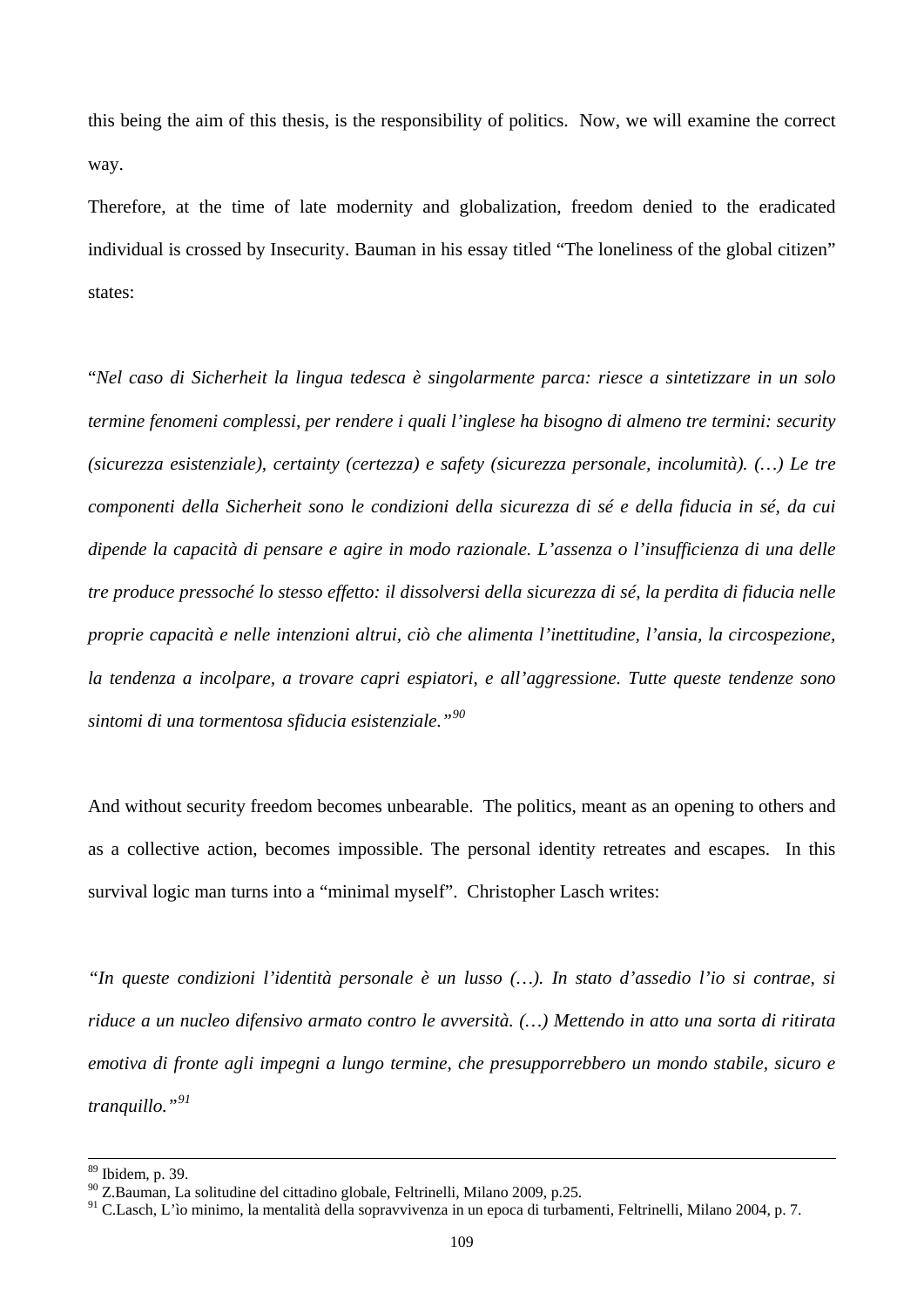As we have seen, it does not surprise to witness happenings such as the phenomena of the fall back on narrow communities and the consequent violence it can generate.

A liberal theory, aimed at freedom, must require the conditions in which such a freedom is realized, otherwise it runs the risk of making such a term simply formal and gives ground for one of the typical charges brought against it. For instance, it can be said that the freedom to select, if merely in the abstract, is a hidden conservatism. Under this aspect, for example, we reach again the subject of the "exit right", personal, as a complement and a validation for the entrance inside a collective form of identity. Generally speaking, the subject of freedom in a globalized world. Politics have to look at the various dimensions which set up, all together, the freedom of individuals. The premise to their responsibility. Cornelius Castoriadis writes:

"*L'objectif de la politique n'est pas le bonheur, c'est la liberté. La liberté effective (je ne discute pas ici la liberté philosophique) est dans ce que j'appelle autonomie."[92](#page-113-0)*

And this substantial freedom, the autonomy, is realized through the equal participation of the single individuals in the drafting of the law to which they will be subject.

"Il en découle immédiatement l'absurdité de l'opposition entre égalité et liberté (…). Les deux notions s'impliquent réciproquement. L'égale possibilité effective de participation exige l'octroi effectif à tous des conditions de tout ordre de cette participation. Les implications de cela sont visiblement immenses; elles embrassent une partie considérable de l'institution globale de la société  $(...).$ <sup>"[93](#page-113-1)</sup>

<span id="page-113-0"></span> $92$  C.Castoriadis, La montée de l'insignifiance, les carrefours du labyrinthe 4, Editions du Seuil 1996, p. 274.

<span id="page-113-1"></span><sup>&</sup>lt;sup>93</sup> Ibidem, p. 276.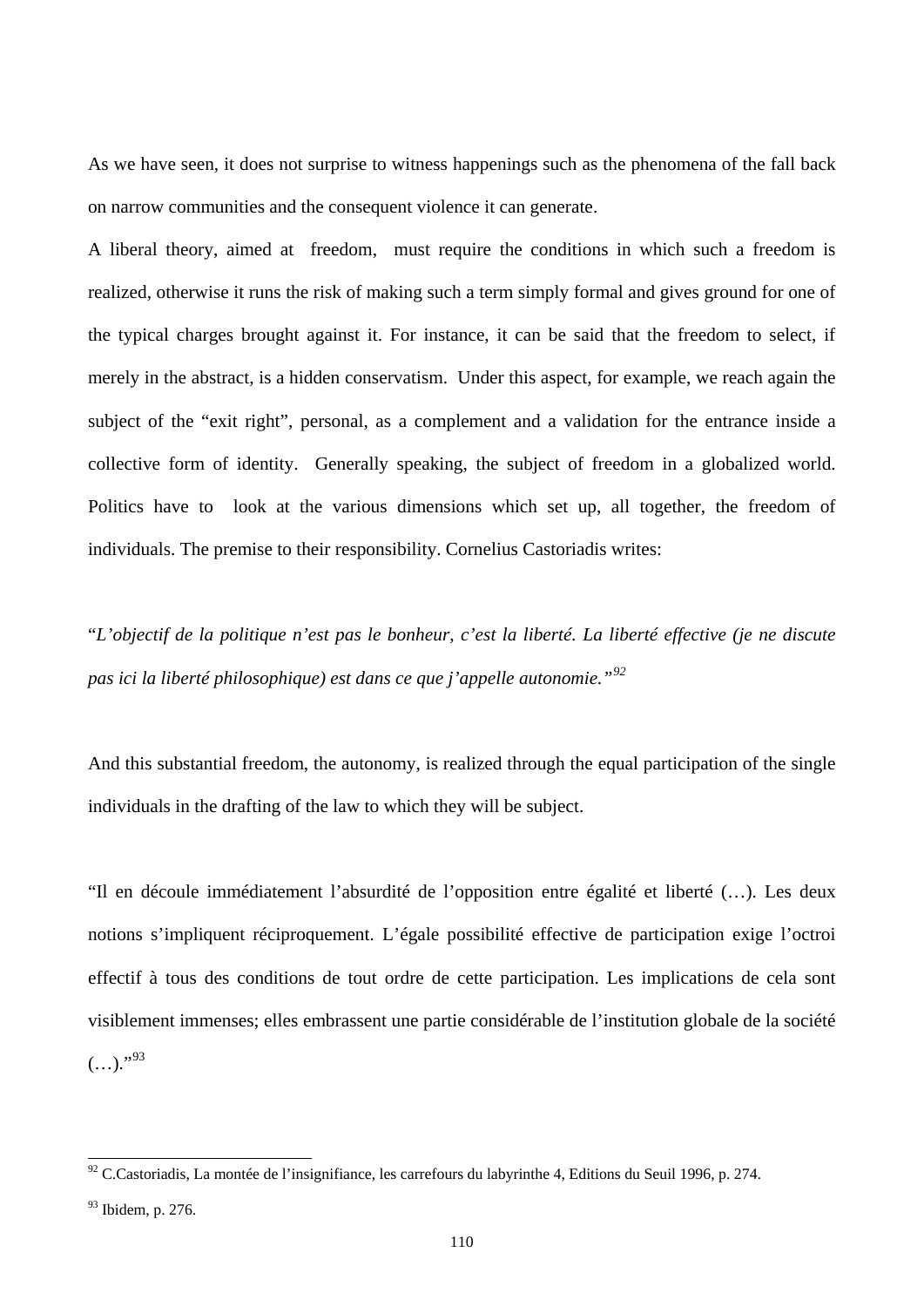We will return to Castoriadis. But it is sufficient, at this point, to stress how this idea of freedom also implies a notion of *agency,* and we have seen how it is precisely the absence of control over one's destiny, the closing of the channels of political and social expression, that are, for example, among the reasons behind terrorism. And how a very large part of the world's population ends up suffering the consequences of its identity, without the possibility to actually choose. Passively. In spite of the fact that today those destinies (not chosen), which were the cultural, ethnic, religious, and national identities, "no longer exist".

So we are forced to be free, without, however, having the means. In fact, some have many identities. Others have none at all. And if an identity is a complex group of dimensions that are different from and complementary to one another (material and not material), doesn't *a redistributive policy of identity* perhaps become necessary*?* We will discuss this further.

And this aspect leads to another fundamental point in the economics of this paper: the distinction between *choice* and *chance*. In other words, the heart of the liberal political conception that we are proposing. So I will refer to the assumption of John Rawls according to whom whatever is not chosen *is arbitrary from a moral point of view.* This is a point we have touched on several times. In other words, the "natural lottery" cannot determine people's lives completely because one does not choose to be born into a certain family or with specific natural gifts. In this sense, it is the duty of the institutions to correct, at least within certain limits, what chance has determined. For example by achieving, through public education, the principle of fair and equal opportunity. A principle whose purpose is the achievement of an equal condition of free and equal citizenship.

Therefore it is not a matter of a utopian prospect of eliminating chance, but rather, insofar as it is possible and within the limits of the current human knowledge, of critically approaching it. Of enabling people, all people, to not be victims (at least within a certain threshold) of chance.

In this sense, Nietzsche's famous aphorism holds true: *become what you are*. And we believe that not everyone, indeed very few, has the real possibility to become him- or herself. Authentically. And that most people remain, instead, prisoners to conditionings, denied opportunities, economic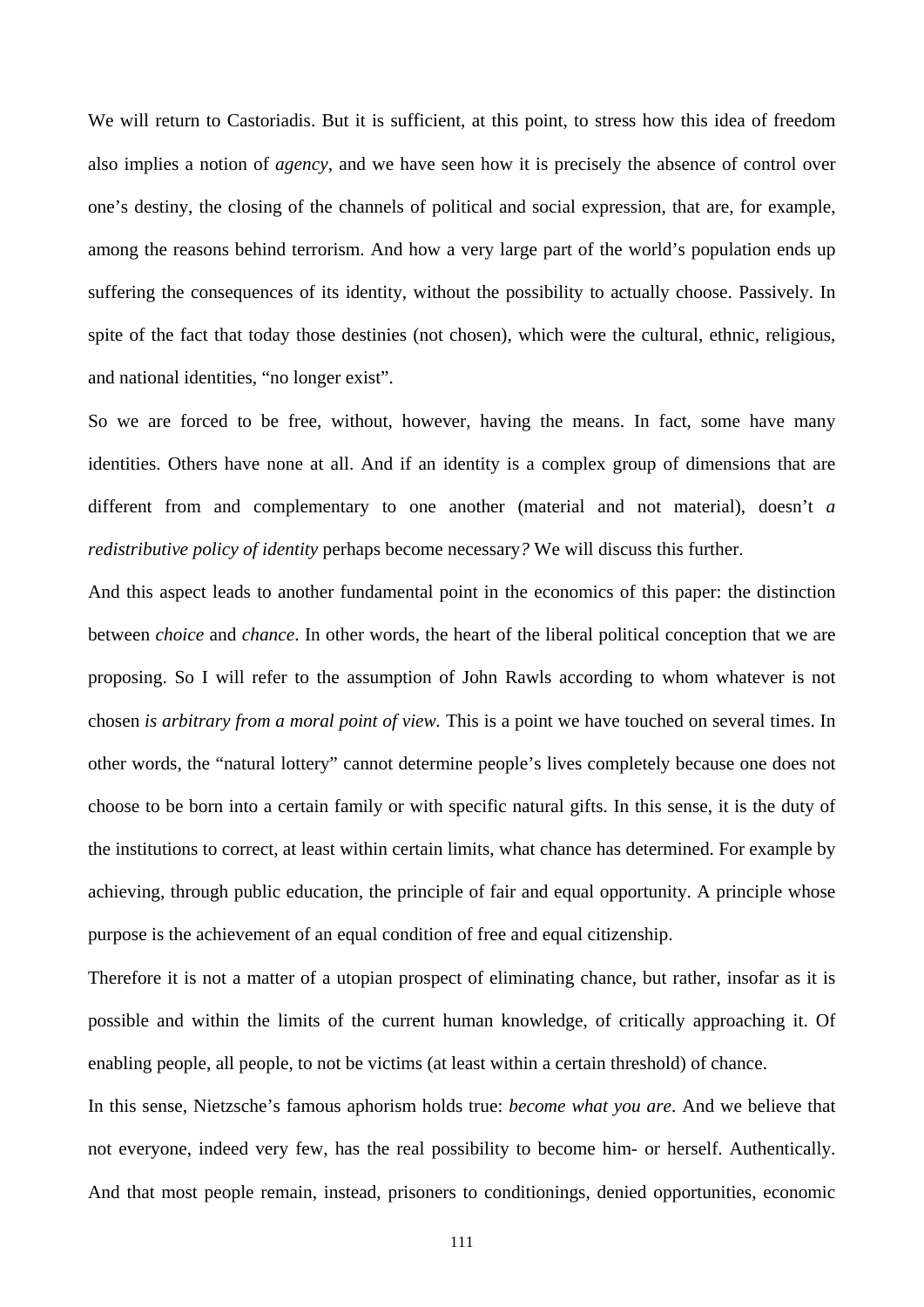and cultural constraints, and even prejudices and violent impositions. Public institutions cannot define the identity, the moral visions, of individuals. Otherwise they would not be liberal. They can help each individual to build his own comprehensive doctrine. By broadening the horizon that chance has placed before him with his birth. By offering alternatives. By warding off the outcomes that are contrary to the freedom and equality of each. For example by guaranteeing for every human being that set of rights, knowledge, and resources… only starting from which it will be possible for every human being to consider himself as free and therefore responsible. By removing, moreover, the worst forms of coercion, both explicit and hidden, material and spiritual, which may distort the result of any possible choice from the beginning.

It is the opposite of an ethical perspective. Or, if anything, it is a minimal conception of ethics which judges positively the fact that each individual may really build, access, and drastically change his own, personal, value perspective. At the same time guaranteeing similar opportunities to everyone else as well. In this sense it could be said that there would be something like a *heretical state.* 

Assuming as their foundation the universal values of freedom and equality of all human beings, the institutions must not choose a specific culture, religion, or morality. Instead they must guarantee, for all, proper access to the different moralities, religions, and cultures. Or to water, nutrition, etc. In other words, it's not the Truth that counts, but the path by which each individual determines his or her own truth. And a similar path consists of the notion of "*political identity*".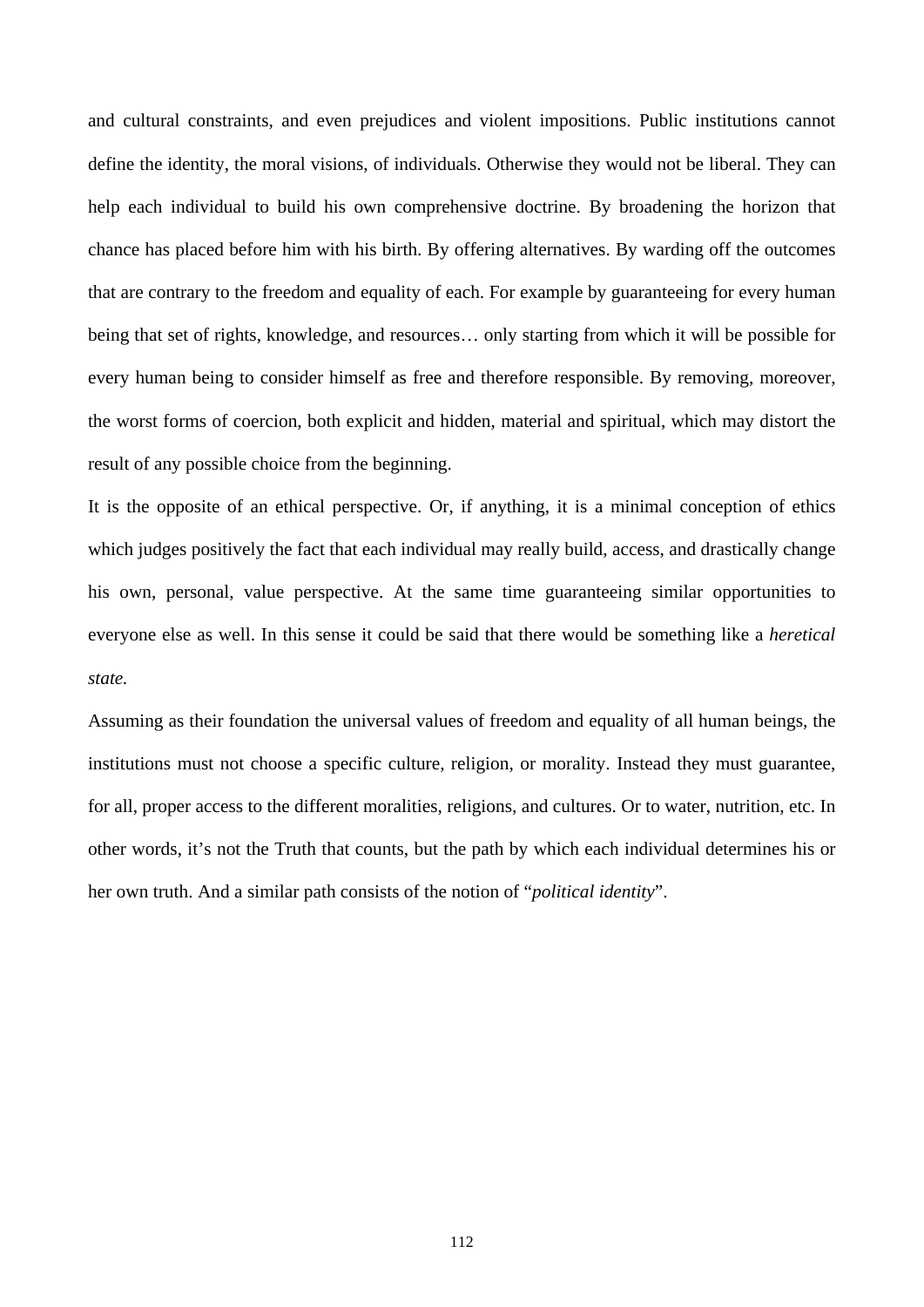b. Political identity: a procedural conception of identity. That is, the symptoms have a disease.

We have defined Islamic fundamentalism and terrorism as two symptoms for which we have sought the origin, the *disease*. Initially we hypothesized, on the basis of Huntington's theories, that this might be found in the religion with which those symptoms were related, Islam. We then discovered that not only the sacred scriptures of the Muslim religion, but also the *broader concepts of religion, culture, and identity*, said nothing about the disease, explained nothing, or did so only marginally. And we realized that, if anything, even those concepts were *part of the equation to be solved*.

We thus had to abandon the reassuring idea of a single explanatory variable, because various dimensions seemed to interact with one another in determining an explanation of the phenomena studied. In short, we found ourselves in front of an equation without an independent variable. Or rather, the independent variable seemed to be made up of the group of dependent variables, so to speak. That is, a group of individual, institutional, social, economic, environmental, etc. dimensions in an interactive relationship amongst themselves. However, all together, they seemed to form the outlines of the disease we were seeking.

In other words, the real problem, the disease of which terrorism and fundamentalism are just two of the symptoms, is the unjust conditions of access to identity in the areas where such phenomena take place. This is one of the theories put forward here.

Therefore, from this standpoint, we must broaden our conception of identity, including in it all those factors on which politics may intervene to guarantee that the individual is truly free and responsible. It is a problem of justice.

In this sense, it is not sufficient to say, as rightly done by Sen, that identity consists of a plurality of belongings, because we have seen how some situations lead the individual to give up that plurality and close himself up within a single dimension, for example that of religion.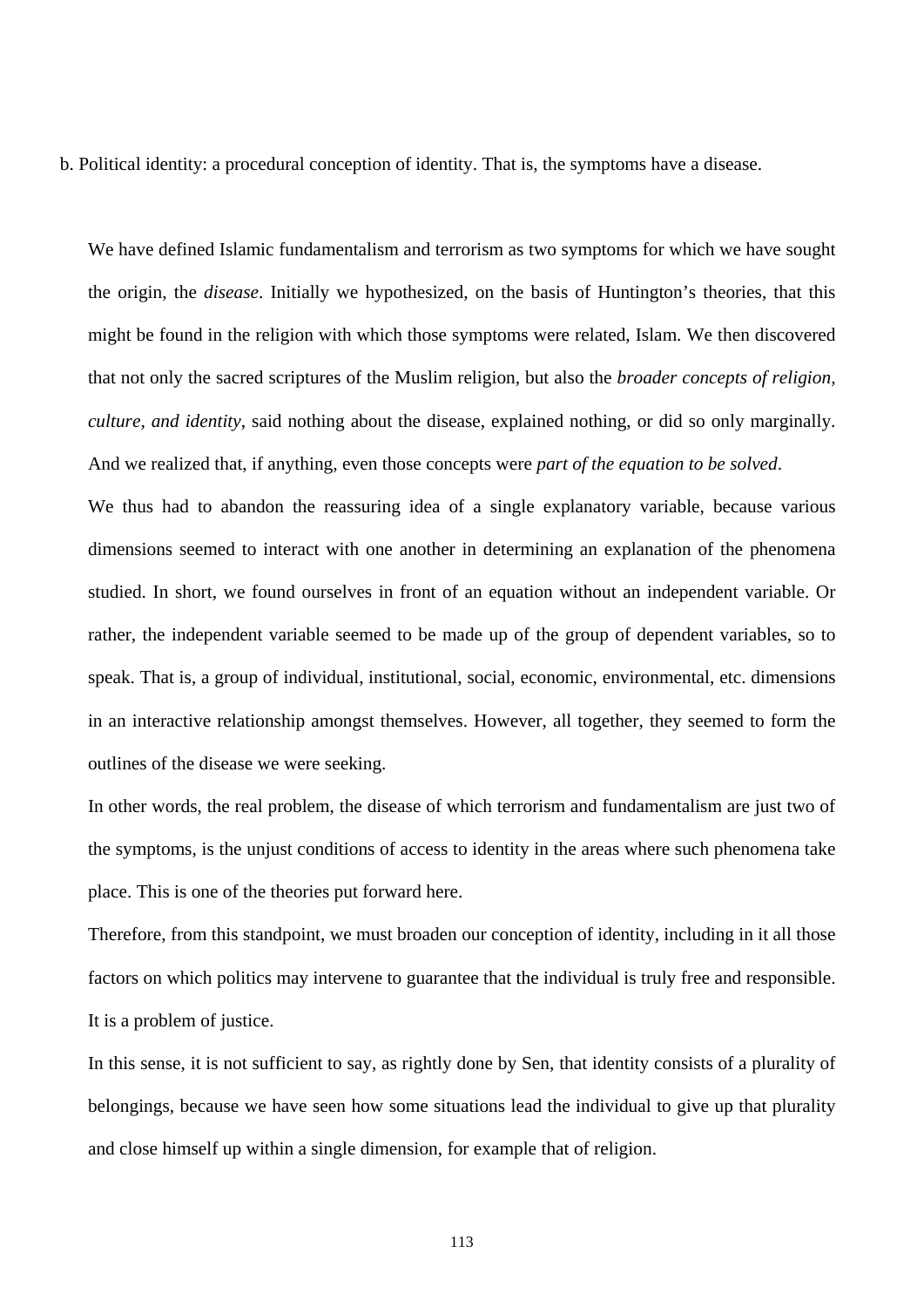The notion of identity that I intend to propose corresponds, in a certain sense, to that *right to have rights* of which Hannah Arendt spoke. A sort of *metaidentity,* as I mentioned above. In the sense that it turns out to be the basis, the preliminary condition starting from which the individual may self-determine himself, supplementing the arbitrary natural lottery numbers allotted him. But he may also not do so.

So this notion, which I call *political identity*, is not all the identity of individuals, but only the platform, the foundations on which the broader identity of each will be built. The assumption is that if the foundations are built badly, the whole building will be too, and will thus be potentially prone to collapsing. Or vice versa, if they are solid and sound, whatever is built on them will also be sound.

The notion of *political identity* thus implies a *procedural conception* of identity. In fact, according to this perspective, the conditions through which the individual accesses his identity determine the "*rightness*" or "*wrongness*" of the outcome achieved, that is, the "final" identity. If such conditions are, so to speak, inadequate, the outcome will be inadequate also. The duty of the institutions should be that of preparing the political identity space in such a way that the worst outcomes can be avoided. But without predetermining the content of the final identity.

From this viewpoint, terrorism and fundamentalism are interpreted as the outcome of a procedure at the basis of which there is an "unjust political identity".

It is an intuitive idea. And yet it is rarely rendered explicitly. What is attempted here is the proposal of a normative version. To better explain what I mean, I will refer to the concept of "good reasons" which John Rawls ties, however, to the stability of the institutions. And I will use the by now familiar example of religious terrorism.

We do not know deep down why a single individual becomes a terrorist. We have certainly established several significant connections, but since this is not a psychology thesis, we are devoting our attention to the political aspects, to the political identity.

114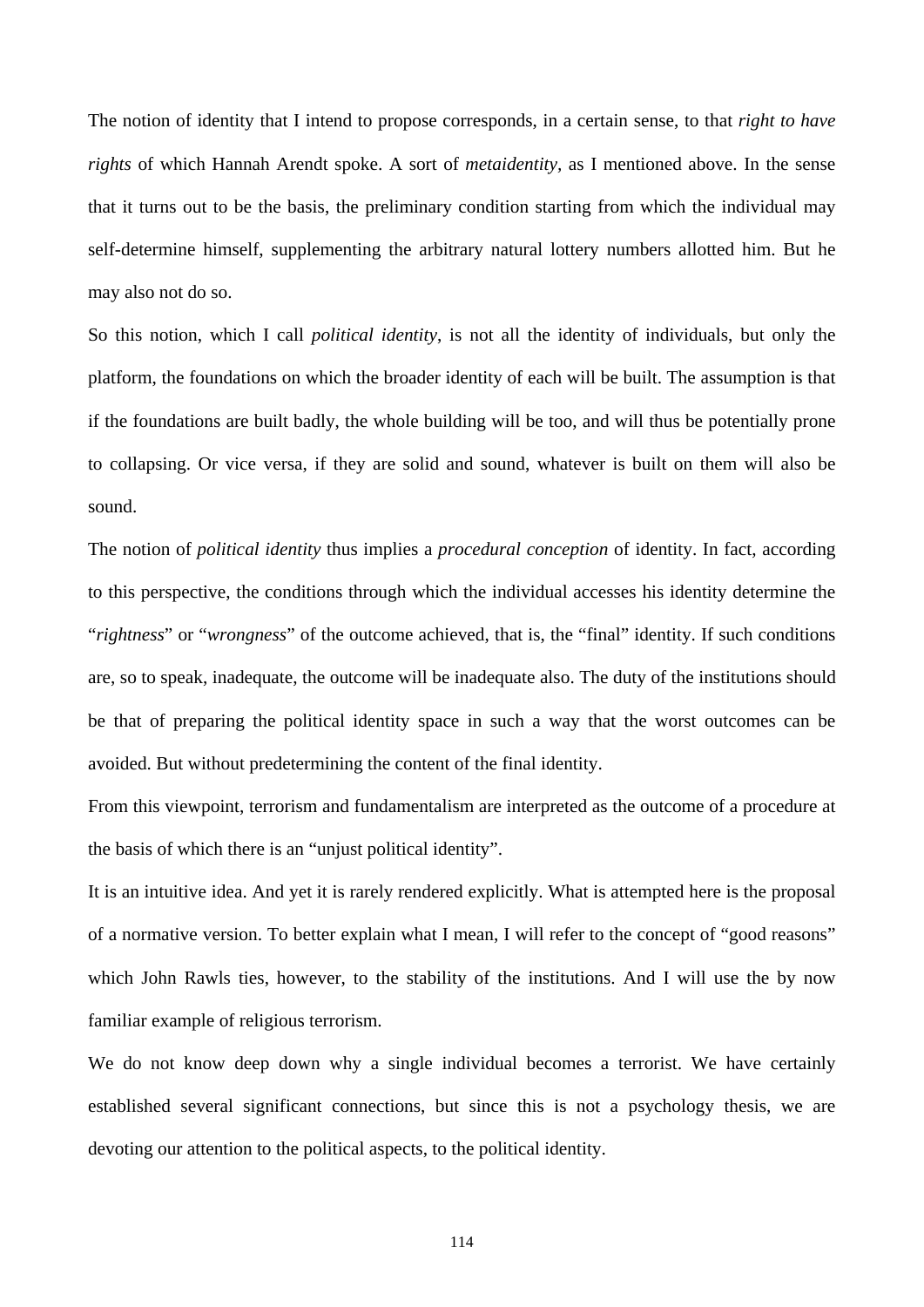What we can know with certainty, and which falls within the domain of political philosophy, are the reasons why one should *not* become a terrorist.

In other words, we do not only want each individual to achieve his identity, but we want him to achieve it for *good reasons.* That is, through a series of factors, rights, opportunities, resources, etc., to which all people are entitled.

If one or more of these good reasons are lacking, the outcome of the procedure is, in a certain sense, distorted, unjust from the start. The idea is that being a tolerant, open, non-violent person must not be the exclusive domain of saints or martyrs or heroes. But that even a weak person must be provided with the conditions for avoiding becoming violent, intolerant, or even simply indifferent. With this, whatever behaviour or virtue one must have is not determined a priori (from a liberal perspective that would be intolerable). There is simply an indication of the starting conditions from which each individual may fully assume responsibility for his choices and actions. And this responsibility is achieved through a procedure, a path that is not distorted from the start.

If, for example, in the procedure leading to identity, feelings of humiliation (for example, as a result of colonization) are caused, how can we expect the outcome of that procedure to be fair and just, undistorted?

Or how can we consider the identity of a youth who grows up in the Gaza Strip the outcome of a just procedure?

We have said that political identity is made up of various, interwoven dimensions. And, for example, we established above a connection between security and the need for religion, between religiousness and demographic trends, between the suppression of political and social rights, on the one hand, and violence on the other, etc.

More in general, we can assert the necessity to combine different disciplines and perspectives, if we want to really grasp, in all their complexity, contemporary phenomena such as those connected, for example, with identity themes.

115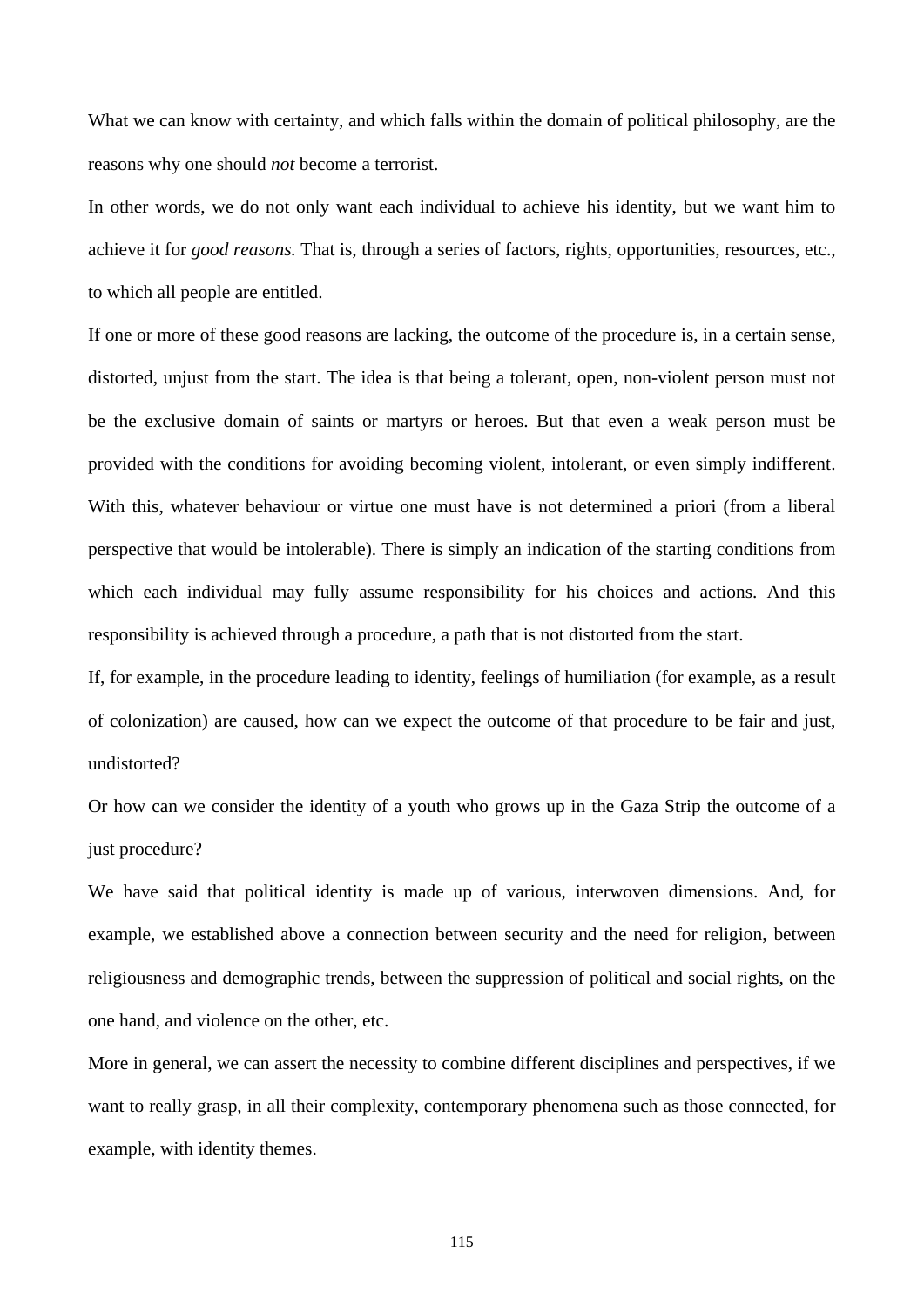It is a very difficult challenge, but it is the human facts themselves that are complex, and if we want to understand them, we have no choice. On the other hand, simplistic or one-dimensional explanations certainly do not help solve the problems (see Huntington's theories which, indeed, accentuate them). And we do not see how it could be possible to have a reductionist approach to human identity, which is not simple at all.

Therefore sociology, economics, ecology, philosophy, medicine, psychology, etc. must contribute all together to casting a light on the phenomena of our contemporary world.

In fact, the scientific community is moving toward such an integration of the outlook on the world. An example, among numerous others, of this interaction among dimensions of human knowledge which have been separate up to today can be seen in the study conducted by Wilkinson and Pickett on the relationship between economic inequality and a series of aspects usually not associated with problems of economic justice: from violence to obesity, from adolescent pregnancies to drug use, etc.

" (…) *una delle cause più comuni di violenza, che contribuisce in larga parte a spiegare perché i comportamenti violenti siano più diffusi nelle società con forti disparità economiche, è il sentimento di vergogna e umiliazione che si prova quando ci si sente trattati con disprezzo e mancanza di rispetto."[ii](#page-139-0)*

In short, today mankind can afford to deal with the complexity of the real. It already has the tools, or is starting to construct them.

The above is just an example, but what must be said is that within the political identity, there must be a series of integrated dimensions referring to different disciplines. Establishing exactly which is not the task this work proposes for itself, also due to the obvious lack of technical skills. In any case, they must all render those dimensions significant for the purposes of a correct interpretation of the procedure leading to the identity of individuals. Moreover, all these dimensions are intrinsically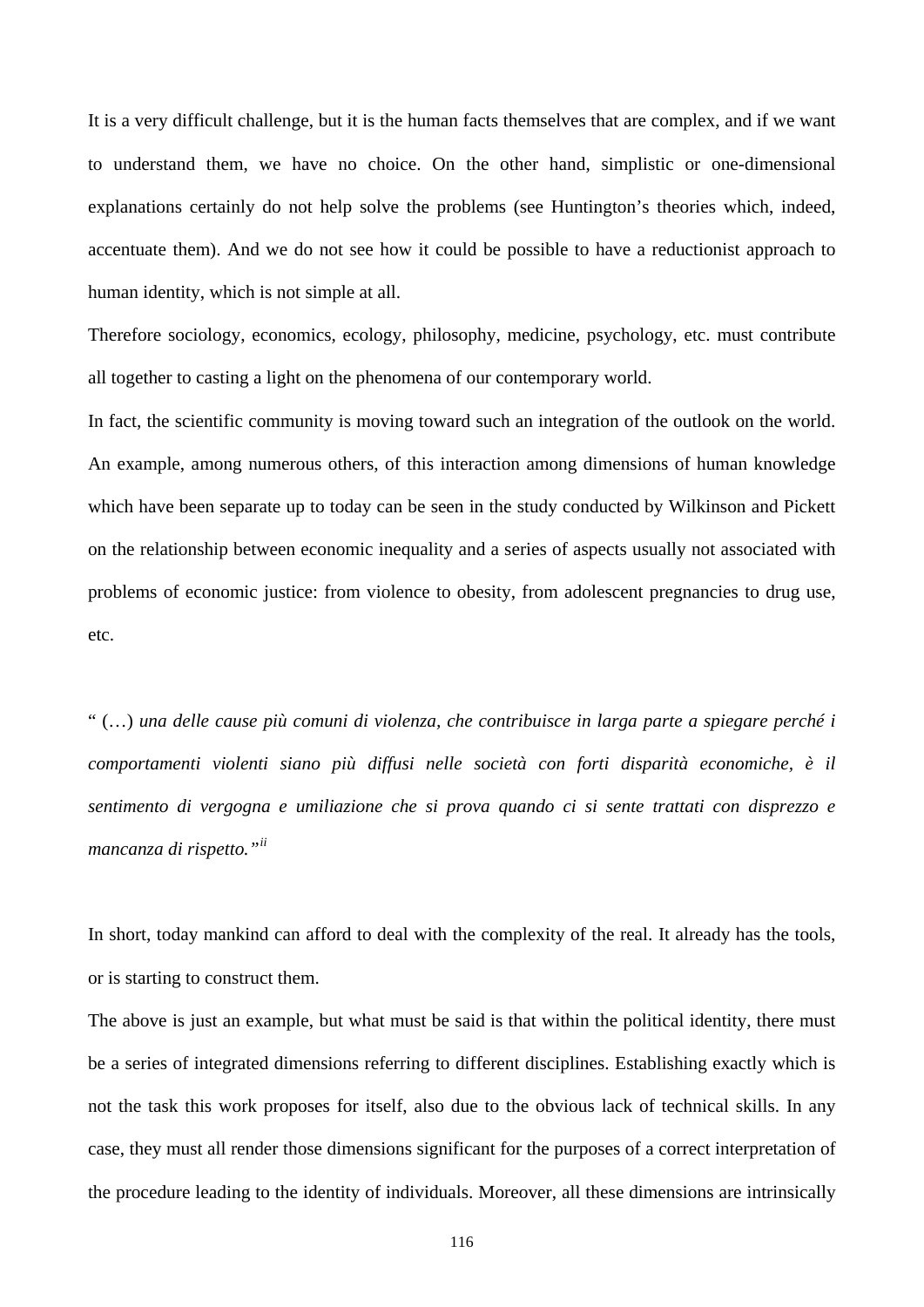important. Here we have only mentioned, through the study of fundamentalism and terrorism, several relationships, which are certainly not exhaustive. And thus some of the dimensions that must be included in the notion of political identity. The idea of political identity approaches, albeit standing apart from it, Nussbaum's capability approach. In common there is the assumption for which at the basis of a correct and balanced process of development of a person, considered in his or her complexity, there is a necessity for a series of resources, both material and immaterial. While Nussbaum proposes a specific list, here we wish to simply establish a principle, which has emerged thanks to the study of terrorism and fundamentalism, but which is not limited to them: political identity is the path of access to the broadest identity of people, the basis which determines the outcome. Just conditions (autonomously evaluated as just) will lead to a just outcome. Unjust conditions will result in the opposite.

The field of this work is political philosophy and the objective is therefore to propose a normative principle to guide outlook and action, one whish defines the boundaries and internal thresholds within the space of the political identity. We will present this regulatory principle in the last part of the thesis. It is the concept of *sustainable identity*.

In other words, political identity is the space in which, in our case, we have identified the disease or, more precisely, the diseased organ. Sustainable identity is the therapy proposed for treating it.

To describe what has been said through one of the classic distinctions of liberalism, we can say that the Right is the way to the Good: its precondition, in a relationship of continuity between one and the other, not of a split. That is, the political dimension makes the ethical dimension possible. It opens it up as a possibility, therefore a choice, and no longer as an arbitrary constriction imposed by external circumstances, as in the past. Even while the dimension of the Right incorporates a minimal conception of the Good. A conception such that it judges as positive the possibility (and with globalization, the inevitability) of building, seeking, and manipulating one's view of the Good. But without indicating how to complete this search, or what particular conception of the Good it is necessary to have. In the best liberal tradition.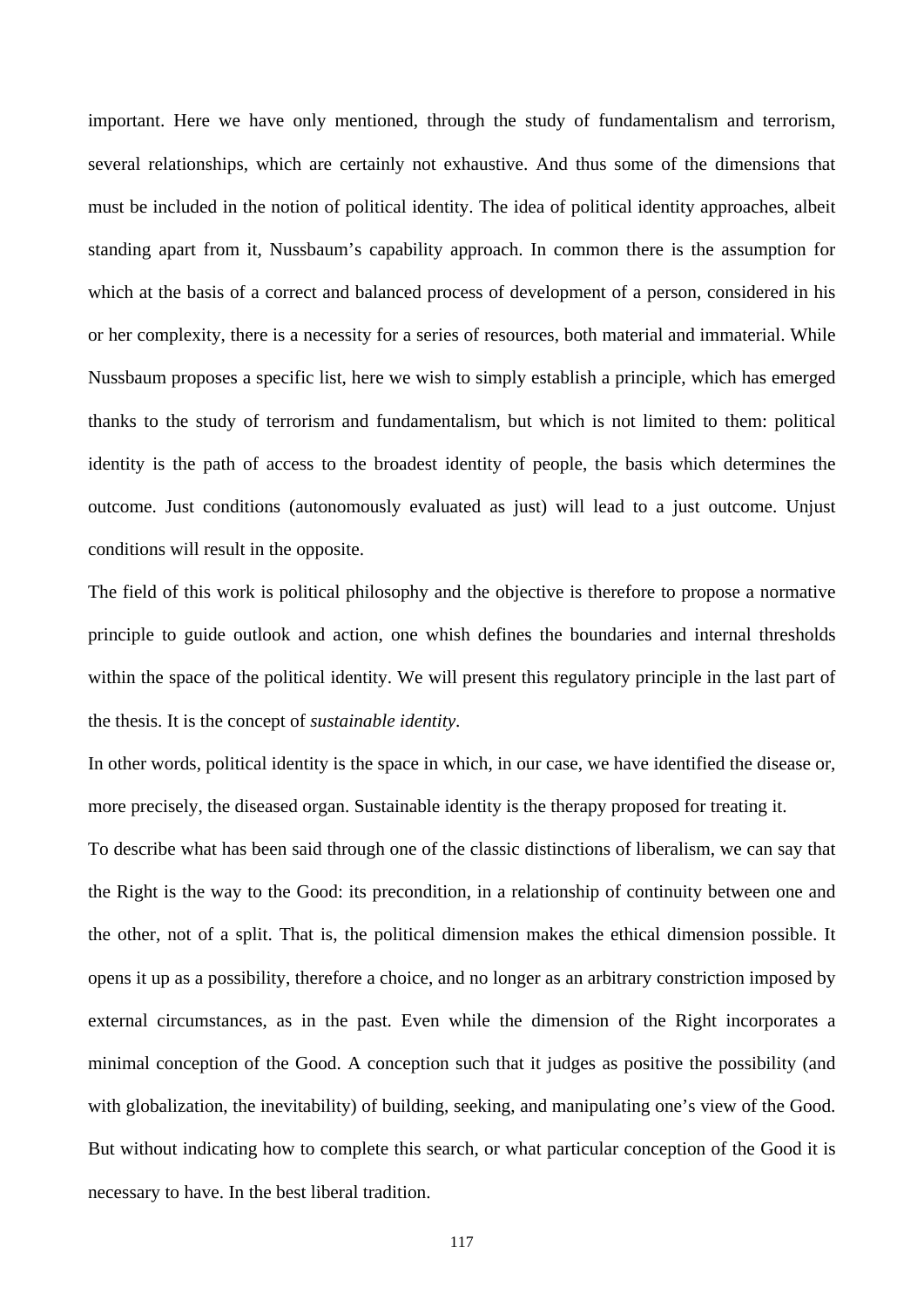## 4. Therapy

For a sustainable identity.

We have found in the distortion of one or more dimensions of the political identity the origin of certain phenomena such as fundamentalism and terrorism. More in general, we have stated that the identity of a person depends in a crucial manner of the conditions in which such identity is formed. It is a procedural conception according to which it is only starting from just conditions, those present in the age of the preliminary political identity, that a just result will be obtained, i.e. a "complete identity" actually chosen, consistent with the principles of equality and freedom of each person. Also the responsibility derives from the justness of the procedure. In this sense, freedom and responsibility are complementary. The political identity represents the whole of the conditions of freedom itself. The content of such freedom is left to the individuals.

The distortions that we have found at the origin of violent or fundamentalist constructions of identities represent, therefore, the causes of that illness which we have been looking for throughout this study, the illness which we have referred to as a "freedom gone bad", a failed procedure.

The context in which we are facing this illness is that of late modernity and globalization, which imposed of each one, for the uprooting of the traditional horizons of sense, the task to choose one's own identity. Not everybody has, however the means for sustaining such imperative and this determines, in addition to an injustice *per se* (if we care for equality of human beings and their freedom), also of the negative consequences of the type described: terrorism and fundamentalism. But not only that. One witnesses different forms of flight from freedom. The objective of this work was to understand the reasons for a similar flight and prepare a background that prevented it, which would allow conversely an actual enjoyment of freedom.

In other words, we are in the horizon of what Beck calls individualization: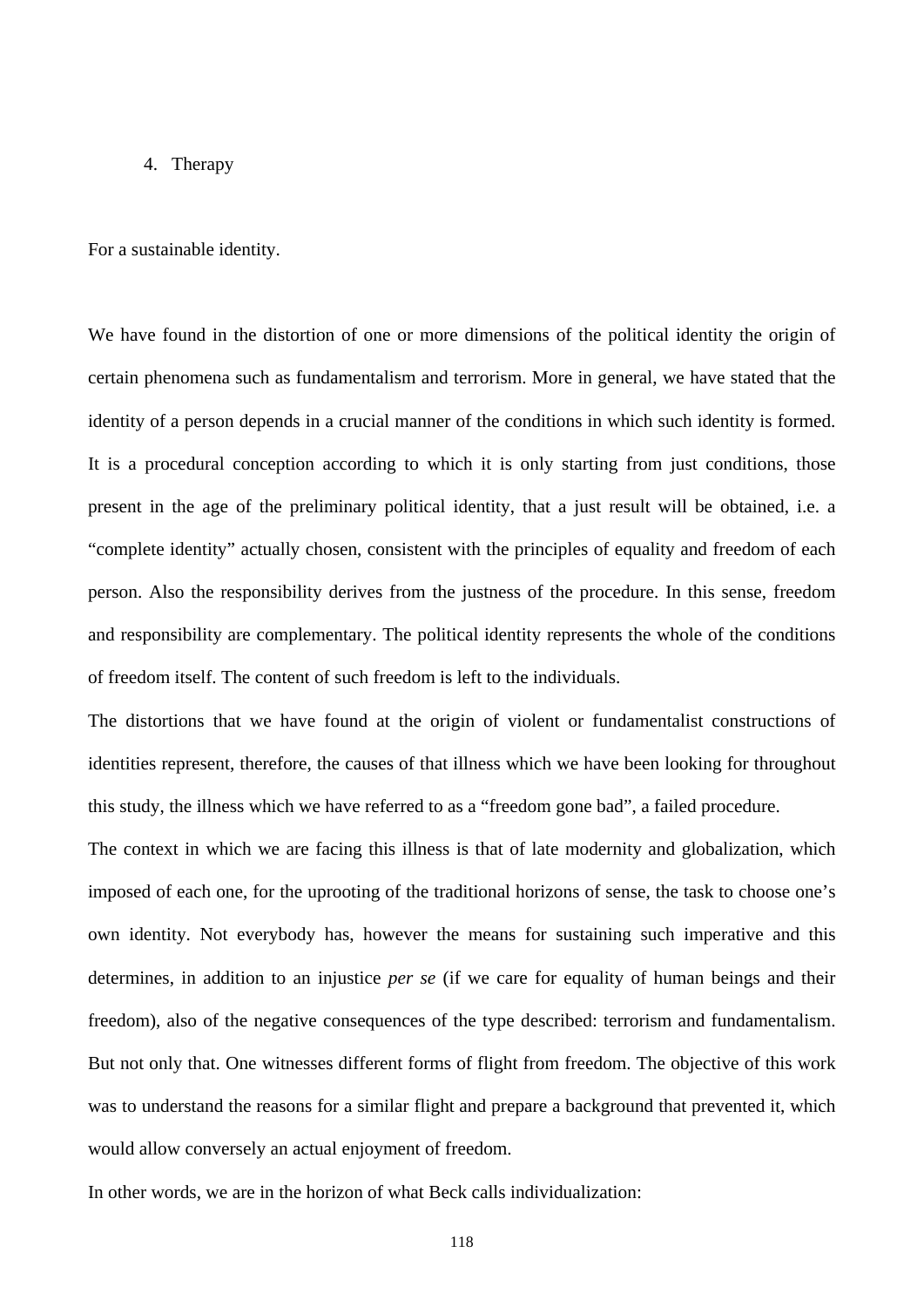*"L'individualizzazione, vista in questo modo, è una dinamica sociale che non si basa su una libera decisione degli individui. Per dirla con le parole di Jean-Paul Sartre, gli uomini sono condannati all'individualizzazione. Essa è un dovere, il dovere paradossale di creare, di progettare, di mettere in scena autonomamente non solo la propria biografia, ma anche i suoi legami e le sue reti di relazioni (…) in un continuo processo di armonizzazione con gli altri e con gli imperativi del mercato del lavoro, del sistema formativo, dello stato, ecc (…). Chance, pericoli, insicurezze della biografia, che prima venivano definiti nell'ambito dell'unione familiare, della comunità di paese, o attraverso il ricorso a regole corporative o alle classi sociali, devono oggi essere percepiti, interpretati ed elaborati dai singoli."[iii](#page-139-1).* 

The needs derives, therefore, from such changed horizon of re-defining certain concepts (anthropological, political, etc.) through which we had described till now reality and therefore, we had formed it. It is necessary to find a new interpretative paradigm that describes the present world and proposes a solution to the possible illnesses of this same world. The proposal of this work is to find this new paradigm in the idea of a *Sustainable Identity.* The basic idea is that if we must build our identities and decide of our institutions, then we must find the normative principle that gives a direction to such construction and determines its limits.

The fall of the traditional scenarios imposes a critical re-consideration on the justifications to put at the basis of the new political constructions. In other words, the shattering of cultures, of the integral identities of the past (religion, nation, ethnic group, etc.) imposes the need to establish voluntarily, so to say, the bases on which to build different institutions and identities around the world. Nothing can be presupposed any longer. Presumption that did not belong only to those forms of social and political constructions structured around ethic, religious, etc. visions, but even from those visions that were ethically defined as "neutral", as the liberal theories *à la* Rawls.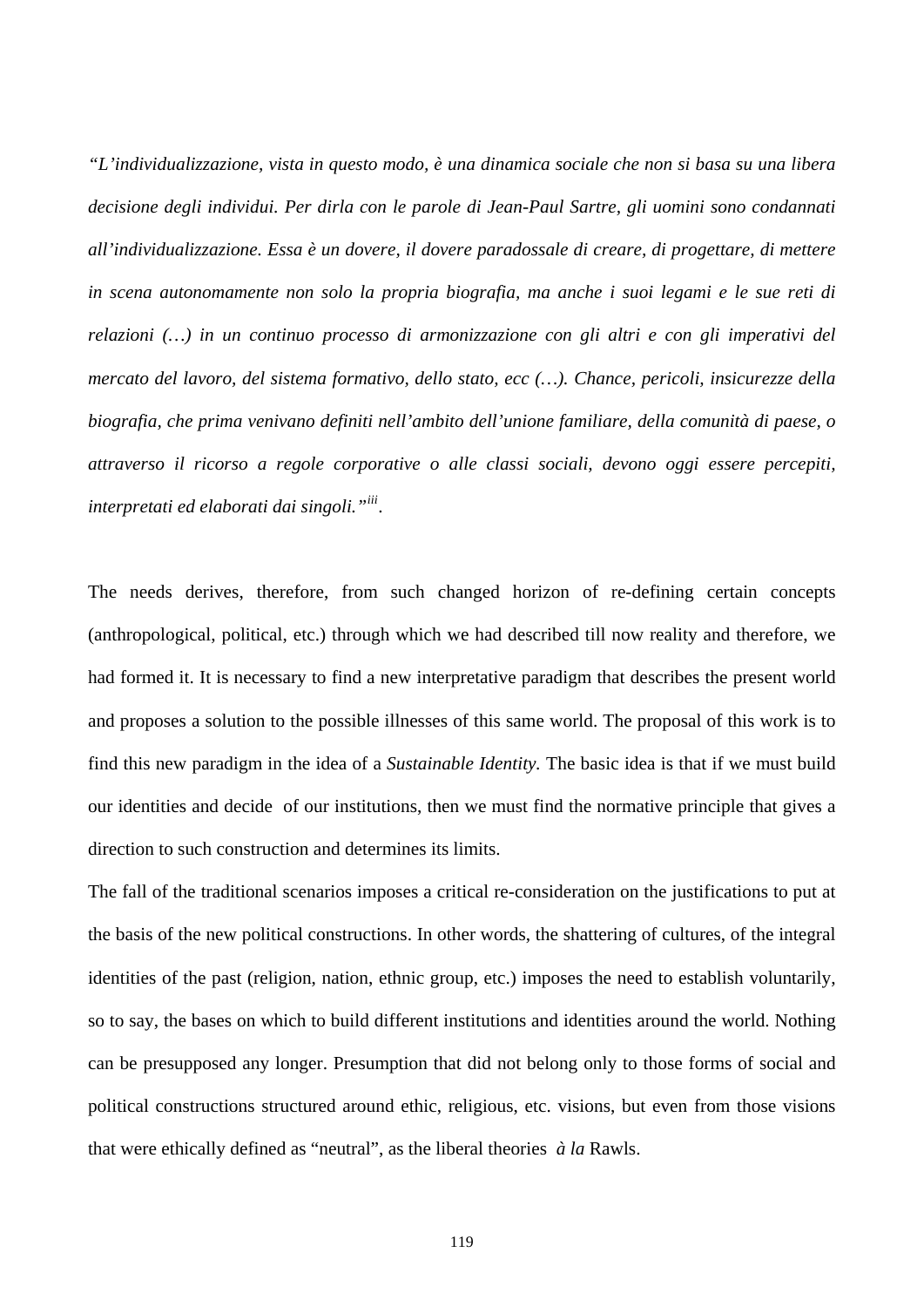As a matter of fact, also Rawls theoretical building , which presents itself as neutral with respect to the different visions of the Good existing in society, was in reality made possible by the presence of such liberal basic culture that each one, albeit having different comprehensive doctrines, respected, made possible by a shared nucleus of liberal basic values. One could say that Rawls himself presupposed the existence of something like a political identity, in its meaning presented above, whose content would generate a rough liberal result. Maffettone writes in "I fondamenti del Liberalismo":

"*Alla fine della storia, ciò che ci lega di più reciprocamente, e da cui dipende un impegno morale condiviso, è l'orizzonte culturale in cui siamo cresciuti, che spazia per così da Dante alla fisica teorica. A questo orizzonte non sapremmo infatti facilmente rinunciare senza cambiare il nostro modo di essere. Ma allora –io dico- è questo orizzonte che garantisce quel "noi", senza il quale la soluzione di Rawls non funzionerebbe."[iv](#page-139-2)*

In other words, if being *reasonable* (in the sense meant by Rawls) is possible only within a liberal democracy, then this means that it is a liberal political identity (the Right) that enables a moral reasonable identity (the Good, regardless of how it is declined). The point is that, if such a scheme is valid, and today we cannot assume any particular basic culture as given, it is then the case of *explicitly establishing* a similar liberal basic "culture" meant as premise to reasonable ethical visions. In other words, we must create and promote a determination of such (partial) political identity as to promote the emerging of (complete) reasonable moral identities. And this is possible, is maintained, through the concept of sustainable identity. In addition to this, it is necessary to distinguish the historical level from the normative level. Even if a liberal basic culture such as the one implicitly presupposed by Rawls, remained, we should consider it , according to the view of those individuals who are accidentally born in it, as being morally arbitrary, since it is not chosen,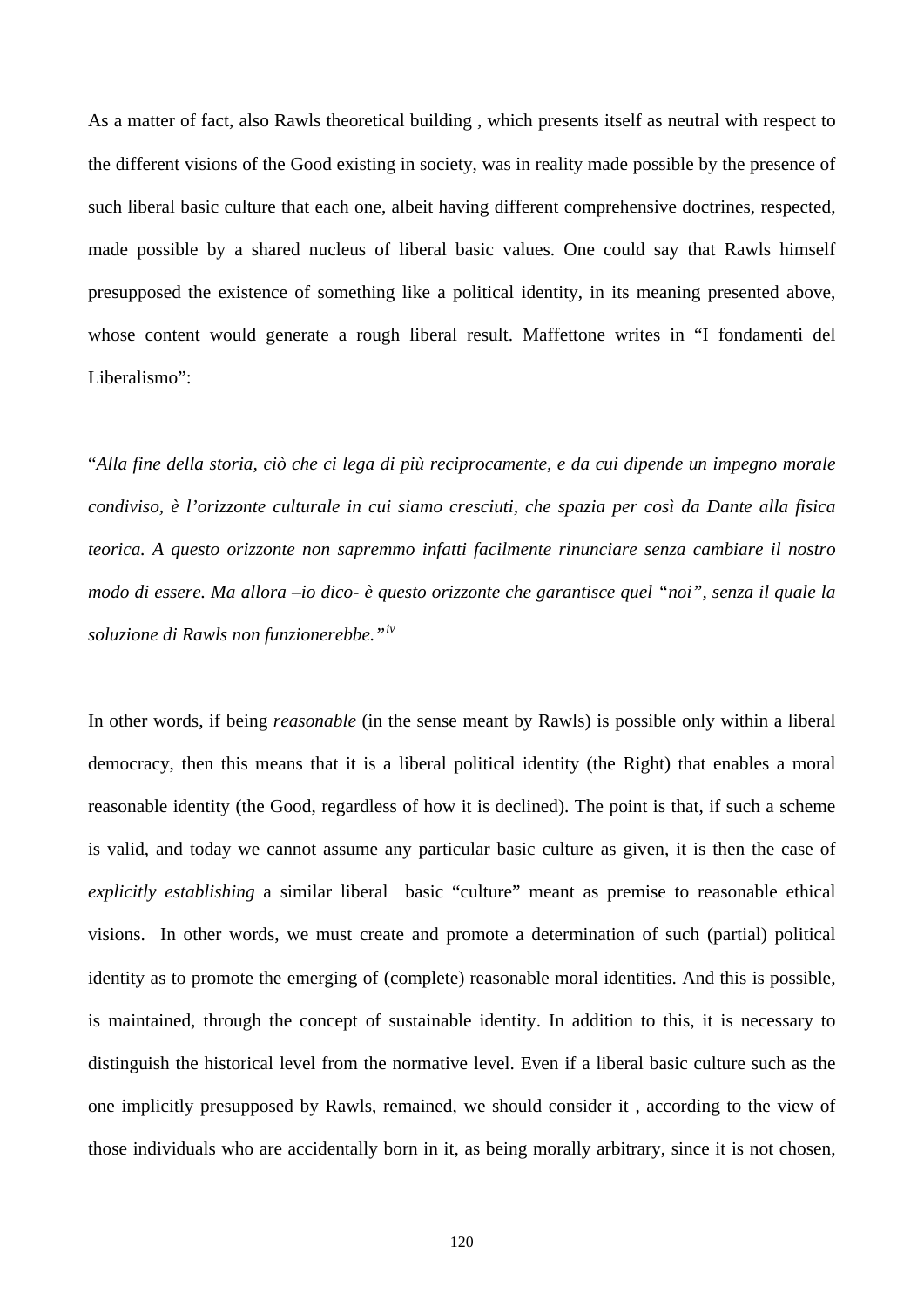even though a hypothetical consent was assumed in the form of the original position. We shall briefly see this aspect.

It is maintained that the basic institutions of liberalism (and above all of the critical liberalism and certain aspects of cosmopolitanism<sup>94</sup>) are the most suitable to our time, to the horizon of choice in which we are without being able to run a way: a time in which freedom is mandatory and in which people who are different from one another must find a way of living together. Given the interrelation that derives from globalization, in fact, it is not indifferent how each one lives his freedom since this will have consequences on the life and on the freedom of all the others, and vice-versa. Moreover, the ideas of equality and freedom of all the people have autonomous value.

We can say that the historical conditions and liberal regulatory intuitions have for the first time the opportunity to meet, an opportunity that we should be able to catch if we want to avoid the alternative: the multiplying of violent identities, of the kind that we have just described with fundamentalism and terrorism.

We must find, at least at a theoretical level, a vision that safeguards freedom and equality in a horizon of inter-relation and choice. We must ask ourselves (being no longer able to take it for granted or implicit, neither historically nor morally and not even avoid) the question: how can people so different the one from the other live together under conditions of equality and freedom? The answer to this question is: making this diversity what makes them equal, i.e. building "equal" procedures, paths, albeit always situated, which enable and lead to plural results (freedom), i.e. sustainable, from several standpoints.

We must give to everybody the possibility to *become what they are.* A liberal vision in the form of the sustainable identity goes towards that direction, safeguarding at the same time, not only the

<span id="page-124-0"></span><sup>&</sup>lt;sup>94</sup> Cito da A.Taraborelli, Il cosmopolitismo contemporaneo, Editori Laterza, p. XIV: questi sono punti condivisi dalle varie forme di cosmopolitismo "In base al primo assunto l'unità ultima di attenzione morale è l'essere umano, le singole persone, piuttosto che le famiglie, le tribù, le comunità etniche, culturali, religiose, nazionali, o gli stati. In tale prospettiva, i soggetti collettivi possono costituire un'unità di attenzione solo indirettamente, in virtù dell'importanza che assumono per la vita e l'identità dei loro membri o cittadini. In base al secondo assunto lo status di unità ultima di attenzione morale è attribuito a ogni essere umano in modo eguale, e non in quanto appartenente ad un sottoinsieme ( ad esempio uomini, aristocratici, ariani, bianchi o musulmani ). In base al terzo assunto, infine, questo status speciale vale globalmente, le persone sono unità di attenzione morale per tutti, non soltanto per vicini e compatrioti."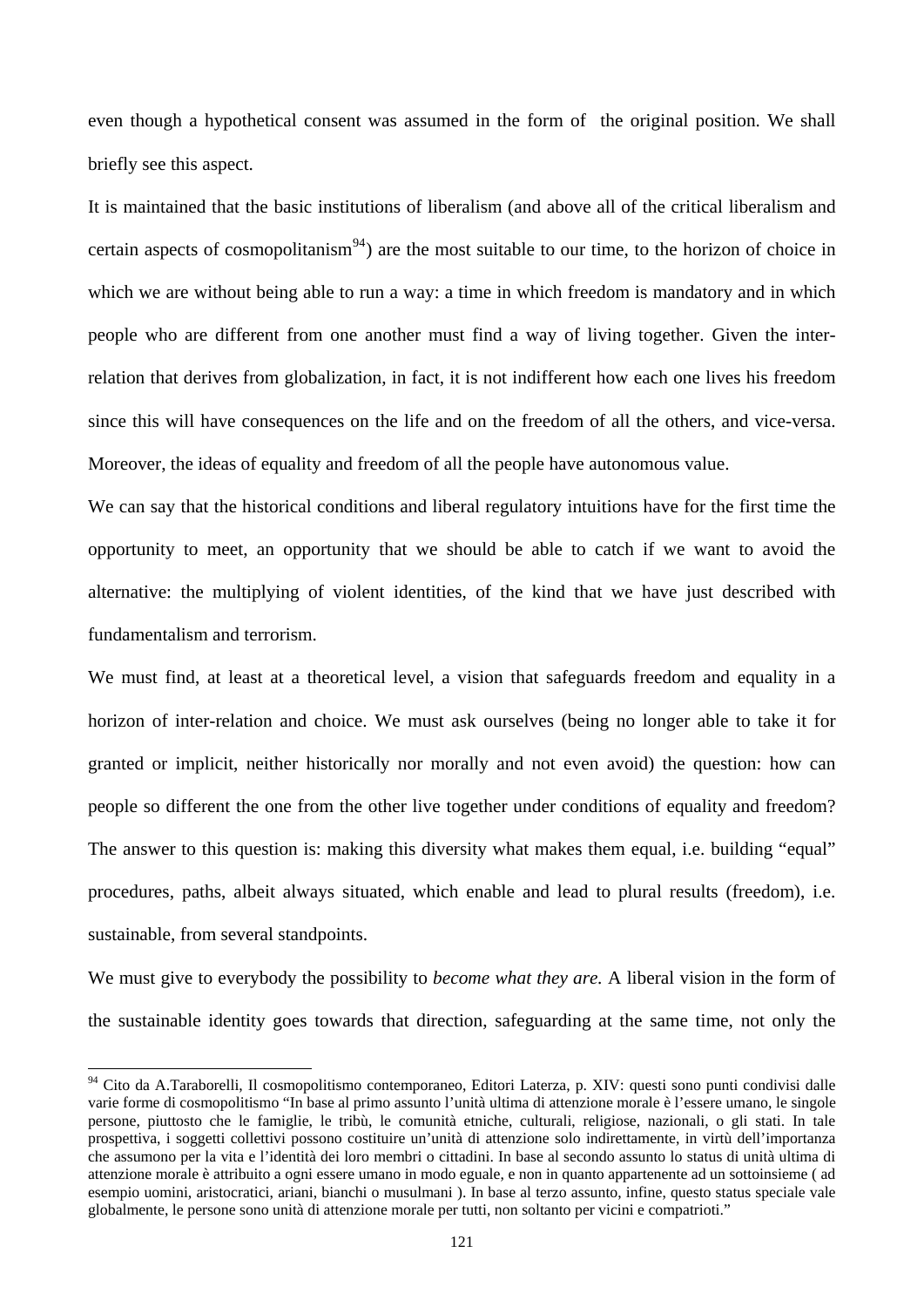conditions of such outcome, but guaranteeing also the harmony, the coordination among the different possible outcomes. We do not simply want to be free, but we want to be free in a way that is compatible with the same freedom for all the others. And this imposes certain limits. The sustainable identity tries to define such limits.

This is based on the principle of sustainability, considering that this must be applied to the political (institutional) and cultural sphere, and no longer limited to merely economic or environmental dimensions. In this sense, the economic or ecologic idea of sustainable development would only be a part, a subset, of a broader principle, i.e. that of the sustainable identity. An empirical confirmation is given, inter alia, by the study of fundamentalism and terrorism, and by the genealogical analysis of the traditional concepts of culture (and of ethic group, nation, religion, etc. …), on other words that the identity depends on a large number of variables and all of them must be taken into consideration. It is the notion of political identity that collects all these variables and defines them as all the conditions of our broader identity, as the premises to our choice and our freedom. The principle that must form, then, the space of the political identity is exactly that of the sustainable identity, the only one that is compatible with the values of freedom and equality at the time of globalization. In this sense, the sustainable identity represents a limit to and an explanation of the construction of identity forms that violate the equal value of each person and his freedom, and considers that the identity of each one is in relation with the identity of all the others, and interacts with it in several ways. Such relation having exceeded today the local scope, had a global, universal import, both on an empirical level and at a normative level. The equivalent, in the latter (normative) dimension, of the actual (historical) uprooting, is given by the principle mentioned above whereby what is not chosen is morally arbitrary. The sustainable identity incorporates such principle. The choice implies the taking of a distance, the possibility to take a critical reflexive attitude, with respect to the situation that is being evaluated and decided and with respect to oneself. Without this distance, with the alternatives that it entails, the choice is an empty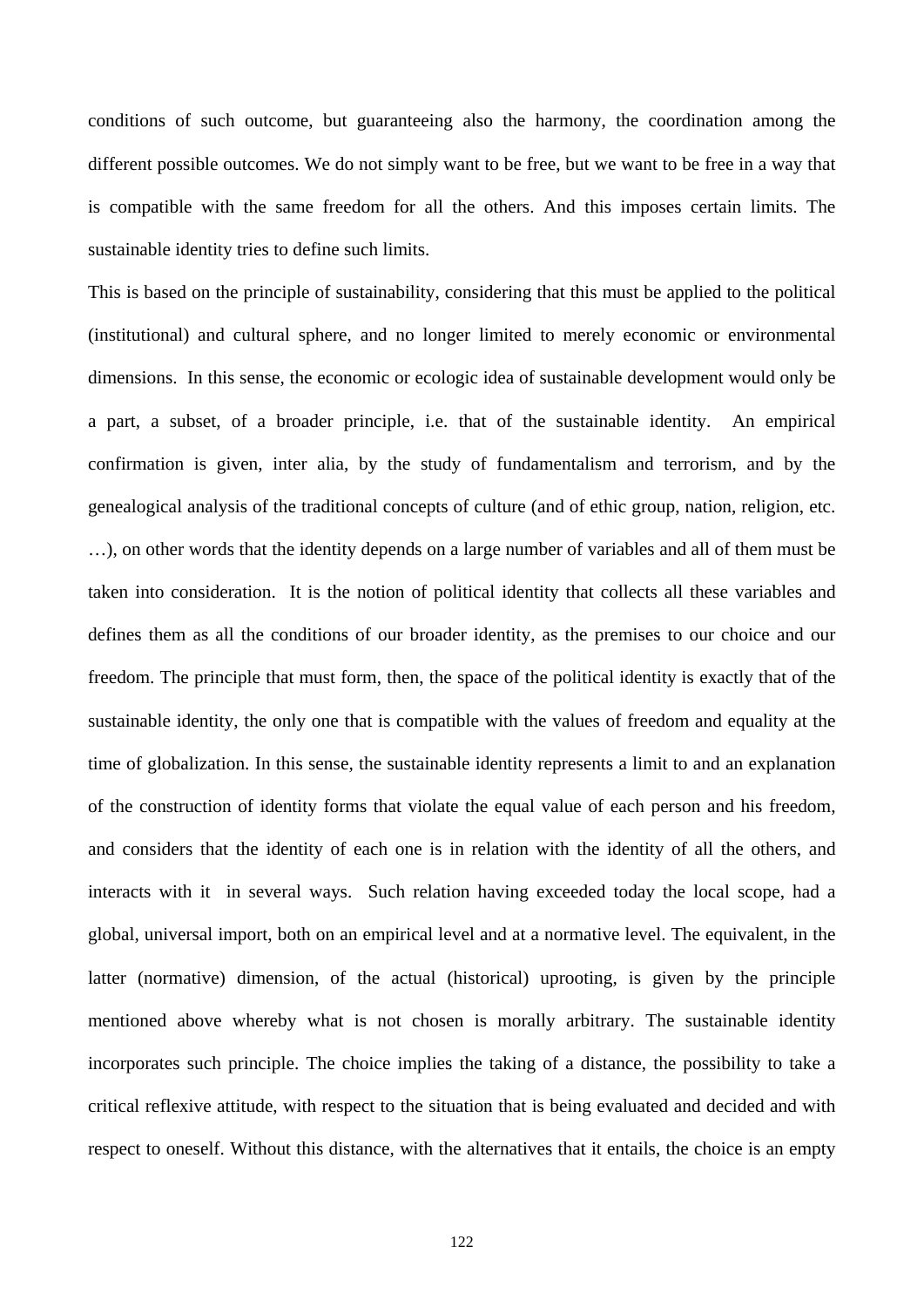word. What does it mean, for example, freedom of religion if we cannot abandon the religion or change it, and to do this even before evaluating it, taking a distance with respect to it? Let's define then the concept of sustainable identity starting from the famous Brundtland Report, which in 1987 was drawn by the United Nations for handling the themes of development:

*"Lo sviluppo è sostenibile se soddisfa i bisogni delle generazioni presenti senza compromettere le possibilità per le generazioni future di soddisfare i propri bisogni."[v](#page-139-3)*

The principle of sustainability states that we must not consume the resources that are available today to such an extent as to compromise the same possibility for the future. The limit to exploitation is established by the consideration of two factors, described as follows in the ecological language:

*"*Natural Critical Capital and load capacity*. 'Natural critical capital' means the minimum level that is necessary to the biological reproducing capacity of the ecosystem. 'Load capacity' means, conversely, the quantity of pollution (in a broad sense) and waste that the plant is able to bear. The two concepts are obviously related, in the sense that when a system exceeds its load capacity, it goes below the limit of the natural critical capital." [95](#page-126-0)*

If the choice is not only the inevitable horizon of our world (choice of the identity, of the institutions, of the rules, etc.), but also that what does not derive from a choice is morally arbitrary, then we must find a principle that governs such choice, safeguards its conditions, determines its limits. Such principle is found in the logic comprised in the definition of sustainable development just mentioned above. The sustainable identity, in turn, coordinates and summarizes in itself the

 $\overline{a}$ 

<span id="page-126-0"></span><sup>&</sup>lt;sup>95</sup> A.Lanza, Lo sviluppo sostenibile, Il Mulino, Bologna 2006, p. 17.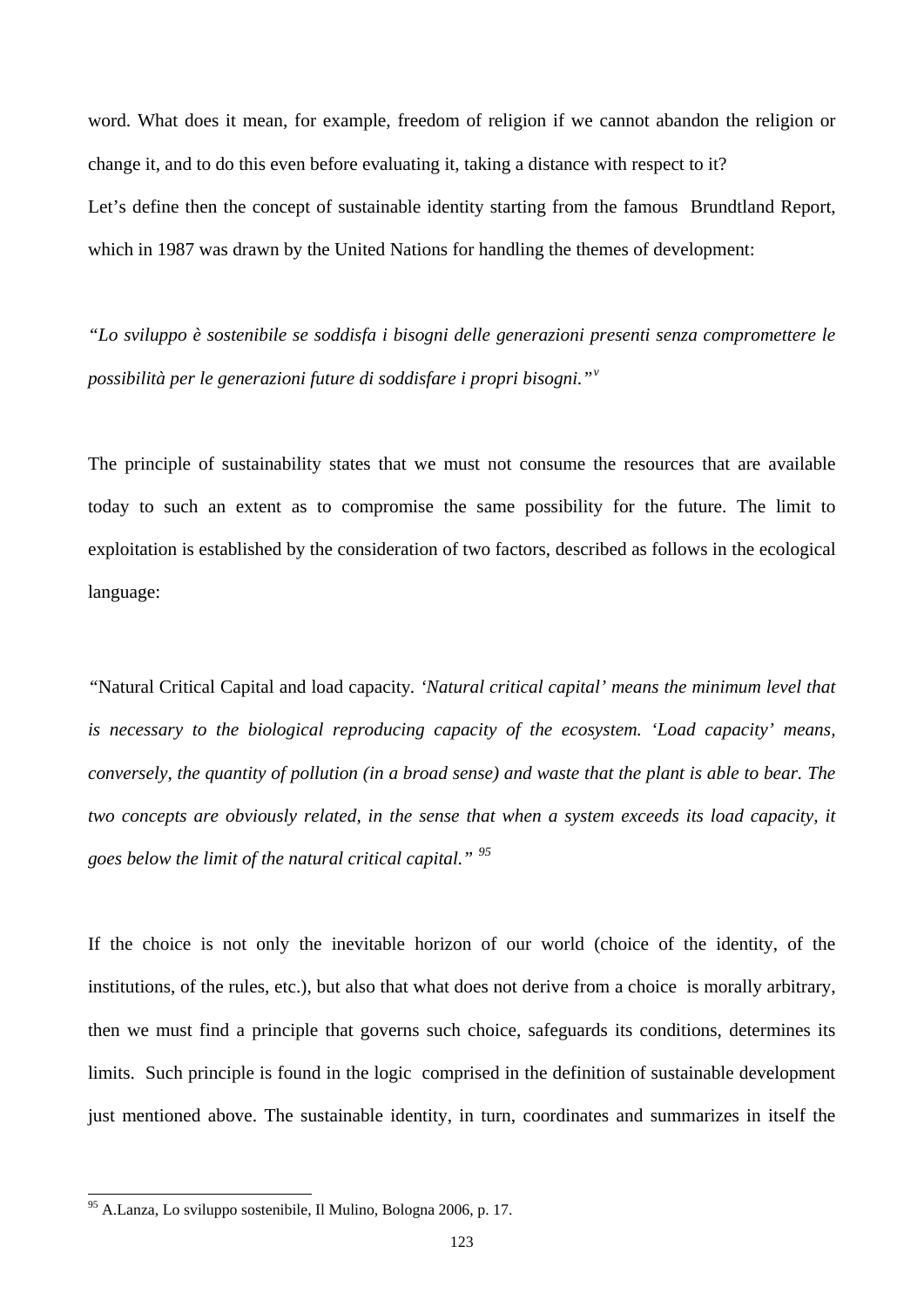various scopes within which the logic of sustainability is to be applied, of which the economic development is only a part.

Not all the forms of identity are, therefore, acceptable, but only those that abide by the abovementioned principle. The sustainability constitutes, therefore, a measure of political judgment and legitimacy starting from which to proceed with comparisons between different institutional organizations and between different individual identities. In the same manner, such principle represents an explanation of the birth of violent identities or in contrast with the values of freedom and equality.

Sustainability, in other words, affirms the following principle: we must be able to be who we "want" to be (freedom) today, compatibly with the same possibility for all the others (equality), without jeopardizing the very same freedom in the future, both for ourselves and for the others. The sustainability summarizes, therefore, in itself the values of freedom and equality, and articulates then in such a manner as to make of the man evaluation criterion and of political action. It incorporates the value of the choice as "counter-proof" of the morality of a certain organized system. From what we have just said the absolute priority derives that must be ensured to the individual with respect to any collective entity or identity, which results, in turn, into an unavoidable "right of exit" to the benefit of the individual from the same collective identities, with all the consequences that derive in terms of cultural collective rights or defense of minorities for being minorities. But we shall revert on this issue later.

From what we have just said we can derive the following maxim: if the choice (as an expression of freedom and equality) has value (in addition to being concretely unavoidable), then no choices will be permitted that prevent the future possibility to make choices, whilst all the others will be permitted within the perimeter (load capacity, of ecology) of this limit, just within the logic of sustainability. We found an example of this aspect in the reading of the holy texts given by fundamentalists. They prohibit the human interpretation of the texts, i.e. they prohibit that same possibility (the choice) that enabled them to prohibit the interpretation. Therefore, sustainability has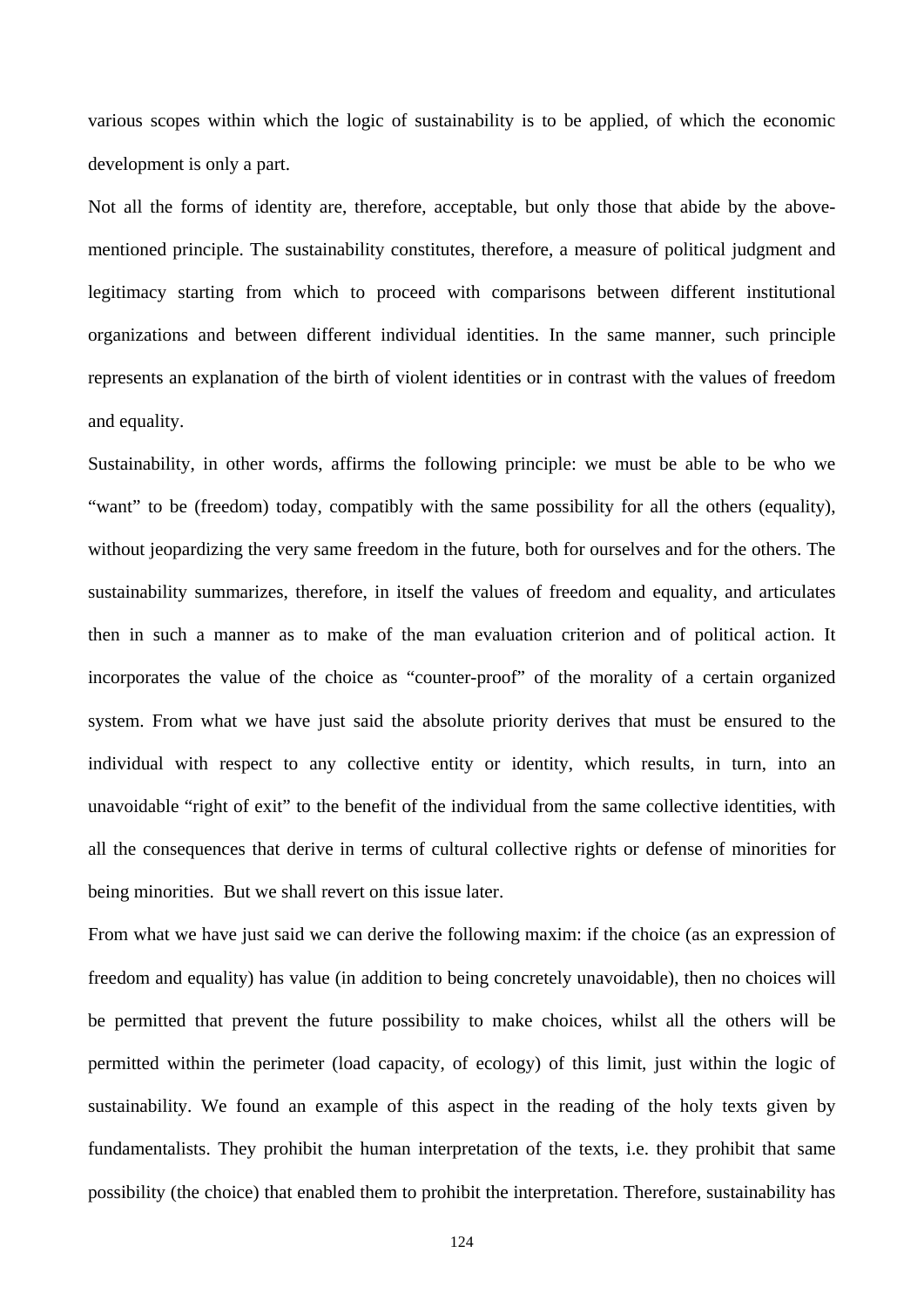also an epistemological valence, to the extent that it is anti-dogmatic. In other words, it prohibits that the outcome of a research, the interpretation, is the prohibition of the free research, i.e. again, of the interpretation. This same logic must be applied to all those dimensions (to be defined technically) that we have established that they are integrated parts with one another of the idea of political identity. The task of the institutions shall be, therefore, to cause the limits so justified to be respected, to provide the means for satisfying them, conforming themselves with such logic.

Let's make the example of a Constitution. At the time it is drawn, the constituents have at their disposal a certain quantity of resources (freedom and equality, condensed in the possibility of the choice). The principle of sustainability does not say which content the Constitution must have, and in this sense it is a liberal principle, but it establishes a limit to the discretionality of such contents. The limit is that of compromising in a significant manner the resources that have initially enabled the drafting of the Constitution. Therefore the possibility must be safeguarded, for example, for the future generations to amend the constitutional text, i.e. the choice (the resources of freedom and equality), of which the constituent fathers benefited at the time they wrote it; such future amendment will find, in turn, a limit in the safeguard again for the subsequent generations to be able to do the same, and so on. In this sense, a constitution that denies freedom and equality, i.e. the choice, contradicts such principle and also the conditions from which it emerged. The limit to the possible choices is the very same possibility to choose.

This aspect of sustainability corresponds exactly to the democratic theory of Cornelius Castoriadis, focused on the idea of autonomy:

*"Dans une démocratie, le peuple est souverain, à savoir il fait les lois et la loi, à savoir encore la société fait ses institutions et son institution, elle s'auto-institue. Mais comme toute société s'autoinstitue, nous devons ajouter: elle s'autoinstitue, du moins en partie, explicitement et réflexivement. (…) Cette autonomie, cette liberté, implique à la fois et présuppose l'autonomie, la liberté des individus, elle est impossible sans cette dernière. Mais celle-ci, affirmée et assurée par*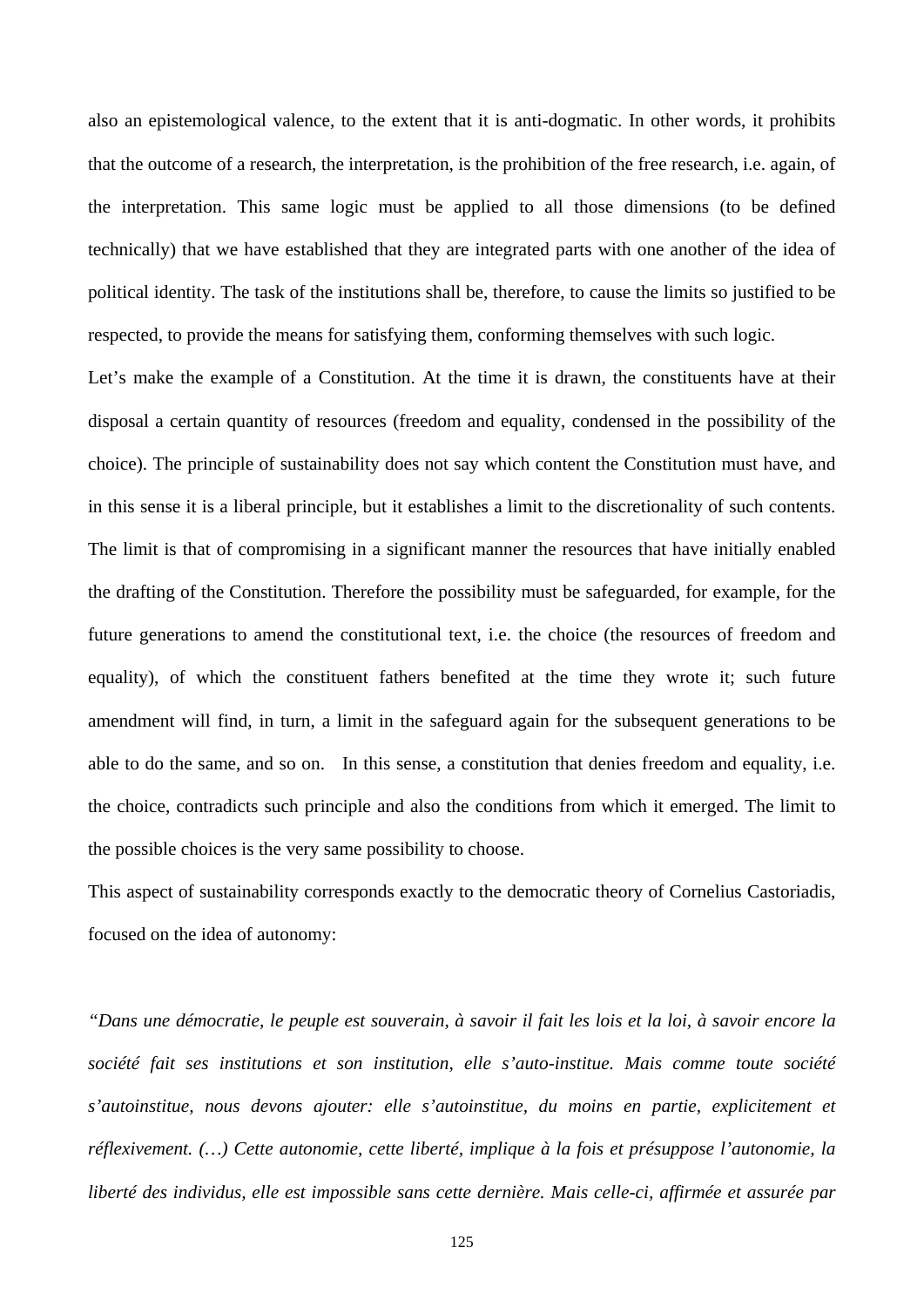*la loi, la constitution, les déclarations des droits de l'homme et du citoyen, repose en dernière analyse, de jure et de facto, sur la loi collective, formelle aussi bien qu'informelle. La liberté individuelle effective – je ne parle pas de liberté philosophique ou psychique- doit être décidée par une loi qu'aucun individu ne saurait poser ou sanctionner. Et dans le cadre de cette loi, l'individu peut à son tour définir pour lui-même les normes, les valeurs, les significations moyennant lesquelles il essaiera d'ordonner sa vie propre et de lui donner un sens. (…) marque la rupture qu'entraîne la création de la démocratie avec touts les régimes social-historique antérieurs. Dans ceux.ci, régimes d'hétéronomie institués, la source et le fondement de la loi, comme toute norme, valeur et signification, sont posés comme transcendants à la société; transcendants dans l'absolue, come dans les sociétés monothéistes, transcendants en tous cas relativement à l'actualité effective de la société vivante, comme dans les sociétés archaïques. L'assignation de cette source et de se fondement vont de pair avec un clôture du la signification ; la parole de Dieu, les dispositions établies par les ancêtres sont indiscutables et établies une fois pour toutes. Cela vaut aussi pour les individus: le sens de leurs vies est donné, réglé d'avance, de ce fait assuré. Pas de discussion possible sur les institutions – donc aussi, pas de discussion possible sur les croyances sociales, sur ce qui vaut et ne vaut pas, sur le bien et le mal. Dans une société hétéronome – ou simplement traditionnelle- la clôture de la signification fait que non seulement la question politique comme la question philosophique sont fermées d'avance, mais que le sont tout aussi bien les questions éthiques ou esthétiques."[vi](#page-139-4)* 

We can find, inter alia, in this text of Castoriadis, many of the aspects highlighted in our itinerary through fundamentalism and the concepts of culture, religion, identity.

The idea of sustainable identity implies a *monistic* vision, i.e. it provides for the same principles for individuals and institutions, just like the *autonomy* of Castoriadis. Such solution is authentically liberal in the sense that it does not prescribe a specific doctrine of the Good Life to individuals and institutions. It limits itself, inevitably, to express a minimal vision of the Good (considering as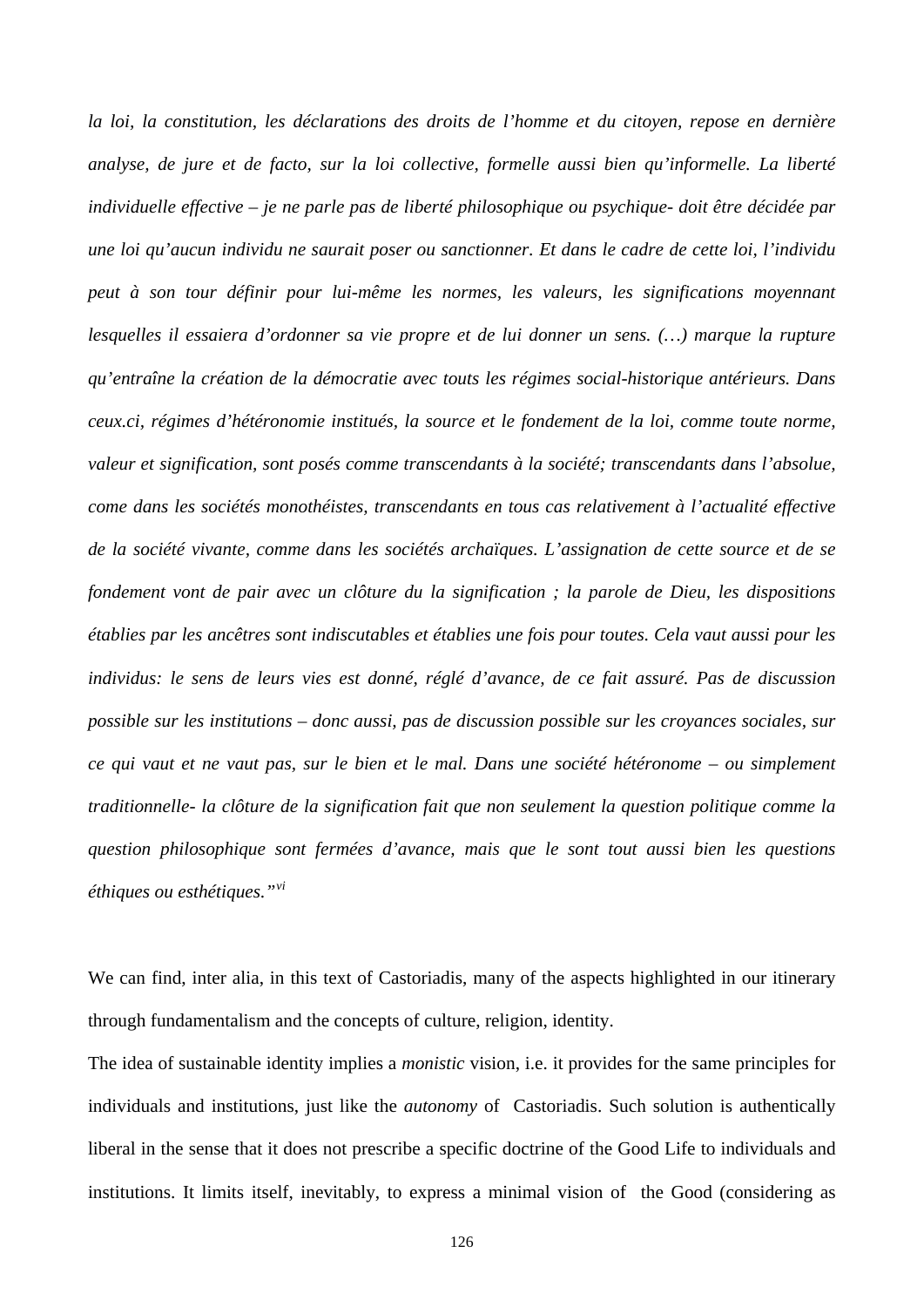positive freedom and equality, therefore, the choice, in the exigent sense described above), which coincides with the space of the Just. A space of the just, no longer separated from the space of the Good then, but its premise. In other words, the individual through the Just (rights, education, health, etc., i.e. all the variables comprised in the political identity and declined in the form of sustainable identity) , is found in the necessary conditions to the formation of one's own conception of Good in a manner that is not distorted by circumstances or events that exceed a certain threshold of sustainability. There is continuity. And also here, there is a procedure that permits and ascertains a legitimate result. Therefore one does not fall in the accusation of "schizophrenia" addressed by a few to the theory of Rawls. "The rest of ourselves" (Dworkin) is not separated, our vision of the Good, of the most restricted "political us", for accepting, sharing a nucleus of basic political values. The *overlapping consensus*.

This is a fundamental aspect of the notion of sustainable identity which, albeit having with them an important debt, distinguishes it from the liberal theories of Rawls and Habermas, at least as far as the notion of *Public Reason* is concerned and, for Rawls only, from that of Overlapping consensus. It is also distinguished from that of Sebastiano Maffettone of *Pluralistic integration from below*. The former two presuppose (ideal situations) which are, conversely part of the problem to be solved. And involve also some of the concepts that were reviewed above: appurtenance, culture, identity, nation. Also the third one makes reference to the logic of the Public Reason even though at a different level and makes recourse to the notion of cultural identity.

In the traditional identities of the social contract, to which Rawls makes, for example, reference, some capacities (to make rational moral choices) and situations (even just hypothetical ones) are prerequisites for having the right to be free. But is it not, maybe, the contrary? As we have seen, as a matter of fact, only when one is in conditions of freedom and equality one has the possibility to make moral choices. It is our idea of political identity. Only after giving these political premises (Just) one arrives to the ethical dimension. And this applies also for the *Reasonable* of Rawls. We must ask ourselves what are the conditions of the Reasonable, and not assume them. The political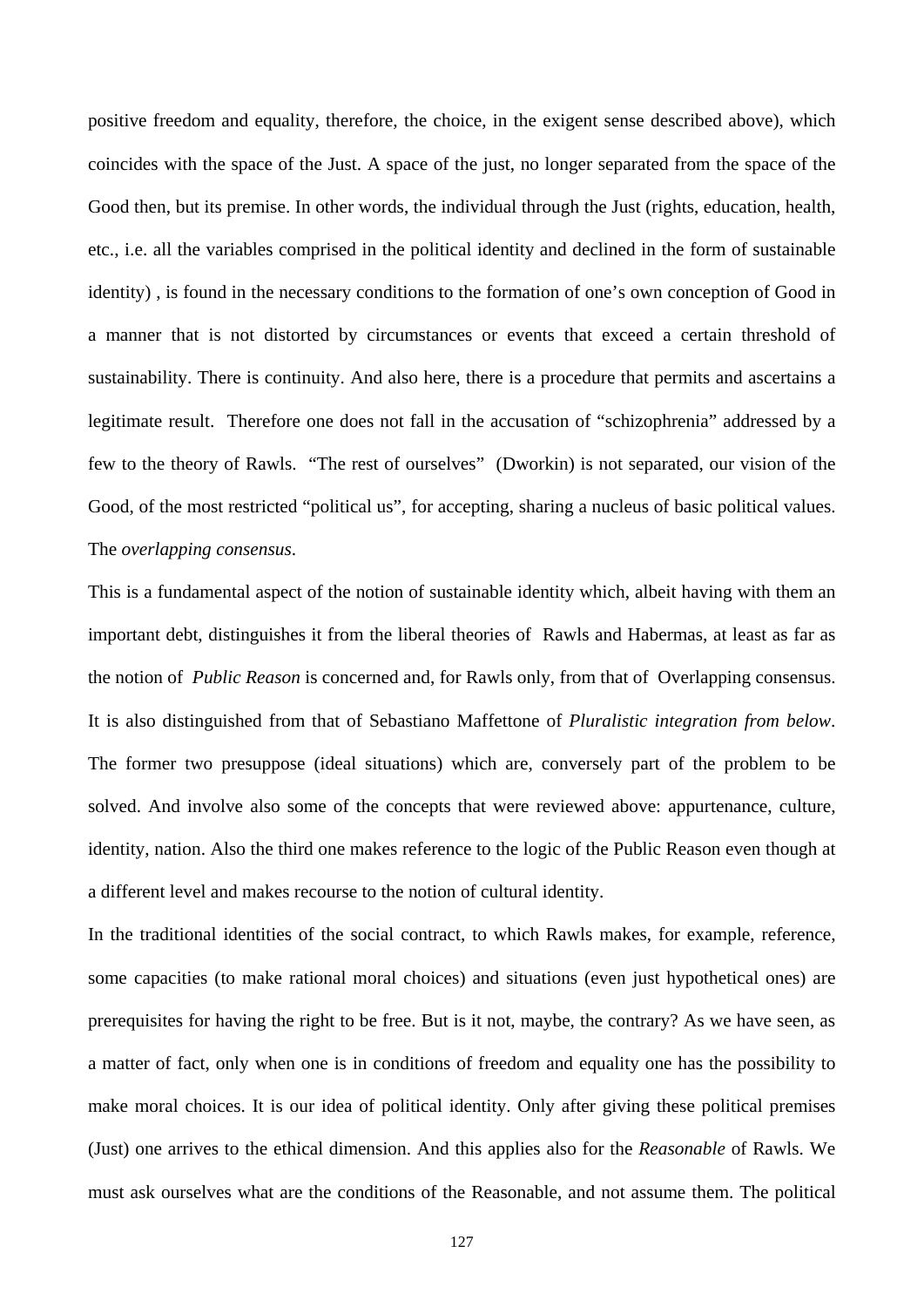problem, in an uprooted plural world, is all here. So, we not start from moral identities and in part, we sacrifice them around basic political values, the overlapping consensus. We postulate that the contrary happens.

In the Rawls type of visions an individual is assumed, who possesses an essentialized given vision of the world, regardless of the political and institutional context in which it evolves<sup>[96](#page-131-0)</sup>. This is, on the other hand, an authentic prejudice of the liberal theory with its insistence on the radical separation between public dimension and private dimension. A separation that is no longer sustainable today, due to several reasons. First of all, the individual no longer merges from a cultural context already given and which would enable his vision of the world, forcing him then to find a compromise with the pluralism present in society. But we have then seen how, conversely, the political context, what we have referred to as the political identity, determines the ethical vision of the individuals and of the groups. In other words, the appurtenance can no longer be considered as a starting point, but must be conceived as the landing of an individual course under given conditions. The identity and the ethical vision of the individual must be built thanks to and starting from the political identity and this appears to be more consistent with the liberal principle whereby, what is not chosen with a real choice, it is morally arbitrary. In this sense, also the ethical vision that an individual possesses by birth appears to be arbitrary if the individual has no possibility to renegotiate it critically, even if it was a liberal vision, unless he has a reasonable exit option.

An example, through the title of a essay by Renzo Guolo about Muslim religion: "*L'Islam è compatibile con la democrazia?*". This type of questions is the exact expression of an essentialist vision and of the prejudice of which we are speaking according to which ethics precedes politics, because it is only in a real democratic context that the Muslim religion can be lived democratically. This applies to any other ethical vision of the world.

 $\overline{a}$ 

<span id="page-131-0"></span><sup>96</sup> Almeno inizialmente, dato che Rawls suppone che col tempo le istituzioni plasmeranno le condotte e gli orientamenti dei cittadini. Come crediamo nel presente lavoro.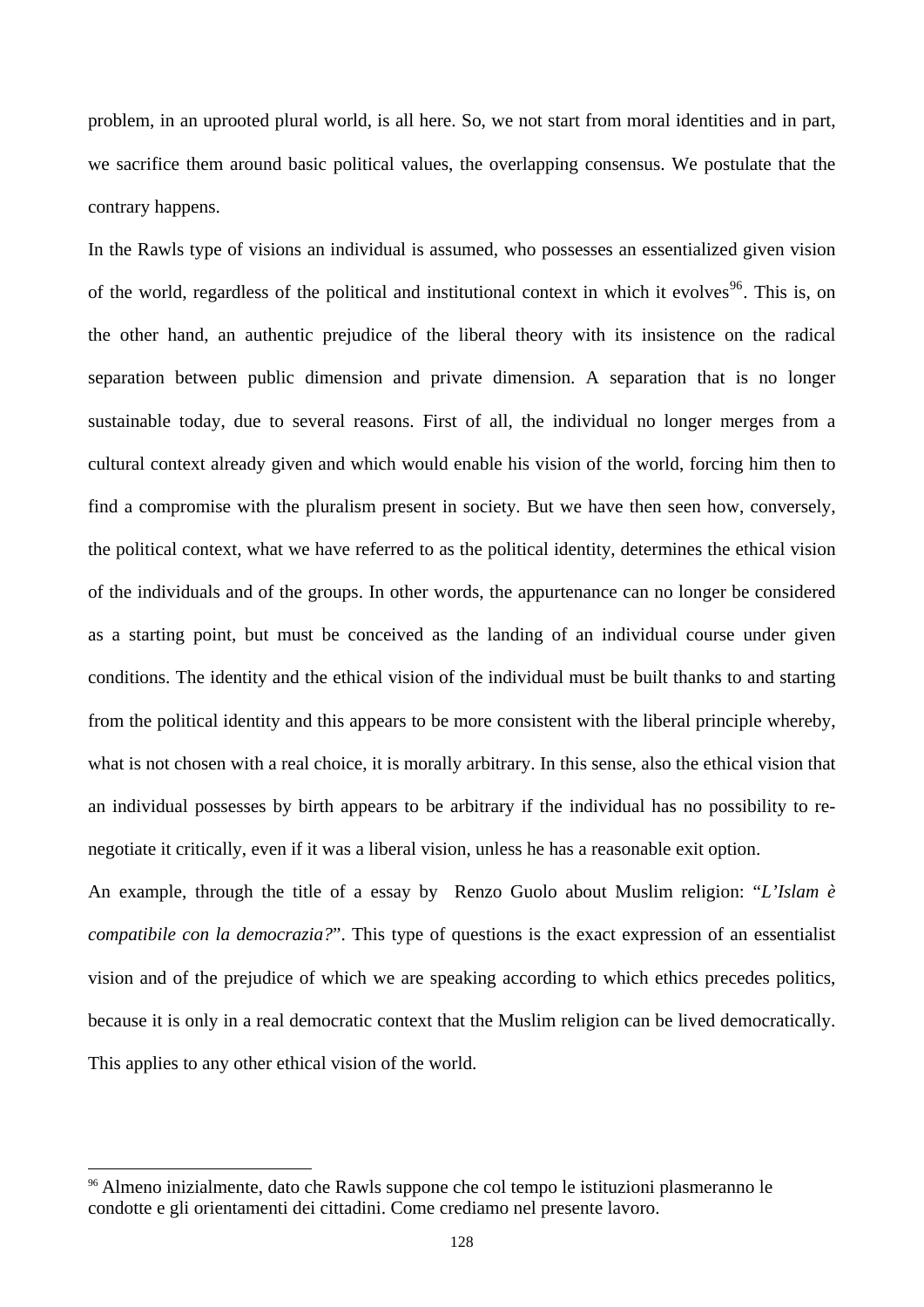The political identity structured around the principle of the equal value of each human being and of his freedom, therefore the sustainable identity, is the premise and the access way to a reasonable ethical identity.

The individual, as we have mentioned, must not waive a deep part of himself for living together with the others. He shares with the others (political identity) the conditions of his own diversity. Diversity, however, that will be no longer structured on given collective identities but on the individual himself.

The refined conception referred to as "pluralistic integration from below" by Sebastiano Maffettone is not different. On the basis of such conception one should look for a consent, at an international level, around a group of universal values, grossly identified with fundamental human rights. Such consent must be justified, however, in non imperialistic terms, or according to western values imposed on other cultures. It is considered that each culture possesses a critical potential that it is necessary to activate. In other words, the universal must be justified from the inside of each culture. In so doing, a sort of dialogue is established between normative level (freedom and equality), on one hand, and descriptive level, cultural identity, on the other, until a balance is reached.

From our premises, and only from our premises, this vision appears to be problematic. On one hand, the cultural identity appears to be itself as a normative concept if, as we have seen, it is not historically possible today to find in the fragmented unquiet reality of our world something like a given, clearly describable cultural identity. But even if one could exactly define it, it would reproduce on a local scale what one wants to avoid on a global scale, and victim of imperialism would be, this time, the individual. Or, and this is the problematic aspect of the more general logic implied in the idea of Public Reason, it means that the cultural identity, the comprehensive doctrine, are not really different, but essentially already liberal.

The idea of public reason provides that, in a pluralistic context, the arguments that can be used in the public justification of the valid rules for everybody are arguments that may be shared by everybody. It is not possible, within the public sphere, to justify and then impose a law that makes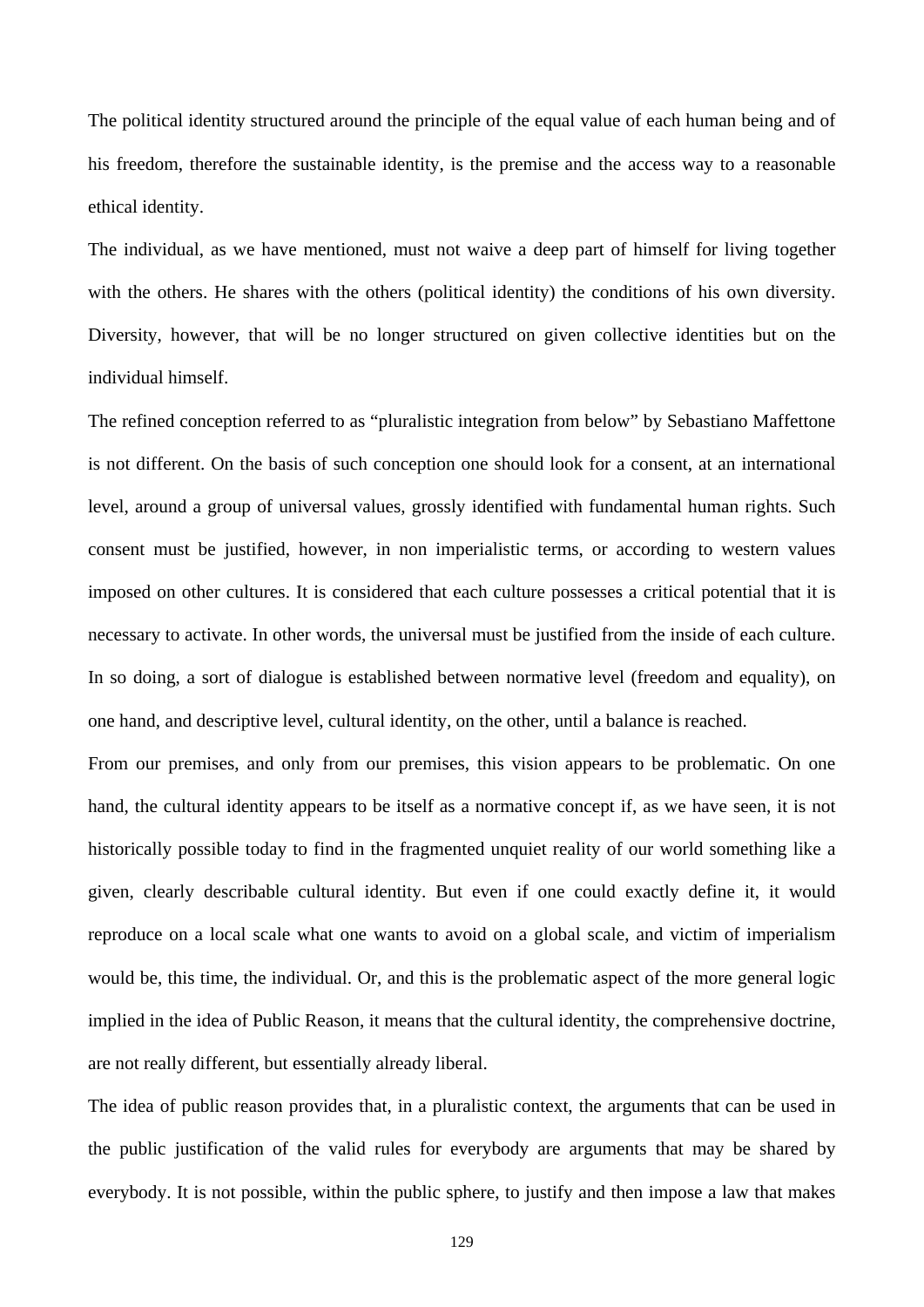reference to a comprehensive specific doctrine, a religion etc. A filter is necessary that translates in terms acceptable by everybody the claims that are born from a specific perspective. Therefore, just like in the case of the "pluralistic integration from below", in an ultimate analysis the idea of public reason admits only arguments that are already liberal or, however, compatible with a specific universalistic vision. Freedom and equality. If it was so, that between cultural identity and universal values of freedom and equality would not be a dialogue, but a monologue reproducing that "separation" to which Dworkin was making reference. All that is not compatible with such universal values, inside the already problematic notion of cultural identity, must be repealed. If this certainly comforts us thinking to traditions such as the women genitals mutilation, it reduces, however, the perspective under review to a "mere translation exercise" of certain principles into the different languages and cultures, almost a communicative strategy, which is certainly, however, necessary.

This perspective reproduces, then that circular vision already ascribed to Rawls herein above: the purpose that one wishes to achieve is presupposed, i.e. if inside each culture we must sustain the compatible visions with typically democratic values, then one asks oneself how this is possible outside an already democratic context, unless the neoconservative strategy is adopted of exporting democracy through the use of military forces. Democracy is the mean or the purpose?

The question, then, should rather be, in line with the idea of political identity, how a context is determined everywhere, which favors a democratic interpretation of one's own identity. Politics is here a premise to ethics. The answer is: by adopting the perspective of the sustainable identity.

In conclusion, the political identity describes to us the place where to look for the problem, the injustice, the illness. It shows us where to look. We need, however, a political normative principle that suggests a solution, an adequate therapy, a principle of justice that determines the limits, the threshold of the political identity. Such criterion is offered by the concept of *sustainable identity.* 

At the basis of such concept there are, once again, universal values of freedom and equality. The sustainable identity assumes that it is possible and necessary, in a world of absolute inter-relation, to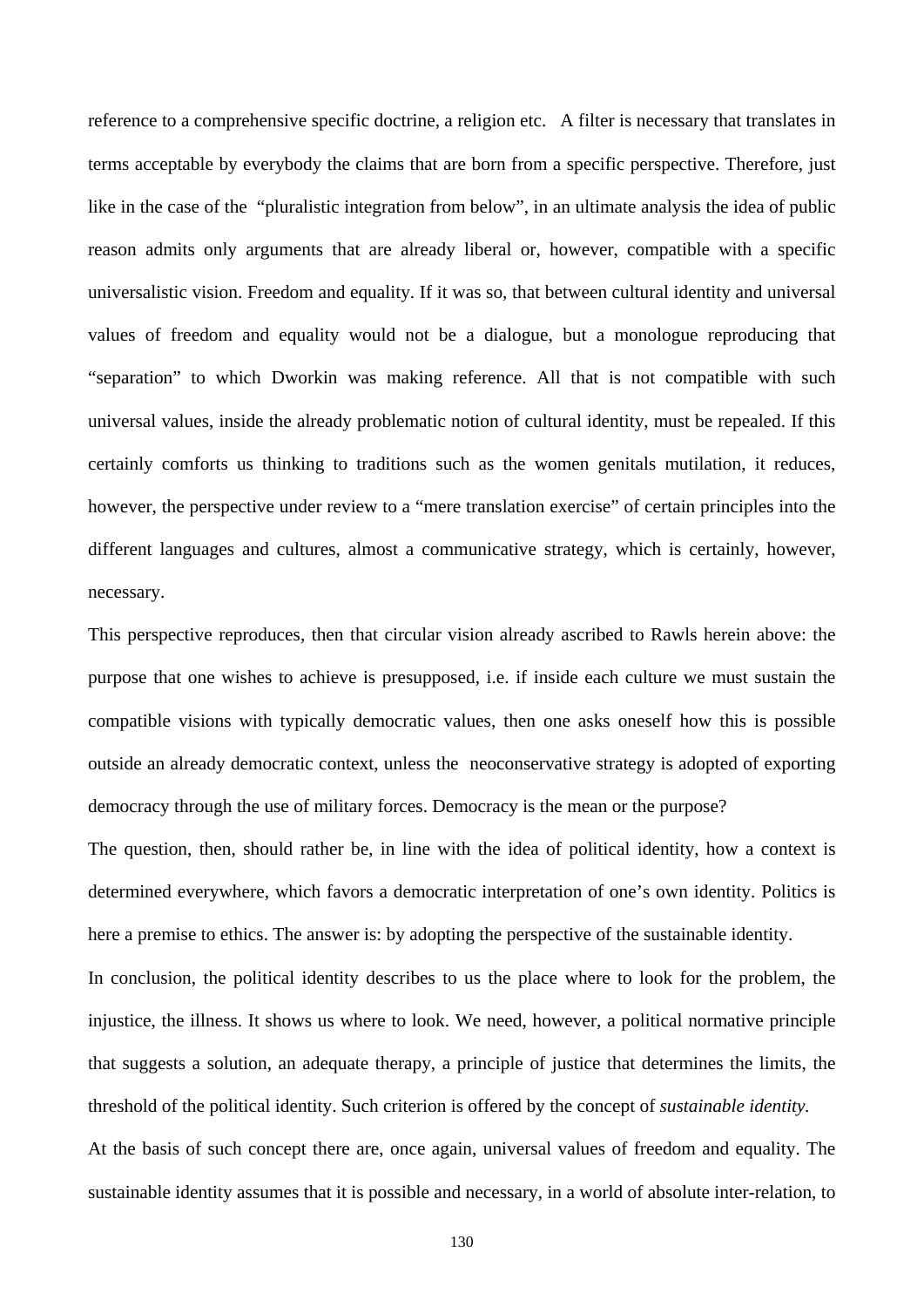establish the space of the freedom of each one, putting it in relation with the freedom of all the others. If we are forced to make a choice, then we must know that not everything is available to us, not all the choices are permitted to us. In the same way, we must imagine that the same opportunities and the same limitation will be offered also to all the other inhabitants of the Earth. We must know which will be the conditions inside of which we will conduct such choices.

We have said that the environmental and economic sustainability is only a subset of the broader principle given by the sustainable identity, the most evident among them.

The notion of sustainability has the advantage of implying, in the construction of its own individuality, not only the conditions (political identity) of such construction, but also the time and relation of the individual with the others. If until today the political categories were fundamentally filtered from the past, except in the utopias, with the notion of sustainable identity the problem of the future is raised. Liberalism has always been looking forward, the condition is so assumed of the globalized subject.

Integrating in one single vision the different economic, cultural, environmental, social, medical, etc. aspects, the notion of sustainable identity reconciles certain classical dichotomies: the dispute between recognition and re-distribution is solved in the coincidence of the two terms in the sustainability; the same applies to the citizen-consumer opposition<sup>[97](#page-134-0)</sup>. It then puts some limits to the national sovereignty, or determines the threshold below which it is necessary to reason in cosmopolitan, universal terms, exactly in the logic described up to here whereby it is starting from "equal opportunities" that one arrives to the diversity, therefore also to the nation. Below such threshold the resources, the borders, the rights must be considered as property shared by mankind, implying strategies of global re-distribution. Above such threshold, conversely, each entity is fully sovereign and determines its rules autonomously. In other words it is reproduced at an institutional level what was proposed at individual level. The same citizenship should have to be considered as

 $\overline{a}$ 

<span id="page-134-0"></span><sup>&</sup>lt;sup>97</sup> Robert B. Reich, Supercapitalismo, Fazi editori.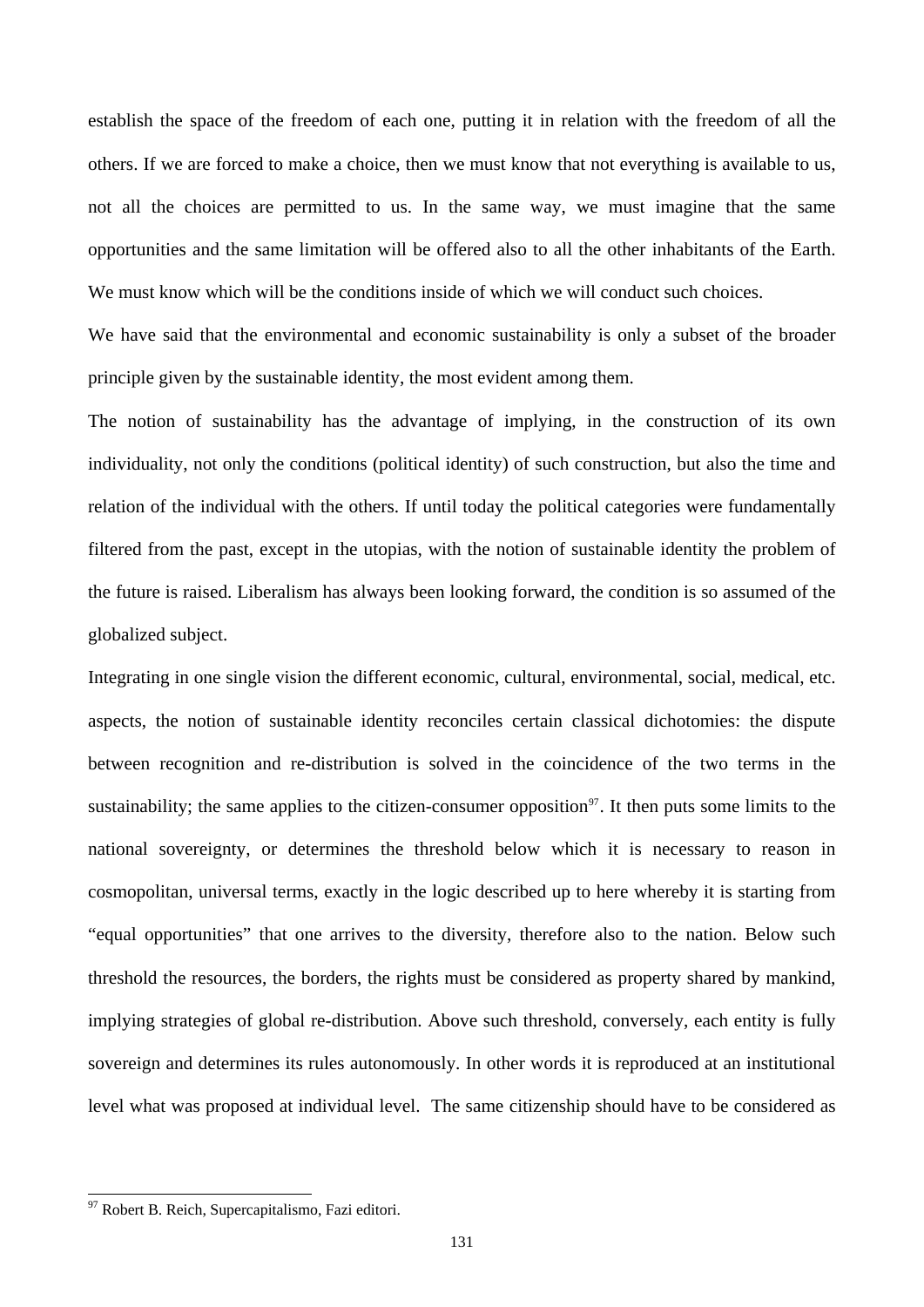the result of the choice (reflexive), therefore of a procedure that provides, at least, for a right of exit. One shall not be born Italians, one can become Italians.

In other words, the normative potential included in the idea of Rawls' Original position, is saved and translated into a concrete political objective and into the possibility of not having to adhere to the social contract proposed in the place of birth. The mental experiment aimed at the justification is transported into a real level, it is transformed into the possibility of adhering to other social pacts, or of becoming citizen of other countries, through a choice, and it is even more so of one's own country of origin which does not offer minimum conditions of legitimacy, given by the inferior threshold of the sustainable identity. The State must be function of the citizen, so as the group must be with respect to the individual. Historically, however, it has always been the contrary. It will no longer be possible to justify it morally.

Shading the idea of nation through that of sustainable identity we avoid, like for all the other collective categories, those exclusive and potentially violent aspects of the national integration. Sustainability at a political and cultural level means, therefore, that an identity or institution that provide since their own establishment (now requested as explicit and contained by any new re birth, in the meaning of Arendt whereby each birth is a new starting and politics is the power of giving such starting) the violation of the two reference resources, freedom and equality, to such an extent as to preclude its present use for the others or its future use for anybody, is not acceptable. An identity, for example the Taleban one, which implies the discrimination of women cannot be upheld. Just like in its economic and environmental aspects, the political and cultural sustainability implies the idea that certain constructions generate a pollution that cannot be managed, *negative externalities* that cannot be re-absorbed. The colonial identity, in this sense, is a non-sustainable identity to the extent in which it is defined through the violation of freedom and equality of the colonized people. We have seen that. And it produces, in the long term, its own pollution in the form of additional non-sustainable identities, distorting the political identity of the offended persons, also in the very long run. The same could be observed for the Nazi experience.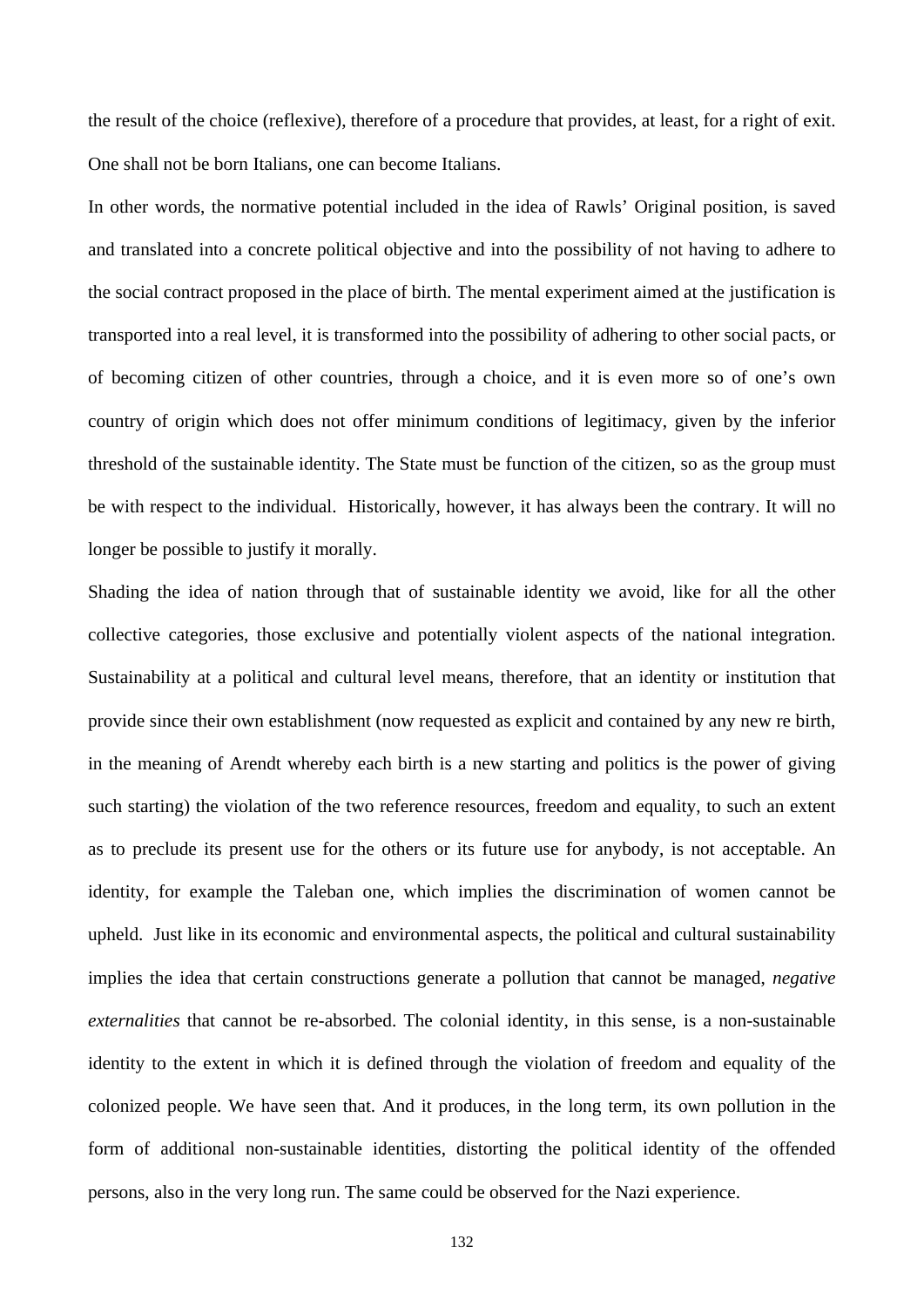For this reason the sustainable identity, other than to the future, is projected into the past, in an attempt of "decolonizing" the present from the wounds, of purifying it, in the logic, for example, of the truth committees, reconciliation committees, or of material and moral remedies for past injustices. In synthesis, everywhere, man is born in chains, just to use the wording of Rousseau, but, everywhere, he can reach freedom.

The idea of sustainable identity is inserted in the liberal tradition because it does not say what should be its deep conception of the Good. It provides the context and the limits in which each should choose its conception of the Good. In this way, it upturns the concept, reviewed before, of "overlapping consensus".

Establishing a minimum threshold, that of sustainability (in its different aspects), under which our equality of human beings must be considered violated, the sustainable identity does not start from different individuals, like in Rawls, who must meet around the constitutional values of the society. In the opposite direction it establishes the space of the freedom of each and to which each one accesses through the same course, provided that it is adjusted (it is implied in the very same idea of sustainability, suffice it to think to environment) to always specific circumstances.

One starts from equality, therefore, for arriving to diversity (freedom). To Sen's question: Equality of What? The answer is: of the equal equality of the opportunities to be different.

To have the same opportunity of being each different, of being oneself. The opportunity, not the obligation.

Finally, rather than having an "overlapping consensus", we obtain an "*overlapping dissensus*". We want to dissent for the *good reasons*, as we have seen with regard to terrorism. It is a very important point.

If a pure religion is arising, why could a "pure politics" (that mean, universal) not emerge as well? The sustainable identity is liberal since it implies only a minimum conception of the Good, i.e. that conception which identifies in the possibility of its autonomous research a preliminary form of justice. The sustainable identity is a concept to be probed into, and it takes up a very exigent idea of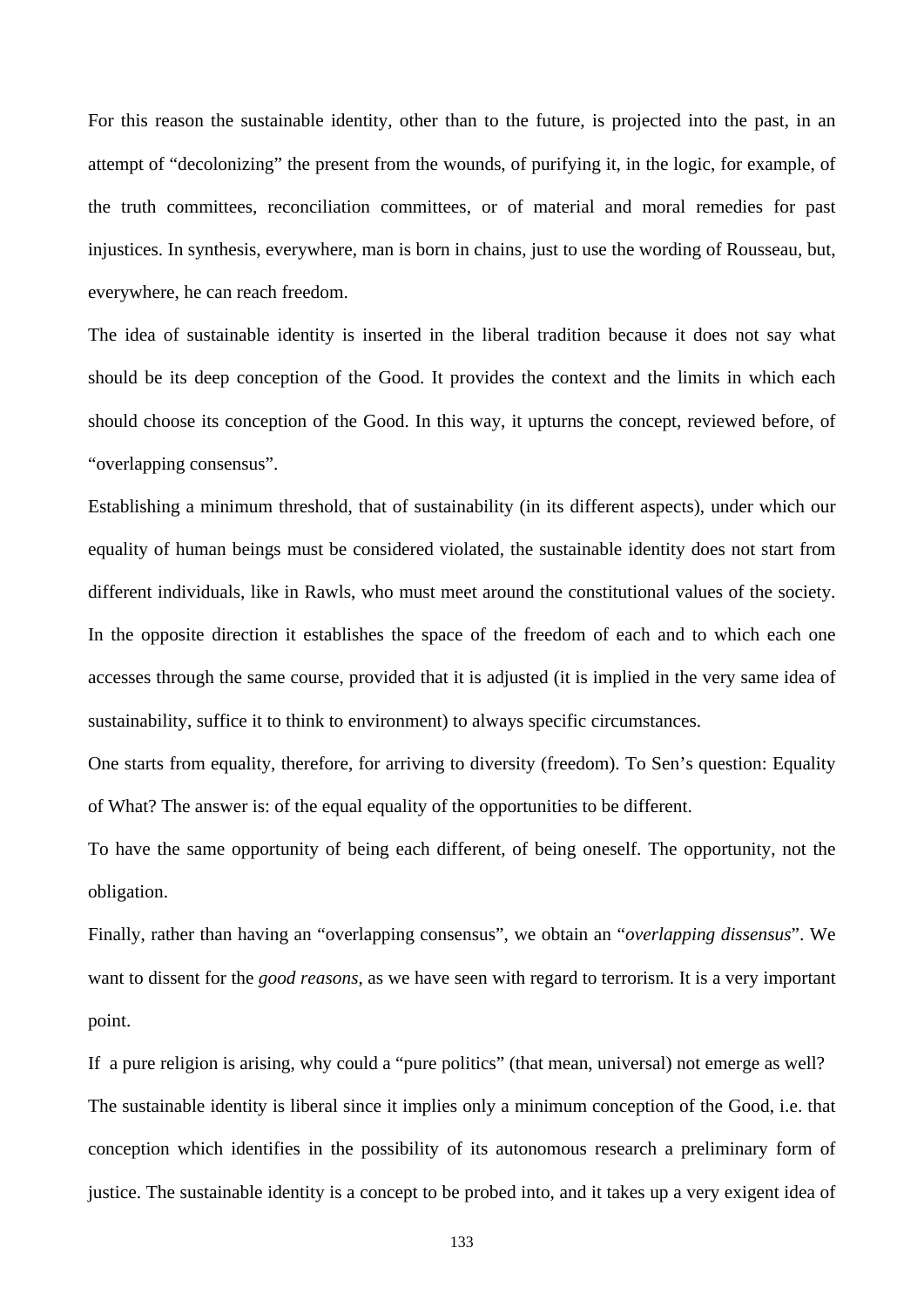citizenship and analysis of reality. But in a complex integrated world such as ours, simplification is a luxury that we cannot afford. In our flesh and in our spirit, then even less.

Let's close with the words of an essay devoted to the life of the great writer Romain Gary:

<span id="page-137-0"></span>" *De même que Rousseau disait: - Notre vrai moi n'est pas tout entier en nous -, Gary aimait à affirmer que –personne n'est dans sa peau sans être aussi dans la peau des autres-. Si bien que s'inventer une vie – ce que déjà très peu réussissent à faire – ne revient pas du tout à renier ses origines. S'inventer une vie, varier sa vie, multiplier les identités, les noms d'auteurs, les états civils, les métiers, les nationalités, tout cela ressort à la création et donc à la jouissance; s'inventer une vie, c'est vouloir jouir et se réjouir de la métamorphose, mais c'est aussi prouver que l'identité comme telle n'est un problème que pour tous ceux qui ne connaissent de la liberté que la place, assez nulle, qu'on fait à celle-ci dans le monde. Sans compter que s'inventer une vie, dix vie, cent vies, signifie que ses origines, quelle qu'elles soient, ne suffisent jamais à expliquer la réalisation de soi d'un être humain; qu'il faut toujours plus que des origines; qu'il faut même plus d'une simple origine, pour justifier que l'on soit devenu celui que l'on est ou que l'on devienne celui que l'on est pas encore. Et qu'ainsi ce qu'il faut encore, ce qu'il faut toujours, c'est associer au "fond réel" une dimension de pure irréalité, à forte teneur de phantasmatique, qui ne contredit pas forcément mais enrichit à coup sur les données de la provenance*."[98](#page-137-0)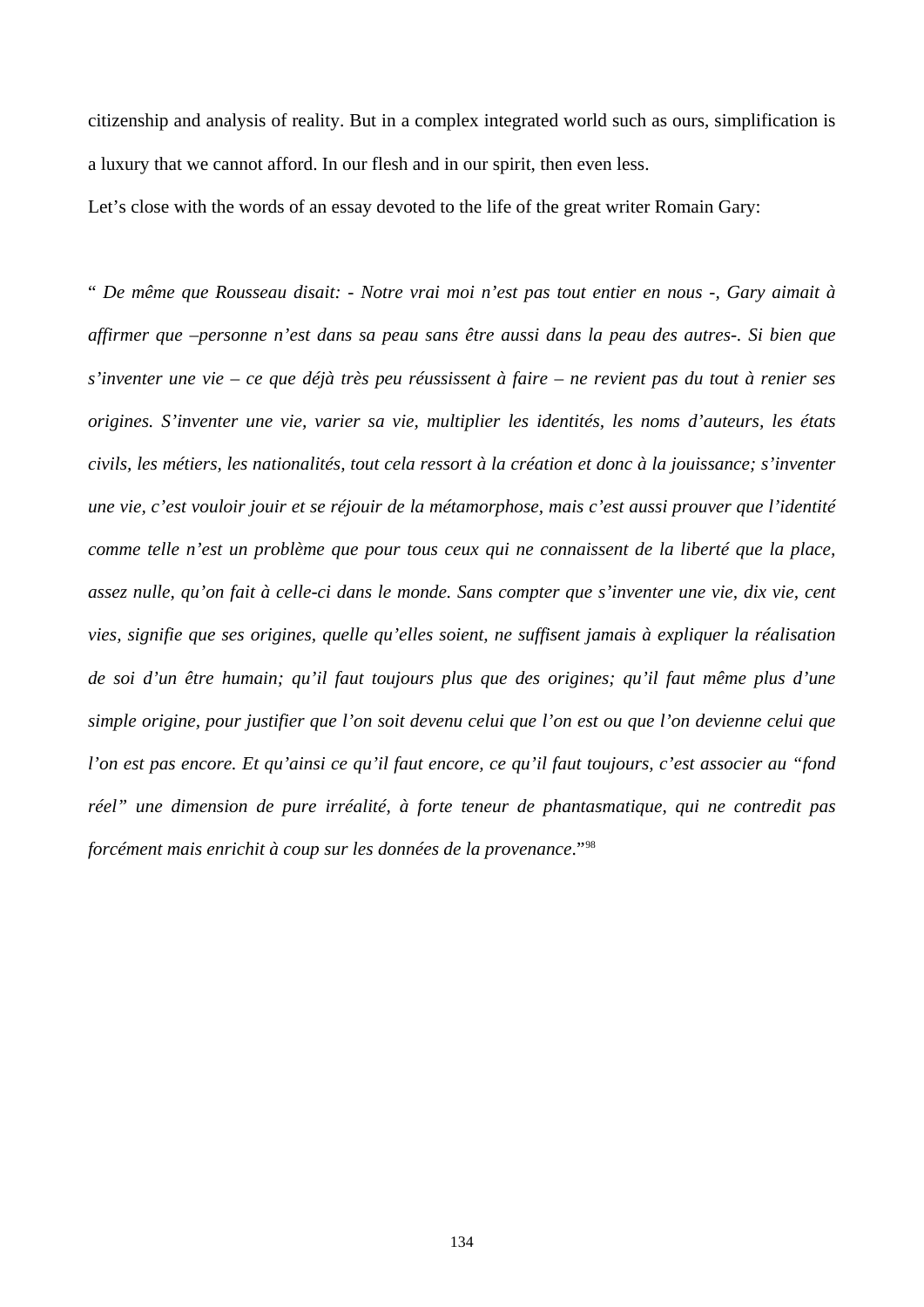<sup>98</sup> Paul Audi, Je me suis toujours été un autre, le paradis de Romains Gary, Christian Bourgois Editeur 2007, p. 83.

 $\overline{a}$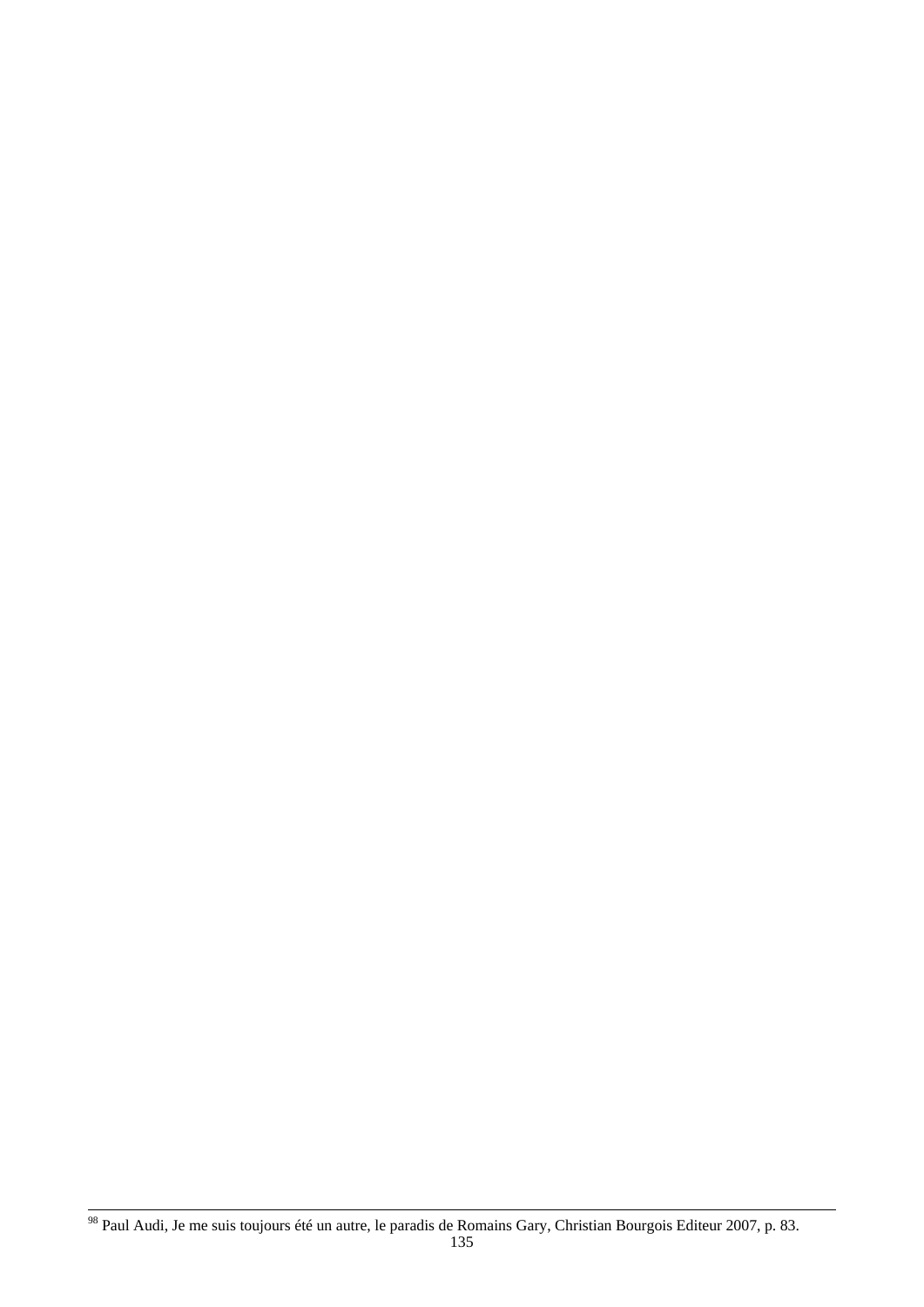<span id="page-139-0"></span>

i<br><sup>i</sup> L. Pellicani, Jihad: le radici. Luiss University Press.<br><sup>ii</sup> R.Wilkinson, K.Pickett, La misura dell'anima, perché le diseguaglianze rendono le società più infelici, Feltrinelli, Milano 2009, p. 53.

<span id="page-139-1"></span>iii U.Beck, I rischi della libertà, l'individuo nell'epoca della globalizzazione, Il Mulino, Bologna 2000, p. 8.

<span id="page-139-2"></span><sup>&</sup>lt;sup>iv</sup> R.Dworkin, S.Maffettone, I fondamenti del liberalismo, Laterza, 1996, p. 234.<br><sup>v</sup> A.Lanza, Lo sviluppo sostenibile, Il Mulino, Bologna 2006, p. 15.

<span id="page-139-3"></span>

<span id="page-139-4"></span>vi C.Castoriadis, La montée de l'insignifiance, Editions du Seuil, Paris 1996, p. 238-239.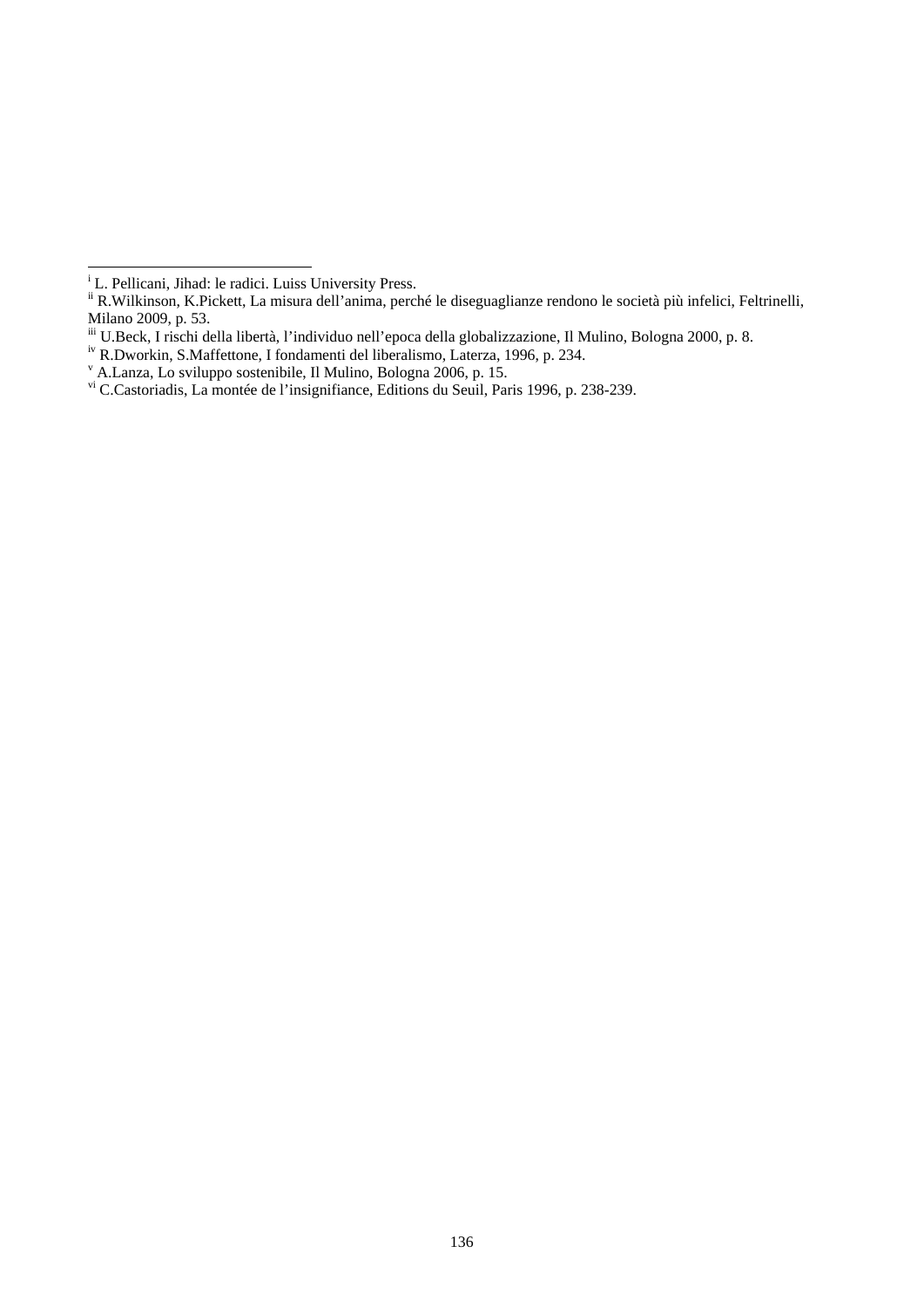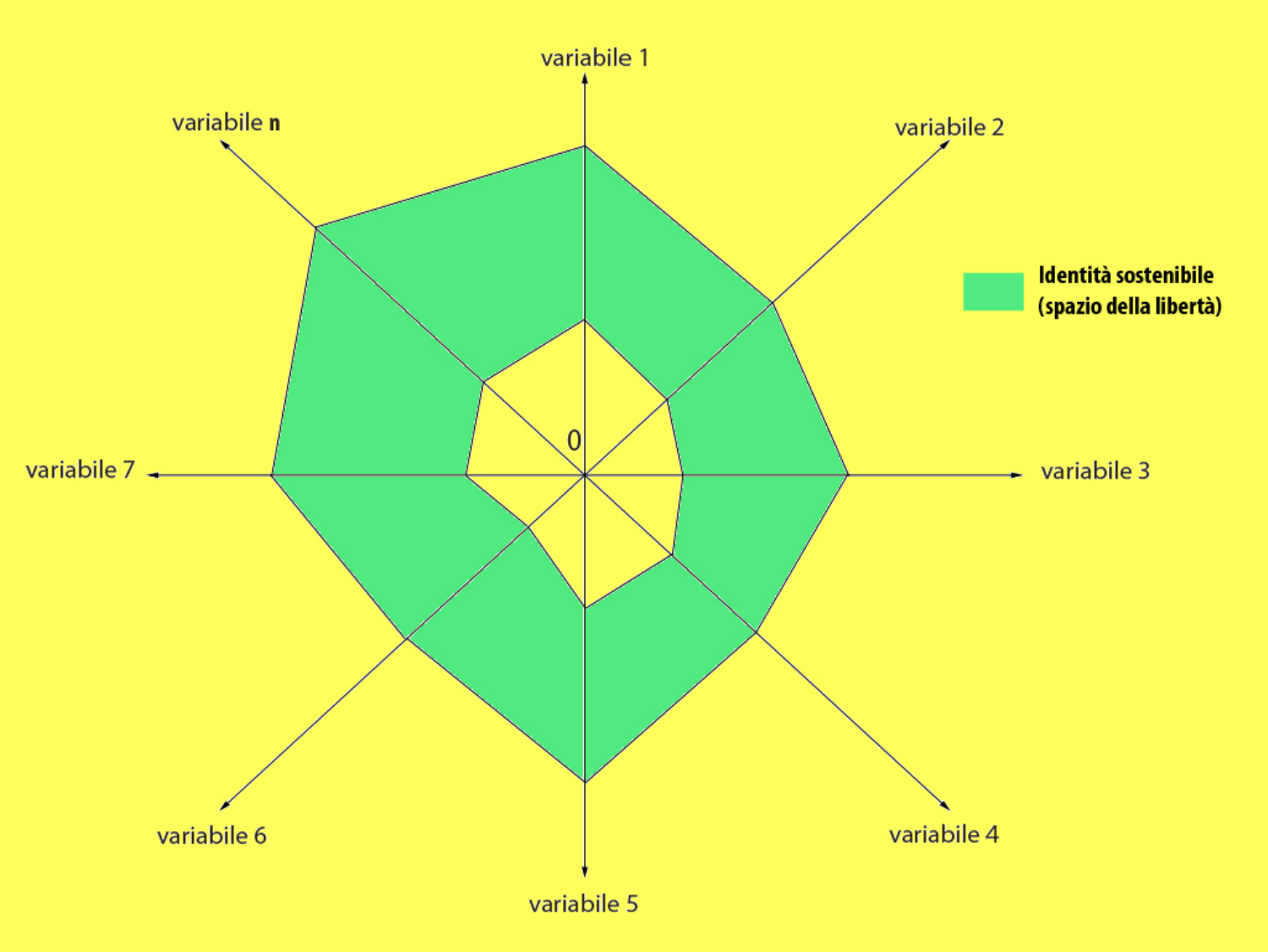Bibliography

- J. Rousseau, Il contratto sociale.
- M. Nussbaum, Lo scontro dentro le civiltà.
- M. Nussbaum, Le nuove frontiere della giustizia.

M. Nussbaum, Non per profitto, perché le democrazie hanno bisogno della cultura umanistica.

- B. Bhutto, Riconciliazione.
- G. Kepel, Du jihad à la fitna.
- G. Kepel, Fitna.
- G. Kepel, Oltre il terrore e il martirio.
- A. Maalouf, Les identités meurtrières.
- AA.VV, Ritorno dall'esilio, la religione nelle relazioni internazionali, a cura di:
- Pavlos Hatzopoulos, Fabio Petito.
- Amos Oz, Contro il fanatismo.
- A. Sen, Identità e violenza.
- A. Sen, La ricchezza della ragione.
- A. Sen, Lo sviluppo è libertà.
- A. Sen, La povertà genera violenza?
- A. Sen, La democrazia degli altri.
- A. Sen, La diseguaglianza, un riesame critico.
- E. Barnavi, Religioni assassine.
- M. Martelli, Teologia del terrore.
- O. Roy, Islam alla sfida della laicità.
- O. Roy, Généalogie de l'islamisme.
- O. Roy, La santa ignoranza, religioni senza cultura.
- R. Guolo, L'Islam è compatibile con la democrazia?
- R. Guolo, Pace, I fondamentalismi.
- R. Guolo, Il partito di Dio.
- B. Tibi, Il fondamentalismo religioso.
- B. Tibi, Euro-Islam.
- AA.VV., Lumi dell'Islam.
- AA.VV., Incontro o Scontro di civiltà?
- U. Beck, La società cosmopolita.
- U. Beck, I rischi della libertà.
- U. Beck, Il Dio personale, la nascita della religiosità secolare.
- P. Levi, I sommersi e i salvati.
- E. Hobsbawm, La fine dello stato.
- E. Hobsbawm, L'invenzione della tradizione.
- Carla Subrizi, Introduzione a Duchamp.
- S. Leys, Orwell o l'orrore della politica.
- H. Arendt, La banalità del male.
- H. Arendt, Le origini del totalitarismo.
- H. Arendt, Antologia.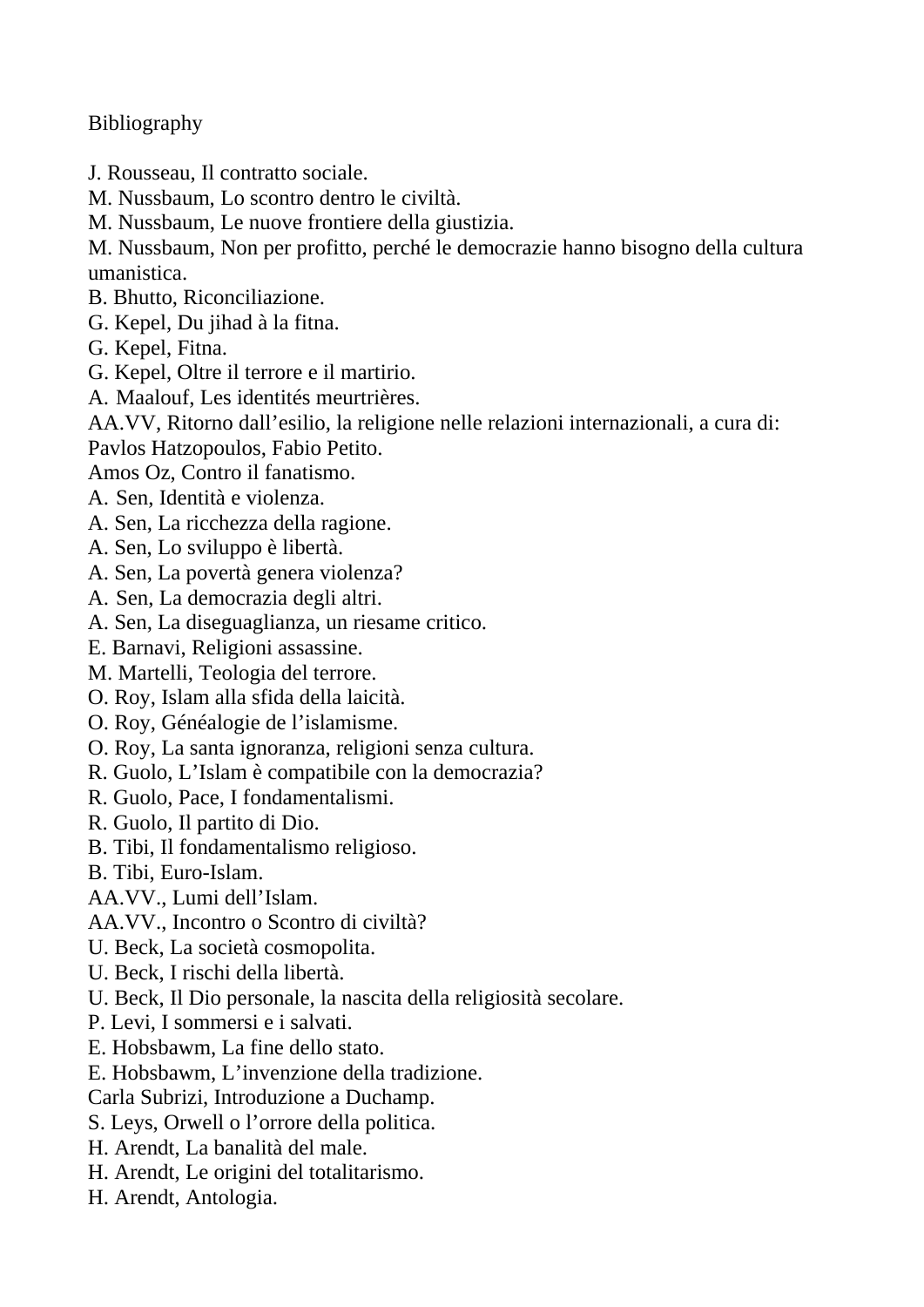Young-Bruehl, Hannah Arendt: perché ci riguarda.

- F. Zakaria, Democrazia senza libertà.
- G. Corm, La question religieuse au XXI siècle.
- G. Corm, Orient-Occident, la fracture imaginaire.
- C. Cardia, Le sfide della laicità.
- A. Krueger, Terroristi perché.
- P. Norris, R. Inglehart, Sacro e secolare, religione e politica nel mondo globalizzato.
- C. Geertz, Mondo globale, mondi locali, cultura e politica alla fine del ventesimo secolo.
- Tagore, La religione della gioia.
- M. Wieviorka, L'inquietudine delle differenze.
- B. Lewis, Le origini della rabbia musulmana.
- B. Lewis, La crisi dell'Islam.
- Z. Bauman, Intervista sull'identità.
- Z. Bauman, Paura liquida.
- Z. Bauman, La solitudine del cittadino globale.
- Z. Bauman, Modernità e globalizzazione.
- Z. Bauman, Dentro la globalizzazione.
- Z. Bauman, Voglia di comunità.
- Z. Bauman, Il disagio della postmodernità.
- Z. Bauman, Individualmente insieme.
- Z. Bauman, La società individualizzata.
- Z. Bauman, L'etica in un mondo di consumatori.
- T. Todorov, La paura dei barbari.
- C. Galli, L'umanità multiculturale.
- J. Habermas, Tra scienza e fede.
- J. Habermas, C. Taylor, Multiculturalismo.
- S. Moller Okin, Diritti delle donne e multiculturalismo.
- Laplantine, Nouss, Il pensiero meticcio.
- E. Lévinas, Alcune riflessioni sulla filosofia dell'hitlerismo.
- H. Kung, Il dialogo obbligato.
- R. Debray, Un mythe contemporain: le dialogue des civilisations.
- S. Huntington, Lo scontro delle civiltà.
- S. Maffettone, La pensabilità del mondo.
- S. Maffettone, A. Sen, P. Fassino, Giustizia globale.
- S. Maffettone, Dworkin, I fondamenti del liberalismo.
- S. Maffettone, Introduzione a Rawls.
- E. Said, Orientalismo.
- E. Said, Il mio diritto al ritorno.
- S. Veca, La bellezza e gli oppressi.
- J. Asmann, Non avrai altro Dio.
- F. Mernissi, Islam e democrazia.
- R. Gritti, La politica del sacro.
- M. Ignatieff, Una ragionevole apologia dei diritti umani.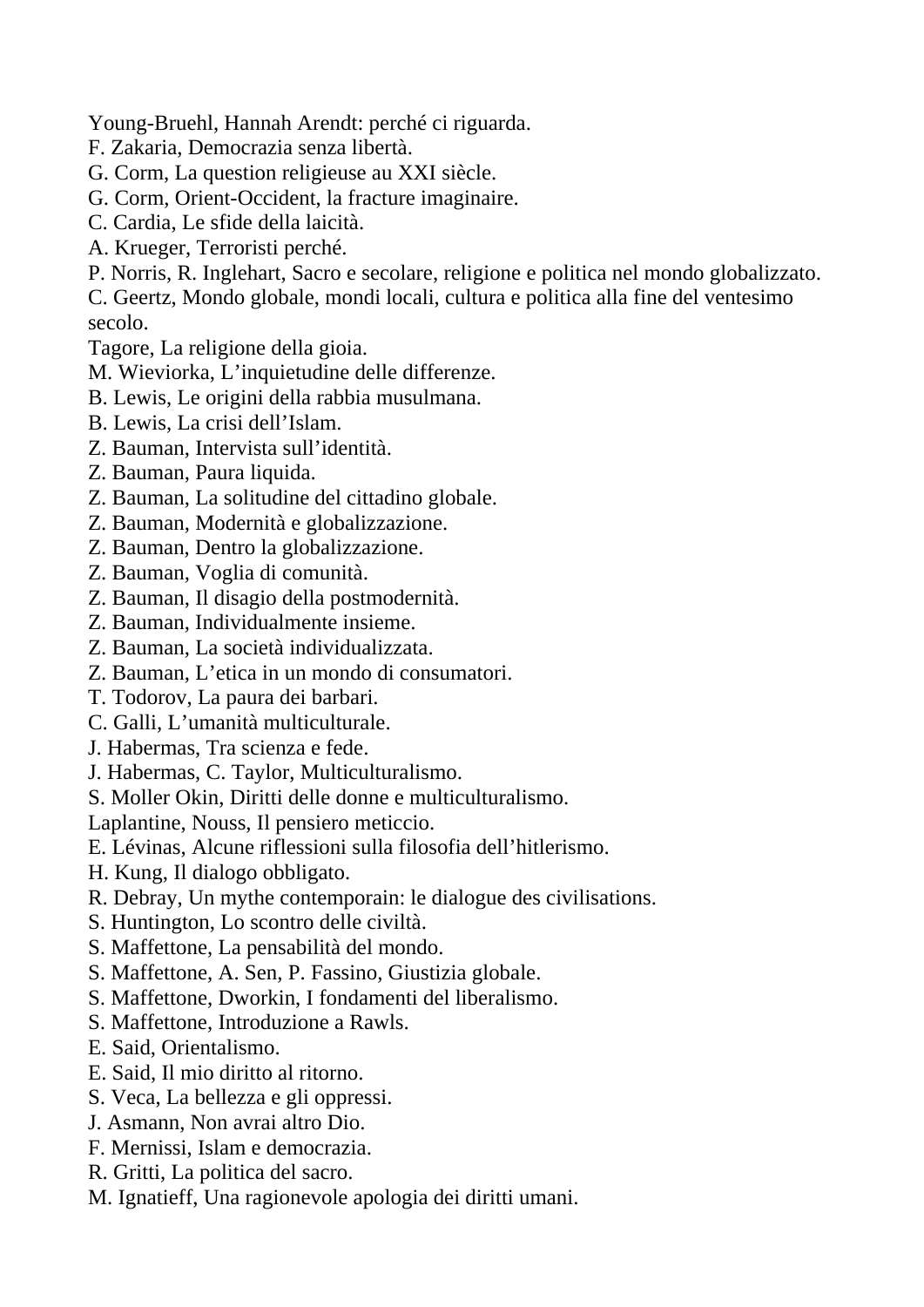S. J. Al-Azm, L'illuminismo islamico. Pierre Mournier, Une introduction à Pierre Bourdieu. P. Bourdieu, Raison pratique. P. Bourdieu, Meditazioni pascaliane. P. Bourdieu, Campo del potere e campo intellettuale. S. Hall, M. Mellino, La cultura e il potere, conversazione sui cultural studies. N. Bourriaud, Postproduction. N. Bourriaud, Esthétique relationelle. B. De Poli, I musulmani nel terzo millennio. Adonis, Oceano nero. Adonis, La preghiera e la spada. Adonis, La memoria del vento. Campanini, Daniel, Eco, Ricciardi, Islam e Occidente. Campanini, Islam e politica. Campanini, Mezran, Arcipelago Islam. Campanini, Ideologia e politica nell'Islam. Barnavi, Israel-Palestine, une guerre de religion? Buruma, Margalit, Occidentalismo. L. Pellicani, Jihad: le radici. M. LeVine, Perché non ci odiano: la vera storia dello scontro di civiltà. AA.VV., Islam e diritti umani, a cura di: G. Vercellin, M. Nordio. F. Fistetti, Multiculturalismo. R. Gritti, G. Anzera, I partigiani di Alì. Filoramo, Che cos'è la religione. N. Fraser, A. Honneth, Redistribuzione o riconoscimento? T. Ramadan, L'Islam in Occidente. M. Chebel, Manifesto per un Islam moderno. Judith Shklar, par Paul Magnette. J. Shklar, I volti dell'ingiustizia. Remotti, Contro l'identità. Remotti, L'ossessione identitaria. M. Khatami, Religione, Libertà e democrazia. G. Orwell, 1984. M. Juergensmeyer, Terroristi in nome di Dio. Aime, Eccessi di Culture. Amis, Il secondo aereo. P. Caridi, Hamas. Hamid, Il fondamentalista riluttante. Fanon, I dannati della terra. Foucault, L'ordine del discorso. Foucault, Dits et écrits. Stella, La giustizia e le ingiustizie. Benhabib, La rivendicazione dell'identità culturale. Benhabib, I diritti degli altri.